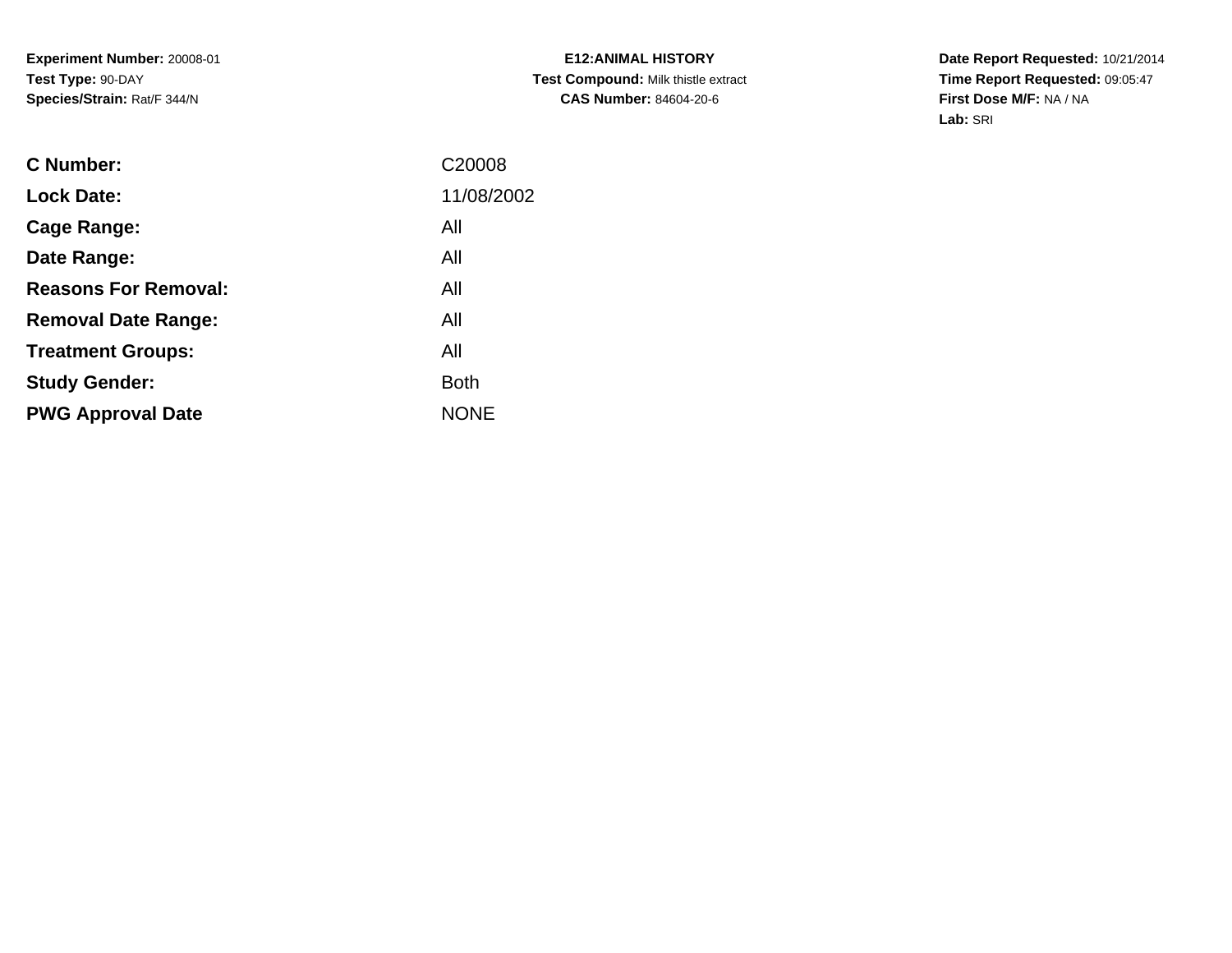### **E12:ANIMAL HISTORY Test Compound:** Milk thistle extract**CAS Number:** 84604-20-6

|              | <b>CAGE: 1</b><br><b>ANIMAL ID: 1</b>  |       | <b>SEX: Male</b> |                    |       | <b>TRT#: 1</b>                 |                 | <b>TRT: 0</b><br><b>PPM</b> |  |
|--------------|----------------------------------------|-------|------------------|--------------------|-------|--------------------------------|-----------------|-----------------------------|--|
| <b>DAY</b>   | <b>DATE</b>                            | OP ID | <b>DOSE TIME</b> | <b>WEIGHT TIME</b> | WT(g) | <b>WEIGHT</b><br><b>STATUS</b> | <b>OBS TIME</b> | <b>OBSERVATIONS</b>         |  |
| $\mathbf{1}$ | 03/18/02                               | 129   |                  | 07:35:02           | 103.2 |                                |                 |                             |  |
| 5            | 03/22/02                               | 124   |                  |                    |       |                                | 14:30:04        | Unremarkable                |  |
| 8            | 03/25/02                               | 124   |                  | 07:59:08           | 140.1 |                                | 07:59:08        | Unremarkable                |  |
| 15           | 04/01/02                               | 129   |                  | 08:30:10           | 177.5 |                                | 08:30:10        | Unremarkable                |  |
| 22           | 04/08/02                               | 124   |                  | 13:41:26           | 203.0 |                                | 13:41:26        | Unremarkable                |  |
| 29           | 04/15/02                               | 124   |                  | 08:36:30           | 194.4 |                                | 08:36:30        | Unremarkable                |  |
| 36           | 04/22/02                               | 142   |                  | 11:48:08           | 234.1 |                                | 11:48:08        | Unremarkable                |  |
| 43           | 04/29/02                               | 143   |                  | 10:00:10           | 254.9 |                                | 10:00:10        | Unremarkable                |  |
| 50           | 05/06/02                               | 123   |                  | 10:53:30           | 269.4 |                                | 10:53:30        | Unremarkable                |  |
| 57           | 05/13/02                               | 123   |                  | 08:40:06           | 282.4 |                                | 08:40:06        | Unremarkable                |  |
| 64           | 05/20/02                               | 123   |                  | 09:13:52           | 292.8 |                                | 09:13:52        | Unremarkable                |  |
| 71           | 05/27/02                               | 142   |                  | 08:41:40           | 305.5 |                                | 08:41:40        | Unremarkable                |  |
| 78           | 06/03/02                               | 123   |                  | 08:38:24           | 318.4 |                                | 08:38:24        | Unremarkable                |  |
| 85           | 06/10/02                               | 124   |                  | 11:17:24           | 324.4 |                                | 11:17:24        | Unremarkable                |  |
|              | REMOVED ** REASON - TERMINAL SACRIFICE |       |                  |                    |       |                                |                 |                             |  |
| 93           | 06/18/02                               | 129   |                  | 07:04:24           | 330.9 |                                | 07:04:24        | Unremarkable                |  |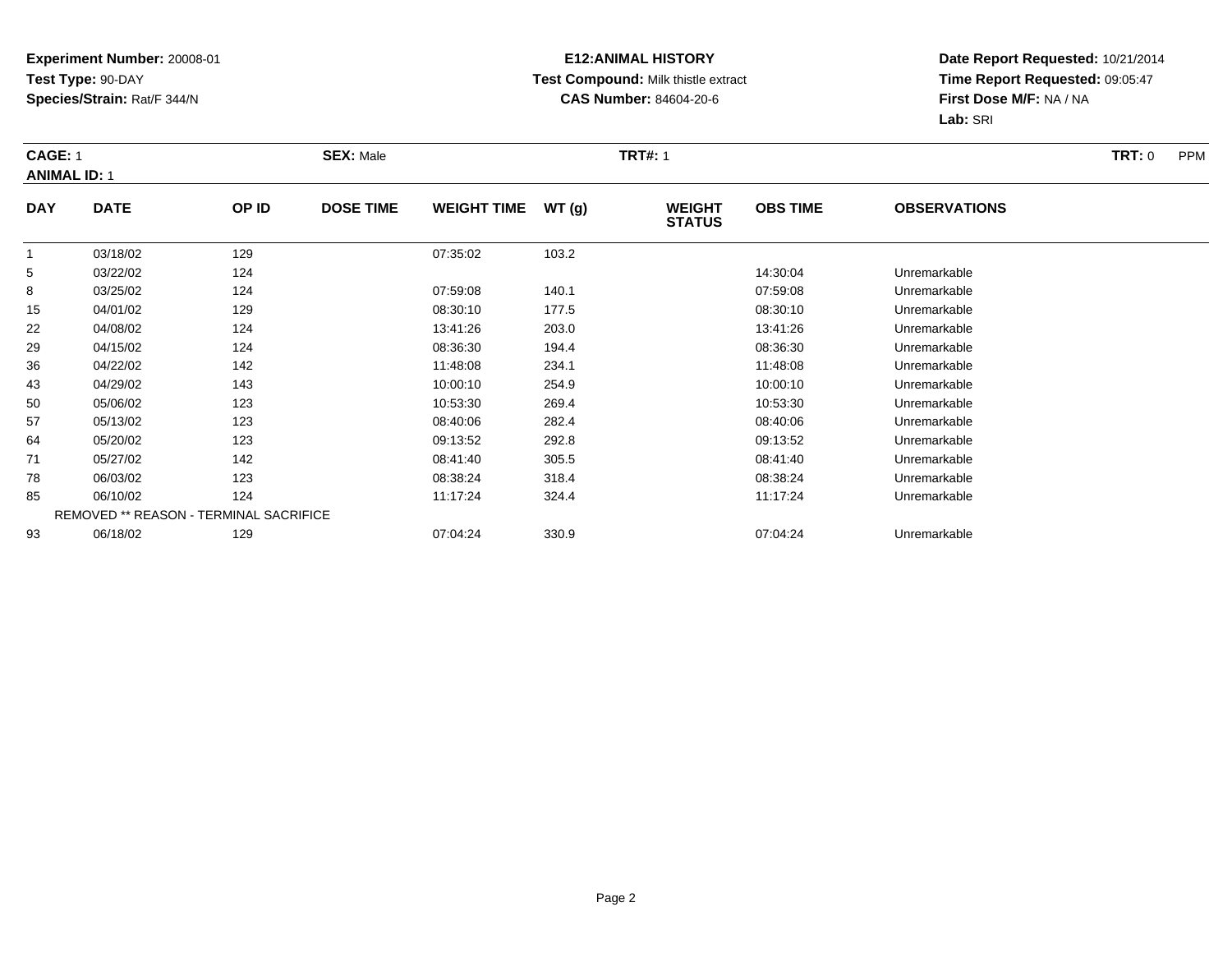### **E12:ANIMAL HISTORY Test Compound:** Milk thistle extract**CAS Number:** 84604-20-6

|              | <b>CAGE: 1</b><br><b>ANIMAL ID: 2</b>  |       |                  | <b>SEX: Male</b>   |       |                                | <b>TRT#: 1</b>  |                     |  |  |  |
|--------------|----------------------------------------|-------|------------------|--------------------|-------|--------------------------------|-----------------|---------------------|--|--|--|
| <b>DAY</b>   | <b>DATE</b>                            | OP ID | <b>DOSE TIME</b> | <b>WEIGHT TIME</b> | WT(g) | <b>WEIGHT</b><br><b>STATUS</b> | <b>OBS TIME</b> | <b>OBSERVATIONS</b> |  |  |  |
| $\mathbf{1}$ | 03/18/02                               | 129   |                  | 07:35:02           | 88.6  |                                |                 |                     |  |  |  |
| 5            | 03/22/02                               | 124   |                  |                    |       |                                | 14:30:04        | Unremarkable        |  |  |  |
| 8            | 03/25/02                               | 124   |                  | 07:59:08           | 129.1 |                                | 07:59:08        | Unremarkable        |  |  |  |
| 15           | 04/01/02                               | 129   |                  | 08:30:10           | 163.6 |                                | 08:30:10        | Unremarkable        |  |  |  |
| 22           | 04/08/02                               | 124   |                  | 13:41:26           | 192.4 |                                | 13:41:26        | Unremarkable        |  |  |  |
| 29           | 04/15/02                               | 124   |                  | 08:36:30           | 193.4 |                                | 08:36:30        | Unremarkable        |  |  |  |
| 36           | 04/22/02                               | 142   |                  | 11:48:08           | 229.5 |                                | 11:48:08        | Unremarkable        |  |  |  |
| 43           | 04/29/02                               | 143   |                  | 10:00:10           | 252.0 |                                | 10:00:10        | Unremarkable        |  |  |  |
| 50           | 05/06/02                               | 123   |                  | 10:53:30           | 266.0 |                                | 10:53:30        | Unremarkable        |  |  |  |
| 57           | 05/13/02                               | 123   |                  | 08:40:06           | 285.3 |                                | 08:40:06        | Unremarkable        |  |  |  |
| 64           | 05/20/02                               | 123   |                  | 09:13:52           | 296.4 |                                | 09:13:52        | Unremarkable        |  |  |  |
| 71           | 05/27/02                               | 142   |                  | 08:41:40           | 306.0 |                                | 08:41:40        | Unremarkable        |  |  |  |
| 78           | 06/03/02                               | 123   |                  | 08:38:24           | 316.9 |                                | 08:38:24        | Unremarkable        |  |  |  |
| 85           | 06/10/02                               | 124   |                  | 11:17:24           | 322.7 |                                | 11:17:24        | Unremarkable        |  |  |  |
|              | REMOVED ** REASON - TERMINAL SACRIFICE |       |                  |                    |       |                                |                 |                     |  |  |  |
| 93           | 06/18/02                               | 129   |                  | 07:04:24           | 333.4 |                                | 07:04:24        | Unremarkable        |  |  |  |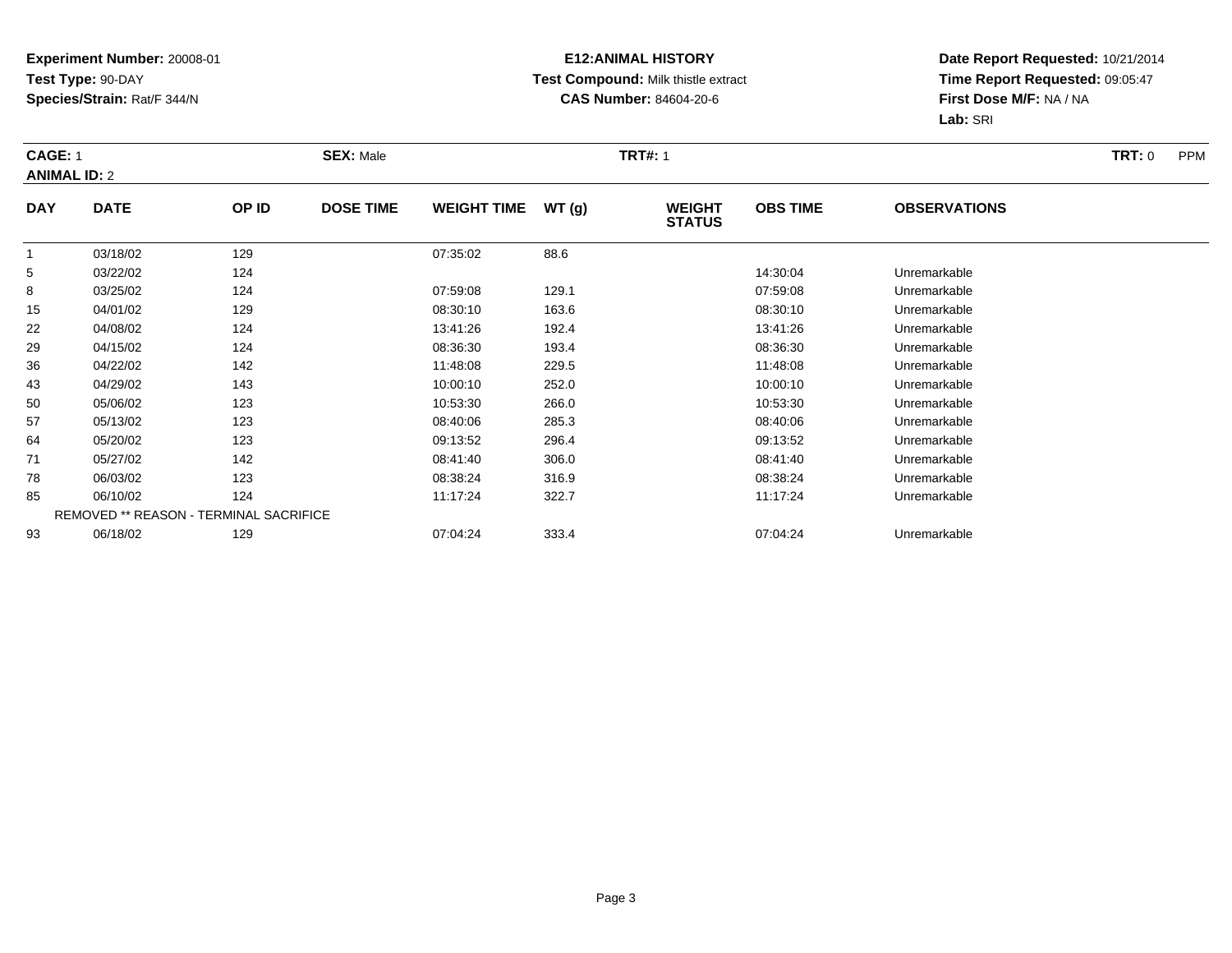### **E12:ANIMAL HISTORY Test Compound:** Milk thistle extract**CAS Number:** 84604-20-6

|                     | <b>CAGE: 1</b> |                                        | <b>SEX: Male</b> |                    |       | <b>TRT#: 1</b>                 | <b>TRT:</b> 0<br><b>PPM</b> |                     |  |
|---------------------|----------------|----------------------------------------|------------------|--------------------|-------|--------------------------------|-----------------------------|---------------------|--|
| <b>ANIMAL ID: 3</b> |                |                                        |                  |                    |       |                                |                             |                     |  |
| <b>DAY</b>          | <b>DATE</b>    | OP ID                                  | <b>DOSE TIME</b> | <b>WEIGHT TIME</b> | WT(g) | <b>WEIGHT</b><br><b>STATUS</b> | <b>OBS TIME</b>             | <b>OBSERVATIONS</b> |  |
| $\mathbf{1}$        | 03/18/02       | 129                                    |                  | 07:35:02           | 86.0  |                                |                             |                     |  |
| 5                   | 03/22/02       | 124                                    |                  |                    |       |                                | 14:30:04                    | Unremarkable        |  |
| 8                   | 03/25/02       | 124                                    |                  | 07:59:08           | 121.5 |                                | 07:59:08                    | Unremarkable        |  |
| 15                  | 04/01/02       | 129                                    |                  | 08:30:10           | 161.1 |                                | 08:30:10                    | Unremarkable        |  |
| 22                  | 04/08/02       | 124                                    |                  | 13:41:26           | 196.0 |                                | 13:41:26                    | Unremarkable        |  |
| 29                  | 04/15/02       | 124                                    |                  | 08:36:30           | 196.4 |                                | 08:36:30                    | Unremarkable        |  |
| 36                  | 04/22/02       | 142                                    |                  | 11:48:08           | 240.0 |                                | 11:48:08                    | Unremarkable        |  |
| 43                  | 04/29/02       | 143                                    |                  | 10:00:10           | 261.6 |                                | 10:00:10                    | Unremarkable        |  |
| 50                  | 05/06/02       | 123                                    |                  | 10:53:30           | 273.1 |                                | 10:53:30                    | Unremarkable        |  |
| 57                  | 05/13/02       | 123                                    |                  | 08:40:06           | 289.8 |                                | 08:40:06                    | Unremarkable        |  |
| 64                  | 05/20/02       | 123                                    |                  | 09:13:52           | 300.0 |                                | 09:13:52                    | Unremarkable        |  |
| 71                  | 05/27/02       | 142                                    |                  | 08:41:40           | 314.4 |                                | 08:41:40                    | Unremarkable        |  |
| 78                  | 06/03/02       | 123                                    |                  | 08:38:24           | 326.7 |                                | 08:38:24                    | Unremarkable        |  |
| 85                  | 06/10/02       | 124                                    |                  | 11:17:24           | 334.4 |                                | 11:17:24                    | Unremarkable        |  |
|                     |                | REMOVED ** REASON - TERMINAL SACRIFICE |                  |                    |       |                                |                             |                     |  |
| 93                  | 06/18/02       | 129                                    |                  | 07:04:24           | 345.6 |                                | 07:04:24                    | Unremarkable        |  |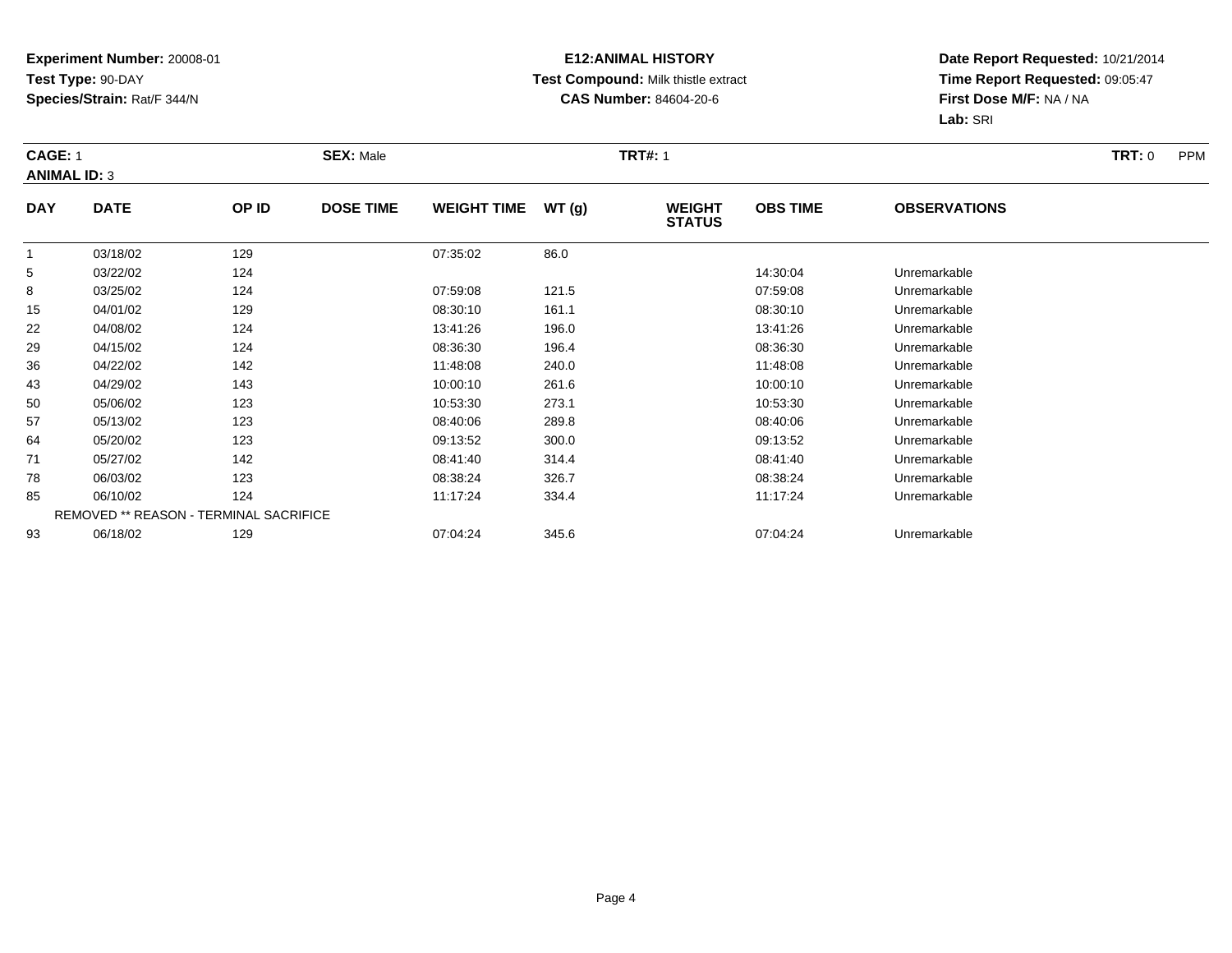### **E12:ANIMAL HISTORY Test Compound:** Milk thistle extract**CAS Number:** 84604-20-6

|            | CAGE: 1<br><b>ANIMAL ID: 4</b>         |       | <b>SEX: Male</b> |                    |       | <b>TRT#: 1</b>                 |                 | <b>TRT: 0</b><br><b>PPM</b> |  |
|------------|----------------------------------------|-------|------------------|--------------------|-------|--------------------------------|-----------------|-----------------------------|--|
| <b>DAY</b> | <b>DATE</b>                            | OP ID | <b>DOSE TIME</b> | <b>WEIGHT TIME</b> | WT(g) | <b>WEIGHT</b><br><b>STATUS</b> | <b>OBS TIME</b> | <b>OBSERVATIONS</b>         |  |
| 1          | 03/18/02                               | 129   |                  | 07:35:02           | 92.6  |                                |                 |                             |  |
| 5          | 03/22/02                               | 124   |                  |                    |       |                                | 14:30:04        | Unremarkable                |  |
| 8          | 03/25/02                               | 124   |                  | 07:59:08           | 129.8 |                                | 07:59:08        | Unremarkable                |  |
| 15         | 04/01/02                               | 129   |                  | 08:30:10           | 164.3 |                                | 08:30:10        | Unremarkable                |  |
| 22         | 04/08/02                               | 124   |                  | 13:41:26           | 193.1 |                                | 13:41:26        | Unremarkable                |  |
| 29         | 04/15/02                               | 124   |                  | 08:36:30           | 181.4 |                                | 08:36:30        | Unremarkable                |  |
| 36         | 04/22/02                               | 142   |                  | 11:48:08           | 230.2 |                                | 11:48:08        | Unremarkable                |  |
| 43         | 04/29/02                               | 143   |                  | 10:00:10           | 254.4 |                                | 10:00:10        | Unremarkable                |  |
| 50         | 05/06/02                               | 123   |                  | 10:53:30           | 264.8 |                                | 10:53:30        | Unremarkable                |  |
| 57         | 05/13/02                               | 123   |                  | 08:40:06           | 278.2 |                                | 08:40:06        | Unremarkable                |  |
| 64         | 05/20/02                               | 123   |                  | 09:13:52           | 288.2 |                                | 09:13:52        | Unremarkable                |  |
| 71         | 05/27/02                               | 142   |                  | 08:41:40           | 302.6 |                                | 08:41:40        | Unremarkable                |  |
| 78         | 06/03/02                               | 123   |                  | 08:38:24           | 307.7 |                                | 08:38:24        | Unremarkable                |  |
| 85         | 06/10/02                               | 124   |                  | 11:17:24           | 316.0 |                                | 11:17:24        | Unremarkable                |  |
|            | REMOVED ** REASON - TERMINAL SACRIFICE |       |                  |                    |       |                                |                 |                             |  |
| 93         | 06/18/02                               | 129   |                  | 07:04:24           | 328.6 |                                | 07:04:24        | Unremarkable                |  |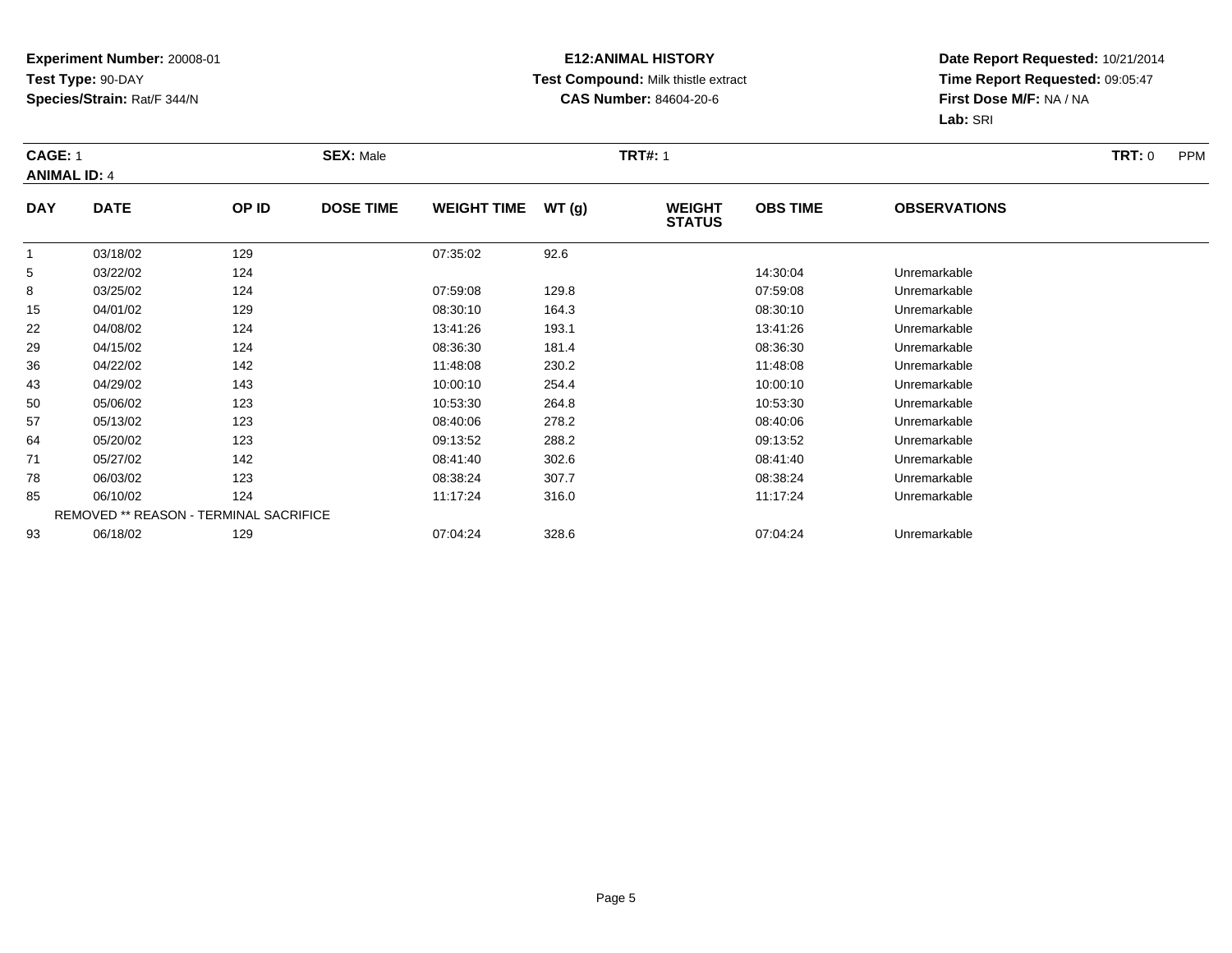### **E12:ANIMAL HISTORY Test Compound:** Milk thistle extract**CAS Number:** 84604-20-6

|            | CAGE: 1<br><b>ANIMAL ID: 5</b>         |       | <b>SEX: Male</b> |                    | <b>TRT#: 1</b> |                                | <b>TRT: 0</b><br><b>PPM</b> |                     |  |
|------------|----------------------------------------|-------|------------------|--------------------|----------------|--------------------------------|-----------------------------|---------------------|--|
| <b>DAY</b> | <b>DATE</b>                            | OP ID | <b>DOSE TIME</b> | <b>WEIGHT TIME</b> | WT(g)          | <b>WEIGHT</b><br><b>STATUS</b> | <b>OBS TIME</b>             | <b>OBSERVATIONS</b> |  |
| 1          | 03/18/02                               | 129   |                  | 07:35:02           | 96.5           |                                |                             |                     |  |
| 5          | 03/22/02                               | 124   |                  |                    |                |                                | 14:30:04                    | Unremarkable        |  |
| 8          | 03/25/02                               | 124   |                  | 07:59:08           | 140.8          |                                | 07:59:08                    | Unremarkable        |  |
| 15         | 04/01/02                               | 129   |                  | 08:30:10           | 178.7          |                                | 08:30:10                    | Unremarkable        |  |
| 22         | 04/08/02                               | 124   |                  | 13:41:26           | 214.5          |                                | 13:41:26                    | Unremarkable        |  |
| 29         | 04/15/02                               | 124   |                  | 08:36:30           | 203.9          |                                | 08:36:30                    | Unremarkable        |  |
| 36         | 04/22/02                               | 142   |                  | 11:48:08           | 261.8          |                                | 11:48:08                    | Unremarkable        |  |
| 43         | 04/29/02                               | 143   |                  | 10:00:10           | 288.1          |                                | 10:00:10                    | Unremarkable        |  |
| 50         | 05/06/02                               | 123   |                  | 10:53:30           | 305.0          |                                | 10:53:30                    | Unremarkable        |  |
| 57         | 05/13/02                               | 123   |                  | 08:40:06           | 326.8          |                                | 08:40:06                    | Unremarkable        |  |
| 64         | 05/20/02                               | 123   |                  | 09:13:52           | 339.5          |                                | 09:13:52                    | Unremarkable        |  |
| 71         | 05/27/02                               | 142   |                  | 08:41:40           | 353.1          |                                | 08:41:40                    | Unremarkable        |  |
| 78         | 06/03/02                               | 123   |                  | 08:38:24           | 363.5          |                                | 08:38:24                    | Unremarkable        |  |
| 85         | 06/10/02                               | 124   |                  | 11:17:24           | 370.6          |                                | 11:17:24                    | Unremarkable        |  |
|            | REMOVED ** REASON - TERMINAL SACRIFICE |       |                  |                    |                |                                |                             |                     |  |
| 93         | 06/18/02                               | 129   |                  | 07:04:24           | 384.1          |                                | 07:04:24                    | Unremarkable        |  |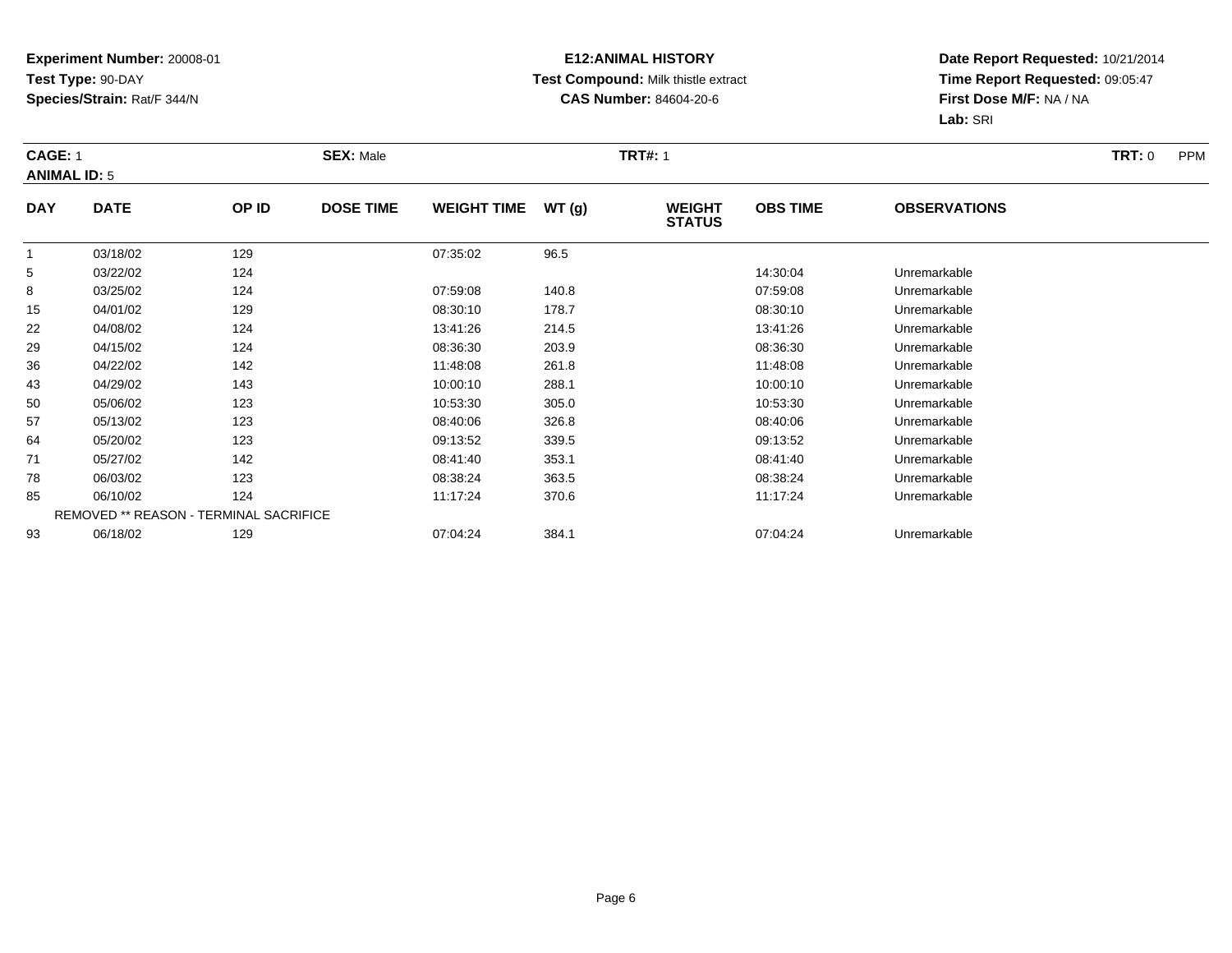### **E12:ANIMAL HISTORY Test Compound:** Milk thistle extract**CAS Number:** 84604-20-6

|              | <b>SEX: Male</b><br>CAGE: 2<br><b>ANIMAL ID: 6</b> |       |                  |                    |       | <b>TRT#: 1</b>                 |                 | <b>TRT:</b> 0<br><b>PPM</b> |  |
|--------------|----------------------------------------------------|-------|------------------|--------------------|-------|--------------------------------|-----------------|-----------------------------|--|
| <b>DAY</b>   | <b>DATE</b>                                        | OP ID | <b>DOSE TIME</b> | <b>WEIGHT TIME</b> | WT(g) | <b>WEIGHT</b><br><b>STATUS</b> | <b>OBS TIME</b> | <b>OBSERVATIONS</b>         |  |
| $\mathbf{1}$ | 03/18/02                                           | 129   |                  | 07:35:04           | 94.9  |                                |                 |                             |  |
| 5            | 03/22/02                                           | 124   |                  |                    |       |                                | 14:30:14        | Unremarkable                |  |
| 8            | 03/25/02                                           | 124   |                  | 08:00:26           | 132.2 |                                | 08:00:26        | Unremarkable                |  |
| 15           | 04/01/02                                           | 129   |                  | 08:31:16           | 167.5 |                                | 08:31:16        | Unremarkable                |  |
| 22           | 04/08/02                                           | 124   |                  | 13:52:18           | 195.8 |                                | 13:52:18        | Unremarkable                |  |
| 29           | 04/15/02                                           | 124   |                  | 08:50:32           | 212.5 |                                | 08:50:32        | Unremarkable                |  |
| 36           | 04/22/02                                           | 142   |                  | 11:34:18           | 241.6 |                                | 11:34:18        | Unremarkable                |  |
| 43           | 04/29/02                                           | 143   |                  | 10:06:34           | 258.9 |                                | 10:06:34        | Unremarkable                |  |
| 50           | 05/06/02                                           | 123   |                  | 10:46:32           | 270.3 |                                | 10:46:32        | Unremarkable                |  |
| 57           | 05/13/02                                           | 123   |                  | 08:32:54           | 283.8 |                                | 08:32:54        | Unremarkable                |  |
| 64           | 05/20/02                                           | 123   |                  | 09:06:54           | 290.0 |                                | 09:06:54        | Unremarkable                |  |
| 71           | 05/27/02                                           | 142   |                  | 08:43:58           | 299.9 |                                | 08:43:58        | Unremarkable                |  |
| 78           | 06/03/02                                           | 123   |                  | 08:31:08           | 305.9 |                                | 08:31:08        | Unremarkable                |  |
| 85           | 06/10/02                                           | 124   |                  | 11:09:48           | 310.2 |                                | 11:09:48        | Unremarkable                |  |
|              | REMOVED ** REASON - TERMINAL SACRIFICE             |       |                  |                    |       |                                |                 |                             |  |
| 93           | 06/18/02                                           | 129   |                  | 07:09:32           | 318.1 |                                | 07:09:32        | Unremarkable                |  |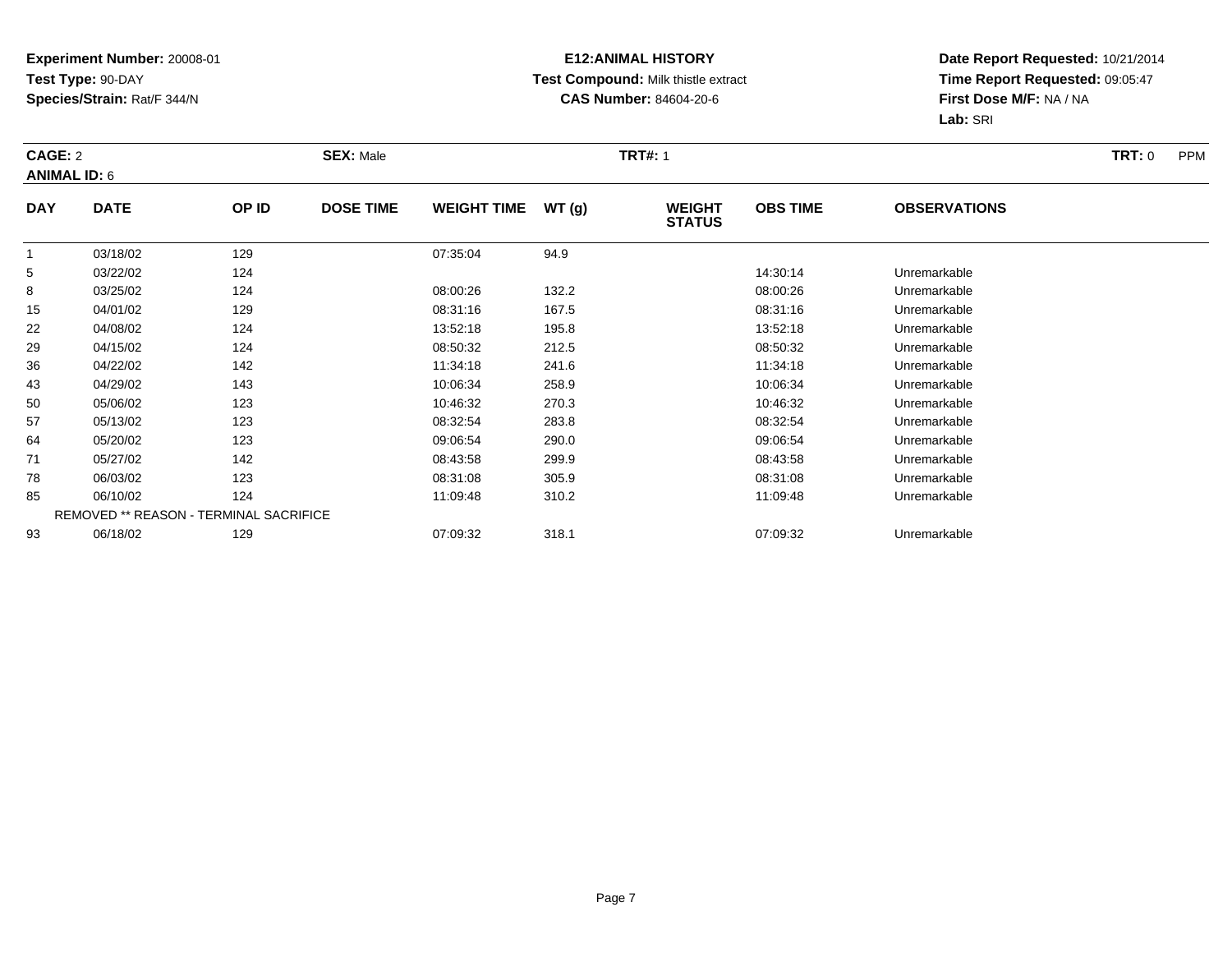### **E12:ANIMAL HISTORY Test Compound:** Milk thistle extract**CAS Number:** 84604-20-6

|              | <b>SEX: Male</b><br>CAGE: 2<br><b>ANIMAL ID: 7</b> |       |                  |                    |       | <b>TRT#: 1</b>                 |                 | <b>TRT:</b> 0<br><b>PPM</b> |  |
|--------------|----------------------------------------------------|-------|------------------|--------------------|-------|--------------------------------|-----------------|-----------------------------|--|
| <b>DAY</b>   | <b>DATE</b>                                        | OP ID | <b>DOSE TIME</b> | <b>WEIGHT TIME</b> | WT(g) | <b>WEIGHT</b><br><b>STATUS</b> | <b>OBS TIME</b> | <b>OBSERVATIONS</b>         |  |
| $\mathbf{1}$ | 03/18/02                                           | 129   |                  | 07:35:04           | 87.1  |                                |                 |                             |  |
| 5            | 03/22/02                                           | 124   |                  |                    |       |                                | 14:30:14        | Unremarkable                |  |
| 8            | 03/25/02                                           | 124   |                  | 08:00:26           | 127.3 |                                | 08:00:26        | Unremarkable                |  |
| 15           | 04/01/02                                           | 129   |                  | 08:31:16           | 166.1 |                                | 08:31:16        | Unremarkable                |  |
| 22           | 04/08/02                                           | 124   |                  | 13:52:18           | 204.2 |                                | 13:52:18        | Unremarkable                |  |
| 29           | 04/15/02                                           | 124   |                  | 08:50:32           | 232.5 |                                | 08:50:32        | Unremarkable                |  |
| 36           | 04/22/02                                           | 142   |                  | 11:34:18           | 252.4 |                                | 11:34:18        | Unremarkable                |  |
| 43           | 04/29/02                                           | 143   |                  | 10:06:34           | 272.6 |                                | 10:06:34        | Unremarkable                |  |
| 50           | 05/06/02                                           | 123   |                  | 10:46:32           | 288.3 |                                | 10:46:32        | Unremarkable                |  |
| 57           | 05/13/02                                           | 123   |                  | 08:32:54           | 303.4 |                                | 08:32:54        | Unremarkable                |  |
| 64           | 05/20/02                                           | 123   |                  | 09:06:54           | 316.1 |                                | 09:06:54        | Unremarkable                |  |
| 71           | 05/27/02                                           | 142   |                  | 08:43:58           | 327.5 |                                | 08:43:58        | Unremarkable                |  |
| 78           | 06/03/02                                           | 123   |                  | 08:31:08           | 338.7 |                                | 08:31:08        | Unremarkable                |  |
| 85           | 06/10/02                                           | 124   |                  | 11:09:48           | 348.5 |                                | 11:09:48        | Unremarkable                |  |
|              | REMOVED ** REASON - TERMINAL SACRIFICE             |       |                  |                    |       |                                |                 |                             |  |
| 93           | 06/18/02                                           | 129   |                  | 07:09:32           | 357.0 |                                | 07:09:32        | Unremarkable                |  |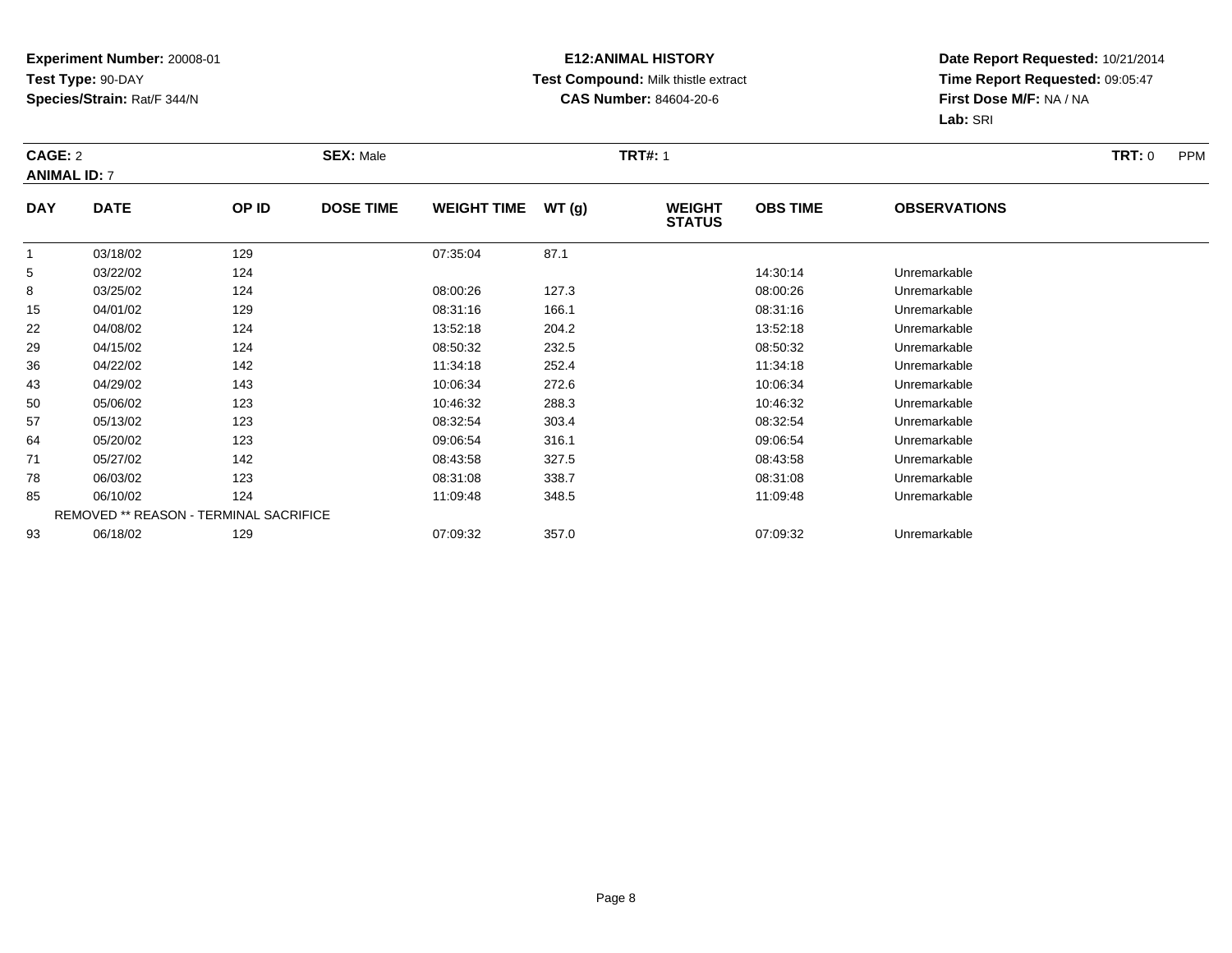### **E12:ANIMAL HISTORY Test Compound:** Milk thistle extract**CAS Number:** 84604-20-6

|              | CAGE: 2<br><b>ANIMAL ID: 8</b>         |       | <b>SEX: Male</b> |                    |       |                                | <b>TRT#: 1</b>  |                     |  |  |  |
|--------------|----------------------------------------|-------|------------------|--------------------|-------|--------------------------------|-----------------|---------------------|--|--|--|
| <b>DAY</b>   | <b>DATE</b>                            | OP ID | <b>DOSE TIME</b> | <b>WEIGHT TIME</b> | WT(g) | <b>WEIGHT</b><br><b>STATUS</b> | <b>OBS TIME</b> | <b>OBSERVATIONS</b> |  |  |  |
| $\mathbf{1}$ | 03/18/02                               | 129   |                  | 07:35:04           | 94.6  |                                |                 |                     |  |  |  |
| 5            | 03/22/02                               | 124   |                  |                    |       |                                | 14:30:14        | Unremarkable        |  |  |  |
| 8            | 03/25/02                               | 124   |                  | 08:00:26           | 134.4 |                                | 08:00:26        | Unremarkable        |  |  |  |
| 15           | 04/01/02                               | 129   |                  | 08:31:16           | 169.9 |                                | 08:31:16        | Unremarkable        |  |  |  |
| 22           | 04/08/02                               | 124   |                  | 13:52:18           | 203.8 |                                | 13:52:18        | Unremarkable        |  |  |  |
| 29           | 04/15/02                               | 124   |                  | 08:50:32           | 237.6 |                                | 08:50:32        | Unremarkable        |  |  |  |
| 36           | 04/22/02                               | 142   |                  | 11:34:18           | 259.5 |                                | 11:34:18        | Unremarkable        |  |  |  |
| 43           | 04/29/02                               | 143   |                  | 10:06:34           | 282.9 |                                | 10:06:34        | Unremarkable        |  |  |  |
| 50           | 05/06/02                               | 123   |                  | 10:46:32           | 298.6 |                                | 10:46:32        | Unremarkable        |  |  |  |
| 57           | 05/13/02                               | 123   |                  | 08:32:54           | 316.8 |                                | 08:32:54        | Unremarkable        |  |  |  |
| 64           | 05/20/02                               | 123   |                  | 09:06:54           | 325.7 |                                | 09:06:54        | Unremarkable        |  |  |  |
| 71           | 05/27/02                               | 142   |                  | 08:43:58           | 336.6 |                                | 08:43:58        | Unremarkable        |  |  |  |
| 78           | 06/03/02                               | 123   |                  | 08:31:08           | 345.4 |                                | 08:31:08        | Unremarkable        |  |  |  |
| 85           | 06/10/02                               | 124   |                  | 11:09:48           | 349.3 |                                | 11:09:48        | Unremarkable        |  |  |  |
|              | REMOVED ** REASON - TERMINAL SACRIFICE |       |                  |                    |       |                                |                 |                     |  |  |  |
| 93           | 06/18/02                               | 129   |                  | 07:09:32           | 358.5 |                                | 07:09:32        | Unremarkable        |  |  |  |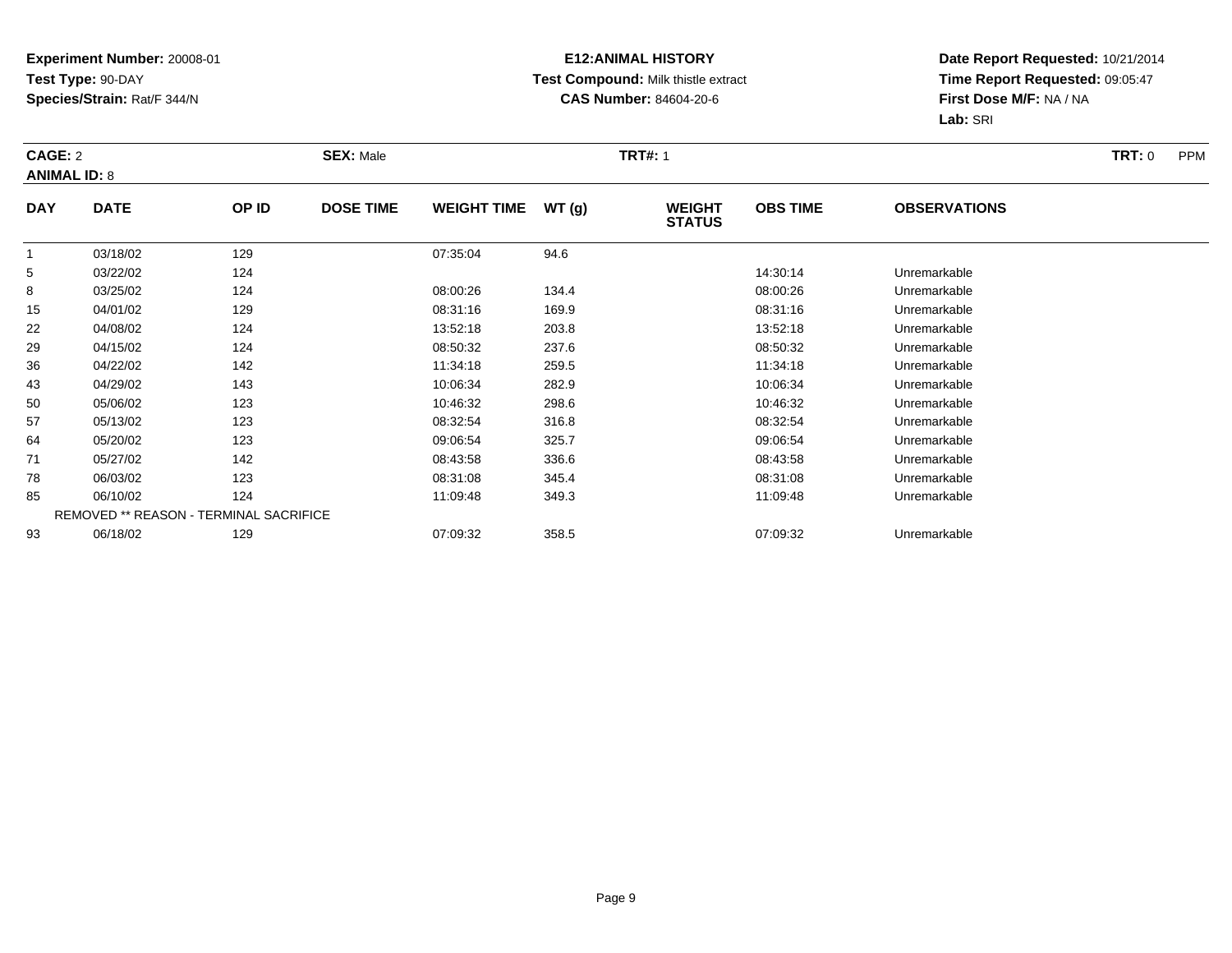### **E12:ANIMAL HISTORY Test Compound:** Milk thistle extract**CAS Number:** 84604-20-6

|                     | <b>CAGE: 2</b> |                                        | <b>SEX: Male</b> |                    |       | <b>TRT#:</b> 1                 | TRT: 0<br><b>PPM</b> |                     |  |
|---------------------|----------------|----------------------------------------|------------------|--------------------|-------|--------------------------------|----------------------|---------------------|--|
| <b>ANIMAL ID: 9</b> |                |                                        |                  |                    |       |                                |                      |                     |  |
| <b>DAY</b>          | <b>DATE</b>    | OP ID                                  | <b>DOSE TIME</b> | <b>WEIGHT TIME</b> | WT(g) | <b>WEIGHT</b><br><b>STATUS</b> | <b>OBS TIME</b>      | <b>OBSERVATIONS</b> |  |
| -1                  | 03/18/02       | 129                                    |                  | 07:35:04           | 86.1  |                                |                      |                     |  |
| 5                   | 03/22/02       | 124                                    |                  |                    |       |                                | 14:30:14             | Unremarkable        |  |
| 8                   | 03/25/02       | 124                                    |                  | 08:00:26           | 120.7 |                                | 08:00:26             | Unremarkable        |  |
| 15                  | 04/01/02       | 129                                    |                  | 08:31:16           | 154.6 |                                | 08:31:16             | Unremarkable        |  |
| 22                  | 04/08/02       | 124                                    |                  | 13:52:18           | 182.6 |                                | 13:52:18             | Unremarkable        |  |
| 29                  | 04/15/02       | 124                                    |                  | 08:50:32           | 214.0 |                                | 08:50:32             | Unremarkable        |  |
| 36                  | 04/22/02       | 142                                    |                  | 11:34:18           | 232.1 |                                | 11:34:18             | Unremarkable        |  |
| 43                  | 04/29/02       | 143                                    |                  | 10:06:34           | 252.5 |                                | 10:06:34             | Unremarkable        |  |
| 50                  | 05/06/02       | 123                                    |                  | 10:46:32           | 264.5 |                                | 10:46:32             | Unremarkable        |  |
| 57                  | 05/13/02       | 123                                    |                  | 08:32:54           | 282.6 |                                | 08:32:54             | Unremarkable        |  |
| 64                  | 05/20/02       | 123                                    |                  | 09:06:54           | 289.8 |                                | 09:06:54             | Unremarkable        |  |
| 71                  | 05/27/02       | 142                                    |                  | 08:43:58           | 301.9 |                                | 08:43:58             | Unremarkable        |  |
| 78                  | 06/03/02       | 123                                    |                  | 08:31:08           | 311.4 |                                | 08:31:08             | Unremarkable        |  |
| 85                  | 06/10/02       | 124                                    |                  | 11:09:48           | 316.9 |                                | 11:09:48             | Unremarkable        |  |
|                     |                | REMOVED ** REASON - TERMINAL SACRIFICE |                  |                    |       |                                |                      |                     |  |
| 93                  | 06/18/02       | 129                                    |                  | 07:09:32           | 329.2 |                                | 07:09:32             | Unremarkable        |  |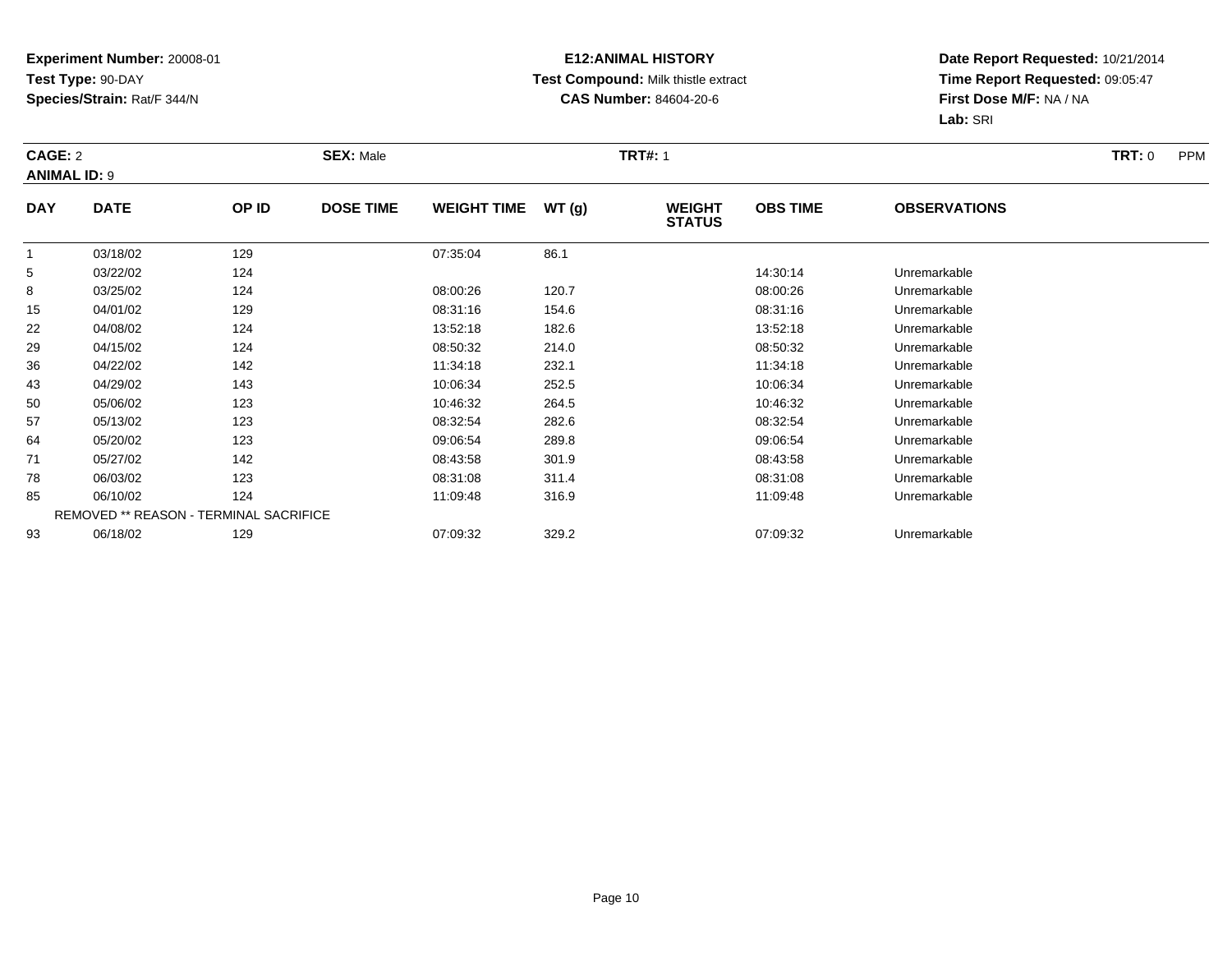### **E12:ANIMAL HISTORY Test Compound:** Milk thistle extract**CAS Number:** 84604-20-6

|            | CAGE: 2<br><b>ANIMAL ID: 10</b>        |       | <b>SEX: Male</b> |                    |       |                                | <b>TRT#:</b> 1  |                     |  |
|------------|----------------------------------------|-------|------------------|--------------------|-------|--------------------------------|-----------------|---------------------|--|
| <b>DAY</b> | <b>DATE</b>                            | OP ID | <b>DOSE TIME</b> | <b>WEIGHT TIME</b> | WT(g) | <b>WEIGHT</b><br><b>STATUS</b> | <b>OBS TIME</b> | <b>OBSERVATIONS</b> |  |
|            | 03/18/02                               | 129   |                  | 07:35:04           | 102.8 |                                |                 |                     |  |
| 5          | 03/22/02                               | 124   |                  |                    |       |                                | 14:30:14        | Unremarkable        |  |
| 8          | 03/25/02                               | 124   |                  | 08:00:26           | 144.8 |                                | 08:00:26        | Unremarkable        |  |
| 15         | 04/01/02                               | 129   |                  | 08:31:16           | 185.5 |                                | 08:31:16        | Unremarkable        |  |
| 22         | 04/08/02                               | 124   |                  | 13:52:18           | 223.6 |                                | 13:52:18        | Unremarkable        |  |
| 29         | 04/15/02                               | 124   |                  | 08:50:32           | 259.4 |                                | 08:50:32        | Unremarkable        |  |
| 36         | 04/22/02                               | 142   |                  | 11:34:18           | 282.1 |                                | 11:34:18        | Unremarkable        |  |
| 43         | 04/29/02                               | 143   |                  | 10:06:34           | 308.6 |                                | 10:06:34        | Unremarkable        |  |
| 50         | 05/06/02                               | 123   |                  | 10:46:32           | 324.3 |                                | 10:46:32        | Unremarkable        |  |
| 57         | 05/13/02                               | 123   |                  | 08:32:54           | 342.9 |                                | 08:32:54        | Unremarkable        |  |
| 64         | 05/20/02                               | 123   |                  | 09:06:54           | 353.1 |                                | 09:06:54        | Unremarkable        |  |
| 71         | 05/27/02                               | 142   |                  | 08:43:58           | 369.6 |                                | 08:43:58        | Unremarkable        |  |
| 78         | 06/03/02                               | 123   |                  | 08:31:08           | 378.7 |                                | 08:31:08        | Unremarkable        |  |
| 85         | 06/10/02                               | 124   |                  | 11:09:48           | 380.1 |                                | 11:09:48        | Unremarkable        |  |
|            | REMOVED ** REASON - TERMINAL SACRIFICE |       |                  |                    |       |                                |                 |                     |  |
| 93         | 06/18/02                               | 129   |                  | 07:09:32           | 388.8 |                                | 07:09:32        | Unremarkable        |  |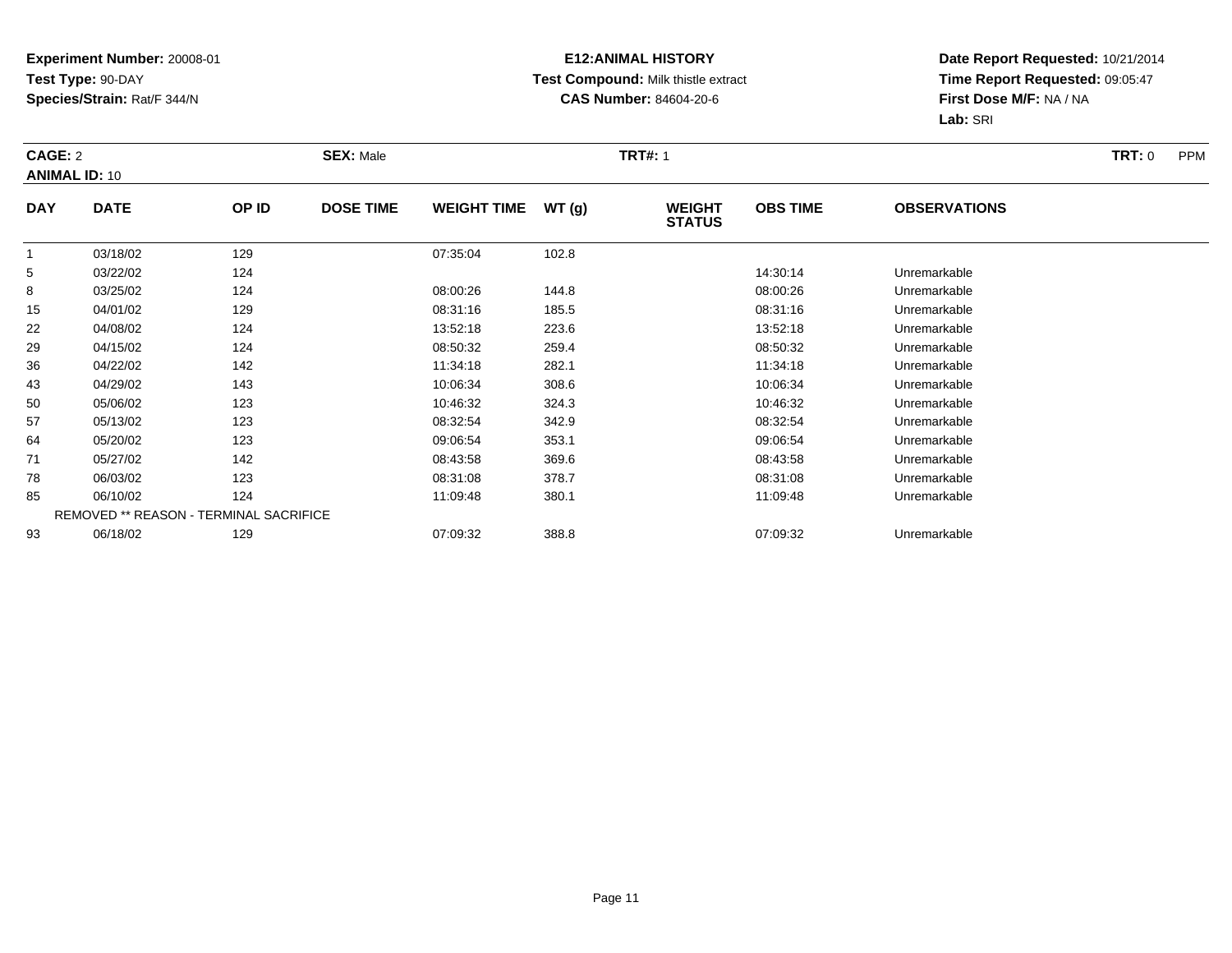### **E12:ANIMAL HISTORY Test Compound:** Milk thistle extract**CAS Number:** 84604-20-6

|                | <b>SEX: Male</b><br>CAGE: 3<br><b>ANIMAL ID: 11</b> |                                        |                  |                    |       | <b>TRT#: 3</b>                 |                 | <b>TRT:</b> 3125 PPM |  |
|----------------|-----------------------------------------------------|----------------------------------------|------------------|--------------------|-------|--------------------------------|-----------------|----------------------|--|
| <b>DAY</b>     | <b>DATE</b>                                         | OP ID                                  | <b>DOSE TIME</b> | <b>WEIGHT TIME</b> | WT(g) | <b>WEIGHT</b><br><b>STATUS</b> | <b>OBS TIME</b> | <b>OBSERVATIONS</b>  |  |
| $\overline{1}$ | 03/18/02                                            | 129                                    |                  | 07:35:06           | 89.5  |                                |                 |                      |  |
| 5              | 03/22/02                                            | 124                                    |                  |                    |       |                                | 14:30:40        | Unremarkable         |  |
| 8              | 03/25/02                                            | 124                                    |                  | 08:01:30           | 130.9 |                                | 08:01:30        | Unremarkable         |  |
| 15             | 04/01/02                                            | 129                                    |                  | 08:32:32           | 169.3 |                                | 08:32:32        | Unremarkable         |  |
| 22             | 04/08/02                                            | 124                                    |                  | 13:43:38           | 203.7 |                                | 13:43:38        | Unremarkable         |  |
| 29             | 04/15/02                                            | 124                                    |                  | 08:38:42           | 234.4 |                                | 08:38:42        | Unremarkable         |  |
| 36             | 04/22/02                                            | 142                                    |                  | 11:49:38           | 252.6 |                                | 11:49:38        | Unremarkable         |  |
| 43             | 04/29/02                                            | 143                                    |                  | 10:01:38           | 267.2 |                                | 10:01:38        | Unremarkable         |  |
| 50             | 05/06/02                                            | 123                                    |                  | 10:54:40           | 285.7 |                                | 10:54:40        | Unremarkable         |  |
| 57             | 05/13/02                                            | 123                                    |                  | 08:41:24           | 303.8 |                                | 08:41:24        | Unremarkable         |  |
| 64             | 05/20/02                                            | 123                                    |                  | 09:15:26           | 317.4 |                                | 09:15:26        | Unremarkable         |  |
| 71             | 05/27/02                                            | 142                                    |                  | 08:46:16           | 325.7 |                                | 08:46:16        | Unremarkable         |  |
| 78             | 06/03/02                                            | 123                                    |                  | 08:40:04           | 339.1 |                                | 08:40:04        | Unremarkable         |  |
| 85             | 06/10/02                                            | 124                                    |                  | 11:18:34           | 343.9 |                                | 11:18:34        | Unremarkable         |  |
|                |                                                     | REMOVED ** REASON - TERMINAL SACRIFICE |                  |                    |       |                                |                 |                      |  |
| 93             | 06/18/02                                            | 129                                    |                  | 07:13:38           | 353.9 |                                | 07:13:38        | Unremarkable         |  |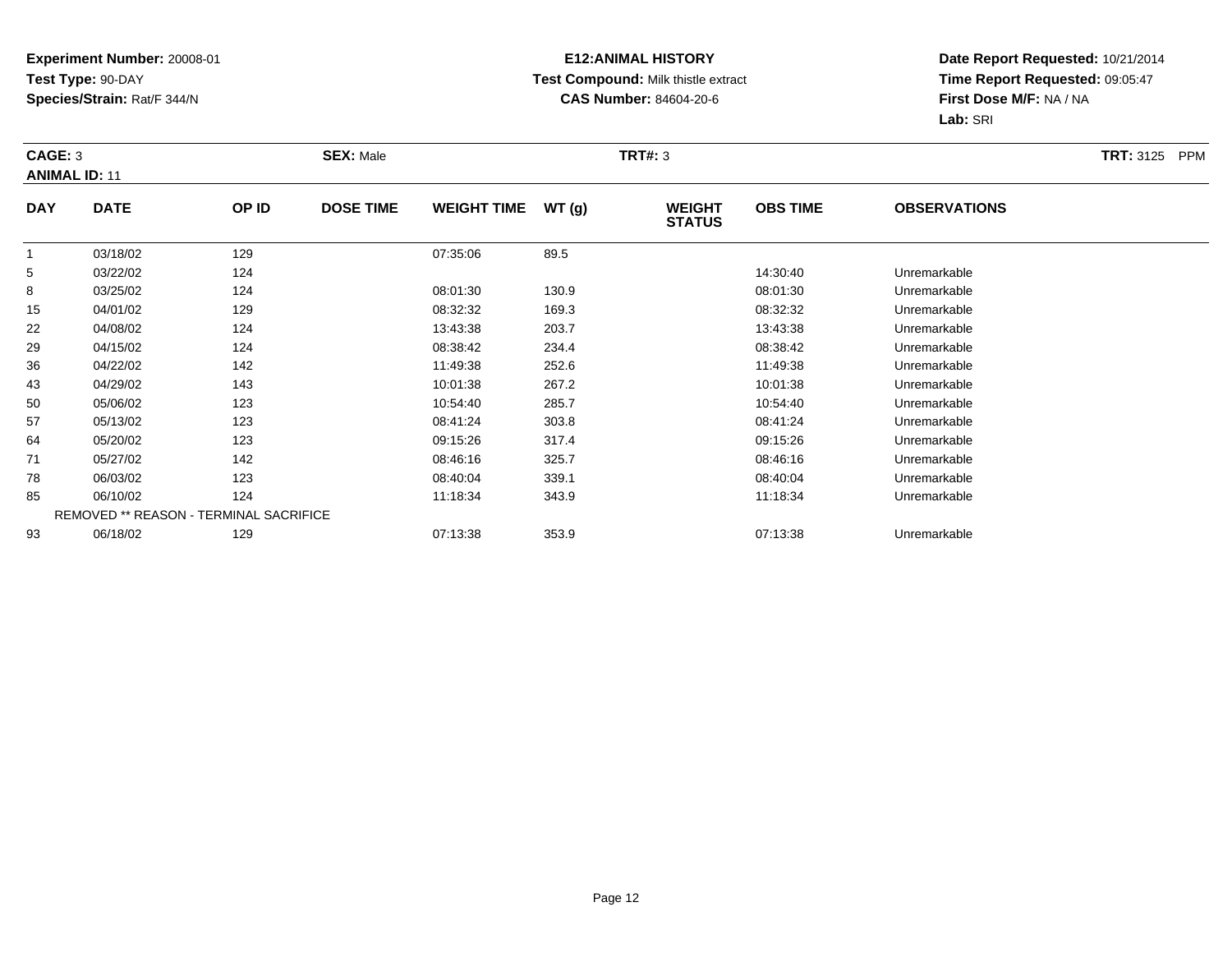### **E12:ANIMAL HISTORY Test Compound:** Milk thistle extract**CAS Number:** 84604-20-6

| CAGE: 3        | <b>ANIMAL ID: 12</b> |                                        | <b>SEX: Male</b> |                    |       | <b>TRT#: 3</b>                 |                 |                     | <b>TRT:</b> 3125 PPM |
|----------------|----------------------|----------------------------------------|------------------|--------------------|-------|--------------------------------|-----------------|---------------------|----------------------|
| <b>DAY</b>     | <b>DATE</b>          | OP ID                                  | <b>DOSE TIME</b> | <b>WEIGHT TIME</b> | WT(g) | <b>WEIGHT</b><br><b>STATUS</b> | <b>OBS TIME</b> | <b>OBSERVATIONS</b> |                      |
| $\overline{1}$ | 03/18/02             | 129                                    |                  | 07:35:06           | 100.9 |                                |                 |                     |                      |
| 5              | 03/22/02             | 124                                    |                  |                    |       |                                | 14:30:40        | Unremarkable        |                      |
| 8              | 03/25/02             | 124                                    |                  | 08:01:30           | 137.5 |                                | 08:01:30        | Unremarkable        |                      |
| 15             | 04/01/02             | 129                                    |                  | 08:32:32           | 169.1 |                                | 08:32:32        | Unremarkable        |                      |
| 22             | 04/08/02             | 124                                    |                  | 13:43:38           | 194.0 |                                | 13:43:38        | Unremarkable        |                      |
| 29             | 04/15/02             | 124                                    |                  | 08:38:42           | 223.5 |                                | 08:38:42        | Unremarkable        |                      |
| 36             | 04/22/02             | 142                                    |                  | 11:49:38           | 246.0 |                                | 11:49:38        | Unremarkable        |                      |
| 43             | 04/29/02             | 143                                    |                  | 10:01:38           | 261.0 |                                | 10:01:38        | Unremarkable        |                      |
| 50             | 05/06/02             | 123                                    |                  | 10:54:40           | 281.6 |                                | 10:54:40        | Unremarkable        |                      |
| 57             | 05/13/02             | 123                                    |                  | 08:41:24           | 298.3 |                                | 08:41:24        | Unremarkable        |                      |
| 64             | 05/20/02             | 123                                    |                  | 09:15:26           | 311.8 |                                | 09:15:26        | Unremarkable        |                      |
| 71             | 05/27/02             | 142                                    |                  | 08:46:16           | 321.5 |                                | 08:46:16        | Unremarkable        |                      |
| 78             | 06/03/02             | 123                                    |                  | 08:40:04           | 334.6 |                                | 08:40:04        | Unremarkable        |                      |
| 85             | 06/10/02             | 124                                    |                  | 11:18:34           | 338.4 |                                | 11:18:34        | Unremarkable        |                      |
|                |                      | REMOVED ** REASON - TERMINAL SACRIFICE |                  |                    |       |                                |                 |                     |                      |
| 93             | 06/18/02             | 129                                    |                  | 07:13:38           | 348.7 |                                | 07:13:38        | Unremarkable        |                      |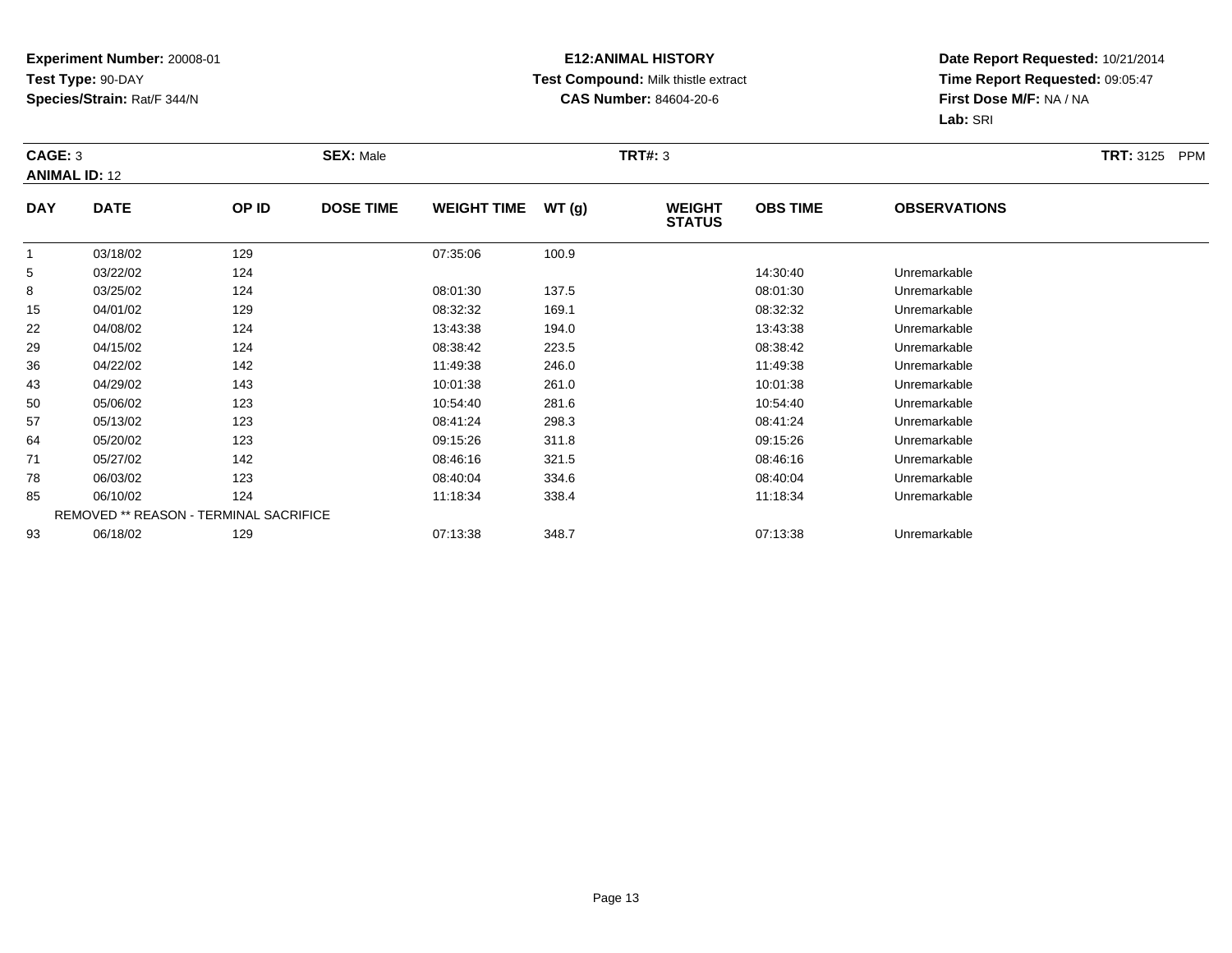### **E12:ANIMAL HISTORY Test Compound:** Milk thistle extract**CAS Number:** 84604-20-6

| CAGE: 3<br><b>ANIMAL ID: 13</b> |             |                                        | <b>SEX: Male</b> |                    |       | <b>TRT#:</b> 3                 |                 |                     | <b>TRT:</b> 3125<br><b>PPM</b> |
|---------------------------------|-------------|----------------------------------------|------------------|--------------------|-------|--------------------------------|-----------------|---------------------|--------------------------------|
| <b>DAY</b>                      | <b>DATE</b> | OP ID                                  | <b>DOSE TIME</b> | <b>WEIGHT TIME</b> | WT(g) | <b>WEIGHT</b><br><b>STATUS</b> | <b>OBS TIME</b> | <b>OBSERVATIONS</b> |                                |
|                                 | 03/18/02    | 129                                    |                  | 07:35:06           | 87.8  |                                |                 |                     |                                |
| 5                               | 03/22/02    | 124                                    |                  |                    |       |                                | 14:30:40        | Unremarkable        |                                |
| 8                               | 03/25/02    | 124                                    |                  | 08:01:30           | 126.9 |                                | 08:01:30        | Unremarkable        |                                |
| 15                              | 04/01/02    | 129                                    |                  | 08:32:32           | 158.4 |                                | 08:32:32        | Unremarkable        |                                |
| 22                              | 04/08/02    | 124                                    |                  | 13:43:38           | 188.7 |                                | 13:43:38        | Unremarkable        |                                |
| 29                              | 04/15/02    | 124                                    |                  | 08:38:42           | 218.0 |                                | 08:38:42        | Unremarkable        |                                |
| 36                              | 04/22/02    | 142                                    |                  | 11:49:38           | 234.2 |                                | 11:49:38        | Unremarkable        |                                |
| 43                              | 04/29/02    | 143                                    |                  | 10:01:38           | 248.9 |                                | 10:01:38        | Unremarkable        |                                |
| 50                              | 05/06/02    | 123                                    |                  | 10:54:40           | 266.1 |                                | 10:54:40        | Unremarkable        |                                |
| 57                              | 05/13/02    | 123                                    |                  | 08:41:24           | 281.1 |                                | 08:41:24        | Unremarkable        |                                |
| 64                              | 05/20/02    | 123                                    |                  | 09:15:26           | 294.2 |                                | 09:15:26        | Unremarkable        |                                |
| 71                              | 05/27/02    | 142                                    |                  | 08:46:16           | 303.4 |                                | 08:46:16        | Unremarkable        |                                |
| 78                              | 06/03/02    | 123                                    |                  | 08:40:04           | 310.4 |                                | 08:40:04        | Unremarkable        |                                |
| 85                              | 06/10/02    | 124                                    |                  | 11:18:34           | 317.5 |                                | 11:18:34        | Unremarkable        |                                |
|                                 |             | REMOVED ** REASON - TERMINAL SACRIFICE |                  |                    |       |                                |                 |                     |                                |
| 93                              | 06/18/02    | 129                                    |                  | 07:13:38           | 331.1 |                                | 07:13:38        | Unremarkable        |                                |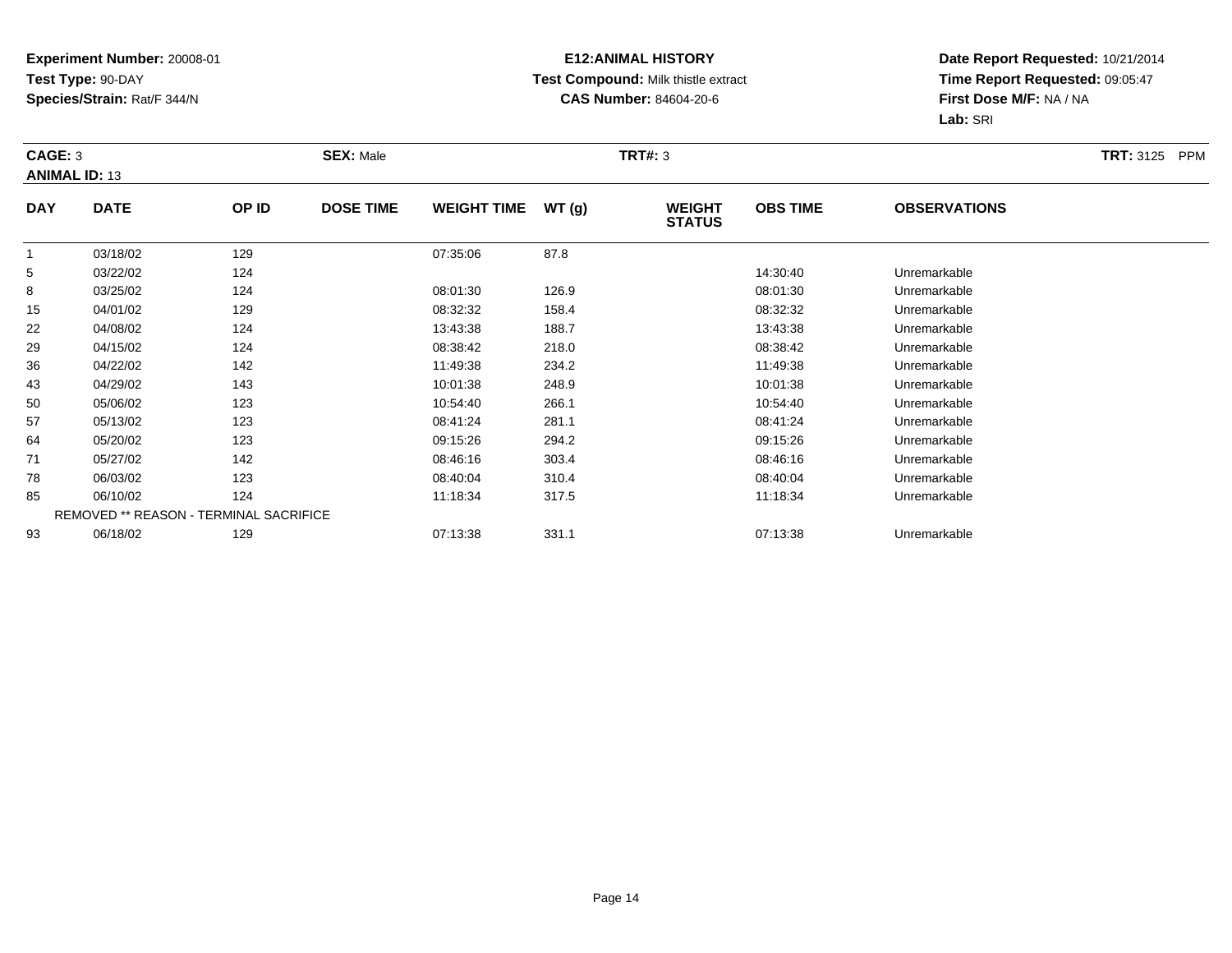### **E12:ANIMAL HISTORY Test Compound:** Milk thistle extract**CAS Number:** 84604-20-6

| CAGE: 3<br><b>ANIMAL ID: 14</b> |             |                                        | <b>SEX: Male</b> |                    |       | <b>TRT#:</b> 3                 |                 |                     | <b>TRT:</b> 3125<br><b>PPM</b> |
|---------------------------------|-------------|----------------------------------------|------------------|--------------------|-------|--------------------------------|-----------------|---------------------|--------------------------------|
| <b>DAY</b>                      | <b>DATE</b> | OP ID                                  | <b>DOSE TIME</b> | <b>WEIGHT TIME</b> | WT(g) | <b>WEIGHT</b><br><b>STATUS</b> | <b>OBS TIME</b> | <b>OBSERVATIONS</b> |                                |
|                                 | 03/18/02    | 129                                    |                  | 07:35:06           | 93.3  |                                |                 |                     |                                |
| 5                               | 03/22/02    | 124                                    |                  |                    |       |                                | 14:30:40        | Unremarkable        |                                |
| 8                               | 03/25/02    | 124                                    |                  | 08:01:30           | 134.6 |                                | 08:01:30        | Unremarkable        |                                |
| 15                              | 04/01/02    | 129                                    |                  | 08:32:32           | 174.7 |                                | 08:32:32        | Unremarkable        |                                |
| 22                              | 04/08/02    | 124                                    |                  | 13:43:38           | 208.5 |                                | 13:43:38        | Unremarkable        |                                |
| 29                              | 04/15/02    | 124                                    |                  | 08:38:42           | 238.3 |                                | 08:38:42        | Unremarkable        |                                |
| 36                              | 04/22/02    | 142                                    |                  | 11:49:38           | 258.5 |                                | 11:49:38        | Unremarkable        |                                |
| 43                              | 04/29/02    | 143                                    |                  | 10:01:38           | 274.3 |                                | 10:01:38        | Unremarkable        |                                |
| 50                              | 05/06/02    | 123                                    |                  | 10:54:40           | 288.9 |                                | 10:54:40        | Unremarkable        |                                |
| 57                              | 05/13/02    | 123                                    |                  | 08:41:24           | 308.3 |                                | 08:41:24        | Unremarkable        |                                |
| 64                              | 05/20/02    | 123                                    |                  | 09:15:26           | 319.4 |                                | 09:15:26        | Unremarkable        |                                |
| 71                              | 05/27/02    | 142                                    |                  | 08:46:16           | 327.7 |                                | 08:46:16        | Unremarkable        |                                |
| 78                              | 06/03/02    | 123                                    |                  | 08:40:04           | 336.8 |                                | 08:40:04        | Unremarkable        |                                |
| 85                              | 06/10/02    | 124                                    |                  | 11:18:34           | 340.5 |                                | 11:18:34        | Unremarkable        |                                |
|                                 |             | REMOVED ** REASON - TERMINAL SACRIFICE |                  |                    |       |                                |                 |                     |                                |
| 93                              | 06/18/02    | 129                                    |                  | 07:13:38           | 350.1 |                                | 07:13:38        | Unremarkable        |                                |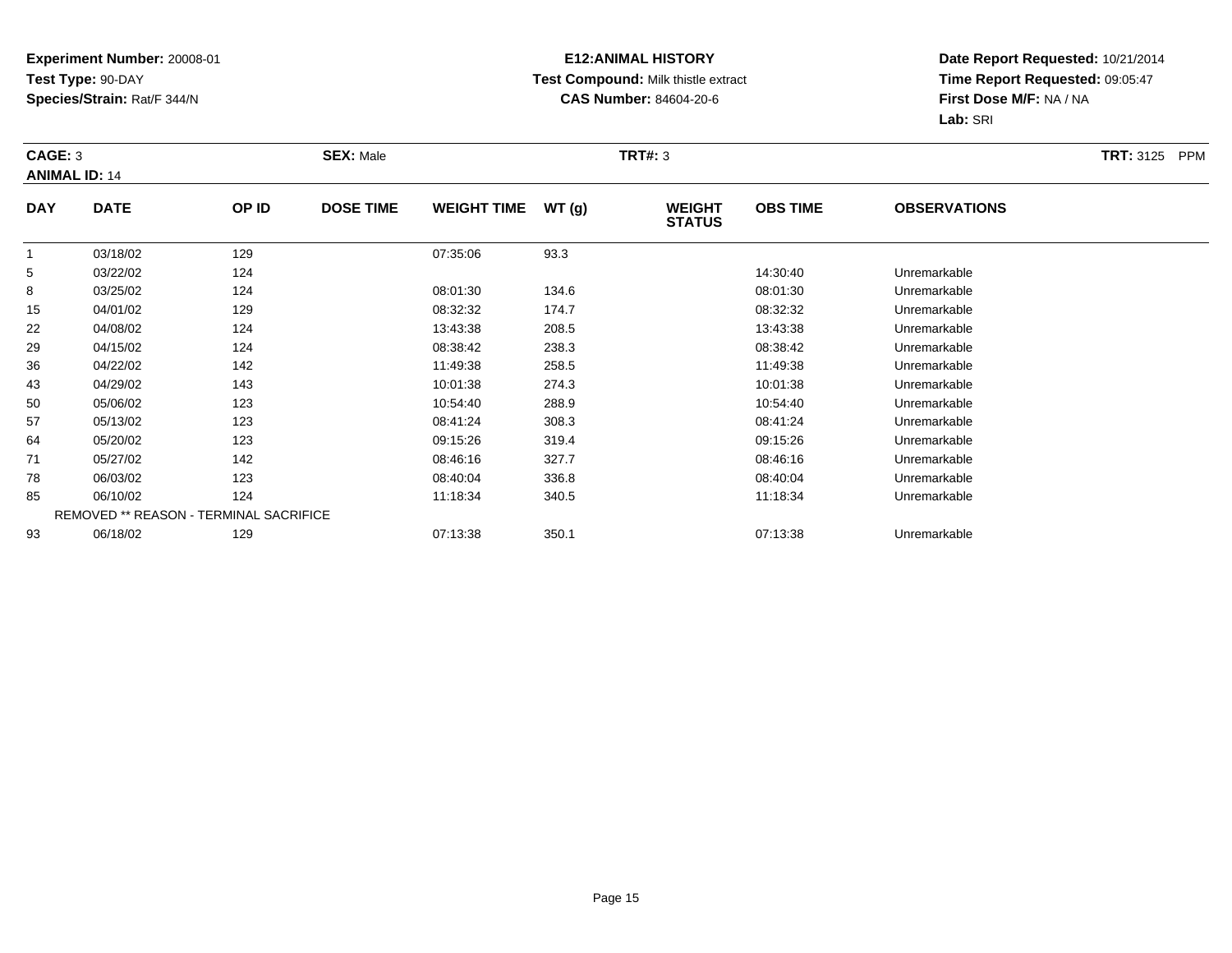### **E12:ANIMAL HISTORY Test Compound:** Milk thistle extract**CAS Number:** 84604-20-6

| CAGE: 3        | <b>ANIMAL ID: 15</b> |                                        | <b>SEX: Male</b> |                    |       | <b>TRT#: 3</b>                 |                 |                     | <b>TRT:</b> 3125<br><b>PPM</b> |
|----------------|----------------------|----------------------------------------|------------------|--------------------|-------|--------------------------------|-----------------|---------------------|--------------------------------|
| <b>DAY</b>     | <b>DATE</b>          | OP ID                                  | <b>DOSE TIME</b> | <b>WEIGHT TIME</b> | WT(g) | <b>WEIGHT</b><br><b>STATUS</b> | <b>OBS TIME</b> | <b>OBSERVATIONS</b> |                                |
| $\overline{1}$ | 03/18/02             | 129                                    |                  | 07:35:06           | 89.8  |                                |                 |                     |                                |
| 5              | 03/22/02             | 124                                    |                  |                    |       |                                | 14:30:40        | Unremarkable        |                                |
| 8              | 03/25/02             | 124                                    |                  | 08:01:30           | 129.4 |                                | 08:01:30        | Unremarkable        |                                |
| 15             | 04/01/02             | 129                                    |                  | 08:32:32           | 162.3 |                                | 08:32:32        | Unremarkable        |                                |
| 22             | 04/08/02             | 124                                    |                  | 13:43:38           | 200.1 |                                | 13:43:38        | Unremarkable        |                                |
| 29             | 04/15/02             | 124                                    |                  | 08:38:42           | 229.6 |                                | 08:38:42        | Unremarkable        |                                |
| 36             | 04/22/02             | 142                                    |                  | 11:49:38           | 246.0 |                                | 11:49:38        | Unremarkable        |                                |
| 43             | 04/29/02             | 143                                    |                  | 10:01:38           | 261.5 |                                | 10:01:38        | Unremarkable        |                                |
| 50             | 05/06/02             | 123                                    |                  | 10:54:40           | 278.9 |                                | 10:54:40        | Unremarkable        |                                |
| 57             | 05/13/02             | 123                                    |                  | 08:41:24           | 294.4 |                                | 08:41:24        | Unremarkable        |                                |
| 64             | 05/20/02             | 123                                    |                  | 09:15:26           | 305.0 |                                | 09:15:26        | Unremarkable        |                                |
| 71             | 05/27/02             | 142                                    |                  | 08:46:16           | 314.1 |                                | 08:46:16        | Unremarkable        |                                |
| 78             | 06/03/02             | 123                                    |                  | 08:40:04           | 326.7 |                                | 08:40:04        | Unremarkable        |                                |
| 85             | 06/10/02             | 124                                    |                  | 11:18:34           | 330.7 |                                | 11:18:34        | Unremarkable        |                                |
|                |                      | REMOVED ** REASON - TERMINAL SACRIFICE |                  |                    |       |                                |                 |                     |                                |
| 93             | 06/18/02             | 129                                    |                  | 07:13:38           | 338.0 |                                | 07:13:38        | Unremarkable        |                                |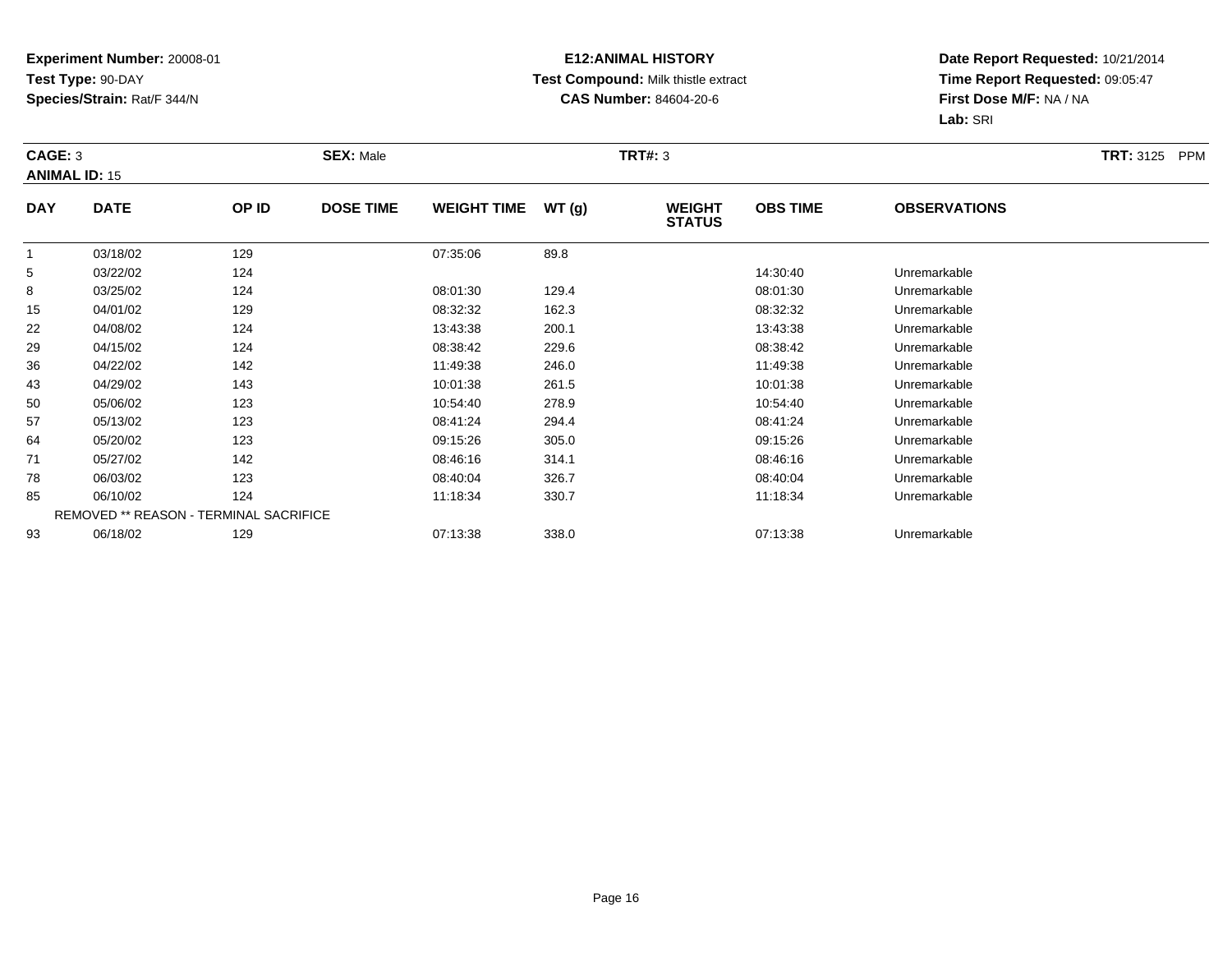### **E12:ANIMAL HISTORY Test Compound:** Milk thistle extract**CAS Number:** 84604-20-6

| CAGE: 4        | <b>ANIMAL ID: 16</b> |                                        | <b>SEX: Male</b> |                    |       | <b>TRT#: 3</b>                 |                 |                     | <b>TRT:</b> 3125<br><b>PPM</b> |
|----------------|----------------------|----------------------------------------|------------------|--------------------|-------|--------------------------------|-----------------|---------------------|--------------------------------|
| <b>DAY</b>     | <b>DATE</b>          | OP ID                                  | <b>DOSE TIME</b> | <b>WEIGHT TIME</b> | WT(g) | <b>WEIGHT</b><br><b>STATUS</b> | <b>OBS TIME</b> | <b>OBSERVATIONS</b> |                                |
| $\overline{1}$ | 03/18/02             | 129                                    |                  | 07:35:08           | 87.0  |                                |                 |                     |                                |
| 5              | 03/22/02             | 124                                    |                  |                    |       |                                | 14:31:32        | Unremarkable        |                                |
| 8              | 03/25/02             | 124                                    |                  | 08:06:34           | 126.5 |                                | 08:06:34        | Unremarkable        |                                |
| 15             | 04/01/02             | 129                                    |                  | 08:33:50           | 161.0 |                                | 08:33:50        | Unremarkable        |                                |
| 22             | 04/08/02             | 124                                    |                  | 13:45:52           | 196.9 |                                | 13:45:52        | Unremarkable        |                                |
| 29             | 04/15/02             | 124                                    |                  | 08:44:06           | 183.1 |                                | 08:44:06        | Unremarkable        |                                |
| 36             | 04/22/02             | 142                                    |                  | 11:53:08           | 241.1 |                                | 11:53:08        | Unremarkable        |                                |
| 43             | 04/29/02             | 143                                    |                  | 10:02:40           | 264.3 |                                | 10:02:40        | Unremarkable        |                                |
| 50             | 05/06/02             | 123                                    |                  | 10:55:50           | 275.8 |                                | 10:55:50        | Unremarkable        |                                |
| 57             | 05/13/02             | 123                                    |                  | 08:42:48           | 292.4 |                                | 08:42:48        | Unremarkable        |                                |
| 64             | 05/20/02             | 123                                    |                  | 09:16:44           | 300.0 |                                | 09:16:44        | Unremarkable        |                                |
| 71             | 05/27/02             | 142                                    |                  | 08:48:20           | 310.6 |                                | 08:48:20        | Unremarkable        |                                |
| 78             | 06/03/02             | 123                                    |                  | 08:41:30           | 321.0 |                                | 08:41:30        | Unremarkable        |                                |
| 85             | 06/10/02             | 124                                    |                  | 11:19:38           | 325.9 |                                | 11:19:38        | Unremarkable        |                                |
|                |                      | REMOVED ** REASON - TERMINAL SACRIFICE |                  |                    |       |                                |                 |                     |                                |
| 93             | 06/18/02             | 129                                    |                  | 07:18:08           | 334.8 |                                | 07:18:08        | Unremarkable        |                                |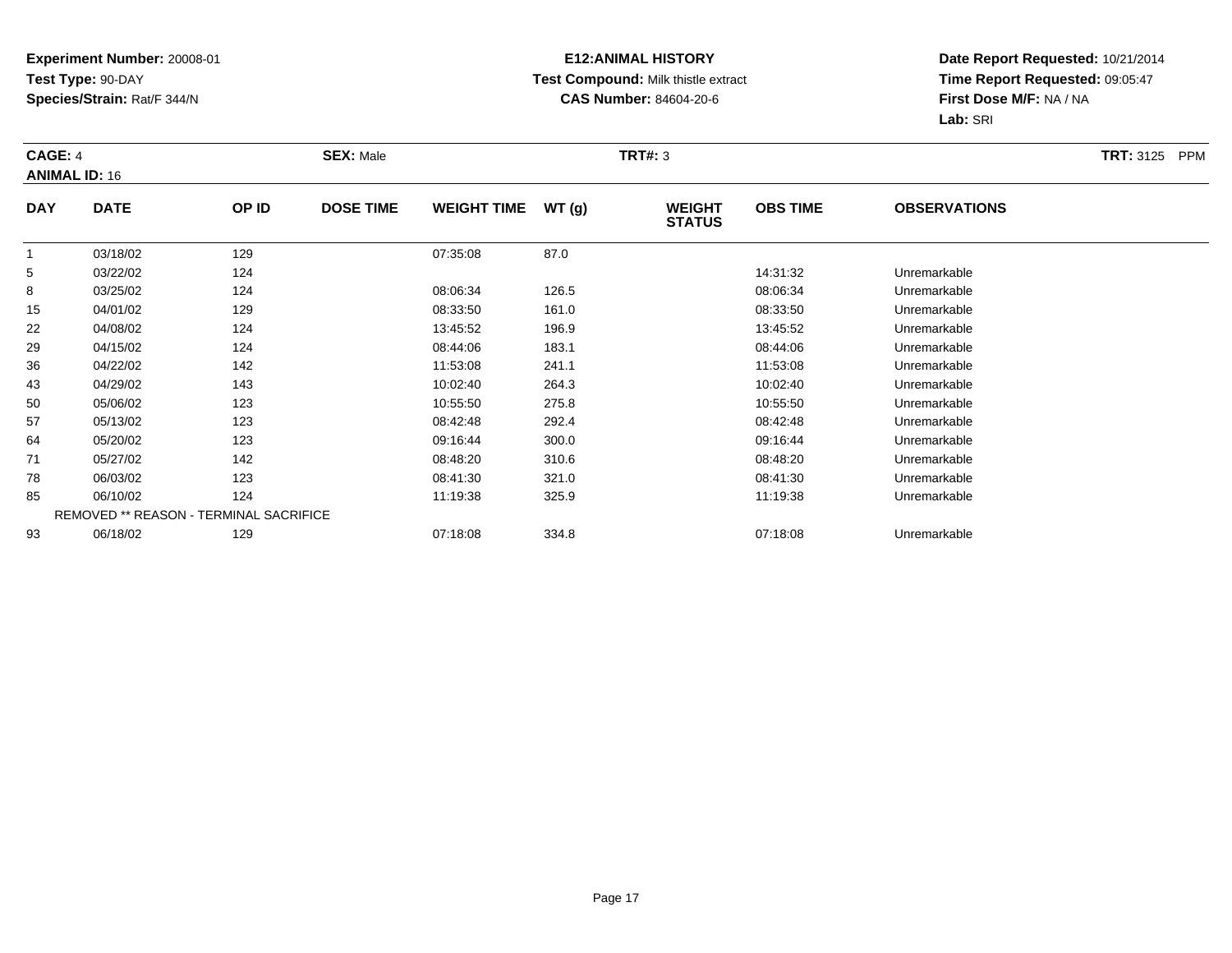### **E12:ANIMAL HISTORY Test Compound:** Milk thistle extract**CAS Number:** 84604-20-6

| CAGE: 4        | <b>ANIMAL ID: 17</b> |                                        | <b>SEX: Male</b> |                    |       | <b>TRT#: 3</b>                 |                 |                     | <b>TRT:</b> 3125<br><b>PPM</b> |
|----------------|----------------------|----------------------------------------|------------------|--------------------|-------|--------------------------------|-----------------|---------------------|--------------------------------|
| <b>DAY</b>     | <b>DATE</b>          | OP ID                                  | <b>DOSE TIME</b> | <b>WEIGHT TIME</b> | WT(g) | <b>WEIGHT</b><br><b>STATUS</b> | <b>OBS TIME</b> | <b>OBSERVATIONS</b> |                                |
| $\overline{1}$ | 03/18/02             | 129                                    |                  | 07:35:08           | 90.9  |                                |                 |                     |                                |
| 5              | 03/22/02             | 124                                    |                  |                    |       |                                | 14:31:32        | Unremarkable        |                                |
| 8              | 03/25/02             | 124                                    |                  | 08:06:34           | 128.8 |                                | 08:06:34        | Unremarkable        |                                |
| 15             | 04/01/02             | 129                                    |                  | 08:33:50           | 163.6 |                                | 08:33:50        | Unremarkable        |                                |
| 22             | 04/08/02             | 124                                    |                  | 13:45:52           | 193.2 |                                | 13:45:52        | Unremarkable        |                                |
| 29             | 04/15/02             | 124                                    |                  | 08:44:06           | 185.1 |                                | 08:44:06        | Unremarkable        |                                |
| 36             | 04/22/02             | 142                                    |                  | 11:53:08           | 242.9 |                                | 11:53:08        | Unremarkable        |                                |
| 43             | 04/29/02             | 143                                    |                  | 10:02:40           | 261.4 |                                | 10:02:40        | Unremarkable        |                                |
| 50             | 05/06/02             | 123                                    |                  | 10:55:50           | 279.4 |                                | 10:55:50        | Unremarkable        |                                |
| 57             | 05/13/02             | 123                                    |                  | 08:42:48           | 293.4 |                                | 08:42:48        | Unremarkable        |                                |
| 64             | 05/20/02             | 123                                    |                  | 09:16:44           | 303.3 |                                | 09:16:44        | Unremarkable        |                                |
| 71             | 05/27/02             | 142                                    |                  | 08:48:20           | 317.0 |                                | 08:48:20        | Unremarkable        |                                |
| 78             | 06/03/02             | 123                                    |                  | 08:41:30           | 326.8 |                                | 08:41:30        | Unremarkable        |                                |
| 85             | 06/10/02             | 124                                    |                  | 11:19:38           | 334.8 |                                | 11:19:38        | Unremarkable        |                                |
|                |                      | REMOVED ** REASON - TERMINAL SACRIFICE |                  |                    |       |                                |                 |                     |                                |
| 93             | 06/18/02             | 129                                    |                  | 07:18:08           | 345.7 |                                | 07:18:08        | Unremarkable        |                                |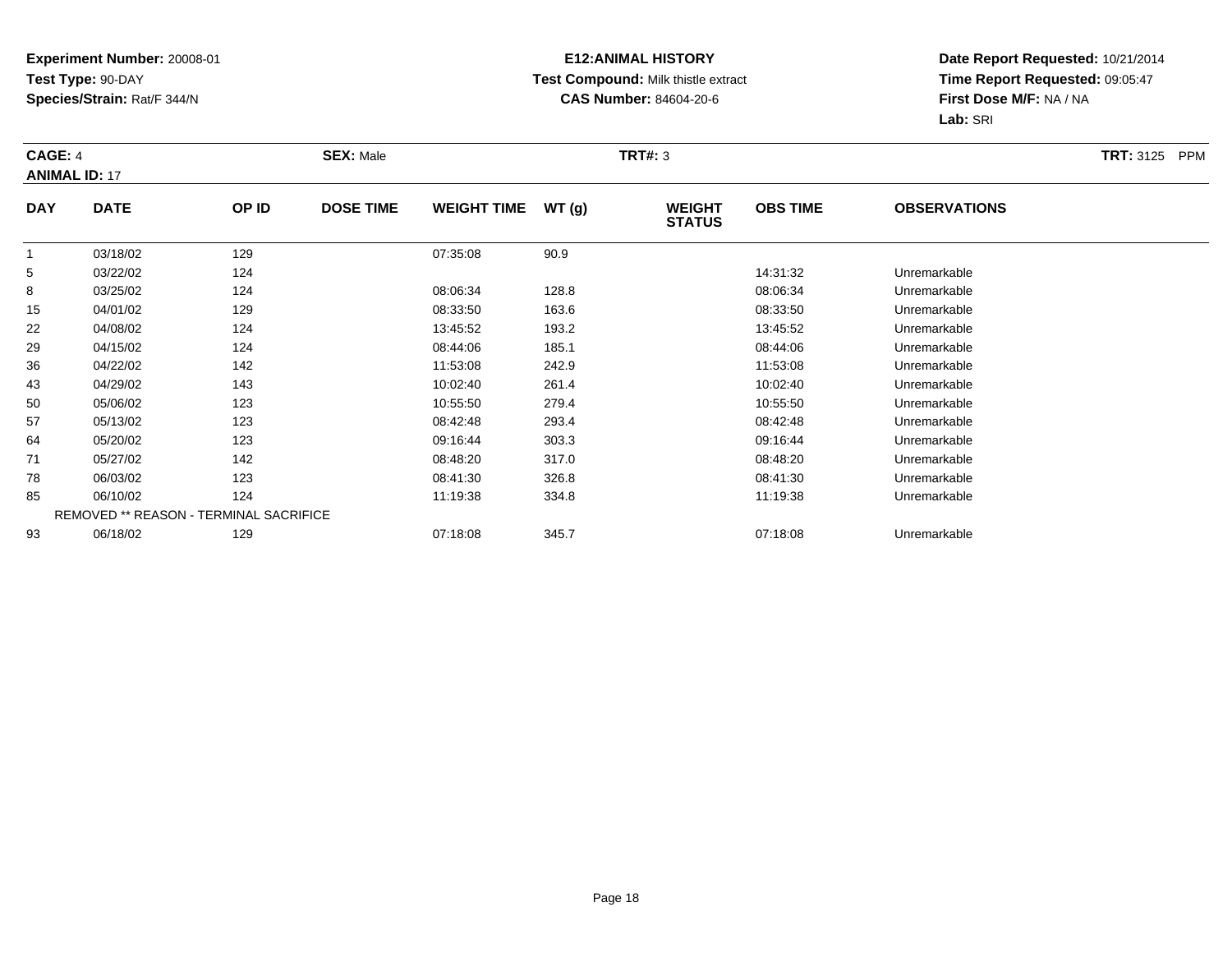### **E12:ANIMAL HISTORY Test Compound:** Milk thistle extract**CAS Number:** 84604-20-6

| CAGE: 4<br><b>ANIMAL ID: 18</b> |             |                                        | <b>SEX: Male</b> |                    |       | <b>TRT#:</b> 3                 |                 |                     | <b>TRT:</b> 3125<br><b>PPM</b> |
|---------------------------------|-------------|----------------------------------------|------------------|--------------------|-------|--------------------------------|-----------------|---------------------|--------------------------------|
| <b>DAY</b>                      | <b>DATE</b> | OP ID                                  | <b>DOSE TIME</b> | <b>WEIGHT TIME</b> | WT(g) | <b>WEIGHT</b><br><b>STATUS</b> | <b>OBS TIME</b> | <b>OBSERVATIONS</b> |                                |
|                                 | 03/18/02    | 129                                    |                  | 07:35:08           | 100.7 |                                |                 |                     |                                |
| 5                               | 03/22/02    | 124                                    |                  |                    |       |                                | 14:31:32        | Unremarkable        |                                |
| 8                               | 03/25/02    | 124                                    |                  | 08:06:34           | 134.1 |                                | 08:06:34        | Unremarkable        |                                |
| 15                              | 04/01/02    | 129                                    |                  | 08:33:50           | 170.0 |                                | 08:33:50        | Unremarkable        |                                |
| 22                              | 04/08/02    | 124                                    |                  | 13:45:52           | 199.4 |                                | 13:45:52        | Unremarkable        |                                |
| 29                              | 04/15/02    | 124                                    |                  | 08:44:06           | 185.9 |                                | 08:44:06        | Unremarkable        |                                |
| 36                              | 04/22/02    | 142                                    |                  | 11:53:08           | 241.8 |                                | 11:53:08        | Unremarkable        |                                |
| 43                              | 04/29/02    | 143                                    |                  | 10:02:40           | 260.2 |                                | 10:02:40        | Unremarkable        |                                |
| 50                              | 05/06/02    | 123                                    |                  | 10:55:50           | 274.6 |                                | 10:55:50        | Unremarkable        |                                |
| 57                              | 05/13/02    | 123                                    |                  | 08:42:48           | 289.8 |                                | 08:42:48        | Unremarkable        |                                |
| 64                              | 05/20/02    | 123                                    |                  | 09:16:44           | 299.1 |                                | 09:16:44        | Unremarkable        |                                |
| 71                              | 05/27/02    | 142                                    |                  | 08:48:20           | 308.3 |                                | 08:48:20        | Unremarkable        |                                |
| 78                              | 06/03/02    | 123                                    |                  | 08:41:30           | 321.0 |                                | 08:41:30        | Unremarkable        |                                |
| 85                              | 06/10/02    | 124                                    |                  | 11:19:38           | 331.1 |                                | 11:19:38        | Unremarkable        |                                |
|                                 |             | REMOVED ** REASON - TERMINAL SACRIFICE |                  |                    |       |                                |                 |                     |                                |
| 93                              | 06/18/02    | 129                                    |                  | 07:18:08           | 338.9 |                                | 07:18:08        | Unremarkable        |                                |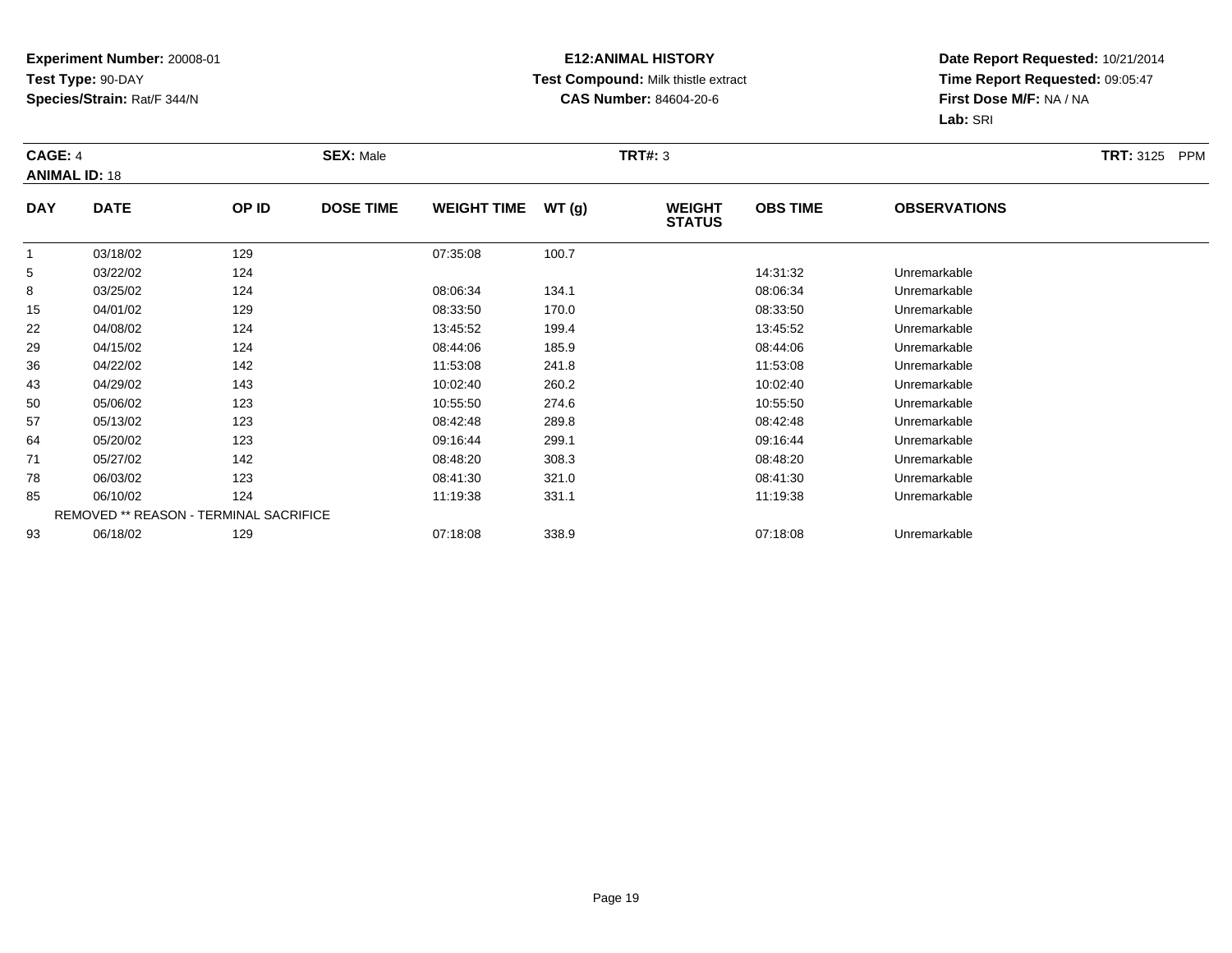### **E12:ANIMAL HISTORY Test Compound:** Milk thistle extract**CAS Number:** 84604-20-6

| CAGE: 4    | <b>ANIMAL ID: 19</b> |                                        | <b>SEX: Male</b> |                    |       | <b>TRT#:</b> 3                 |                 |                     | <b>TRT:</b> 3125<br><b>PPM</b> |
|------------|----------------------|----------------------------------------|------------------|--------------------|-------|--------------------------------|-----------------|---------------------|--------------------------------|
| <b>DAY</b> | <b>DATE</b>          | OP ID                                  | <b>DOSE TIME</b> | <b>WEIGHT TIME</b> | WT(g) | <b>WEIGHT</b><br><b>STATUS</b> | <b>OBS TIME</b> | <b>OBSERVATIONS</b> |                                |
|            | 03/18/02             | 129                                    |                  | 07:35:08           | 89.3  |                                |                 |                     |                                |
| 5          | 03/22/02             | 124                                    |                  |                    |       |                                | 14:31:32        | Unremarkable        |                                |
| 8          | 03/25/02             | 124                                    |                  | 08:06:34           | 131.0 |                                | 08:06:34        | Unremarkable        |                                |
| 15         | 04/01/02             | 129                                    |                  | 08:33:50           | 171.9 |                                | 08:33:50        | Unremarkable        |                                |
| 22         | 04/08/02             | 124                                    |                  | 13:45:52           | 206.1 |                                | 13:45:52        | Unremarkable        |                                |
| 29         | 04/15/02             | 124                                    |                  | 08:44:06           | 194.1 |                                | 08:44:06        | Unremarkable        |                                |
| 36         | 04/22/02             | 142                                    |                  | 11:53:08           | 250.5 |                                | 11:53:08        | Unremarkable        |                                |
| 43         | 04/29/02             | 143                                    |                  | 10:02:40           | 275.3 |                                | 10:02:40        | Unremarkable        |                                |
| 50         | 05/06/02             | 123                                    |                  | 10:55:50           | 291.2 |                                | 10:55:50        | Unremarkable        |                                |
| 57         | 05/13/02             | 123                                    |                  | 08:42:48           | 311.5 |                                | 08:42:48        | Unremarkable        |                                |
| 64         | 05/20/02             | 123                                    |                  | 09:16:44           | 318.4 |                                | 09:16:44        | Unremarkable        |                                |
| 71         | 05/27/02             | 142                                    |                  | 08:48:20           | 330.9 |                                | 08:48:20        | Unremarkable        |                                |
| 78         | 06/03/02             | 123                                    |                  | 08:41:30           | 345.1 |                                | 08:41:30        | Unremarkable        |                                |
| 85         | 06/10/02             | 124                                    |                  | 11:19:38           | 352.0 |                                | 11:19:38        | Unremarkable        |                                |
|            |                      | REMOVED ** REASON - TERMINAL SACRIFICE |                  |                    |       |                                |                 |                     |                                |
| 93         | 06/18/02             | 129                                    |                  | 07:18:08           | 360.5 |                                | 07:18:08        | Unremarkable        |                                |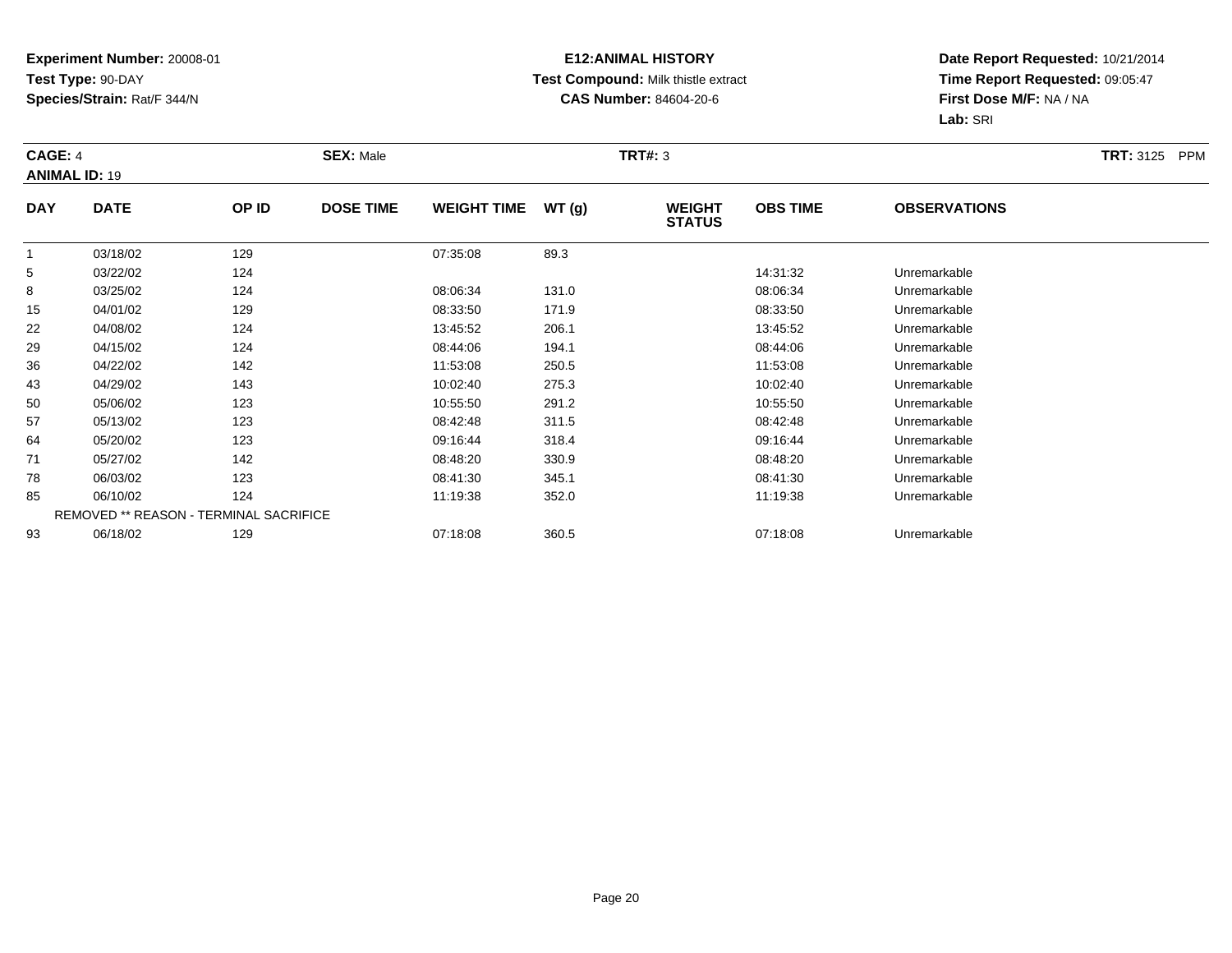### **E12:ANIMAL HISTORY Test Compound:** Milk thistle extract**CAS Number:** 84604-20-6

| CAGE: 4<br><b>ANIMAL ID: 20</b> |             |                                        | <b>SEX: Male</b> |                    |       | <b>TRT#: 3</b>                 |                 |                     | <b>TRT:</b> 3125 PPM |
|---------------------------------|-------------|----------------------------------------|------------------|--------------------|-------|--------------------------------|-----------------|---------------------|----------------------|
| <b>DAY</b>                      | <b>DATE</b> | OP ID                                  | <b>DOSE TIME</b> | <b>WEIGHT TIME</b> | WT(g) | <b>WEIGHT</b><br><b>STATUS</b> | <b>OBS TIME</b> | <b>OBSERVATIONS</b> |                      |
| $\overline{1}$                  | 03/18/02    | 129                                    |                  | 07:35:08           | 91.4  |                                |                 |                     |                      |
| 5                               | 03/22/02    | 124                                    |                  |                    |       |                                | 14:31:32        | Unremarkable        |                      |
| 8                               | 03/25/02    | 124                                    |                  | 08:06:34           | 128.2 |                                | 08:06:34        | Unremarkable        |                      |
| 15                              | 04/01/02    | 129                                    |                  | 08:33:50           | 161.7 |                                | 08:33:50        | Unremarkable        |                      |
| 22                              | 04/08/02    | 124                                    |                  | 13:45:52           | 192.3 |                                | 13:45:52        | Unremarkable        |                      |
| 29                              | 04/15/02    | 124                                    |                  | 08:44:06           | 180.3 |                                | 08:44:06        | Unremarkable        |                      |
| 36                              | 04/22/02    | 142                                    |                  | 11:53:08           | 237.2 |                                | 11:53:08        | Unremarkable        |                      |
| 43                              | 04/29/02    | 143                                    |                  | 10:02:40           | 261.0 |                                | 10:02:40        | Unremarkable        |                      |
| 50                              | 05/06/02    | 123                                    |                  | 10:55:50           | 274.9 |                                | 10:55:50        | Unremarkable        |                      |
| 57                              | 05/13/02    | 123                                    |                  | 08:42:48           | 293.5 |                                | 08:42:48        | Unremarkable        |                      |
| 64                              | 05/20/02    | 123                                    |                  | 09:16:44           | 302.8 |                                | 09:16:44        | Unremarkable        |                      |
| 71                              | 05/27/02    | 142                                    |                  | 08:48:20           | 317.1 |                                | 08:48:20        | Unremarkable        |                      |
| 78                              | 06/03/02    | 123                                    |                  | 08:41:30           | 323.6 |                                | 08:41:30        | Unremarkable        |                      |
| 85                              | 06/10/02    | 124                                    |                  | 11:19:38           | 328.0 |                                | 11:19:38        | Unremarkable        |                      |
|                                 |             | REMOVED ** REASON - TERMINAL SACRIFICE |                  |                    |       |                                |                 |                     |                      |
| 93                              | 06/18/02    | 129                                    |                  | 07:18:08           | 337.6 |                                | 07:18:08        | Unremarkable        |                      |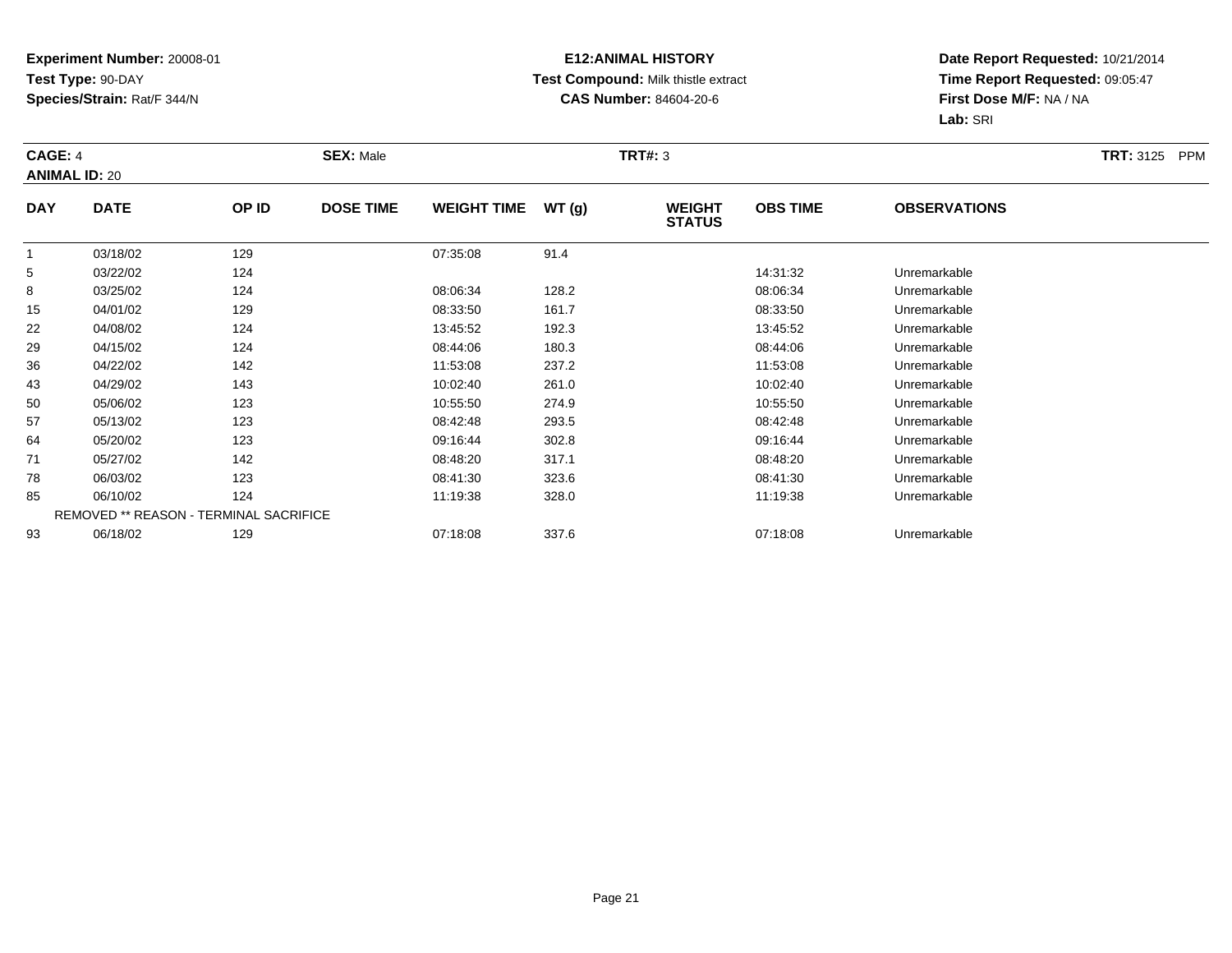### **E12:ANIMAL HISTORY Test Compound:** Milk thistle extract**CAS Number:** 84604-20-6

| CAGE: 5        | <b>ANIMAL ID: 21</b> |                                        | <b>SEX: Male</b> |                    |       | <b>TRT#:</b> 5                 |                 |                     | <b>TRT: 6250</b><br>PPM |
|----------------|----------------------|----------------------------------------|------------------|--------------------|-------|--------------------------------|-----------------|---------------------|-------------------------|
| <b>DAY</b>     | <b>DATE</b>          | OP ID                                  | <b>DOSE TIME</b> | <b>WEIGHT TIME</b> | WT(g) | <b>WEIGHT</b><br><b>STATUS</b> | <b>OBS TIME</b> | <b>OBSERVATIONS</b> |                         |
| $\overline{1}$ | 03/18/02             | 129                                    |                  | 07:35:10           | 91.2  |                                |                 |                     |                         |
| 5              | 03/22/02             | 124                                    |                  |                    |       |                                | 14:32:32        | Unremarkable        |                         |
| 8              | 03/25/02             | 124                                    |                  | 08:11:54           | 122.7 |                                | 08:11:54        | Unremarkable        |                         |
| 15             | 04/01/02             | 129                                    |                  | 08:35:44           | 157.1 |                                | 08:35:44        | Unremarkable        |                         |
| 22             | 04/08/02             | 124                                    |                  | 13:54:04           | 186.1 |                                | 13:54:04        | Unremarkable        |                         |
| 29             | 04/15/02             | 124                                    |                  | 08:51:58           | 217.2 |                                | 08:51:58        | Unremarkable        |                         |
| 36             | 04/22/02             | 142                                    |                  | 11:35:54           | 233.9 |                                | 11:35:54        | Unremarkable        |                         |
| 43             | 04/29/02             | 143                                    |                  | 10:08:18           | 251.1 |                                | 10:08:18        | Unremarkable        |                         |
| 50             | 05/06/02             | 123                                    |                  | 10:48:14           | 264.7 |                                | 10:48:14        | Unremarkable        |                         |
| 57             | 05/13/02             | 123                                    |                  | 08:34:24           | 280.7 |                                | 08:34:24        | Unremarkable        |                         |
| 64             | 05/20/02             | 123                                    |                  | 09:08:26           | 290.6 |                                | 09:08:26        | Unremarkable        |                         |
| 71             | 05/27/02             | 142                                    |                  | 08:56:48           | 300.3 |                                | 08:56:48        | Unremarkable        |                         |
| 78             | 06/03/02             | 123                                    |                  | 08:32:30           | 310.1 |                                | 08:32:30        | Unremarkable        |                         |
| 85             | 06/10/02             | 124                                    |                  | 11:11:24           | 319.3 |                                | 11:11:24        | Unremarkable        |                         |
|                |                      | REMOVED ** REASON - TERMINAL SACRIFICE |                  |                    |       |                                |                 |                     |                         |
| 93             | 06/18/02             | 129                                    |                  | 07:22:10           | 325.9 |                                | 07:22:10        | Unremarkable        |                         |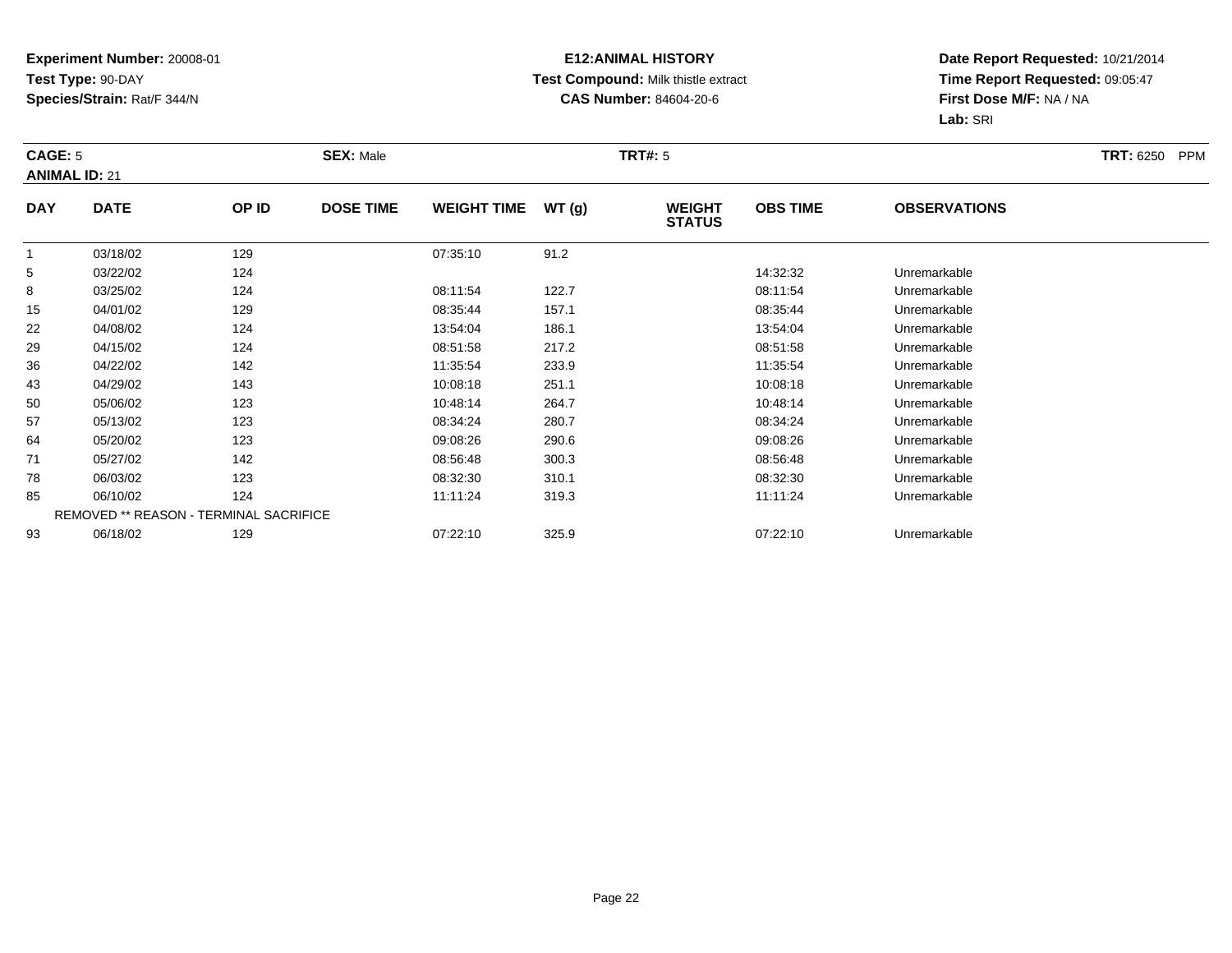### **E12:ANIMAL HISTORY Test Compound:** Milk thistle extract**CAS Number:** 84604-20-6

| CAGE: 5        | <b>ANIMAL ID: 22</b> |                                        | <b>SEX: Male</b> |                    |       | <b>TRT#:</b> 5                 |                 |                     | <b>TRT: 6250</b><br>PPM |
|----------------|----------------------|----------------------------------------|------------------|--------------------|-------|--------------------------------|-----------------|---------------------|-------------------------|
| <b>DAY</b>     | <b>DATE</b>          | OP ID                                  | <b>DOSE TIME</b> | <b>WEIGHT TIME</b> | WT(g) | <b>WEIGHT</b><br><b>STATUS</b> | <b>OBS TIME</b> | <b>OBSERVATIONS</b> |                         |
| $\overline{1}$ | 03/18/02             | 129                                    |                  | 07:35:10           | 84.8  |                                |                 |                     |                         |
| 5              | 03/22/02             | 124                                    |                  |                    |       |                                | 14:32:32        | Unremarkable        |                         |
| 8              | 03/25/02             | 124                                    |                  | 08:11:54           | 121.6 |                                | 08:11:54        | Unremarkable        |                         |
| 15             | 04/01/02             | 129                                    |                  | 08:35:44           | 157.4 |                                | 08:35:44        | Unremarkable        |                         |
| 22             | 04/08/02             | 124                                    |                  | 13:54:04           | 186.0 |                                | 13:54:04        | Unremarkable        |                         |
| 29             | 04/15/02             | 124                                    |                  | 08:51:58           | 218.9 |                                | 08:51:58        | Unremarkable        |                         |
| 36             | 04/22/02             | 142                                    |                  | 11:35:54           | 238.0 |                                | 11:35:54        | Unremarkable        |                         |
| 43             | 04/29/02             | 143                                    |                  | 10:08:18           | 259.6 |                                | 10:08:18        | Unremarkable        |                         |
| 50             | 05/06/02             | 123                                    |                  | 10:48:14           | 276.6 |                                | 10:48:14        | Unremarkable        |                         |
| 57             | 05/13/02             | 123                                    |                  | 08:34:24           | 293.8 |                                | 08:34:24        | Unremarkable        |                         |
| 64             | 05/20/02             | 123                                    |                  | 09:08:26           | 302.3 |                                | 09:08:26        | Unremarkable        |                         |
| 71             | 05/27/02             | 142                                    |                  | 08:56:48           | 315.2 |                                | 08:56:48        | Unremarkable        |                         |
| 78             | 06/03/02             | 123                                    |                  | 08:32:30           | 321.0 |                                | 08:32:30        | Unremarkable        |                         |
| 85             | 06/10/02             | 124                                    |                  | 11:11:24           | 325.7 |                                | 11:11:24        | Unremarkable        |                         |
|                |                      | REMOVED ** REASON - TERMINAL SACRIFICE |                  |                    |       |                                |                 |                     |                         |
| 93             | 06/18/02             | 129                                    |                  | 07:22:10           | 337.4 |                                | 07:22:10        | Unremarkable        |                         |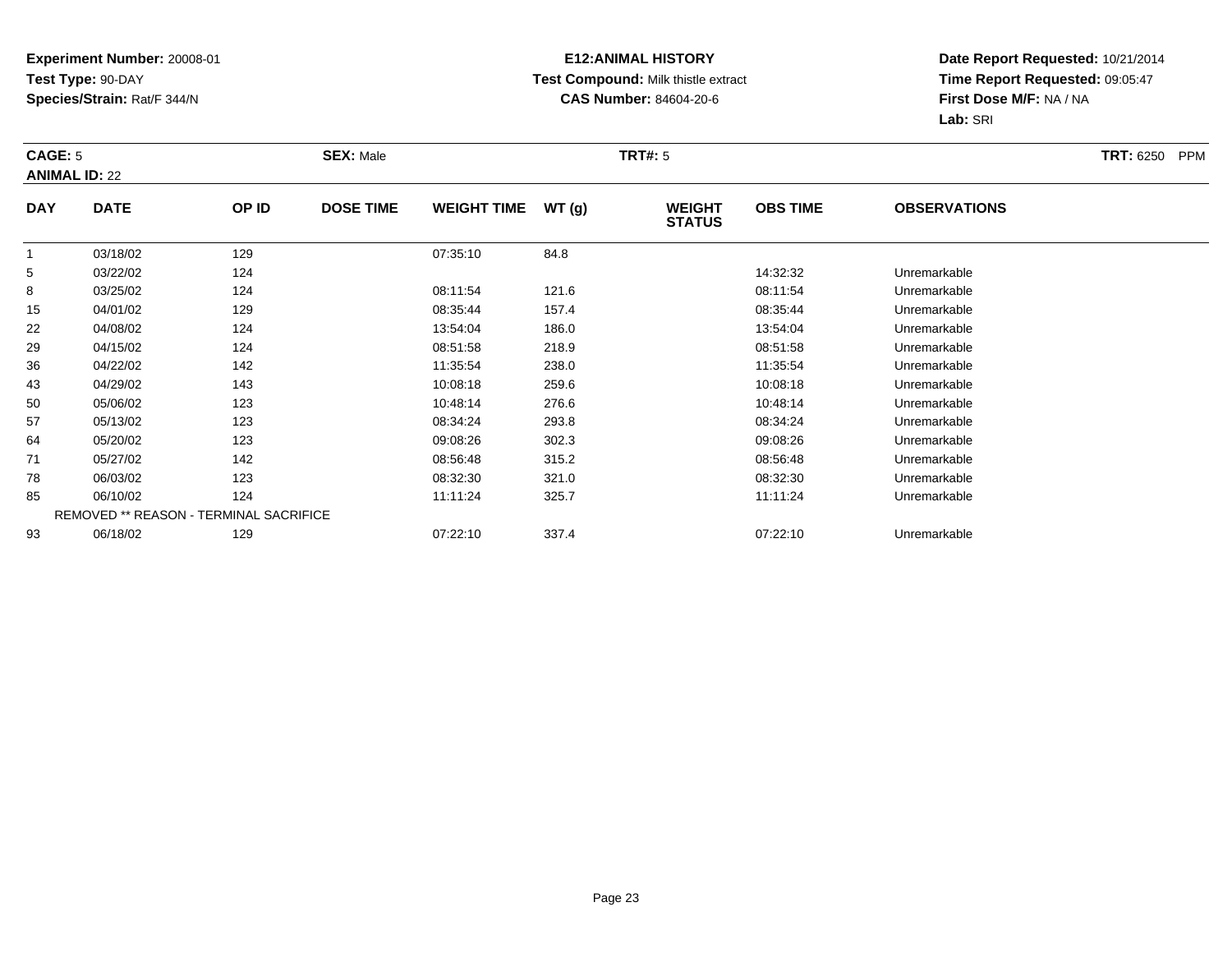### **E12:ANIMAL HISTORY Test Compound:** Milk thistle extract**CAS Number:** 84604-20-6

| CAGE: 5    | <b>ANIMAL ID: 23</b> |                                        | <b>SEX: Male</b> |                    |       | <b>TRT#:</b> 5                 |                 |                     | <b>TRT: 6250</b><br><b>PPM</b> |
|------------|----------------------|----------------------------------------|------------------|--------------------|-------|--------------------------------|-----------------|---------------------|--------------------------------|
| <b>DAY</b> | <b>DATE</b>          | OP ID                                  | <b>DOSE TIME</b> | <b>WEIGHT TIME</b> | WT(g) | <b>WEIGHT</b><br><b>STATUS</b> | <b>OBS TIME</b> | <b>OBSERVATIONS</b> |                                |
|            | 03/18/02             | 129                                    |                  | 07:35:10           | 87.2  |                                |                 |                     |                                |
| 5          | 03/22/02             | 124                                    |                  |                    |       |                                | 14:32:32        | Unremarkable        |                                |
| 8          | 03/25/02             | 124                                    |                  | 08:11:54           | 131.7 |                                | 08:11:54        | Unremarkable        |                                |
| 15         | 04/01/02             | 129                                    |                  | 08:35:44           | 167.3 |                                | 08:35:44        | Unremarkable        |                                |
| 22         | 04/08/02             | 124                                    |                  | 13:54:04           | 206.1 |                                | 13:54:04        | Unremarkable        |                                |
| 29         | 04/15/02             | 124                                    |                  | 08:51:58           | 244.1 |                                | 08:51:58        | Unremarkable        |                                |
| 36         | 04/22/02             | 142                                    |                  | 11:35:54           | 260.1 |                                | 11:35:54        | Unremarkable        |                                |
| 43         | 04/29/02             | 143                                    |                  | 10:08:18           | 280.0 |                                | 10:08:18        | Unremarkable        |                                |
| 50         | 05/06/02             | 123                                    |                  | 10:48:14           | 300.7 |                                | 10:48:14        | Unremarkable        |                                |
| 57         | 05/13/02             | 123                                    |                  | 08:34:24           | 319.0 |                                | 08:34:24        | Unremarkable        |                                |
| 64         | 05/20/02             | 123                                    |                  | 09:08:26           | 332.6 |                                | 09:08:26        | Unremarkable        |                                |
| 71         | 05/27/02             | 142                                    |                  | 08:56:48           | 344.5 |                                | 08:56:48        | Unremarkable        |                                |
| 78         | 06/03/02             | 123                                    |                  | 08:32:30           | 353.5 |                                | 08:32:30        | Unremarkable        |                                |
| 85         | 06/10/02             | 124                                    |                  | 11:11:24           | 364.5 |                                | 11:11:24        | Unremarkable        |                                |
|            |                      | REMOVED ** REASON - TERMINAL SACRIFICE |                  |                    |       |                                |                 |                     |                                |
| 93         | 06/18/02             | 129                                    |                  | 07:22:10           | 370.4 |                                | 07:22:10        | Unremarkable        |                                |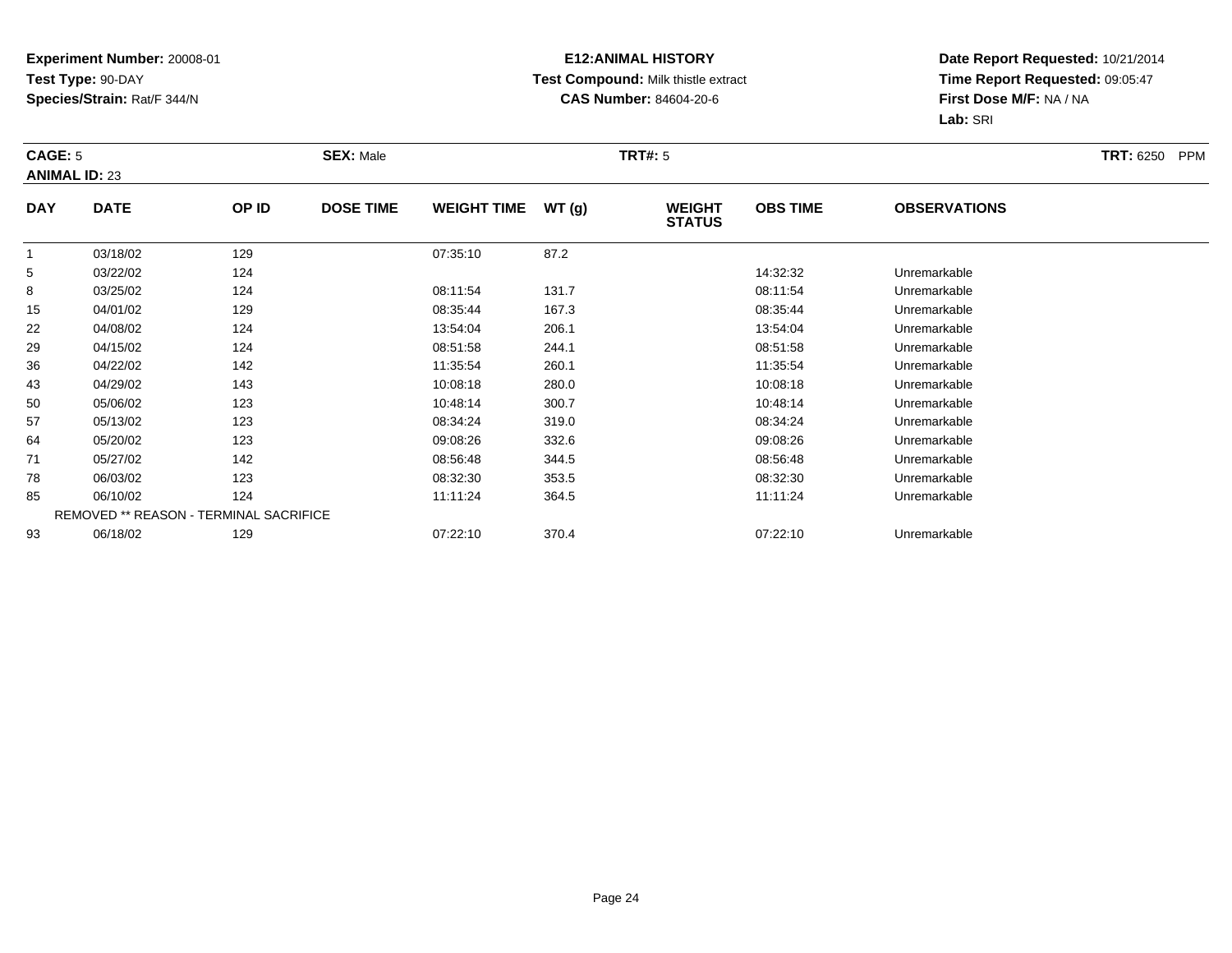### **E12:ANIMAL HISTORY Test Compound:** Milk thistle extract**CAS Number:** 84604-20-6

| CAGE: 5        | <b>ANIMAL ID: 24</b> |                                        | <b>SEX: Male</b> |                    |       | <b>TRT#:</b> 5                 |                 |                     | <b>TRT: 6250</b><br>PPM |
|----------------|----------------------|----------------------------------------|------------------|--------------------|-------|--------------------------------|-----------------|---------------------|-------------------------|
| <b>DAY</b>     | <b>DATE</b>          | OP ID                                  | <b>DOSE TIME</b> | <b>WEIGHT TIME</b> | WT(g) | <b>WEIGHT</b><br><b>STATUS</b> | <b>OBS TIME</b> | <b>OBSERVATIONS</b> |                         |
| $\overline{1}$ | 03/18/02             | 129                                    |                  | 07:35:10           | 97.2  |                                |                 |                     |                         |
| 5              | 03/22/02             | 124                                    |                  |                    |       |                                | 14:32:32        | Unremarkable        |                         |
| 8              | 03/25/02             | 124                                    |                  | 08:11:54           | 131.4 |                                | 08:11:54        | Unremarkable        |                         |
| 15             | 04/01/02             | 129                                    |                  | 08:35:44           | 163.5 |                                | 08:35:44        | Unremarkable        |                         |
| 22             | 04/08/02             | 124                                    |                  | 13:54:04           | 191.1 |                                | 13:54:04        | Unremarkable        |                         |
| 29             | 04/15/02             | 124                                    |                  | 08:51:58           | 209.6 |                                | 08:51:58        | Unremarkable        |                         |
| 36             | 04/22/02             | 142                                    |                  | 11:35:54           | 226.4 |                                | 11:35:54        | Unremarkable        |                         |
| 43             | 04/29/02             | 143                                    |                  | 10:08:18           | 246.8 |                                | 10:08:18        | Unremarkable        |                         |
| 50             | 05/06/02             | 123                                    |                  | 10:48:14           | 260.8 |                                | 10:48:14        | Unremarkable        |                         |
| 57             | 05/13/02             | 123                                    |                  | 08:34:24           | 280.1 |                                | 08:34:24        | Unremarkable        |                         |
| 64             | 05/20/02             | 123                                    |                  | 09:08:26           | 290.8 |                                | 09:08:26        | Unremarkable        |                         |
| 71             | 05/27/02             | 142                                    |                  | 08:56:48           | 297.9 |                                | 08:56:48        | Unremarkable        |                         |
| 78             | 06/03/02             | 123                                    |                  | 08:32:30           | 312.1 |                                | 08:32:30        | Unremarkable        |                         |
| 85             | 06/10/02             | 124                                    |                  | 11:11:24           | 317.2 |                                | 11:11:24        | Unremarkable        |                         |
|                |                      | REMOVED ** REASON - TERMINAL SACRIFICE |                  |                    |       |                                |                 |                     |                         |
| 93             | 06/18/02             | 129                                    |                  | 07:22:10           | 328.0 |                                | 07:22:10        | Unremarkable        |                         |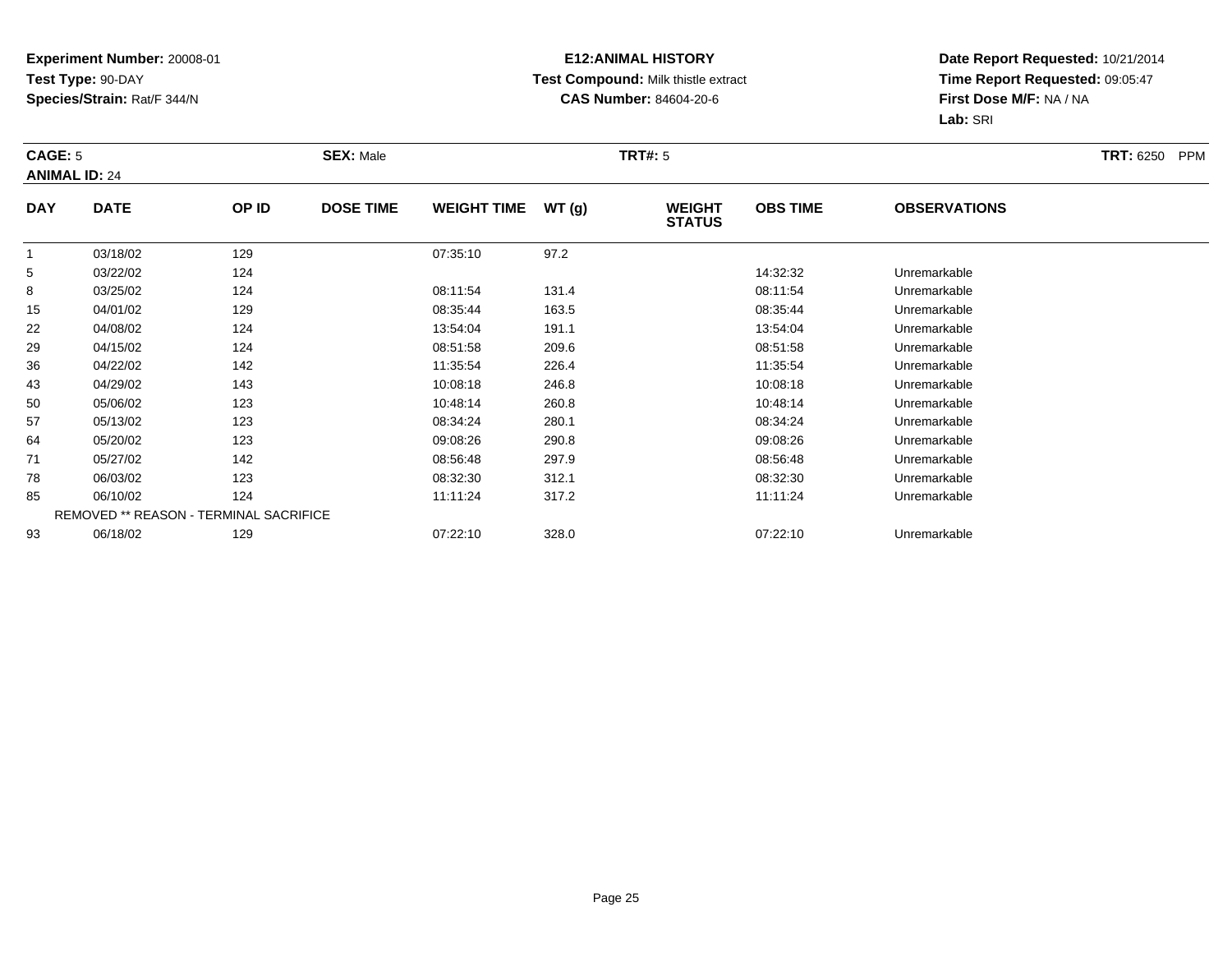### **E12:ANIMAL HISTORY Test Compound:** Milk thistle extract**CAS Number:** 84604-20-6

| CAGE: 5        | <b>ANIMAL ID: 25</b> |                                        | <b>SEX: Male</b> |                    |       | <b>TRT#: 5</b>                 |                 |                     | <b>TRT: 6250</b><br><b>PPM</b> |
|----------------|----------------------|----------------------------------------|------------------|--------------------|-------|--------------------------------|-----------------|---------------------|--------------------------------|
| <b>DAY</b>     | <b>DATE</b>          | OP ID                                  | <b>DOSE TIME</b> | <b>WEIGHT TIME</b> | WT(g) | <b>WEIGHT</b><br><b>STATUS</b> | <b>OBS TIME</b> | <b>OBSERVATIONS</b> |                                |
| $\overline{1}$ | 03/18/02             | 129                                    |                  | 07:35:10           | 87.7  |                                |                 |                     |                                |
| 5              | 03/22/02             | 124                                    |                  |                    |       |                                | 14:32:32        | Unremarkable        |                                |
| 8              | 03/25/02             | 124                                    |                  | 08:11:54           | 127.5 |                                | 08:11:54        | Unremarkable        |                                |
| 15             | 04/01/02             | 129                                    |                  | 08:35:44           | 165.0 |                                | 08:35:44        | Unremarkable        |                                |
| 22             | 04/08/02             | 124                                    |                  | 13:54:04           | 200.8 |                                | 13:54:04        | Unremarkable        |                                |
| 29             | 04/15/02             | 124                                    |                  | 08:51:58           | 237.0 |                                | 08:51:58        | Unremarkable        |                                |
| 36             | 04/22/02             | 142                                    |                  | 11:35:54           | 260.2 |                                | 11:35:54        | Unremarkable        |                                |
| 43             | 04/29/02             | 143                                    |                  | 10:08:18           | 277.9 |                                | 10:08:18        | Unremarkable        |                                |
| 50             | 05/06/02             | 123                                    |                  | 10:48:14           | 295.8 |                                | 10:48:14        | Unremarkable        |                                |
| 57             | 05/13/02             | 123                                    |                  | 08:34:24           | 310.5 |                                | 08:34:24        | Unremarkable        |                                |
| 64             | 05/20/02             | 123                                    |                  | 09:08:26           | 322.1 |                                | 09:08:26        | Unremarkable        |                                |
| 71             | 05/27/02             | 142                                    |                  | 08:56:48           | 332.5 |                                | 08:56:48        | Unremarkable        |                                |
| 78             | 06/03/02             | 123                                    |                  | 08:32:30           | 344.8 |                                | 08:32:30        | Unremarkable        |                                |
| 85             | 06/10/02             | 124                                    |                  | 11:11:24           | 354.5 |                                | 11:11:24        | Unremarkable        |                                |
|                |                      | REMOVED ** REASON - TERMINAL SACRIFICE |                  |                    |       |                                |                 |                     |                                |
| 93             | 06/18/02             | 129                                    |                  | 07:22:10           | 369.0 |                                | 07:22:10        | Unremarkable        |                                |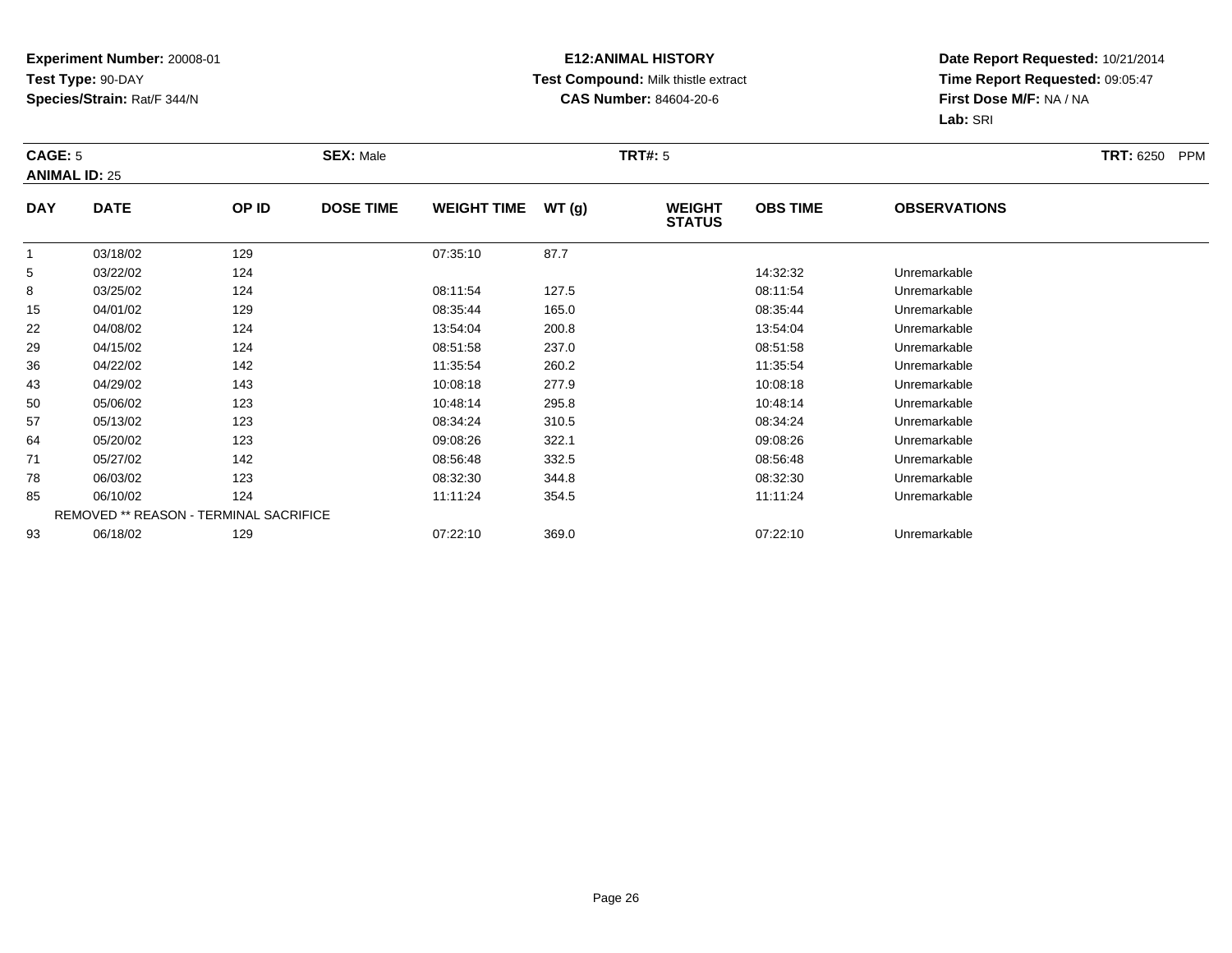### **E12:ANIMAL HISTORY Test Compound:** Milk thistle extract**CAS Number:** 84604-20-6

| CAGE: 6        | <b>ANIMAL ID: 26</b> |                                        | <b>SEX: Male</b> |                    |       | <b>TRT#:</b> 5                 |                 |                     | <b>TRT: 6250</b><br>PPM |
|----------------|----------------------|----------------------------------------|------------------|--------------------|-------|--------------------------------|-----------------|---------------------|-------------------------|
| <b>DAY</b>     | <b>DATE</b>          | OP ID                                  | <b>DOSE TIME</b> | <b>WEIGHT TIME</b> | WT(g) | <b>WEIGHT</b><br><b>STATUS</b> | <b>OBS TIME</b> | <b>OBSERVATIONS</b> |                         |
| $\overline{1}$ | 03/18/02             | 129                                    |                  | 07:35:12           | 94.3  |                                |                 |                     |                         |
| 5              | 03/22/02             | 124                                    |                  |                    |       |                                | 14:32:40        | Unremarkable        |                         |
| 8              | 03/25/02             | 124                                    |                  | 08:13:16           | 130.6 |                                | 08:13:16        | Unremarkable        |                         |
| 15             | 04/01/02             | 129                                    |                  | 08:37:08           | 165.0 |                                | 08:37:08        | Unremarkable        |                         |
| 22             | 04/08/02             | 124                                    |                  | 13:56:02           | 195.7 |                                | 13:56:02        | Unremarkable        |                         |
| 29             | 04/15/02             | 124                                    |                  | 08:55:32           | 180.1 |                                | 08:55:32        | Unremarkable        |                         |
| 36             | 04/22/02             | 142                                    |                  | 11:39:34           | 242.3 |                                | 11:39:34        | Unremarkable        |                         |
| 43             | 04/29/02             | 143                                    |                  | 10:09:24           | 267.7 |                                | 10:09:24        | Unremarkable        |                         |
| 50             | 05/06/02             | 123                                    |                  | 10:49:32           | 284.0 |                                | 10:49:32        | Unremarkable        |                         |
| 57             | 05/13/02             | 123                                    |                  | 08:35:48           | 300.0 |                                | 08:35:48        | Unremarkable        |                         |
| 64             | 05/20/02             | 123                                    |                  | 09:09:50           | 311.8 |                                | 09:09:50        | Unremarkable        |                         |
| 71             | 05/27/02             | 142                                    |                  | 09:00:08           | 322.6 |                                | 09:00:08        | Unremarkable        |                         |
| 78             | 06/03/02             | 123                                    |                  | 08:34:02           | 329.1 |                                | 08:34:02        | Unremarkable        |                         |
| 85             | 06/10/02             | 124                                    |                  | 11:12:56           | 331.6 |                                | 11:12:56        | Unremarkable        |                         |
|                |                      | REMOVED ** REASON - TERMINAL SACRIFICE |                  |                    |       |                                |                 |                     |                         |
| 93             | 06/18/02             | 129                                    |                  | 07:27:00           | 337.5 |                                | 07:27:00        | Unremarkable        |                         |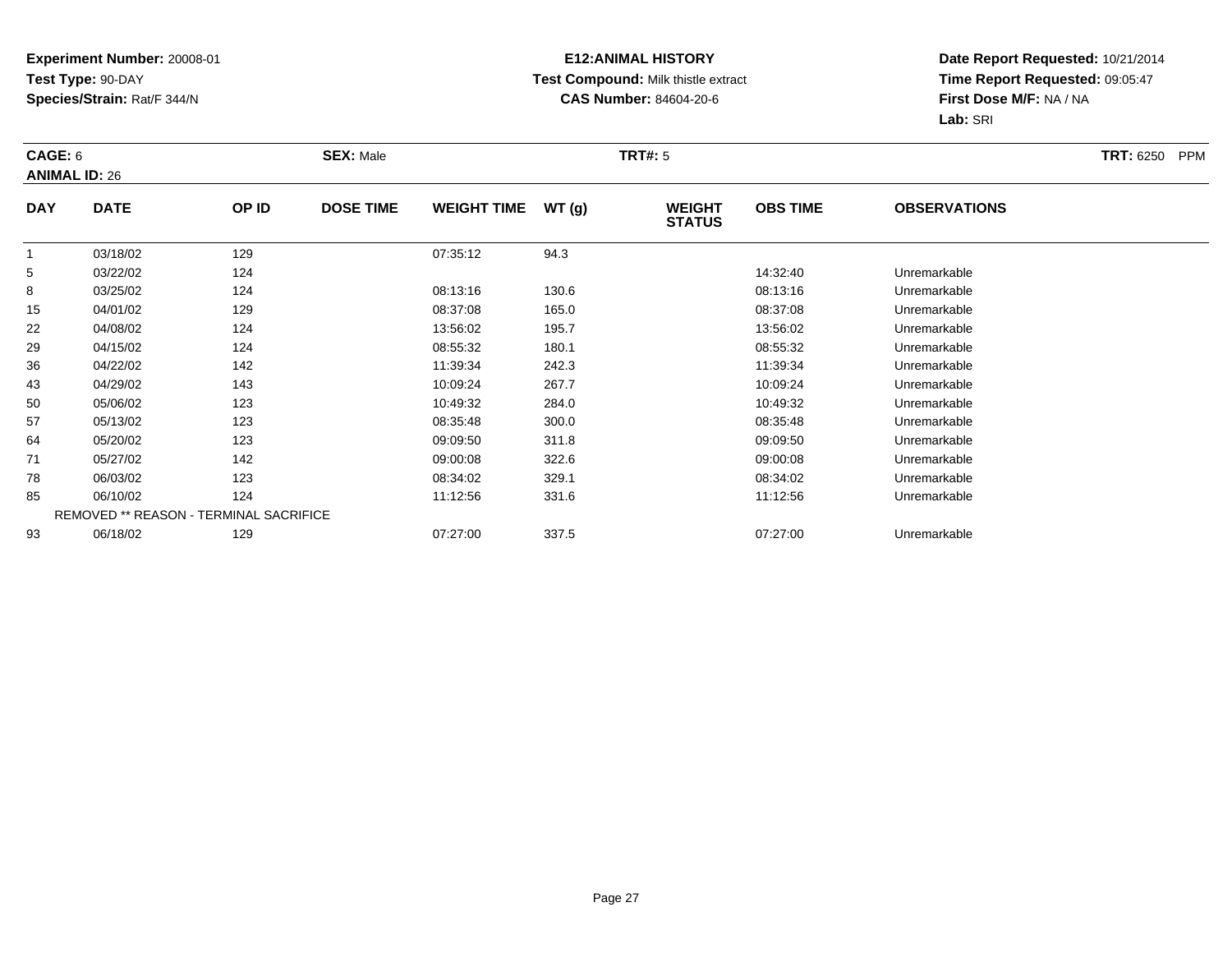### **E12:ANIMAL HISTORY Test Compound:** Milk thistle extract**CAS Number:** 84604-20-6

| CAGE: 6        | <b>ANIMAL ID: 27</b> |                                        | <b>SEX: Male</b> |                    |       | <b>TRT#: 5</b>                 |                 |                     | <b>TRT: 6250</b><br><b>PPM</b> |
|----------------|----------------------|----------------------------------------|------------------|--------------------|-------|--------------------------------|-----------------|---------------------|--------------------------------|
| <b>DAY</b>     | <b>DATE</b>          | OP ID                                  | <b>DOSE TIME</b> | <b>WEIGHT TIME</b> | WT(g) | <b>WEIGHT</b><br><b>STATUS</b> | <b>OBS TIME</b> | <b>OBSERVATIONS</b> |                                |
| $\overline{1}$ | 03/18/02             | 129                                    |                  | 07:35:12           | 100.9 |                                |                 |                     |                                |
| 5              | 03/22/02             | 124                                    |                  |                    |       |                                | 14:32:40        | Unremarkable        |                                |
| 8              | 03/25/02             | 124                                    |                  | 08:13:16           | 135.1 |                                | 08:13:16        | Unremarkable        |                                |
| 15             | 04/01/02             | 129                                    |                  | 08:37:08           | 169.0 |                                | 08:37:08        | Unremarkable        |                                |
| 22             | 04/08/02             | 124                                    |                  | 13:56:02           | 203.9 |                                | 13:56:02        | Unremarkable        |                                |
| 29             | 04/15/02             | 124                                    |                  | 08:55:32           | 195.3 |                                | 08:55:32        | Unremarkable        |                                |
| 36             | 04/22/02             | 142                                    |                  | 11:39:34           | 254.4 |                                | 11:39:34        | Unremarkable        |                                |
| 43             | 04/29/02             | 143                                    |                  | 10:09:24           | 283.7 |                                | 10:09:24        | Unremarkable        |                                |
| 50             | 05/06/02             | 123                                    |                  | 10:49:32           | 295.8 |                                | 10:49:32        | Unremarkable        |                                |
| 57             | 05/13/02             | 123                                    |                  | 08:35:48           | 314.5 |                                | 08:35:48        | Unremarkable        |                                |
| 64             | 05/20/02             | 123                                    |                  | 09:09:50           | 324.5 |                                | 09:09:50        | Unremarkable        |                                |
| 71             | 05/27/02             | 142                                    |                  | 09:00:08           | 341.4 |                                | 09:00:08        | Unremarkable        |                                |
| 78             | 06/03/02             | 123                                    |                  | 08:34:02           | 352.8 |                                | 08:34:02        | Unremarkable        |                                |
| 85             | 06/10/02             | 124                                    |                  | 11:12:56           | 357.3 |                                | 11:12:56        | Unremarkable        |                                |
|                |                      | REMOVED ** REASON - TERMINAL SACRIFICE |                  |                    |       |                                |                 |                     |                                |
| 93             | 06/18/02             | 129                                    |                  | 07:27:00           | 370.2 |                                | 07:27:00        | Unremarkable        |                                |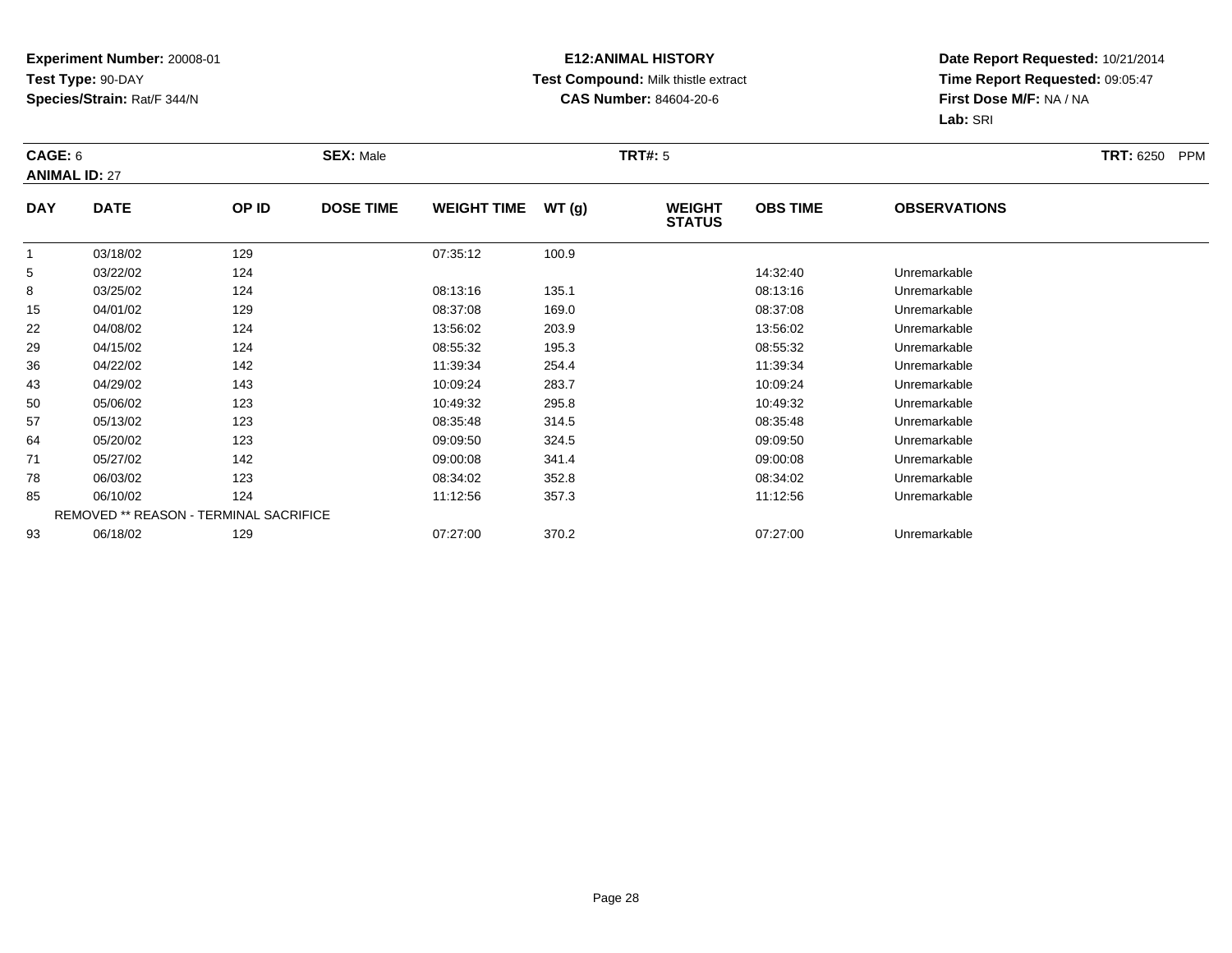### **E12:ANIMAL HISTORY Test Compound:** Milk thistle extract**CAS Number:** 84604-20-6

| CAGE: 6        | <b>ANIMAL ID: 28</b> |                                        | <b>SEX: Male</b> |                    |       | <b>TRT#:</b> 5                 |                 |                     | <b>TRT: 6250</b><br><b>PPM</b> |
|----------------|----------------------|----------------------------------------|------------------|--------------------|-------|--------------------------------|-----------------|---------------------|--------------------------------|
| <b>DAY</b>     | <b>DATE</b>          | OP ID                                  | <b>DOSE TIME</b> | <b>WEIGHT TIME</b> | WT(g) | <b>WEIGHT</b><br><b>STATUS</b> | <b>OBS TIME</b> | <b>OBSERVATIONS</b> |                                |
| $\overline{1}$ | 03/18/02             | 129                                    |                  | 07:35:12           | 90.7  |                                |                 |                     |                                |
| 5              | 03/22/02             | 124                                    |                  |                    |       |                                | 14:32:40        | Unremarkable        |                                |
| 8              | 03/25/02             | 124                                    |                  | 08:13:16           | 125.7 |                                | 08:13:16        | Unremarkable        |                                |
| 15             | 04/01/02             | 129                                    |                  | 08:37:08           | 162.4 |                                | 08:37:08        | Unremarkable        |                                |
| 22             | 04/08/02             | 124                                    |                  | 13:56:02           | 193.6 |                                | 13:56:02        | Unremarkable        |                                |
| 29             | 04/15/02             | 124                                    |                  | 08:55:32           | 184.3 |                                | 08:55:32        | Unremarkable        |                                |
| 36             | 04/22/02             | 142                                    |                  | 11:39:34           | 245.0 |                                | 11:39:34        | Unremarkable        |                                |
| 43             | 04/29/02             | 143                                    |                  | 10:09:24           | 268.9 |                                | 10:09:24        | Unremarkable        |                                |
| 50             | 05/06/02             | 123                                    |                  | 10:49:32           | 285.4 |                                | 10:49:32        | Unremarkable        |                                |
| 57             | 05/13/02             | 123                                    |                  | 08:35:48           | 306.1 |                                | 08:35:48        | Unremarkable        |                                |
| 64             | 05/20/02             | 123                                    |                  | 09:09:50           | 318.8 |                                | 09:09:50        | Unremarkable        |                                |
| 71             | 05/27/02             | 142                                    |                  | 09:00:08           | 329.8 |                                | 09:00:08        | Unremarkable        |                                |
| 78             | 06/03/02             | 123                                    |                  | 08:34:02           | 340.1 |                                | 08:34:02        | Unremarkable        |                                |
| 85             | 06/10/02             | 124                                    |                  | 11:12:56           | 343.0 |                                | 11:12:56        | Unremarkable        |                                |
|                |                      | REMOVED ** REASON - TERMINAL SACRIFICE |                  |                    |       |                                |                 |                     |                                |
| 93             | 06/18/02             | 129                                    |                  | 07:27:00           | 353.2 |                                | 07:27:00        | Unremarkable        |                                |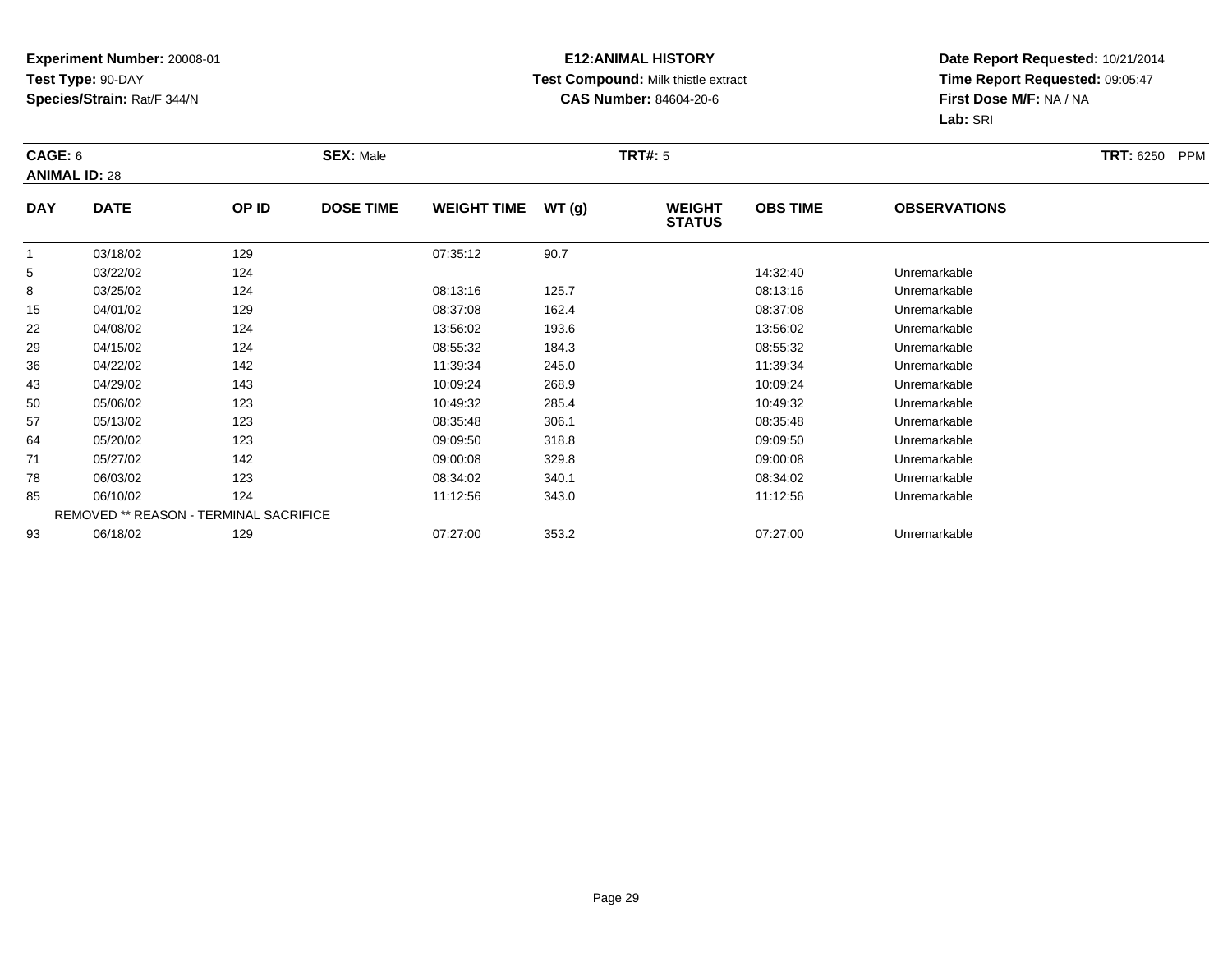### **E12:ANIMAL HISTORY Test Compound:** Milk thistle extract**CAS Number:** 84604-20-6

| CAGE: 6        | <b>ANIMAL ID: 29</b> |                                        | <b>SEX: Male</b> |                    |       | <b>TRT#:</b> 5                 |                 |                     | <b>TRT: 6250</b><br><b>PPM</b> |
|----------------|----------------------|----------------------------------------|------------------|--------------------|-------|--------------------------------|-----------------|---------------------|--------------------------------|
| <b>DAY</b>     | <b>DATE</b>          | OP ID                                  | <b>DOSE TIME</b> | <b>WEIGHT TIME</b> | WT(g) | <b>WEIGHT</b><br><b>STATUS</b> | <b>OBS TIME</b> | <b>OBSERVATIONS</b> |                                |
| $\overline{1}$ | 03/18/02             | 129                                    |                  | 07:35:12           | 85.7  |                                |                 |                     |                                |
| 5              | 03/22/02             | 124                                    |                  |                    |       |                                | 14:32:40        | Unremarkable        |                                |
| 8              | 03/25/02             | 124                                    |                  | 08:13:16           | 122.8 |                                | 08:13:16        | Unremarkable        |                                |
| 15             | 04/01/02             | 129                                    |                  | 08:37:08           | 156.5 |                                | 08:37:08        | Unremarkable        |                                |
| 22             | 04/08/02             | 124                                    |                  | 13:56:02           | 191.6 |                                | 13:56:02        | Unremarkable        |                                |
| 29             | 04/15/02             | 124                                    |                  | 08:55:32           | 181.3 |                                | 08:55:32        | Unremarkable        |                                |
| 36             | 04/22/02             | 142                                    |                  | 11:39:34           | 240.8 |                                | 11:39:34        | Unremarkable        |                                |
| 43             | 04/29/02             | 143                                    |                  | 10:09:24           | 266.3 |                                | 10:09:24        | Unremarkable        |                                |
| 50             | 05/06/02             | 123                                    |                  | 10:49:32           | 284.3 |                                | 10:49:32        | Unremarkable        |                                |
| 57             | 05/13/02             | 123                                    |                  | 08:35:48           | 301.4 |                                | 08:35:48        | Unremarkable        |                                |
| 64             | 05/20/02             | 123                                    |                  | 09:09:50           | 314.2 |                                | 09:09:50        | Unremarkable        |                                |
| 71             | 05/27/02             | 142                                    |                  | 09:00:08           | 323.4 |                                | 09:00:08        | Unremarkable        |                                |
| 78             | 06/03/02             | 123                                    |                  | 08:34:02           | 335.1 |                                | 08:34:02        | Unremarkable        |                                |
| 85             | 06/10/02             | 124                                    |                  | 11:12:56           | 340.7 |                                | 11:12:56        | Unremarkable        |                                |
|                |                      | REMOVED ** REASON - TERMINAL SACRIFICE |                  |                    |       |                                |                 |                     |                                |
| 93             | 06/18/02             | 129                                    |                  | 07:27:00           | 356.8 |                                | 07:27:00        | Unremarkable        |                                |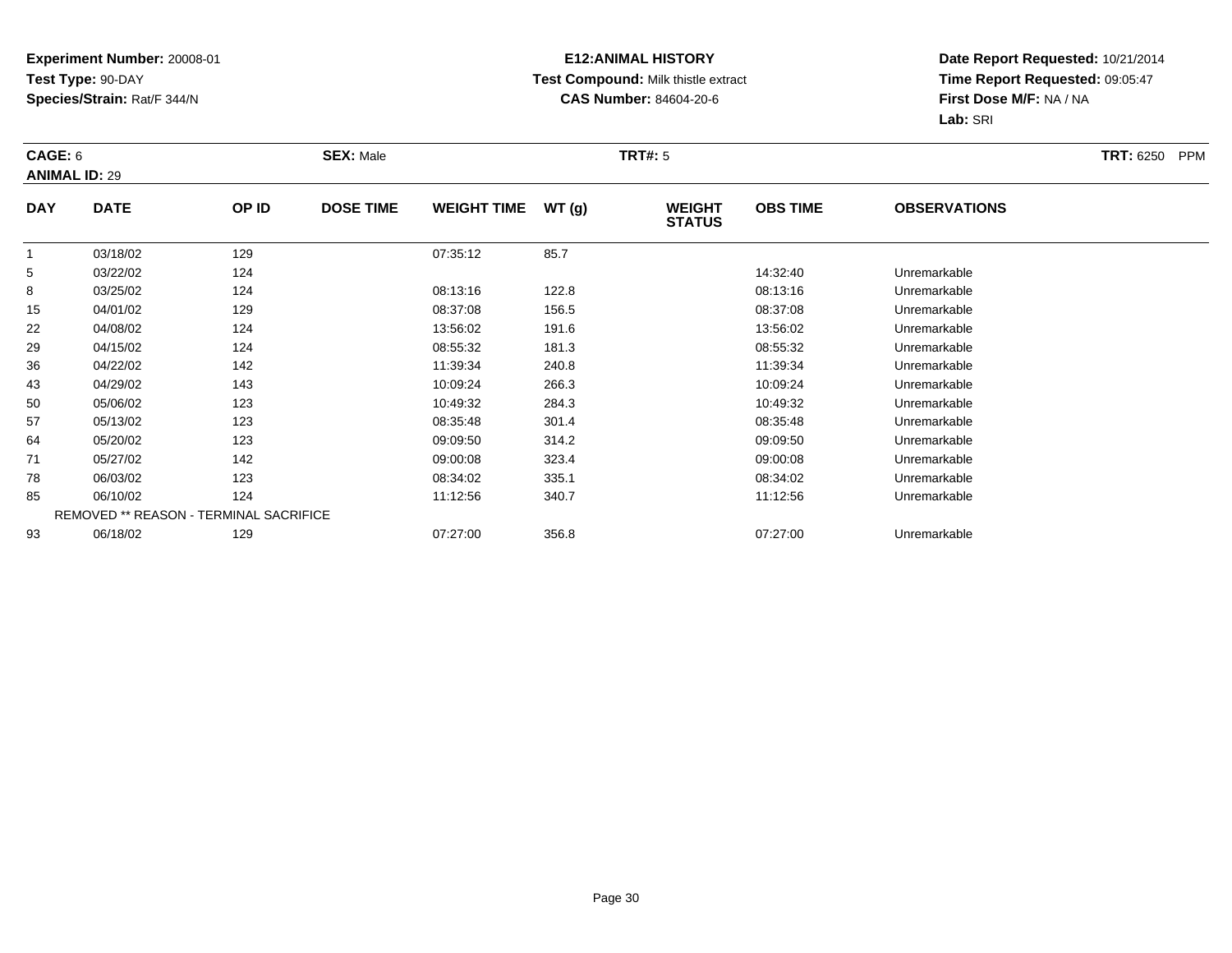### **E12:ANIMAL HISTORY Test Compound:** Milk thistle extract**CAS Number:** 84604-20-6

| CAGE: 6<br><b>ANIMAL ID: 30</b> |             |                                        | <b>SEX: Male</b> |                    |       | <b>TRT#:</b> 5                 |                 |                     | <b>TRT: 6250</b><br>PPM |
|---------------------------------|-------------|----------------------------------------|------------------|--------------------|-------|--------------------------------|-----------------|---------------------|-------------------------|
| <b>DAY</b>                      | <b>DATE</b> | OP ID                                  | <b>DOSE TIME</b> | <b>WEIGHT TIME</b> | WT(g) | <b>WEIGHT</b><br><b>STATUS</b> | <b>OBS TIME</b> | <b>OBSERVATIONS</b> |                         |
| $\overline{1}$                  | 03/18/02    | 129                                    |                  | 07:35:12           | 88.0  |                                |                 |                     |                         |
| 5                               | 03/22/02    | 124                                    |                  |                    |       |                                | 14:32:40        | Unremarkable        |                         |
| 8                               | 03/25/02    | 124                                    |                  | 08:13:16           | 124.6 |                                | 08:13:16        | Unremarkable        |                         |
| 15                              | 04/01/02    | 129                                    |                  | 08:37:08           | 158.4 |                                | 08:37:08        | Nasal/Eye Discharge |                         |
| 22                              | 04/08/02    | 124                                    |                  | 13:56:02           | 188.9 |                                | 13:56:02        | Unremarkable        |                         |
| 29                              | 04/15/02    | 124                                    |                  | 08:55:32           | 176.0 |                                | 08:55:32        | Unremarkable        |                         |
| 36                              | 04/22/02    | 142                                    |                  | 11:39:34           | 232.2 |                                | 11:39:34        | Unremarkable        |                         |
| 43                              | 04/29/02    | 143                                    |                  | 10:09:24           | 254.0 |                                | 10:09:24        | Unremarkable        |                         |
| 50                              | 05/06/02    | 123                                    |                  | 10:49:32           | 268.1 |                                | 10:49:32        | Unremarkable        |                         |
| 57                              | 05/13/02    | 123                                    |                  | 08:35:48           | 289.0 |                                | 08:35:48        | Unremarkable        |                         |
| 64                              | 05/20/02    | 123                                    |                  | 09:09:50           | 299.6 |                                | 09:09:50        | Unremarkable        |                         |
| 71                              | 05/27/02    | 142                                    |                  | 09:00:08           | 310.4 |                                | 09:00:08        | Unremarkable        |                         |
| 78                              | 06/03/02    | 123                                    |                  | 08:34:02           | 320.2 |                                | 08:34:02        | Unremarkable        |                         |
| 85                              | 06/10/02    | 124                                    |                  | 11:12:56           | 324.2 |                                | 11:12:56        | Unremarkable        |                         |
|                                 |             | REMOVED ** REASON - TERMINAL SACRIFICE |                  |                    |       |                                |                 |                     |                         |
| 93                              | 06/18/02    | 129                                    |                  | 07:27:00           | 333.6 |                                | 07:27:00        | Unremarkable        |                         |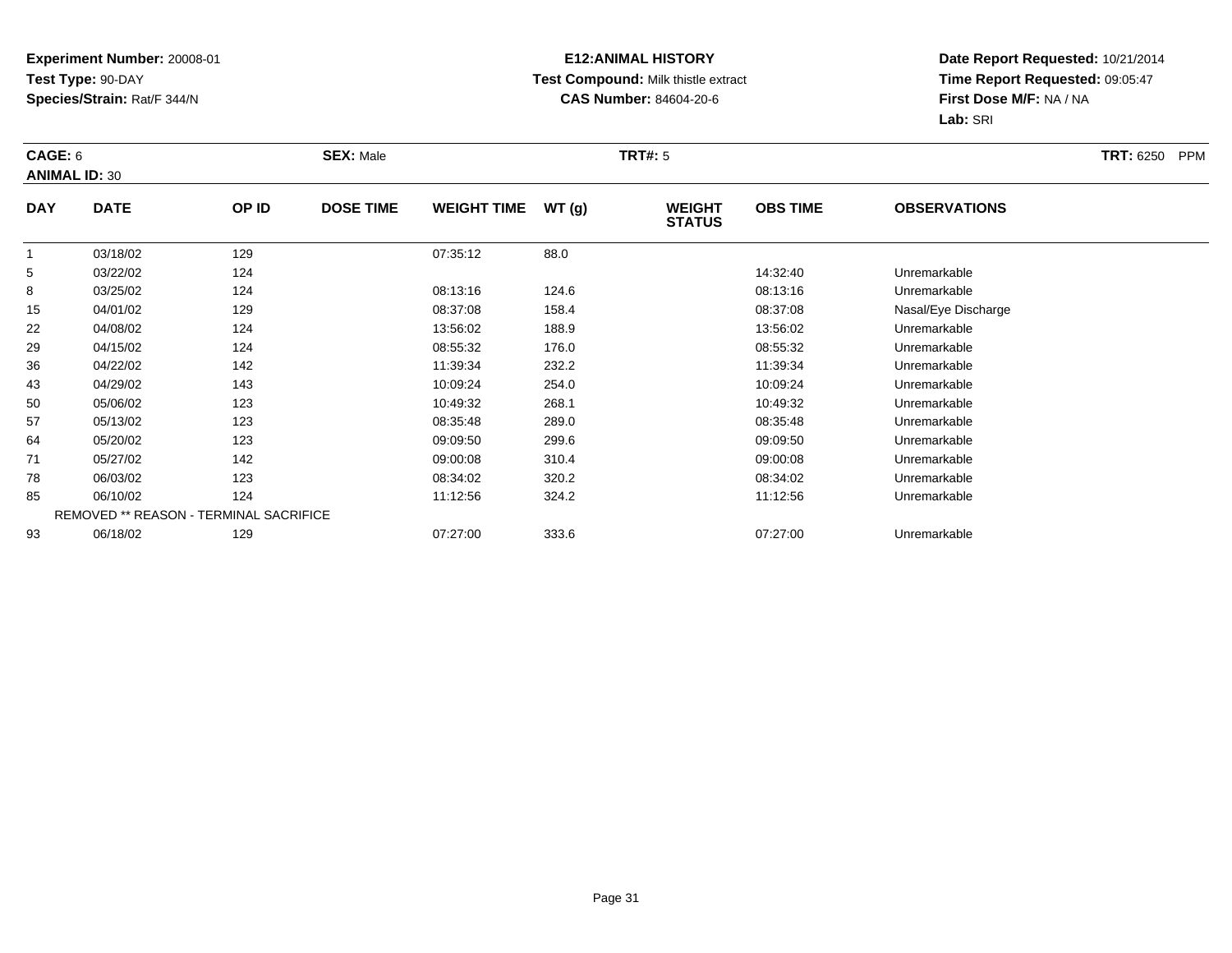### **E12:ANIMAL HISTORY Test Compound:** Milk thistle extract**CAS Number:** 84604-20-6

| <b>CAGE: 7</b>       |             |                                        | <b>SEX: Male</b> |                    |       | <b>TRT#:</b> 7                 |                 |                     | <b>TRT:</b> 12500 PPM |
|----------------------|-------------|----------------------------------------|------------------|--------------------|-------|--------------------------------|-----------------|---------------------|-----------------------|
| <b>ANIMAL ID: 31</b> |             |                                        |                  |                    |       |                                |                 |                     |                       |
| <b>DAY</b>           | <b>DATE</b> | OP ID                                  | <b>DOSE TIME</b> | <b>WEIGHT TIME</b> | WT(g) | <b>WEIGHT</b><br><b>STATUS</b> | <b>OBS TIME</b> | <b>OBSERVATIONS</b> |                       |
|                      | 03/18/02    | 129                                    |                  | 07:35:14           | 102.2 |                                |                 |                     |                       |
| 5                    | 03/22/02    | 124                                    |                  |                    |       |                                | 14:33:06        | Unremarkable        |                       |
| 8                    | 03/25/02    | 124                                    |                  | 08:17:50           | 140.0 |                                | 08:17:50        | Unremarkable        |                       |
| 15                   | 04/01/02    | 129                                    |                  | 08:38:34           | 174.4 |                                | 08:38:34        | Unremarkable        |                       |
| 22                   | 04/08/02    | 124                                    |                  | 14:04:10           | 205.5 |                                | 14:04:10        | Unremarkable        |                       |
| 29                   | 04/15/02    | 124                                    |                  | 09:08:16           | 233.7 |                                | 09:08:16        | Unremarkable        |                       |
| 36                   | 04/22/02    | 142                                    |                  | 11:23:44           | 251.8 |                                | 11:23:44        | Unremarkable        |                       |
| 43                   | 04/29/02    | 143                                    |                  | 12:38:34           | 266.0 |                                | 12:38:34        | Unremarkable        |                       |
| 50                   | 05/06/02    | 123                                    |                  | 10:41:18           | 284.8 |                                | 10:41:18        | Unremarkable        |                       |
| 57                   | 05/13/02    | 123                                    |                  | 08:27:20           | 300.8 |                                | 08:27:20        | Unremarkable        |                       |
| 64                   | 05/20/02    | 123                                    |                  | 09:01:26           | 309.1 |                                | 09:01:26        | Unremarkable        |                       |
| 71                   | 05/27/02    | 142                                    |                  | 09:09:42           | 315.9 |                                | 09:09:42        | Unremarkable        |                       |
| 78                   | 06/03/02    | 123                                    |                  | 08:25:34           | 326.6 |                                | 08:25:34        | Unremarkable        |                       |
| 85                   | 06/10/02    | 124                                    |                  | 11:04:14           | 326.8 |                                | 11:04:14        | Unremarkable        |                       |
|                      |             | REMOVED ** REASON - TERMINAL SACRIFICE |                  |                    |       |                                |                 |                     |                       |
| 93                   | 06/18/02    | 129                                    |                  | 07:31:26           | 330.5 |                                | 07:31:26        | Unremarkable        |                       |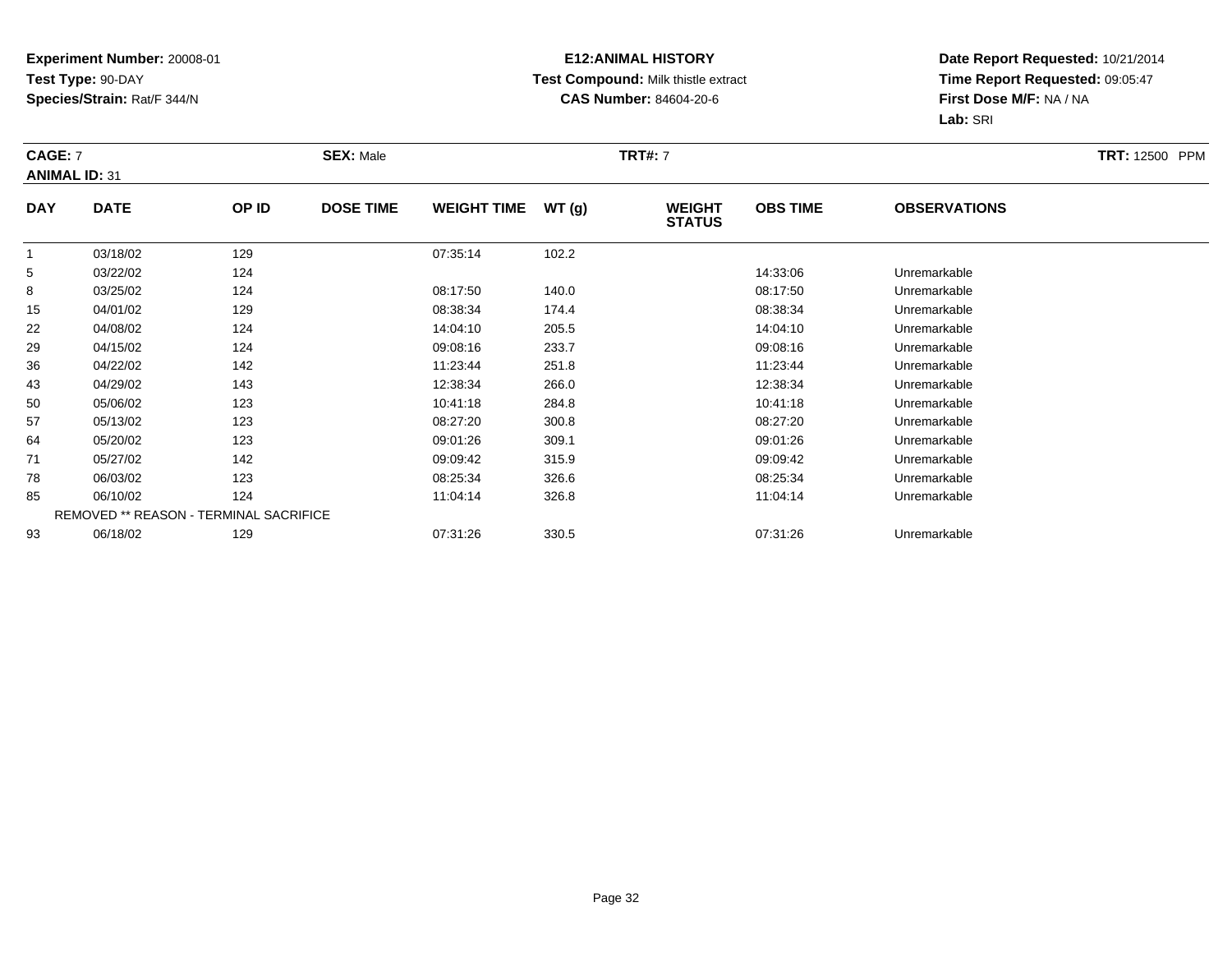### **E12:ANIMAL HISTORY Test Compound:** Milk thistle extract**CAS Number:** 84604-20-6

| <b>CAGE: 7</b>       |             |                                        | <b>SEX: Male</b> |                    |       | <b>TRT#:</b> 7                 |                 |                     | <b>TRT:</b> 12500 PPM |
|----------------------|-------------|----------------------------------------|------------------|--------------------|-------|--------------------------------|-----------------|---------------------|-----------------------|
| <b>ANIMAL ID: 32</b> |             |                                        |                  |                    |       |                                |                 |                     |                       |
| <b>DAY</b>           | <b>DATE</b> | OP ID                                  | <b>DOSE TIME</b> | <b>WEIGHT TIME</b> | WT(g) | <b>WEIGHT</b><br><b>STATUS</b> | <b>OBS TIME</b> | <b>OBSERVATIONS</b> |                       |
|                      | 03/18/02    | 129                                    |                  | 07:35:14           | 105.2 |                                |                 |                     |                       |
| 5                    | 03/22/02    | 124                                    |                  |                    |       |                                | 14:33:06        | Unremarkable        |                       |
| 8                    | 03/25/02    | 124                                    |                  | 08:17:50           | 143.4 |                                | 08:17:50        | Unremarkable        |                       |
| 15                   | 04/01/02    | 129                                    |                  | 08:38:34           | 176.5 |                                | 08:38:34        | Unremarkable        |                       |
| 22                   | 04/08/02    | 124                                    |                  | 14:04:10           | 206.0 |                                | 14:04:10        | Unremarkable        |                       |
| 29                   | 04/15/02    | 124                                    |                  | 09:08:16           | 233.5 |                                | 09:08:16        | Unremarkable        |                       |
| 36                   | 04/22/02    | 142                                    |                  | 11:23:44           | 249.7 |                                | 11:23:44        | Unremarkable        |                       |
| 43                   | 04/29/02    | 143                                    |                  | 12:38:34           | 263.6 |                                | 12:38:34        | Unremarkable        |                       |
| 50                   | 05/06/02    | 123                                    |                  | 10:41:18           | 279.5 |                                | 10:41:18        | Unremarkable        |                       |
| 57                   | 05/13/02    | 123                                    |                  | 08:27:20           | 293.0 |                                | 08:27:20        | Unremarkable        |                       |
| 64                   | 05/20/02    | 123                                    |                  | 09:01:26           | 300.7 |                                | 09:01:26        | Unremarkable        |                       |
| 71                   | 05/27/02    | 142                                    |                  | 09:09:42           | 309.2 |                                | 09:09:42        | Unremarkable        |                       |
| 78                   | 06/03/02    | 123                                    |                  | 08:25:34           | 320.9 |                                | 08:25:34        | Unremarkable        |                       |
| 85                   | 06/10/02    | 124                                    |                  | 11:04:14           | 327.1 |                                | 11:04:14        | Unremarkable        |                       |
|                      |             | REMOVED ** REASON - TERMINAL SACRIFICE |                  |                    |       |                                |                 |                     |                       |
| 93                   | 06/18/02    | 129                                    |                  | 07:31:26           | 333.3 |                                | 07:31:26        | Unremarkable        |                       |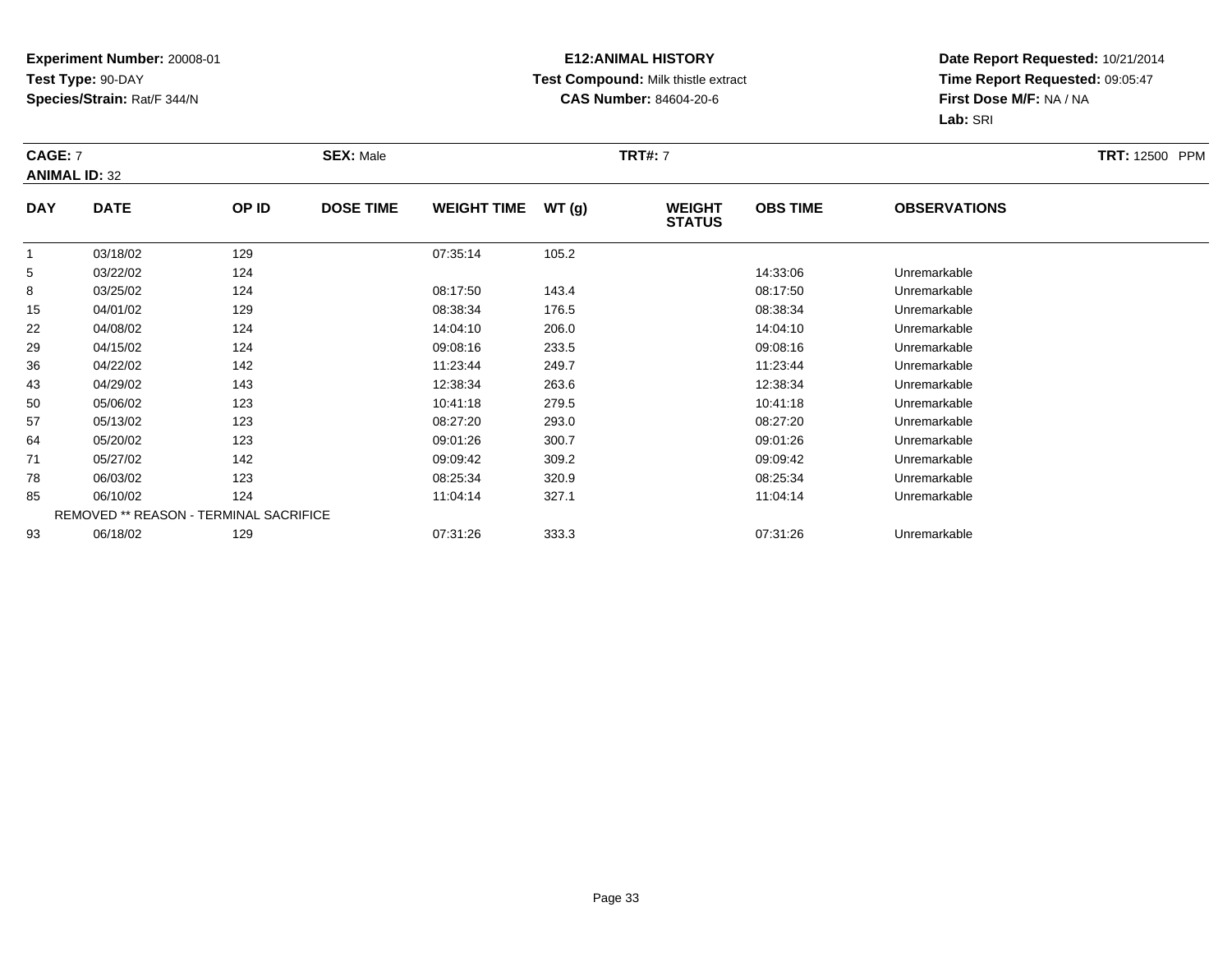### **E12:ANIMAL HISTORY Test Compound:** Milk thistle extract**CAS Number:** 84604-20-6

| <b>CAGE: 7</b> | <b>ANIMAL ID: 33</b>                   |       | <b>SEX: Male</b> |                    |       | <b>TRT#:</b> 7                 |                 |                     | <b>TRT:</b> 12500 PPM |
|----------------|----------------------------------------|-------|------------------|--------------------|-------|--------------------------------|-----------------|---------------------|-----------------------|
| <b>DAY</b>     | <b>DATE</b>                            | OP ID | <b>DOSE TIME</b> | <b>WEIGHT TIME</b> | WT(g) | <b>WEIGHT</b><br><b>STATUS</b> | <b>OBS TIME</b> | <b>OBSERVATIONS</b> |                       |
|                | 03/18/02                               | 129   |                  | 07:35:14           | 98.1  |                                |                 |                     |                       |
| 5              | 03/22/02                               | 124   |                  |                    |       |                                | 14:33:06        | Unremarkable        |                       |
| 8              | 03/25/02                               | 124   |                  | 08:17:50           | 123.2 |                                | 08:17:50        | Unremarkable        |                       |
| 15             | 04/01/02                               | 129   |                  | 08:38:34           | 152.0 |                                | 08:38:34        | Unremarkable        |                       |
| 22             | 04/08/02                               | 124   |                  | 14:04:10           | 172.5 |                                | 14:04:10        | Unremarkable        |                       |
| 29             | 04/15/02                               | 124   |                  | 09:08:16           | 199.7 |                                | 09:08:16        | Unremarkable        |                       |
| 36             | 04/22/02                               | 142   |                  | 11:23:44           | 219.0 |                                | 11:23:44        | Unremarkable        |                       |
| 43             | 04/29/02                               | 143   |                  | 12:38:34           | 230.6 |                                | 12:38:34        | Unremarkable        |                       |
| 50             | 05/06/02                               | 123   |                  | 10:41:18           | 248.9 |                                | 10:41:18        | Unremarkable        |                       |
| 57             | 05/13/02                               | 123   |                  | 08:27:20           | 264.8 |                                | 08:27:20        | Unremarkable        |                       |
| 64             | 05/20/02                               | 123   |                  | 09:01:26           | 276.3 |                                | 09:01:26        | Unremarkable        |                       |
| 71             | 05/27/02                               | 142   |                  | 09:09:42           | 286.3 |                                | 09:09:42        | Unremarkable        |                       |
| 78             | 06/03/02                               | 123   |                  | 08:25:34           | 294.0 |                                | 08:25:34        | Unremarkable        |                       |
| 85             | 06/10/02                               | 124   |                  | 11:04:14           | 305.0 |                                | 11:04:14        | Unremarkable        |                       |
|                | REMOVED ** REASON - TERMINAL SACRIFICE |       |                  |                    |       |                                |                 |                     |                       |
| 93             | 06/18/02                               | 129   |                  | 07:31:26           | 310.0 |                                | 07:31:26        | Unremarkable        |                       |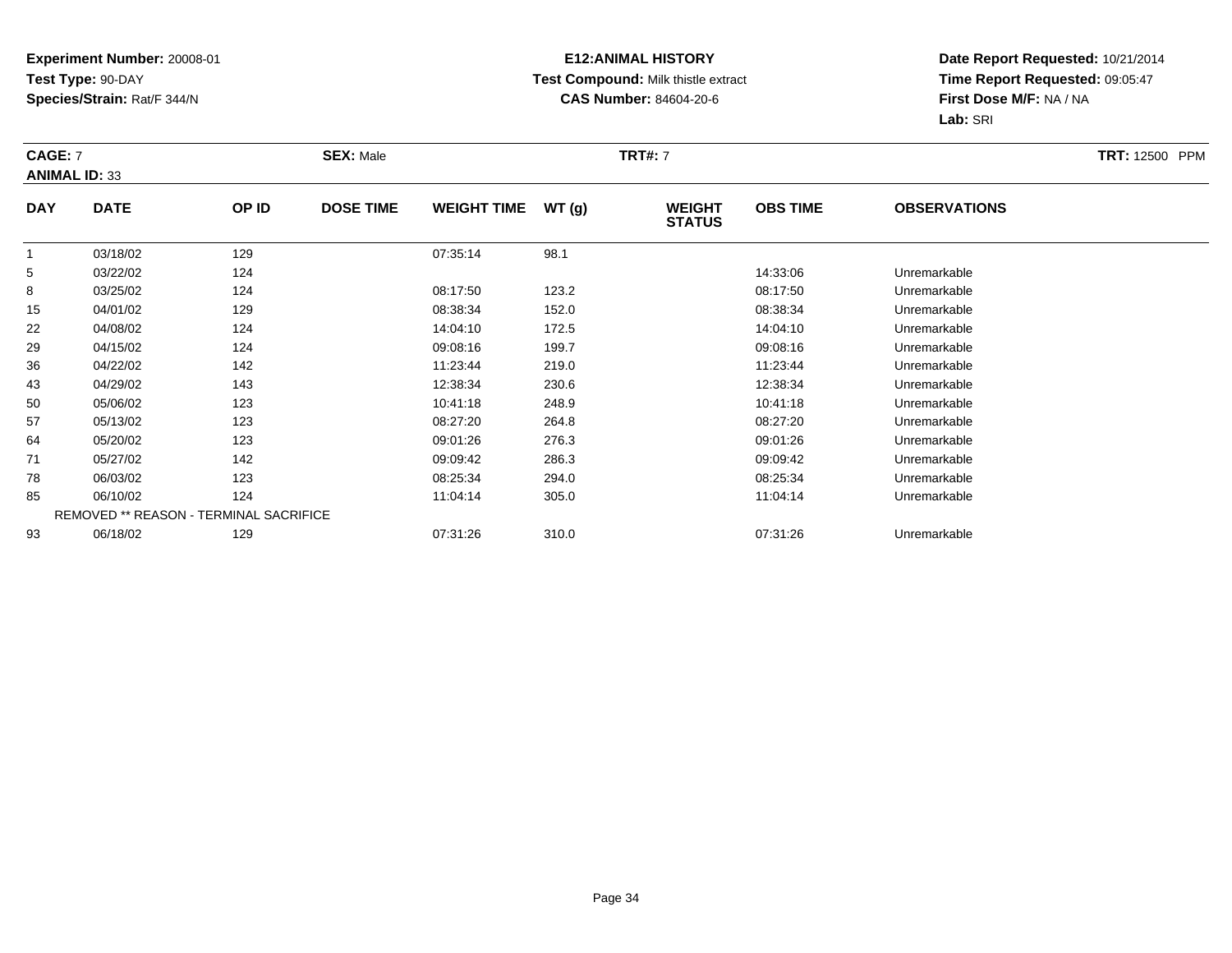### **E12:ANIMAL HISTORY Test Compound:** Milk thistle extract**CAS Number:** 84604-20-6

| <b>CAGE: 7</b>       |             |                                        | <b>SEX: Male</b> |                    |       | <b>TRT#:</b> 7                 |                 |                     | <b>TRT:</b> 12500 PPM |
|----------------------|-------------|----------------------------------------|------------------|--------------------|-------|--------------------------------|-----------------|---------------------|-----------------------|
| <b>ANIMAL ID: 34</b> |             |                                        |                  |                    |       |                                |                 |                     |                       |
| <b>DAY</b>           | <b>DATE</b> | OP ID                                  | <b>DOSE TIME</b> | <b>WEIGHT TIME</b> | WT(g) | <b>WEIGHT</b><br><b>STATUS</b> | <b>OBS TIME</b> | <b>OBSERVATIONS</b> |                       |
|                      | 03/18/02    | 129                                    |                  | 07:35:14           | 74.7  |                                |                 |                     |                       |
| 5                    | 03/22/02    | 124                                    |                  |                    |       |                                | 14:33:06        | Unremarkable        |                       |
| 8                    | 03/25/02    | 124                                    |                  | 08:17:50           | 109.2 |                                | 08:17:50        | Unremarkable        |                       |
| 15                   | 04/01/02    | 129                                    |                  | 08:38:34           | 140.4 |                                | 08:38:34        | Unremarkable        |                       |
| 22                   | 04/08/02    | 124                                    |                  | 14:04:10           | 173.6 |                                | 14:04:10        | Unremarkable        |                       |
| 29                   | 04/15/02    | 124                                    |                  | 09:08:16           | 207.9 |                                | 09:08:16        | Unremarkable        |                       |
| 36                   | 04/22/02    | 142                                    |                  | 11:23:44           | 227.4 |                                | 11:23:44        | Unremarkable        |                       |
| 43                   | 04/29/02    | 143                                    |                  | 12:38:34           | 247.4 |                                | 12:38:34        | Unremarkable        |                       |
| 50                   | 05/06/02    | 123                                    |                  | 10:41:18           | 263.1 |                                | 10:41:18        | Unremarkable        |                       |
| 57                   | 05/13/02    | 123                                    |                  | 08:27:20           | 278.4 |                                | 08:27:20        | Unremarkable        |                       |
| 64                   | 05/20/02    | 123                                    |                  | 09:01:26           | 286.5 |                                | 09:01:26        | Unremarkable        |                       |
| 71                   | 05/27/02    | 142                                    |                  | 09:09:42           | 296.8 |                                | 09:09:42        | Unremarkable        |                       |
| 78                   | 06/03/02    | 123                                    |                  | 08:25:34           | 308.7 |                                | 08:25:34        | Unremarkable        |                       |
| 85                   | 06/10/02    | 124                                    |                  | 11:04:14           | 312.0 |                                | 11:04:14        | Unremarkable        |                       |
|                      |             | REMOVED ** REASON - TERMINAL SACRIFICE |                  |                    |       |                                |                 |                     |                       |
| 93                   | 06/18/02    | 129                                    |                  | 07:31:26           | 324.6 |                                | 07:31:26        | Unremarkable        |                       |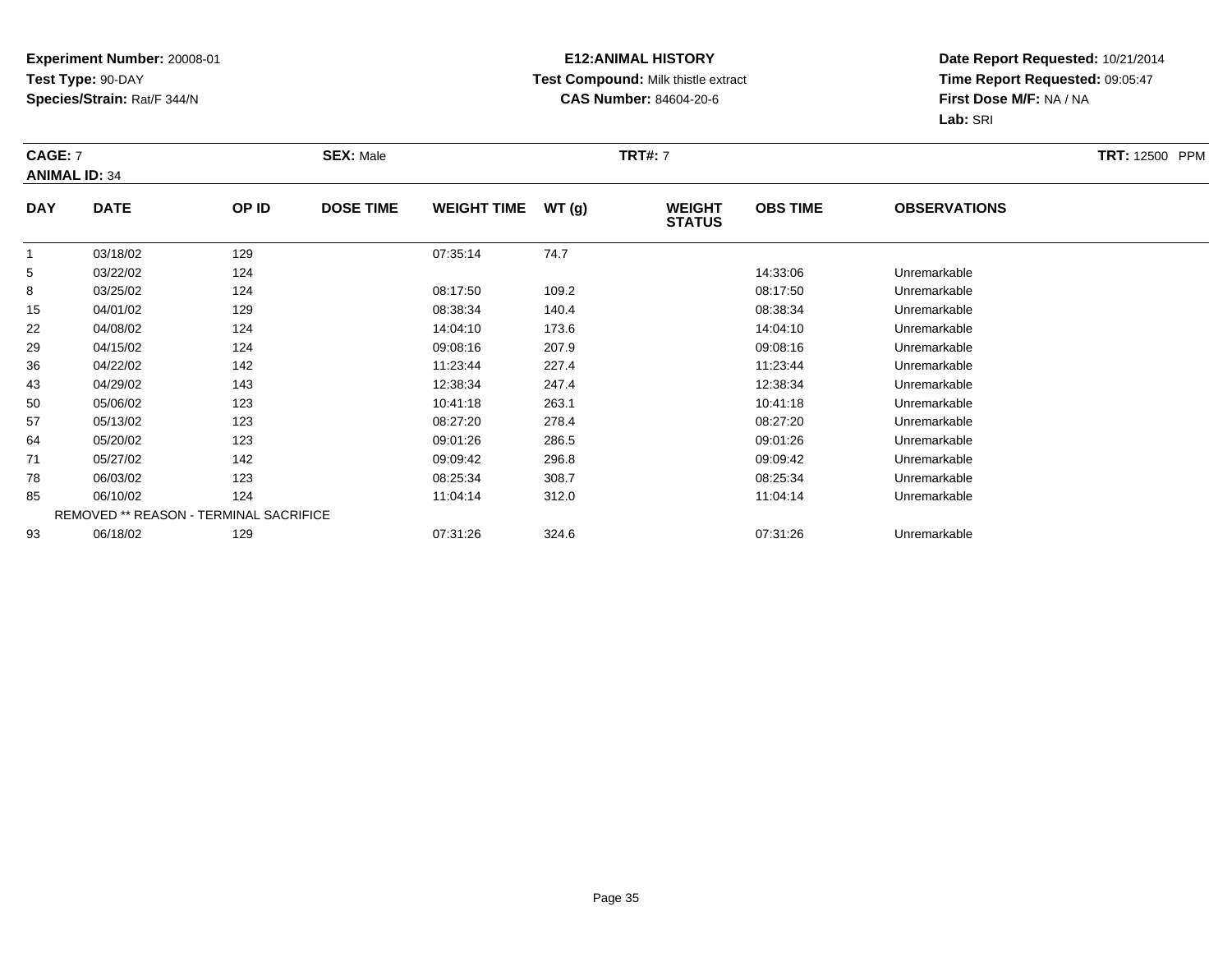### **E12:ANIMAL HISTORY Test Compound:** Milk thistle extract**CAS Number:** 84604-20-6

| <b>CAGE: 7</b><br><b>ANIMAL ID: 35</b> |             |                                        | <b>SEX: Male</b> |                    |       | <b>TRT#:</b> 7                 |                 |                     | <b>TRT:</b> 12500 PPM |
|----------------------------------------|-------------|----------------------------------------|------------------|--------------------|-------|--------------------------------|-----------------|---------------------|-----------------------|
| <b>DAY</b>                             | <b>DATE</b> | OP ID                                  | <b>DOSE TIME</b> | <b>WEIGHT TIME</b> | WT(g) | <b>WEIGHT</b><br><b>STATUS</b> | <b>OBS TIME</b> | <b>OBSERVATIONS</b> |                       |
|                                        | 03/18/02    | 129                                    |                  | 07:35:14           | 84.8  |                                |                 |                     |                       |
| 5                                      | 03/22/02    | 124                                    |                  |                    |       |                                | 14:33:06        | Unremarkable        |                       |
| 8                                      | 03/25/02    | 124                                    |                  | 08:17:50           | 115.1 |                                | 08:17:50        | Unremarkable        |                       |
| 15                                     | 04/01/02    | 129                                    |                  | 08:38:34           | 152.7 |                                | 08:38:34        | Unremarkable        |                       |
| 22                                     | 04/08/02    | 124                                    |                  | 14:04:10           | 180.2 |                                | 14:04:10        | Unremarkable        |                       |
| 29                                     | 04/15/02    | 124                                    |                  | 09:08:16           | 213.4 |                                | 09:08:16        | Unremarkable        |                       |
| 36                                     | 04/22/02    | 142                                    |                  | 11:23:44           | 233.3 |                                | 11:23:44        | Unremarkable        |                       |
| 43                                     | 04/29/02    | 143                                    |                  | 12:38:34           | 251.2 |                                | 12:38:34        | Unremarkable        |                       |
| 50                                     | 05/06/02    | 123                                    |                  | 10:41:18           | 268.3 |                                | 10:41:18        | Unremarkable        |                       |
| 57                                     | 05/13/02    | 123                                    |                  | 08:27:20           | 284.7 |                                | 08:27:20        | Unremarkable        |                       |
| 64                                     | 05/20/02    | 123                                    |                  | 09:01:26           | 298.4 |                                | 09:01:26        | Unremarkable        |                       |
| 71                                     | 05/27/02    | 142                                    |                  | 09:09:42           | 308.5 |                                | 09:09:42        | Unremarkable        |                       |
| 78                                     | 06/03/02    | 123                                    |                  | 08:25:34           | 314.2 |                                | 08:25:34        | Unremarkable        |                       |
| 85                                     | 06/10/02    | 124                                    |                  | 11:04:14           | 321.9 |                                | 11:04:14        | Unremarkable        |                       |
|                                        |             | REMOVED ** REASON - TERMINAL SACRIFICE |                  |                    |       |                                |                 |                     |                       |
| 93                                     | 06/18/02    | 129                                    |                  | 07:31:26           | 333.0 |                                | 07:31:26        | Unremarkable        |                       |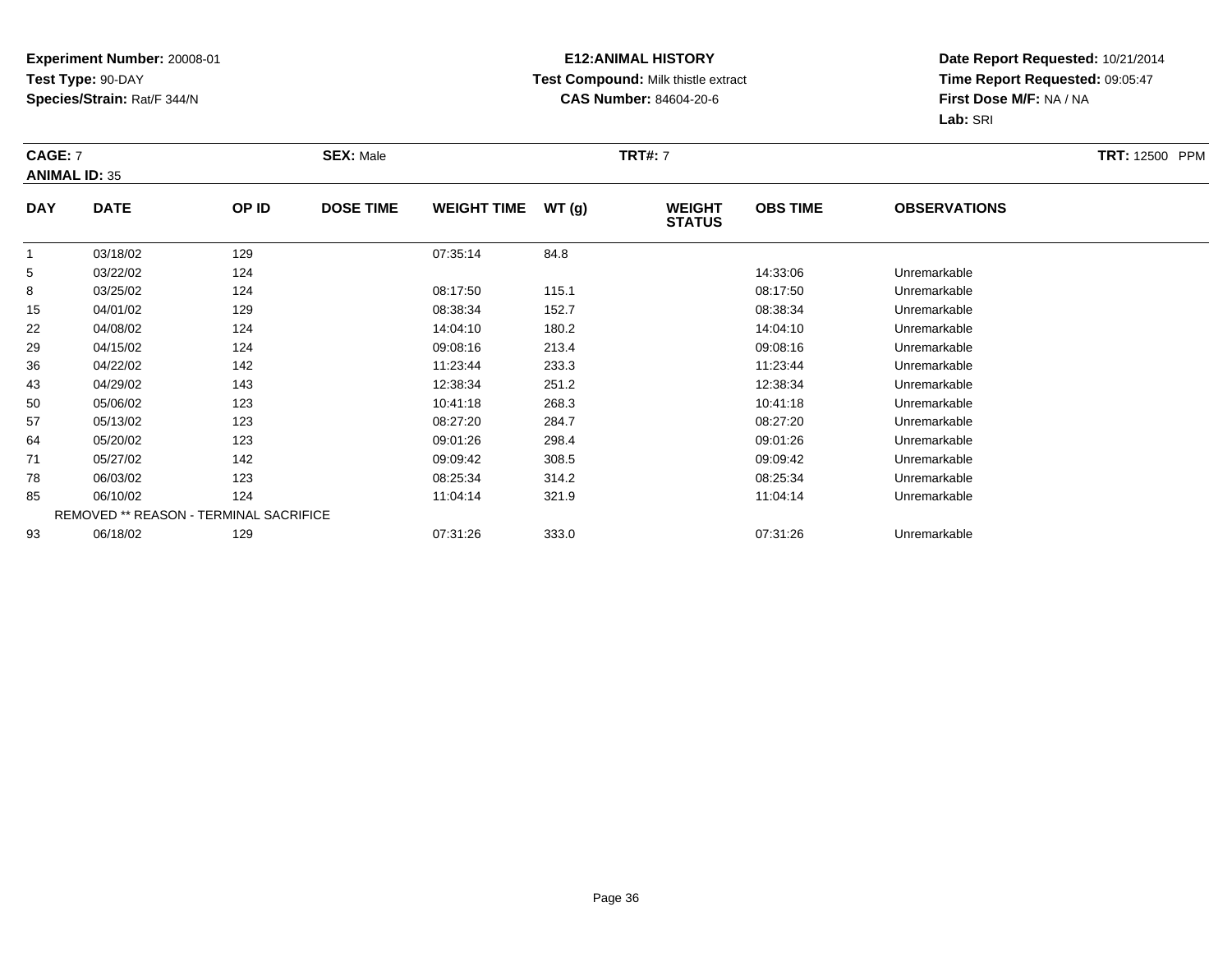#### **E12:ANIMAL HISTORY Test Compound:** Milk thistle extract**CAS Number:** 84604-20-6

| CAGE: 8        | <b>ANIMAL ID: 36</b> |                                        | <b>SEX: Male</b> |                    |       | <b>TRT#:</b> 7                 |                 |                     | <b>TRT:</b> 12500 PPM |
|----------------|----------------------|----------------------------------------|------------------|--------------------|-------|--------------------------------|-----------------|---------------------|-----------------------|
| <b>DAY</b>     | <b>DATE</b>          | OP ID                                  | <b>DOSE TIME</b> | <b>WEIGHT TIME</b> | WT(g) | <b>WEIGHT</b><br><b>STATUS</b> | <b>OBS TIME</b> | <b>OBSERVATIONS</b> |                       |
| $\overline{1}$ | 03/18/02             | 129                                    |                  | 07:35:16           | 92.3  |                                |                 |                     |                       |
| 5              | 03/22/02             | 124                                    |                  |                    |       |                                | 14:33:12        | Unremarkable        |                       |
| 8              | 03/25/02             | 124                                    |                  | 08:19:18           | 130.0 |                                | 08:19:18        | Unremarkable        |                       |
| 15             | 04/01/02             | 129                                    |                  | 08:39:42           | 166.8 |                                | 08:39:42        | Unremarkable        |                       |
| 22             | 04/08/02             | 124                                    |                  | 14:05:22           | 197.8 |                                | 14:05:22        | Unremarkable        |                       |
| 29             | 04/15/02             | 124                                    |                  | 09:09:36           | 230.7 |                                | 09:09:36        | Unremarkable        |                       |
| 36             | 04/22/02             | 142                                    |                  | 11:25:42           | 255.7 |                                | 11:25:42        | Unremarkable        |                       |
| 43             | 04/29/02             | 143                                    |                  | 12:39:38           | 276.4 |                                | 12:39:38        | Unremarkable        |                       |
| 50             | 05/06/02             | 123                                    |                  | 10:42:40           | 293.7 |                                | 10:42:40        | Unremarkable        |                       |
| 57             | 05/13/02             | 123                                    |                  | 08:28:40           | 310.7 |                                | 08:28:40        | Unremarkable        |                       |
| 64             | 05/20/02             | 123                                    |                  | 09:02:42           | 318.7 |                                | 09:02:42        | Unremarkable        |                       |
| 71             | 05/27/02             | 142                                    |                  | 09:11:56           | 327.8 |                                | 09:11:56        | Unremarkable        |                       |
| 78             | 06/03/02             | 123                                    |                  | 08:27:04           | 338.7 |                                | 08:27:04        | Unremarkable        |                       |
| 85             | 06/10/02             | 124                                    |                  | 11:05:38           | 344.3 |                                | 11:05:38        | Unremarkable        |                       |
|                |                      | REMOVED ** REASON - TERMINAL SACRIFICE |                  |                    |       |                                |                 |                     |                       |
| 93             | 06/18/02             | 129                                    |                  | 07:35:04           | 350.5 |                                | 07:35:04        | Unremarkable        |                       |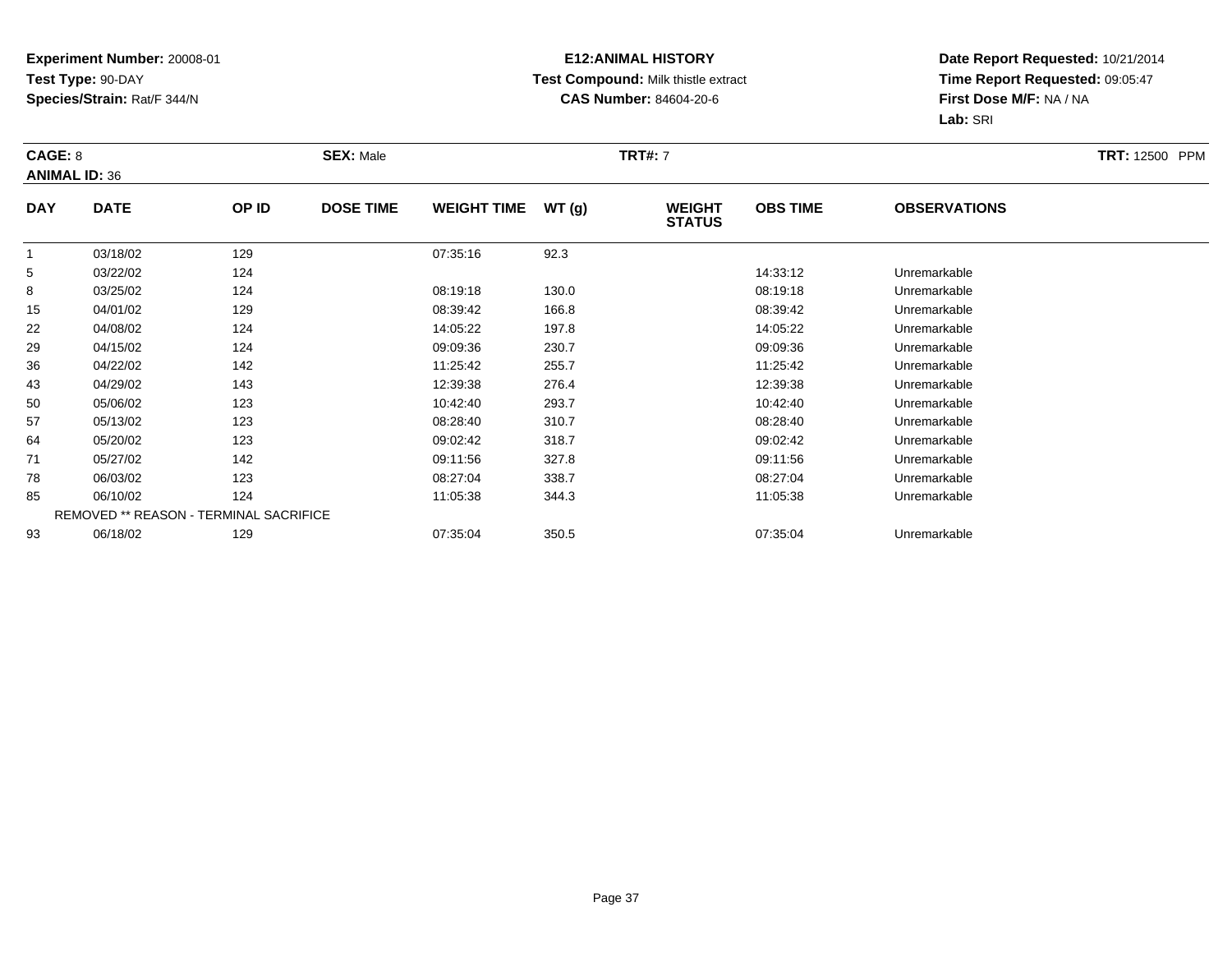#### **E12:ANIMAL HISTORY Test Compound:** Milk thistle extract**CAS Number:** 84604-20-6

| CAGE: 8              |             |                                        | <b>SEX: Male</b> |                    |       | <b>TRT#:</b> 7                 |                 |                     | <b>TRT:</b> 12500 PPM |
|----------------------|-------------|----------------------------------------|------------------|--------------------|-------|--------------------------------|-----------------|---------------------|-----------------------|
| <b>ANIMAL ID: 37</b> |             |                                        |                  |                    |       |                                |                 |                     |                       |
| <b>DAY</b>           | <b>DATE</b> | OP ID                                  | <b>DOSE TIME</b> | <b>WEIGHT TIME</b> | WT(g) | <b>WEIGHT</b><br><b>STATUS</b> | <b>OBS TIME</b> | <b>OBSERVATIONS</b> |                       |
|                      | 03/18/02    | 129                                    |                  | 07:35:16           | 88.5  |                                |                 |                     |                       |
| 5                    | 03/22/02    | 124                                    |                  |                    |       |                                | 14:33:12        | Unremarkable        |                       |
| 8                    | 03/25/02    | 124                                    |                  | 08:19:18           | 127.9 |                                | 08:19:18        | Unremarkable        |                       |
| 15                   | 04/01/02    | 129                                    |                  | 08:39:42           | 160.6 |                                | 08:39:42        | Unremarkable        |                       |
| 22                   | 04/08/02    | 124                                    |                  | 14:05:22           | 192.9 |                                | 14:05:22        | Unremarkable        |                       |
| 29                   | 04/15/02    | 124                                    |                  | 09:09:36           | 219.2 |                                | 09:09:36        | Unremarkable        |                       |
| 36                   | 04/22/02    | 142                                    |                  | 11:25:42           | 238.2 |                                | 11:25:42        | Unremarkable        |                       |
| 43                   | 04/29/02    | 143                                    |                  | 12:39:38           | 256.5 |                                | 12:39:38        | Unremarkable        |                       |
| 50                   | 05/06/02    | 123                                    |                  | 10:42:40           | 272.4 |                                | 10:42:40        | Unremarkable        |                       |
| 57                   | 05/13/02    | 123                                    |                  | 08:28:40           | 284.3 |                                | 08:28:40        | Unremarkable        |                       |
| 64                   | 05/20/02    | 123                                    |                  | 09:02:42           | 295.0 |                                | 09:02:42        | Unremarkable        |                       |
| 71                   | 05/27/02    | 142                                    |                  | 09:11:56           | 303.7 |                                | 09:11:56        | Unremarkable        |                       |
| 78                   | 06/03/02    | 123                                    |                  | 08:27:04           | 313.3 |                                | 08:27:04        | Unremarkable        |                       |
| 85                   | 06/10/02    | 124                                    |                  | 11:05:38           | 327.1 |                                | 11:05:38        | Unremarkable        |                       |
|                      |             | REMOVED ** REASON - TERMINAL SACRIFICE |                  |                    |       |                                |                 |                     |                       |
| 93                   | 06/18/02    | 129                                    |                  | 07:35:04           | 336.9 |                                | 07:35:04        | Unremarkable        |                       |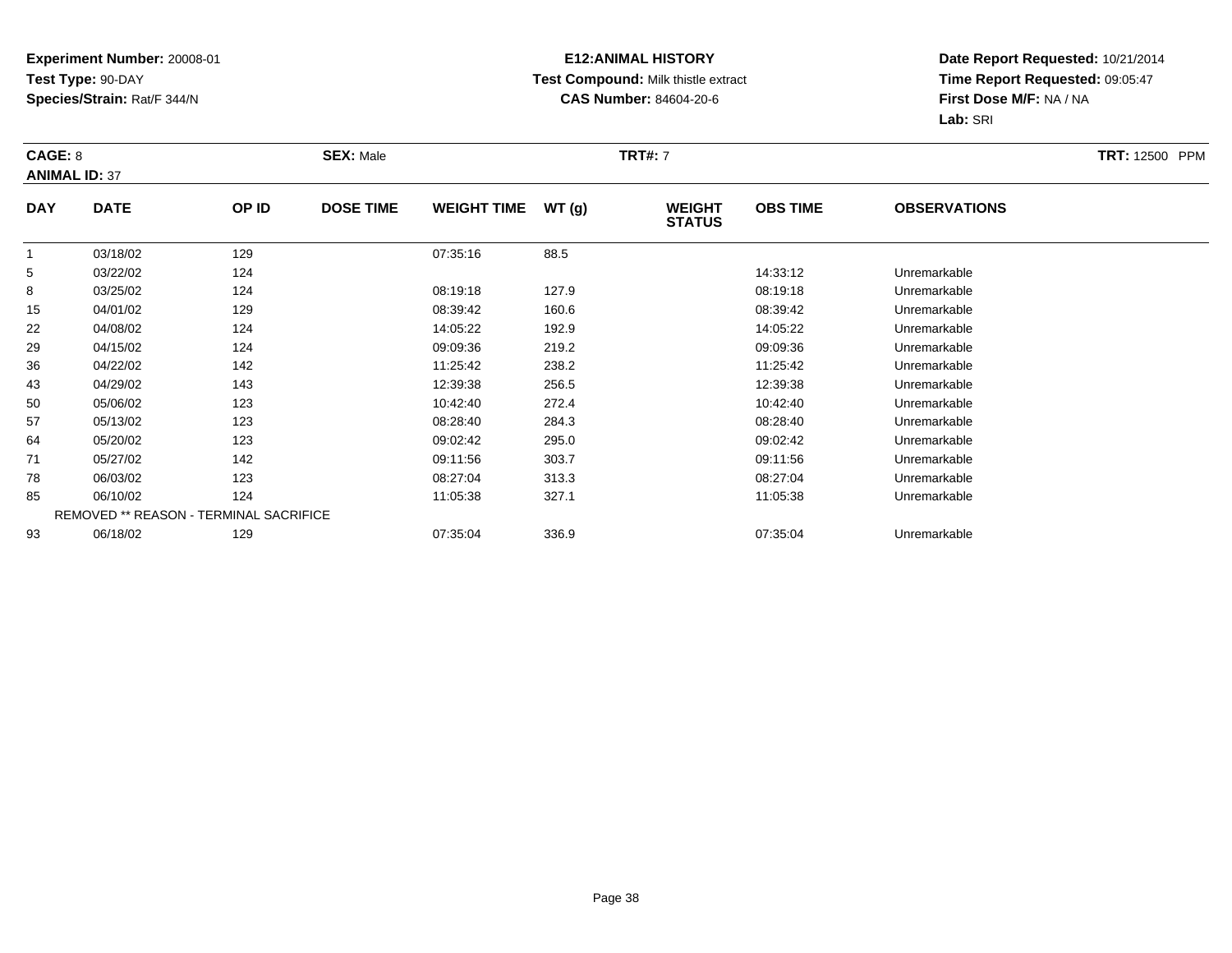#### **E12:ANIMAL HISTORY Test Compound:** Milk thistle extract**CAS Number:** 84604-20-6

| CAGE: 8<br><b>ANIMAL ID: 38</b> |             |                                        | <b>SEX: Male</b> |                    |       | <b>TRT#: 7</b>                 |                 |                     | <b>TRT: 12500 PPM</b> |
|---------------------------------|-------------|----------------------------------------|------------------|--------------------|-------|--------------------------------|-----------------|---------------------|-----------------------|
| <b>DAY</b>                      | <b>DATE</b> | OP ID                                  | <b>DOSE TIME</b> | <b>WEIGHT TIME</b> | WT(g) | <b>WEIGHT</b><br><b>STATUS</b> | <b>OBS TIME</b> | <b>OBSERVATIONS</b> |                       |
|                                 | 03/18/02    | 129                                    |                  | 07:35:16           | 91.3  |                                |                 |                     |                       |
| 5                               | 03/22/02    | 124                                    |                  |                    |       |                                | 14:33:12        | Unremarkable        |                       |
| 8                               | 03/25/02    | 124                                    |                  | 08:19:18           | 128.4 |                                | 08:19:18        | Unremarkable        |                       |
| 15                              | 04/01/02    | 129                                    |                  | 08:39:42           | 163.5 |                                | 08:39:42        | Unremarkable        |                       |
| 22                              | 04/08/02    | 124                                    |                  | 14:05:22           | 196.2 |                                | 14:05:22        | Unremarkable        |                       |
| 29                              | 04/15/02    | 124                                    |                  | 09:09:36           | 230.5 |                                | 09:09:36        | Unremarkable        |                       |
| 36                              | 04/22/02    | 142                                    |                  | 11:25:42           | 252.4 |                                | 11:25:42        | Unremarkable        |                       |
| 43                              | 04/29/02    | 143                                    |                  | 12:39:38           | 275.6 |                                | 12:39:38        | Unremarkable        |                       |
| 50                              | 05/06/02    | 123                                    |                  | 10:42:40           | 292.0 |                                | 10:42:40        | Unremarkable        |                       |
| 57                              | 05/13/02    | 123                                    |                  | 08:28:40           | 305.0 |                                | 08:28:40        | Unremarkable        |                       |
| 64                              | 05/20/02    | 123                                    |                  | 09:02:42           | 316.7 |                                | 09:02:42        | Unremarkable        |                       |
| 71                              | 05/27/02    | 142                                    |                  | 09:11:56           | 327.6 |                                | 09:11:56        | Unremarkable        |                       |
| 78                              | 06/03/02    | 123                                    |                  | 08:27:04           | 338.8 |                                | 08:27:04        | Unremarkable        |                       |
| 85                              | 06/10/02    | 124                                    |                  | 11:05:38           | 344.2 |                                | 11:05:38        | Unremarkable        |                       |
|                                 |             | REMOVED ** REASON - TERMINAL SACRIFICE |                  |                    |       |                                |                 |                     |                       |
| 93                              | 06/18/02    | 129                                    |                  | 07:35:04           | 353.4 |                                | 07:35:04        | Unremarkable        |                       |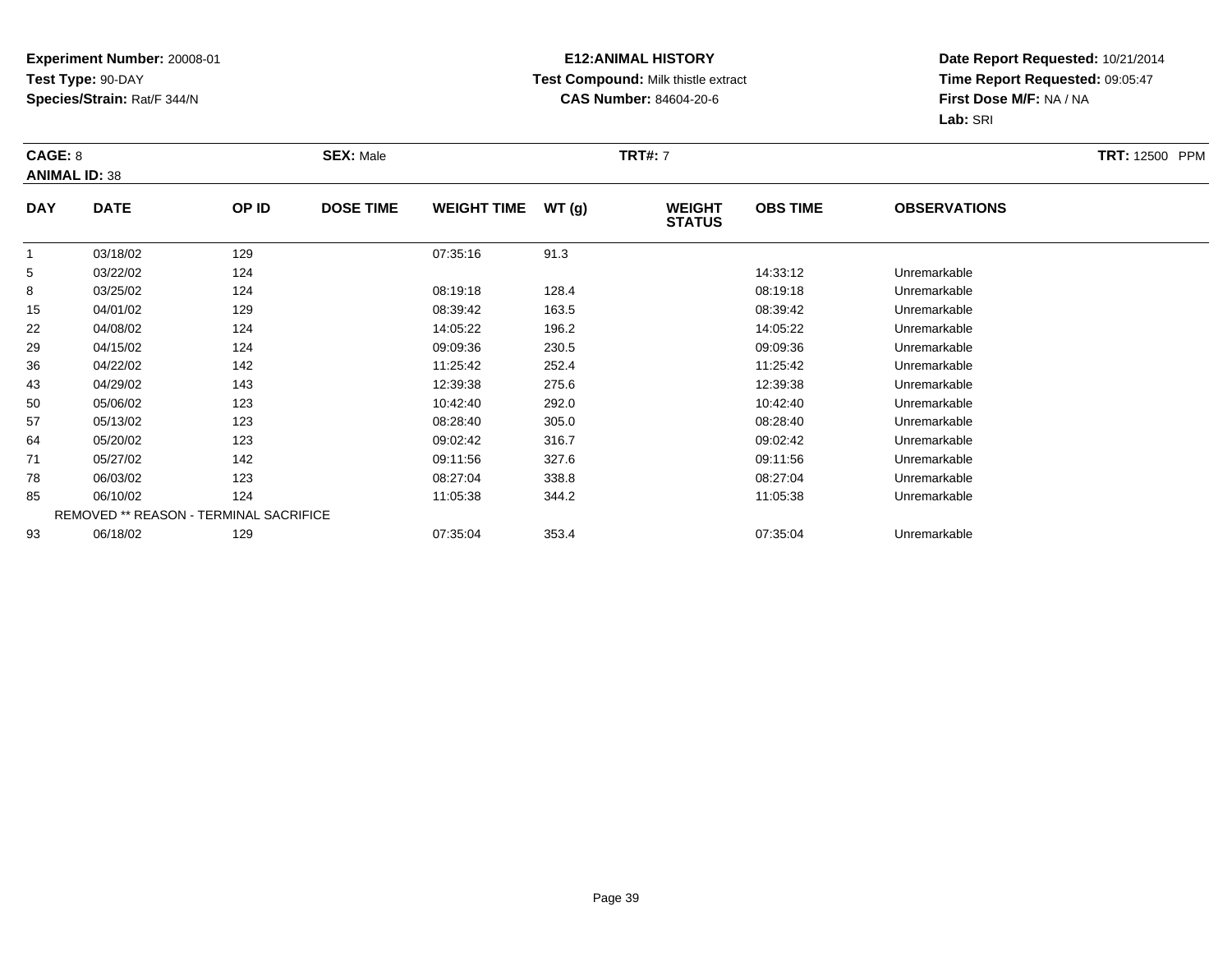#### **E12:ANIMAL HISTORY Test Compound:** Milk thistle extract**CAS Number:** 84604-20-6

| CAGE: 8              |             |                                        | <b>SEX: Male</b> |                    |       | <b>TRT#:</b> 7                 |                 |                     | <b>TRT:</b> 12500 PPM |
|----------------------|-------------|----------------------------------------|------------------|--------------------|-------|--------------------------------|-----------------|---------------------|-----------------------|
| <b>ANIMAL ID: 39</b> |             |                                        |                  |                    |       |                                |                 |                     |                       |
| <b>DAY</b>           | <b>DATE</b> | OP ID                                  | <b>DOSE TIME</b> | <b>WEIGHT TIME</b> | WT(g) | <b>WEIGHT</b><br><b>STATUS</b> | <b>OBS TIME</b> | <b>OBSERVATIONS</b> |                       |
|                      | 03/18/02    | 129                                    |                  | 07:35:16           | 83.7  |                                |                 |                     |                       |
| 5                    | 03/22/02    | 124                                    |                  |                    |       |                                | 14:33:12        | Unremarkable        |                       |
| 8                    | 03/25/02    | 124                                    |                  | 08:19:18           | 115.8 |                                | 08:19:18        | Unremarkable        |                       |
| 15                   | 04/01/02    | 129                                    |                  | 08:39:42           | 146.8 |                                | 08:39:42        | Unremarkable        |                       |
| 22                   | 04/08/02    | 124                                    |                  | 14:05:22           | 177.1 |                                | 14:05:22        | Unremarkable        |                       |
| 29                   | 04/15/02    | 124                                    |                  | 09:09:36           | 209.9 |                                | 09:09:36        | Unremarkable        |                       |
| 36                   | 04/22/02    | 142                                    |                  | 11:25:42           | 229.2 |                                | 11:25:42        | Unremarkable        |                       |
| 43                   | 04/29/02    | 143                                    |                  | 12:39:38           | 244.2 |                                | 12:39:38        | Unremarkable        |                       |
| 50                   | 05/06/02    | 123                                    |                  | 10:42:40           | 263.1 |                                | 10:42:40        | Unremarkable        |                       |
| 57                   | 05/13/02    | 123                                    |                  | 08:28:40           | 275.2 |                                | 08:28:40        | Unremarkable        |                       |
| 64                   | 05/20/02    | 123                                    |                  | 09:02:42           | 289.1 |                                | 09:02:42        | Unremarkable        |                       |
| 71                   | 05/27/02    | 142                                    |                  | 09:11:56           | 297.6 |                                | 09:11:56        | Unremarkable        |                       |
| 78                   | 06/03/02    | 123                                    |                  | 08:27:04           | 307.5 |                                | 08:27:04        | Unremarkable        |                       |
| 85                   | 06/10/02    | 124                                    |                  | 11:05:38           | 316.3 |                                | 11:05:38        | Unremarkable        |                       |
|                      |             | REMOVED ** REASON - TERMINAL SACRIFICE |                  |                    |       |                                |                 |                     |                       |
| 93                   | 06/18/02    | 129                                    |                  | 07:35:04           | 321.3 |                                | 07:35:04        | Unremarkable        |                       |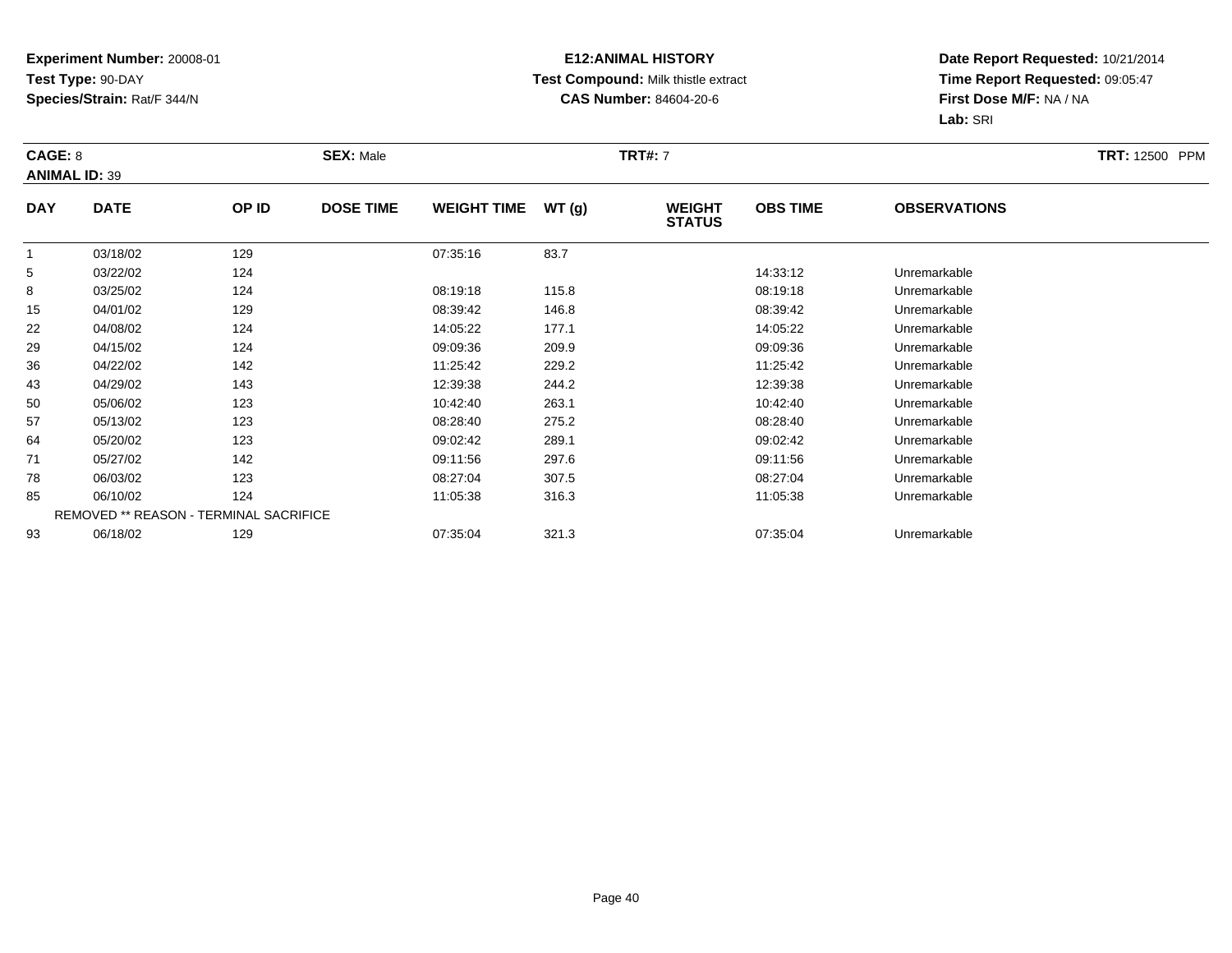#### **E12:ANIMAL HISTORY Test Compound:** Milk thistle extract**CAS Number:** 84604-20-6

| CAGE: 8              |             |                                        | <b>SEX: Male</b> |                    |       | <b>TRT#: 7</b>                 |                 |                     | <b>TRT:</b> 12500 PPM |
|----------------------|-------------|----------------------------------------|------------------|--------------------|-------|--------------------------------|-----------------|---------------------|-----------------------|
| <b>ANIMAL ID: 40</b> |             |                                        |                  |                    |       |                                |                 |                     |                       |
| <b>DAY</b>           | <b>DATE</b> | OP ID                                  | <b>DOSE TIME</b> | <b>WEIGHT TIME</b> | WT(g) | <b>WEIGHT</b><br><b>STATUS</b> | <b>OBS TIME</b> | <b>OBSERVATIONS</b> |                       |
| -1                   | 03/18/02    | 129                                    |                  | 07:35:16           | 101.4 |                                |                 |                     |                       |
| 5                    | 03/22/02    | 124                                    |                  |                    |       |                                | 14:33:12        | Unremarkable        |                       |
| 8                    | 03/25/02    | 124                                    |                  | 08:19:18           | 137.9 |                                | 08:19:18        | Unremarkable        |                       |
| 15                   | 04/01/02    | 129                                    |                  | 08:39:42           | 177.8 |                                | 08:39:42        | Unremarkable        |                       |
| 22                   | 04/08/02    | 124                                    |                  | 14:05:22           | 207.1 |                                | 14:05:22        | Unremarkable        |                       |
| 29                   | 04/15/02    | 124                                    |                  | 09:09:36           | 236.8 |                                | 09:09:36        | Unremarkable        |                       |
| 36                   | 04/22/02    | 142                                    |                  | 11:25:42           | 263.4 |                                | 11:25:42        | Unremarkable        |                       |
| 43                   | 04/29/02    | 143                                    |                  | 12:39:38           | 281.7 |                                | 12:39:38        | Unremarkable        |                       |
| 50                   | 05/06/02    | 123                                    |                  | 10:42:40           | 301.4 |                                | 10:42:40        | Unremarkable        |                       |
| 57                   | 05/13/02    | 123                                    |                  | 08:28:40           | 318.4 |                                | 08:28:40        | Unremarkable        |                       |
| 64                   | 05/20/02    | 123                                    |                  | 09:02:42           | 333.4 |                                | 09:02:42        | Unremarkable        |                       |
| 71                   | 05/27/02    | 142                                    |                  | 09:11:56           | 342.0 |                                | 09:11:56        | Unremarkable        |                       |
| 78                   | 06/03/02    | 123                                    |                  | 08:27:04           | 355.7 |                                | 08:27:04        | Unremarkable        |                       |
| 85                   | 06/10/02    | 124                                    |                  | 11:05:38           | 367.9 |                                | 11:05:38        | Unremarkable        |                       |
|                      |             | REMOVED ** REASON - TERMINAL SACRIFICE |                  |                    |       |                                |                 |                     |                       |
| 93                   | 06/18/02    | 129                                    |                  | 07:35:04           | 375.8 |                                | 07:35:04        | Unremarkable        |                       |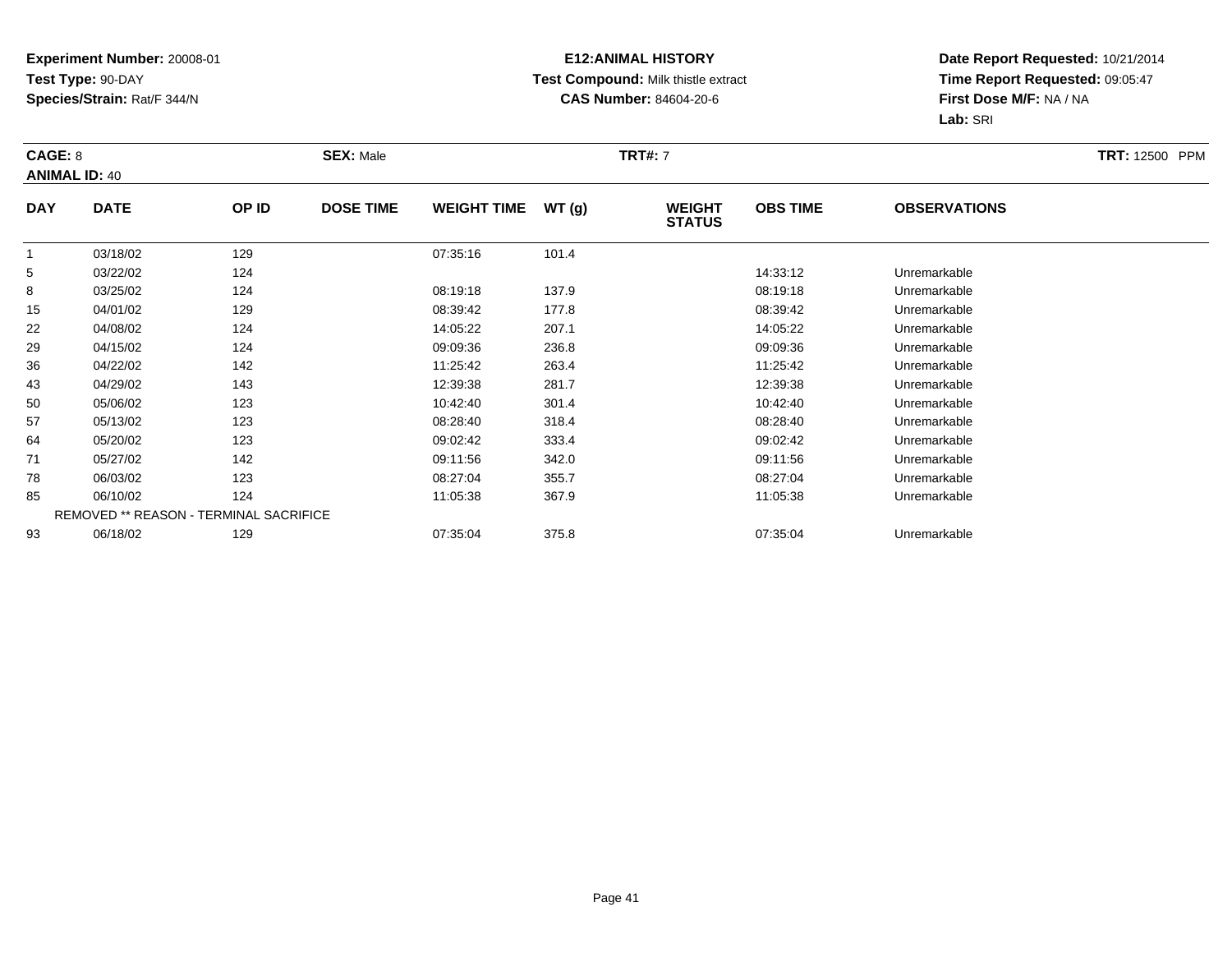#### **E12:ANIMAL HISTORY Test Compound:** Milk thistle extract**CAS Number:** 84604-20-6

| CAGE: 9        | <b>ANIMAL ID: 41</b> |                                        | <b>SEX: Male</b> |                    |       | <b>TRT#: 9</b>                 |                 |                     | <b>TRT: 25000 PPM</b> |
|----------------|----------------------|----------------------------------------|------------------|--------------------|-------|--------------------------------|-----------------|---------------------|-----------------------|
| <b>DAY</b>     | <b>DATE</b>          | OP ID                                  | <b>DOSE TIME</b> | <b>WEIGHT TIME</b> | WT(g) | <b>WEIGHT</b><br><b>STATUS</b> | <b>OBS TIME</b> | <b>OBSERVATIONS</b> |                       |
| $\overline{1}$ | 03/18/02             | 129                                    |                  | 07:35:18           | 91.5  |                                |                 |                     |                       |
| 5              | 03/22/02             | 124                                    |                  |                    |       |                                | 14:34:04        | Unremarkable        |                       |
| 8              | 03/25/02             | 124                                    |                  | 08:24:08           | 123.8 |                                | 08:24:08        | Unremarkable        |                       |
| 15             | 04/01/02             | 129                                    |                  | 08:40:54           | 157.6 |                                | 08:40:54        | Unremarkable        |                       |
| 22             | 04/08/02             | 124                                    |                  | 14:11:26           | 188.8 |                                | 14:11:26        | Unremarkable        |                       |
| 29             | 04/15/02             | 124                                    |                  | 09:20:08           | 225.2 |                                | 09:20:08        | Unremarkable        |                       |
| 36             | 04/22/02             | 142                                    |                  | 11:11:22           | 243.5 |                                | 11:11:22        | Unremarkable        |                       |
| 43             | 04/29/02             | 143                                    |                  | 12:44:32           | 262.5 |                                | 12:44:32        | Unremarkable        |                       |
| 50             | 05/06/02             | 123                                    |                  | 10:34:34           | 281.5 |                                | 10:34:34        | Unremarkable        |                       |
| 57             | 05/13/02             | 123                                    |                  | 08:18:44           | 296.0 |                                | 08:18:44        | Unremarkable        |                       |
| 64             | 05/20/02             | 123                                    |                  | 08:54:16           | 304.3 |                                | 08:54:16        | Unremarkable        |                       |
| 71             | 05/27/02             | 142                                    |                  | 09:21:16           | 308.3 |                                | 09:21:16        | Unremarkable        |                       |
| 78             | 06/03/02             | 123                                    |                  | 08:18:14           | 311.7 |                                | 08:18:14        | Unremarkable        |                       |
| 85             | 06/10/02             | 124                                    |                  | 10:55:42           | 318.4 |                                | 10:55:42        | Unremarkable        |                       |
|                |                      | REMOVED ** REASON - TERMINAL SACRIFICE |                  |                    |       |                                |                 |                     |                       |
| 93             | 06/18/02             | 129                                    |                  | 07:41:28           | 322.6 |                                | 07:41:28        | Unremarkable        |                       |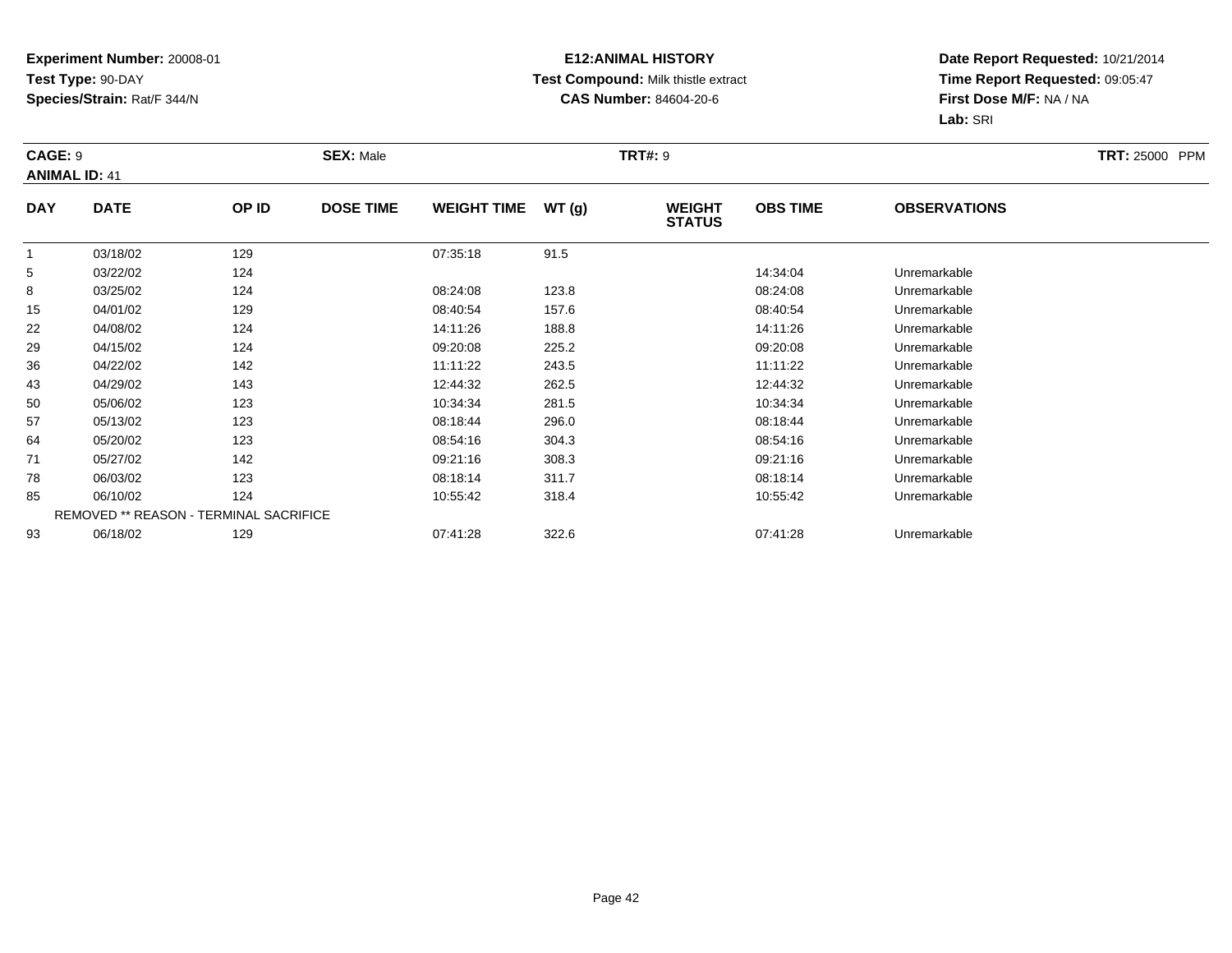#### **E12:ANIMAL HISTORY Test Compound:** Milk thistle extract**CAS Number:** 84604-20-6

|                | CAGE: 9<br><b>ANIMAL ID: 42</b> |                                        | <b>SEX: Male</b> |                    |       | <b>TRT#: 9</b>                 | <b>TRT: 25000 PPM</b> |                     |  |
|----------------|---------------------------------|----------------------------------------|------------------|--------------------|-------|--------------------------------|-----------------------|---------------------|--|
| <b>DAY</b>     | <b>DATE</b>                     | OP ID                                  | <b>DOSE TIME</b> | <b>WEIGHT TIME</b> | WT(g) | <b>WEIGHT</b><br><b>STATUS</b> | <b>OBS TIME</b>       | <b>OBSERVATIONS</b> |  |
| $\overline{1}$ | 03/18/02                        | 129                                    |                  | 07:35:18           | 84.3  |                                |                       |                     |  |
| 5              | 03/22/02                        | 124                                    |                  |                    |       |                                | 14:34:04              | Unremarkable        |  |
| 8              | 03/25/02                        | 124                                    |                  | 08:24:08           | 107.8 |                                | 08:24:08              | Unremarkable        |  |
| 15             | 04/01/02                        | 129                                    |                  | 08:40:54           | 134.3 |                                | 08:40:54              | Unremarkable        |  |
| 22             | 04/08/02                        | 124                                    |                  | 14:11:26           | 155.0 |                                | 14:11:26              | Unremarkable        |  |
| 29             | 04/15/02                        | 124                                    |                  | 09:20:08           | 179.2 |                                | 09:20:08              | Unremarkable        |  |
| 36             | 04/22/02                        | 142                                    |                  | 11:11:22           | 194.9 |                                | 11:11:22              | Unremarkable        |  |
| 43             | 04/29/02                        | 143                                    |                  | 12:44:32           | 207.1 |                                | 12:44:32              | Unremarkable        |  |
| 50             | 05/06/02                        | 123                                    |                  | 10:34:34           | 220.1 |                                | 10:34:34              | Unremarkable        |  |
| 57             | 05/13/02                        | 123                                    |                  | 08:18:44           | 229.2 |                                | 08:18:44              | Unremarkable        |  |
| 64             | 05/20/02                        | 123                                    |                  | 08:54:16           | 236.7 |                                | 08:54:16              | Unremarkable        |  |
| 71             | 05/27/02                        | 142                                    |                  | 09:21:16           | 245.4 |                                | 09:21:16              | Unremarkable        |  |
| 78             | 06/03/02                        | 123                                    |                  | 08:18:14           | 257.1 |                                | 08:18:14              | Unremarkable        |  |
| 85             | 06/10/02                        | 124                                    |                  | 10:55:42           | 265.8 |                                | 10:55:42              | Unremarkable        |  |
|                |                                 | REMOVED ** REASON - TERMINAL SACRIFICE |                  |                    |       |                                |                       |                     |  |
| 93             | 06/18/02                        | 129                                    |                  | 07:41:28           | 274.9 |                                | 07:41:28              | Unremarkable        |  |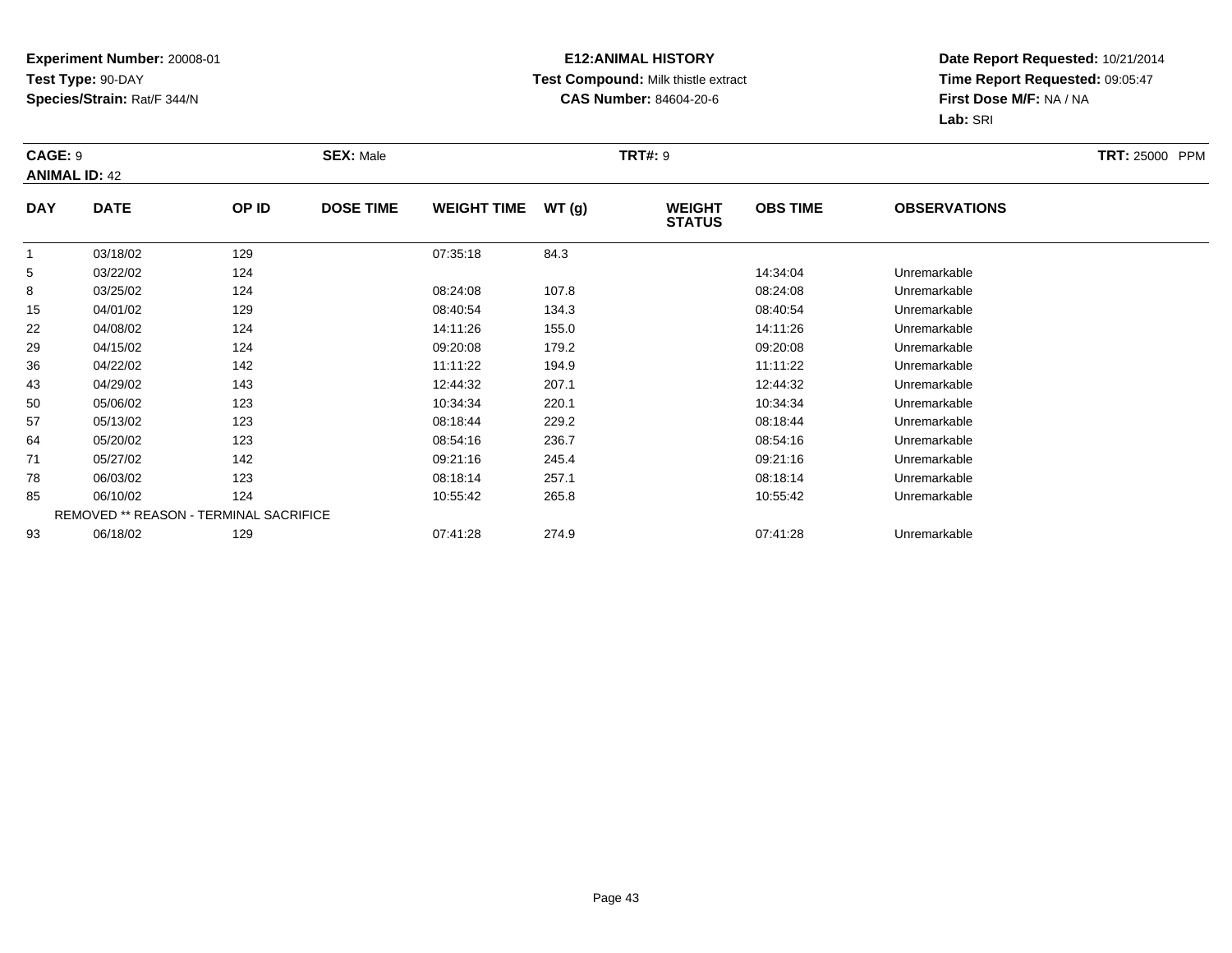#### **E12:ANIMAL HISTORY Test Compound:** Milk thistle extract**CAS Number:** 84604-20-6

| CAGE: 9        | <b>ANIMAL ID: 43</b> |                                        | <b>SEX: Male</b> |                    |       | <b>TRT#: 9</b>                 |                 |                     | <b>TRT: 25000 PPM</b> |
|----------------|----------------------|----------------------------------------|------------------|--------------------|-------|--------------------------------|-----------------|---------------------|-----------------------|
| <b>DAY</b>     | <b>DATE</b>          | OP ID                                  | <b>DOSE TIME</b> | <b>WEIGHT TIME</b> | WT(g) | <b>WEIGHT</b><br><b>STATUS</b> | <b>OBS TIME</b> | <b>OBSERVATIONS</b> |                       |
| $\overline{1}$ | 03/18/02             | 129                                    |                  | 07:35:18           | 86.0  |                                |                 |                     |                       |
| 5              | 03/22/02             | 124                                    |                  |                    |       |                                | 14:34:04        | Unremarkable        |                       |
| 8              | 03/25/02             | 124                                    |                  | 08:24:08           | 120.1 |                                | 08:24:08        | Unremarkable        |                       |
| 15             | 04/01/02             | 129                                    |                  | 08:40:54           | 155.7 |                                | 08:40:54        | Unremarkable        |                       |
| 22             | 04/08/02             | 124                                    |                  | 14:11:26           | 185.6 |                                | 14:11:26        | Unremarkable        |                       |
| 29             | 04/15/02             | 124                                    |                  | 09:20:08           | 218.3 |                                | 09:20:08        | Unremarkable        |                       |
| 36             | 04/22/02             | 142                                    |                  | 11:11:22           | 240.1 |                                | 11:11:22        | Unremarkable        |                       |
| 43             | 04/29/02             | 143                                    |                  | 12:44:32           | 258.0 |                                | 12:44:32        | Unremarkable        |                       |
| 50             | 05/06/02             | 123                                    |                  | 10:34:34           | 274.1 |                                | 10:34:34        | Unremarkable        |                       |
| 57             | 05/13/02             | 123                                    |                  | 08:18:44           | 287.0 |                                | 08:18:44        | Unremarkable        |                       |
| 64             | 05/20/02             | 123                                    |                  | 08:54:16           | 297.3 |                                | 08:54:16        | Unremarkable        |                       |
| 71             | 05/27/02             | 142                                    |                  | 09:21:16           | 307.7 |                                | 09:21:16        | Unremarkable        |                       |
| 78             | 06/03/02             | 123                                    |                  | 08:18:14           | 313.0 |                                | 08:18:14        | Unremarkable        |                       |
| 85             | 06/10/02             | 124                                    |                  | 10:55:42           | 324.0 |                                | 10:55:42        | Unremarkable        |                       |
|                |                      | REMOVED ** REASON - TERMINAL SACRIFICE |                  |                    |       |                                |                 |                     |                       |
| 93             | 06/18/02             | 129                                    |                  | 07:41:28           | 334.2 |                                | 07:41:28        | Unremarkable        |                       |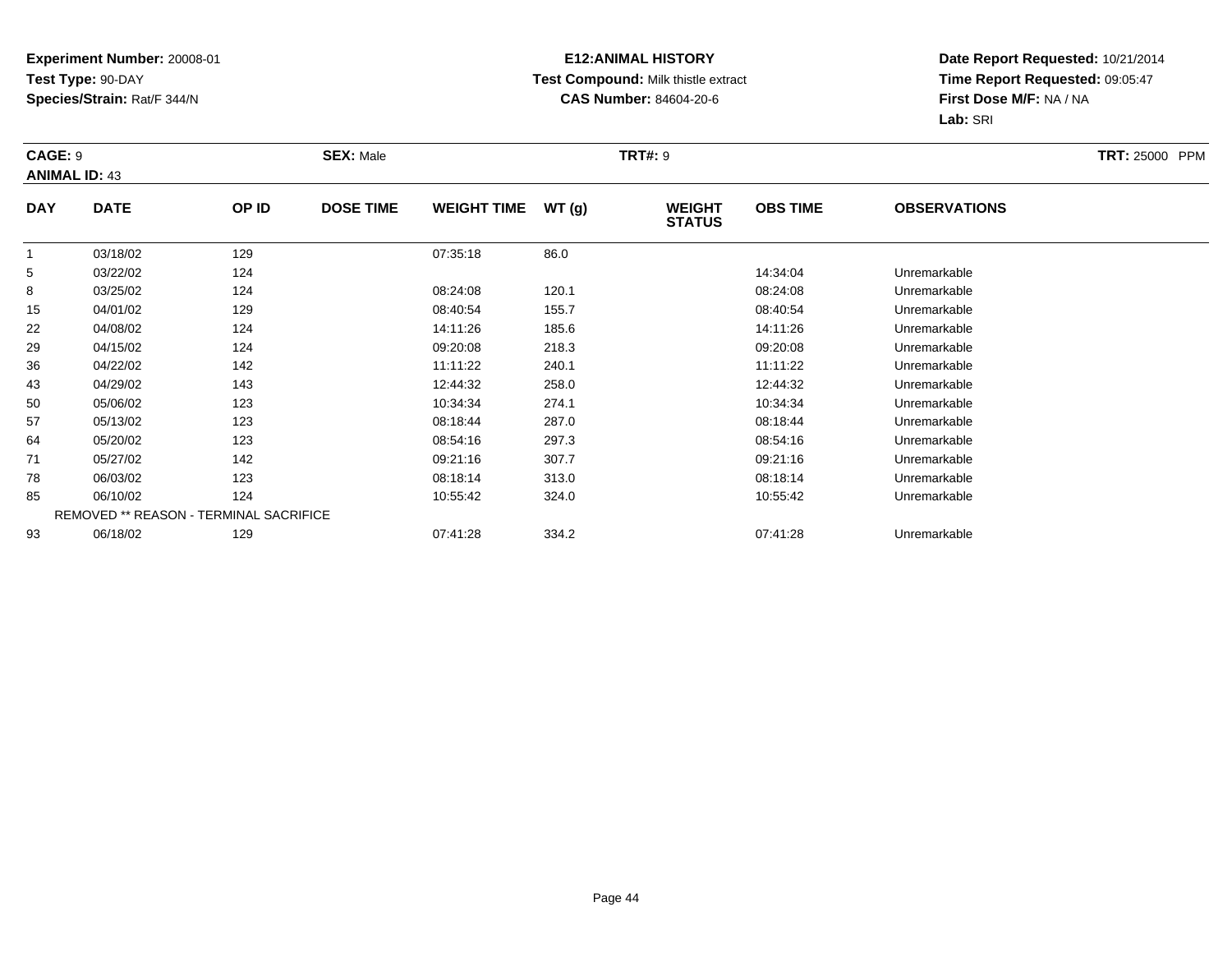#### **E12:ANIMAL HISTORY Test Compound:** Milk thistle extract**CAS Number:** 84604-20-6

| CAGE: 9    | <b>ANIMAL ID: 44</b> |                                        | <b>SEX: Male</b> |                    |       | <b>TRT#: 9</b>                 |                 |                     | <b>TRT: 25000 PPM</b> |
|------------|----------------------|----------------------------------------|------------------|--------------------|-------|--------------------------------|-----------------|---------------------|-----------------------|
| <b>DAY</b> | <b>DATE</b>          | OP ID                                  | <b>DOSE TIME</b> | <b>WEIGHT TIME</b> | WT(g) | <b>WEIGHT</b><br><b>STATUS</b> | <b>OBS TIME</b> | <b>OBSERVATIONS</b> |                       |
|            | 03/18/02             | 129                                    |                  | 07:35:18           | 91.2  |                                |                 |                     |                       |
| 5          | 03/22/02             | 124                                    |                  |                    |       |                                | 14:34:04        | Unremarkable        |                       |
| 8          | 03/25/02             | 124                                    |                  | 08:24:08           | 125.4 |                                | 08:24:08        | Unremarkable        |                       |
| 15         | 04/01/02             | 129                                    |                  | 08:40:54           | 163.4 |                                | 08:40:54        | Unremarkable        |                       |
| 22         | 04/08/02             | 124                                    |                  | 14:11:26           | 193.4 |                                | 14:11:26        | Unremarkable        |                       |
| 29         | 04/15/02             | 124                                    |                  | 09:20:08           | 224.1 |                                | 09:20:08        | Unremarkable        |                       |
| 36         | 04/22/02             | 142                                    |                  | 11:11:22           | 242.6 |                                | 11:11:22        | Unremarkable        |                       |
| 43         | 04/29/02             | 143                                    |                  | 12:44:32           | 255.9 |                                | 12:44:32        | Unremarkable        |                       |
| 50         | 05/06/02             | 123                                    |                  | 10:34:34           | 274.3 |                                | 10:34:34        | Unremarkable        |                       |
| 57         | 05/13/02             | 123                                    |                  | 08:18:44           | 285.1 |                                | 08:18:44        | Unremarkable        |                       |
| 64         | 05/20/02             | 123                                    |                  | 08:54:16           | 293.4 |                                | 08:54:16        | Unremarkable        |                       |
| 71         | 05/27/02             | 142                                    |                  | 09:21:16           | 302.8 |                                | 09:21:16        | Unremarkable        |                       |
| 78         | 06/03/02             | 123                                    |                  | 08:18:14           | 310.9 |                                | 08:18:14        | Unremarkable        |                       |
| 85         | 06/10/02             | 124                                    |                  | 10:55:42           | 314.7 |                                | 10:55:42        | Unremarkable        |                       |
|            |                      | REMOVED ** REASON - TERMINAL SACRIFICE |                  |                    |       |                                |                 |                     |                       |
| 93         | 06/18/02             | 129                                    |                  | 07:41:28           | 322.1 |                                | 07:41:28        | Unremarkable        |                       |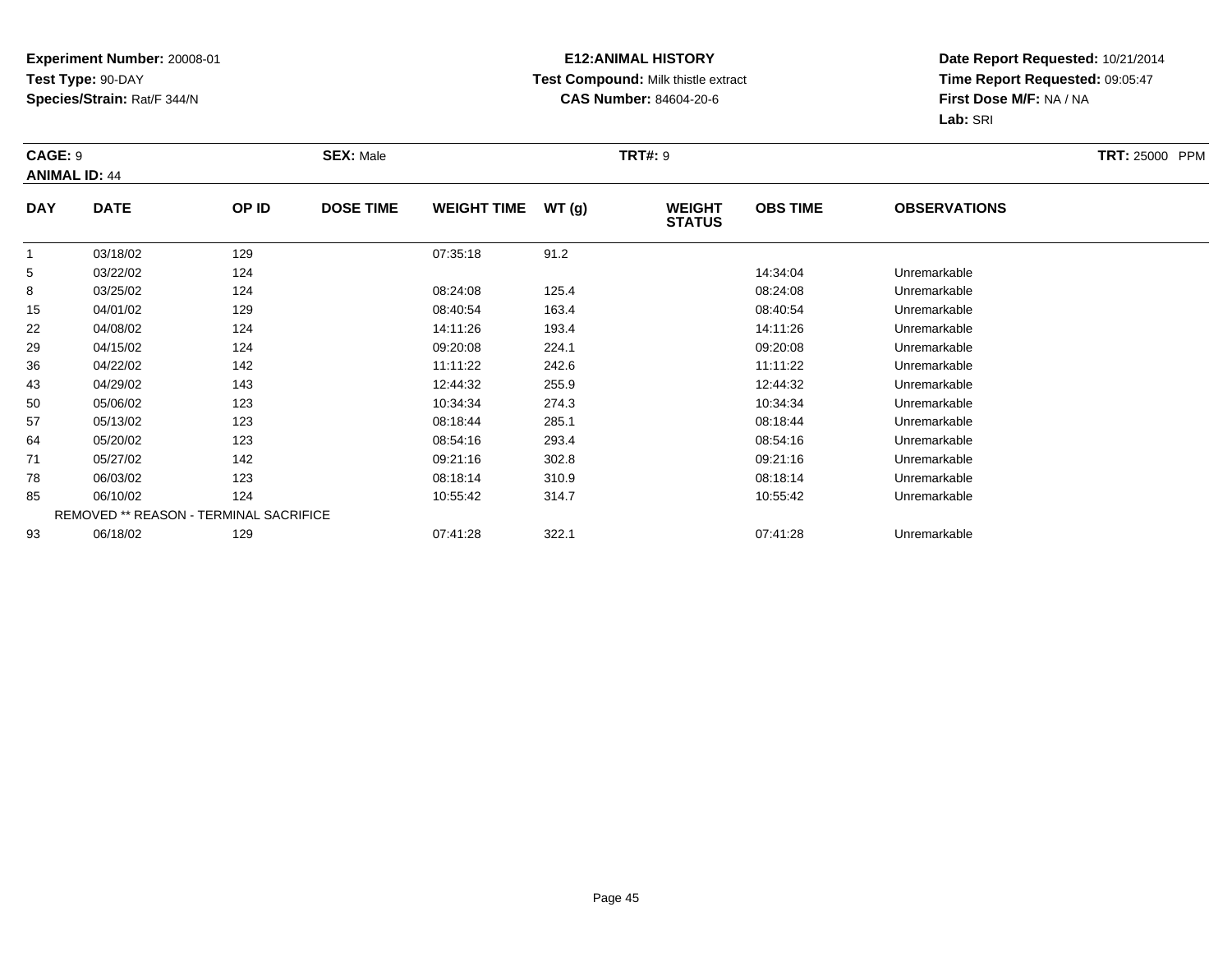#### **E12:ANIMAL HISTORY Test Compound:** Milk thistle extract**CAS Number:** 84604-20-6

| CAGE: 9        | <b>ANIMAL ID: 45</b> |                                        | <b>SEX: Male</b> |                    |       | <b>TRT#: 9</b>                 |                 |                     | <b>TRT: 25000 PPM</b> |
|----------------|----------------------|----------------------------------------|------------------|--------------------|-------|--------------------------------|-----------------|---------------------|-----------------------|
| <b>DAY</b>     | <b>DATE</b>          | OP ID                                  | <b>DOSE TIME</b> | <b>WEIGHT TIME</b> | WT(g) | <b>WEIGHT</b><br><b>STATUS</b> | <b>OBS TIME</b> | <b>OBSERVATIONS</b> |                       |
| $\overline{1}$ | 03/18/02             | 129                                    |                  | 07:35:18           | 94.9  |                                |                 |                     |                       |
| 5              | 03/22/02             | 124                                    |                  |                    |       |                                | 14:34:04        | Unremarkable        |                       |
| 8              | 03/25/02             | 124                                    |                  | 08:24:08           | 123.2 |                                | 08:24:08        | Unremarkable        |                       |
| 15             | 04/01/02             | 129                                    |                  | 08:40:54           | 155.8 |                                | 08:40:54        | Unremarkable        |                       |
| 22             | 04/08/02             | 124                                    |                  | 14:11:26           | 175.6 |                                | 14:11:26        | Unremarkable        |                       |
| 29             | 04/15/02             | 124                                    |                  | 09:20:08           | 200.5 |                                | 09:20:08        | Unremarkable        |                       |
| 36             | 04/22/02             | 142                                    |                  | 11:11:22           | 210.9 |                                | 11:11:22        | Unremarkable        |                       |
| 43             | 04/29/02             | 143                                    |                  | 12:44:32           | 222.3 |                                | 12:44:32        | Unremarkable        |                       |
| 50             | 05/06/02             | 123                                    |                  | 10:34:34           | 232.8 |                                | 10:34:34        | Unremarkable        |                       |
| 57             | 05/13/02             | 123                                    |                  | 08:18:44           | 243.8 |                                | 08:18:44        | Unremarkable        |                       |
| 64             | 05/20/02             | 123                                    |                  | 08:54:16           | 249.4 |                                | 08:54:16        | Unremarkable        |                       |
| 71             | 05/27/02             | 142                                    |                  | 09:21:16           | 258.7 |                                | 09:21:16        | Unremarkable        |                       |
| 78             | 06/03/02             | 123                                    |                  | 08:18:14           | 264.6 |                                | 08:18:14        | Unremarkable        |                       |
| 85             | 06/10/02             | 124                                    |                  | 10:55:42           | 267.9 |                                | 10:55:42        | Unremarkable        |                       |
|                |                      | REMOVED ** REASON - TERMINAL SACRIFICE |                  |                    |       |                                |                 |                     |                       |
| 93             | 06/18/02             | 129                                    |                  | 07:41:28           | 270.9 |                                | 07:41:28        | Unremarkable        |                       |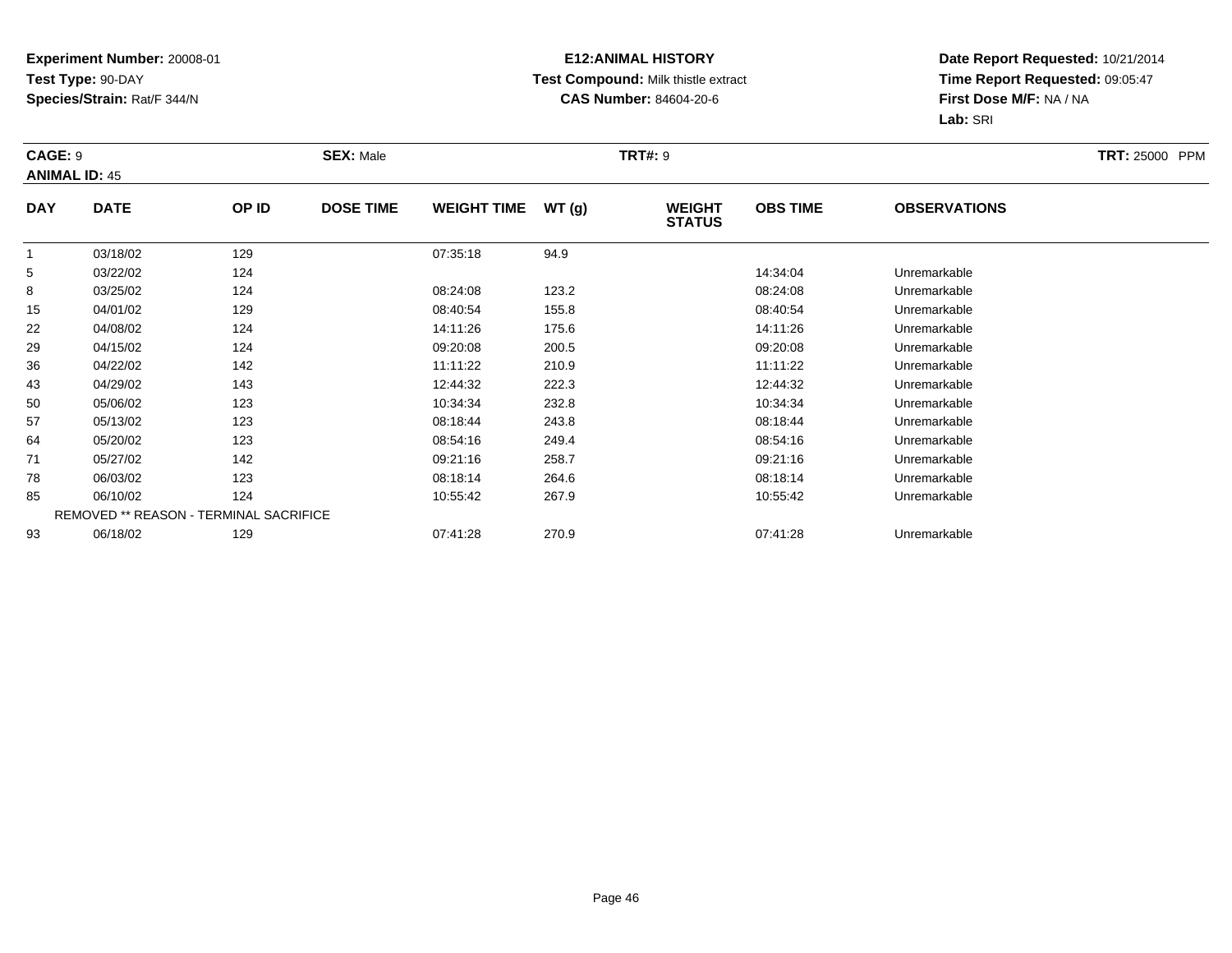#### **E12:ANIMAL HISTORY Test Compound:** Milk thistle extract**CAS Number:** 84604-20-6

| <b>CAGE: 10</b> | <b>ANIMAL ID: 46</b> |                                        | <b>SEX: Male</b> |                    |       | <b>TRT#: 9</b>                 |                 |                     | <b>TRT: 25000 PPM</b> |
|-----------------|----------------------|----------------------------------------|------------------|--------------------|-------|--------------------------------|-----------------|---------------------|-----------------------|
| <b>DAY</b>      | <b>DATE</b>          | OP ID                                  | <b>DOSE TIME</b> | <b>WEIGHT TIME</b> | WT(g) | <b>WEIGHT</b><br><b>STATUS</b> | <b>OBS TIME</b> | <b>OBSERVATIONS</b> |                       |
| $\overline{1}$  | 03/18/02             | 129                                    |                  | 07:35:20           | 93.0  |                                |                 |                     |                       |
| 5               | 03/22/02             | 124                                    |                  |                    |       |                                | 14:34:18        | Unremarkable        |                       |
| 8               | 03/25/02             | 124                                    |                  | 08:25:10           | 127.3 |                                | 08:25:10        | Unremarkable        |                       |
| 15              | 04/01/02             | 129                                    |                  | 08:42:02           | 160.4 |                                | 08:42:02        | Unremarkable        |                       |
| 22              | 04/08/02             | 124                                    |                  | 14:13:08           | 183.8 |                                | 14:13:08        | Unremarkable        |                       |
| 29              | 04/15/02             | 124                                    |                  | 09:21:46           | 220.2 |                                | 09:21:46        | Unremarkable        |                       |
| 36              | 04/22/02             | 142                                    |                  | 11:13:00           | 236.6 |                                | 11:13:00        | Unremarkable        |                       |
| 43              | 04/29/02             | 143                                    |                  | 12:45:40           | 252.5 |                                | 12:45:40        | Unremarkable        |                       |
| 50              | 05/06/02             | 123                                    |                  | 10:35:44           | 268.7 |                                | 10:35:44        | Unremarkable        |                       |
| 57              | 05/13/02             | 123                                    |                  | 08:19:58           | 286.3 |                                | 08:19:58        | Unremarkable        |                       |
| 64              | 05/20/02             | 123                                    |                  | 08:55:32           | 299.9 |                                | 08:55:32        | Unremarkable        |                       |
| 71              | 05/27/02             | 142                                    |                  | 09:23:06           | 311.6 |                                | 09:23:06        | Unremarkable        |                       |
| 78              | 06/03/02             | 123                                    |                  | 08:19:36           | 321.1 |                                | 08:19:36        | Unremarkable        |                       |
| 85              | 06/10/02             | 124                                    |                  | 10:57:04           | 325.1 |                                | 10:57:04        | Unremarkable        |                       |
|                 |                      | REMOVED ** REASON - TERMINAL SACRIFICE |                  |                    |       |                                |                 |                     |                       |
| 93              | 06/18/02             | 129                                    |                  | 07:44:30           | 335.4 |                                | 07:44:30        | Unremarkable        |                       |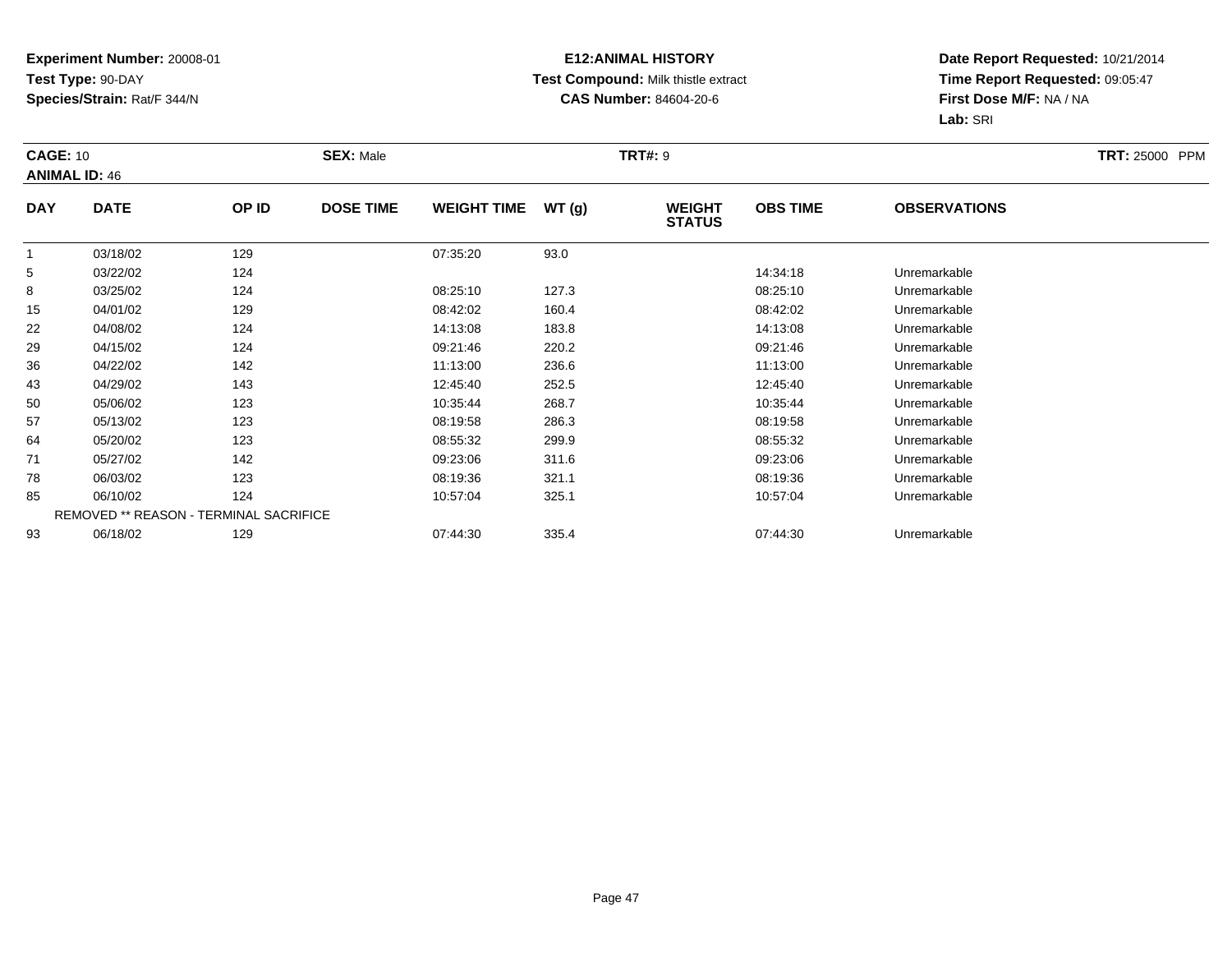#### **E12:ANIMAL HISTORY Test Compound:** Milk thistle extract**CAS Number:** 84604-20-6

| <b>CAGE: 10</b> | <b>ANIMAL ID: 47</b> |                                        | <b>SEX: Male</b> |                    |       | <b>TRT#: 9</b>                 |                 |                     | <b>TRT: 25000 PPM</b> |
|-----------------|----------------------|----------------------------------------|------------------|--------------------|-------|--------------------------------|-----------------|---------------------|-----------------------|
| <b>DAY</b>      | <b>DATE</b>          | OP ID                                  | <b>DOSE TIME</b> | <b>WEIGHT TIME</b> | WT(g) | <b>WEIGHT</b><br><b>STATUS</b> | <b>OBS TIME</b> | <b>OBSERVATIONS</b> |                       |
| $\overline{1}$  | 03/18/02             | 129                                    |                  | 07:35:20           | 88.8  |                                |                 |                     |                       |
| 5               | 03/22/02             | 124                                    |                  |                    |       |                                | 14:34:18        | Unremarkable        |                       |
| 8               | 03/25/02             | 124                                    |                  | 08:25:10           | 119.3 |                                | 08:25:10        | Unremarkable        |                       |
| 15              | 04/01/02             | 129                                    |                  | 08:42:02           | 148.8 |                                | 08:42:02        | Unremarkable        |                       |
| 22              | 04/08/02             | 124                                    |                  | 14:13:08           | 168.5 |                                | 14:13:08        | Unremarkable        |                       |
| 29              | 04/15/02             | 124                                    |                  | 09:21:46           | 203.5 |                                | 09:21:46        | Unremarkable        |                       |
| 36              | 04/22/02             | 142                                    |                  | 11:13:00           | 222.2 |                                | 11:13:00        | Unremarkable        |                       |
| 43              | 04/29/02             | 143                                    |                  | 12:45:40           | 241.2 |                                | 12:45:40        | Unremarkable        |                       |
| 50              | 05/06/02             | 123                                    |                  | 10:35:44           | 255.5 |                                | 10:35:44        | Unremarkable        |                       |
| 57              | 05/13/02             | 123                                    |                  | 08:19:58           | 273.4 |                                | 08:19:58        | Unremarkable        |                       |
| 64              | 05/20/02             | 123                                    |                  | 08:55:32           | 286.3 |                                | 08:55:32        | Unremarkable        |                       |
| 71              | 05/27/02             | 142                                    |                  | 09:23:06           | 294.4 |                                | 09:23:06        | Unremarkable        |                       |
| 78              | 06/03/02             | 123                                    |                  | 08:19:36           | 307.3 |                                | 08:19:36        | Unremarkable        |                       |
| 85              | 06/10/02             | 124                                    |                  | 10:57:04           | 315.6 |                                | 10:57:04        | Unremarkable        |                       |
|                 |                      | REMOVED ** REASON - TERMINAL SACRIFICE |                  |                    |       |                                |                 |                     |                       |
| 93              | 06/18/02             | 129                                    |                  | 07:44:30           | 325.9 |                                | 07:44:30        | Unremarkable        |                       |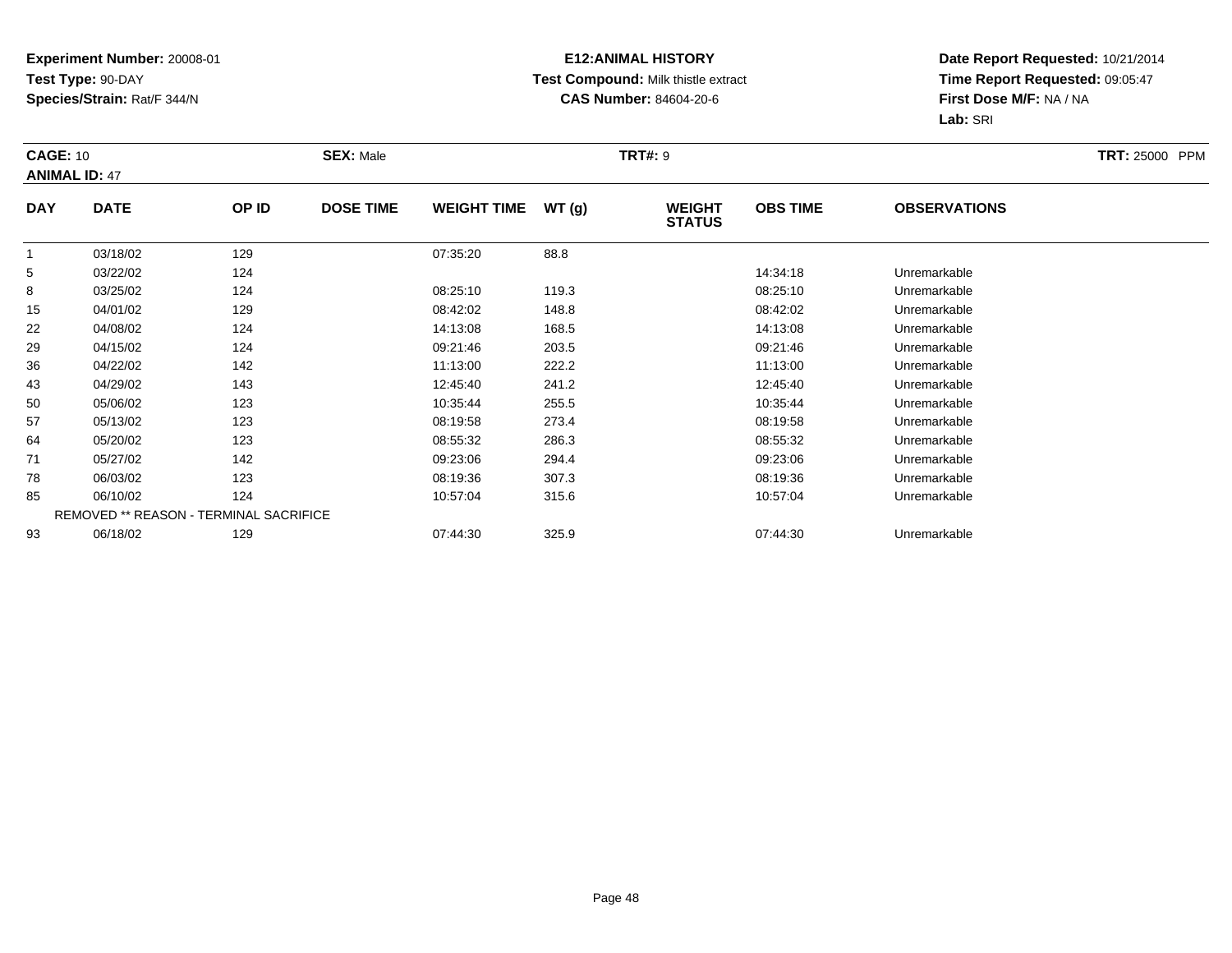#### **E12:ANIMAL HISTORY Test Compound:** Milk thistle extract**CAS Number:** 84604-20-6

| <b>CAGE: 10</b> | <b>ANIMAL ID: 48</b> |                                        | <b>SEX: Male</b> |                    |       | <b>TRT#: 9</b>                 |                 |                     | <b>TRT: 25000 PPM</b> |
|-----------------|----------------------|----------------------------------------|------------------|--------------------|-------|--------------------------------|-----------------|---------------------|-----------------------|
| <b>DAY</b>      | <b>DATE</b>          | OP ID                                  | <b>DOSE TIME</b> | <b>WEIGHT TIME</b> | WT(g) | <b>WEIGHT</b><br><b>STATUS</b> | <b>OBS TIME</b> | <b>OBSERVATIONS</b> |                       |
| $\overline{1}$  | 03/18/02             | 129                                    |                  | 07:35:20           | 87.9  |                                |                 |                     |                       |
| 5               | 03/22/02             | 124                                    |                  |                    |       |                                | 14:34:18        | Unremarkable        |                       |
| 8               | 03/25/02             | 124                                    |                  | 08:25:10           | 124.8 |                                | 08:25:10        | Unremarkable        |                       |
| 15              | 04/01/02             | 129                                    |                  | 08:42:02           | 159.7 |                                | 08:42:02        | Unremarkable        |                       |
| 22              | 04/08/02             | 124                                    |                  | 14:13:08           | 180.0 |                                | 14:13:08        | Unremarkable        |                       |
| 29              | 04/15/02             | 124                                    |                  | 09:21:46           | 218.3 |                                | 09:21:46        | Unremarkable        |                       |
| 36              | 04/22/02             | 142                                    |                  | 11:13:00           | 241.9 |                                | 11:13:00        | Unremarkable        |                       |
| 43              | 04/29/02             | 143                                    |                  | 12:45:40           | 257.3 |                                | 12:45:40        | Unremarkable        |                       |
| 50              | 05/06/02             | 123                                    |                  | 10:35:44           | 275.6 |                                | 10:35:44        | Unremarkable        |                       |
| 57              | 05/13/02             | 123                                    |                  | 08:19:58           | 293.6 |                                | 08:19:58        | Unremarkable        |                       |
| 64              | 05/20/02             | 123                                    |                  | 08:55:32           | 305.5 |                                | 08:55:32        | Unremarkable        |                       |
| 71              | 05/27/02             | 142                                    |                  | 09:23:06           | 315.6 |                                | 09:23:06        | Unremarkable        |                       |
| 78              | 06/03/02             | 123                                    |                  | 08:19:36           | 325.1 |                                | 08:19:36        | Unremarkable        |                       |
| 85              | 06/10/02             | 124                                    |                  | 10:57:04           | 331.2 |                                | 10:57:04        | Unremarkable        |                       |
|                 |                      | REMOVED ** REASON - TERMINAL SACRIFICE |                  |                    |       |                                |                 |                     |                       |
| 93              | 06/18/02             | 129                                    |                  | 07:44:30           | 341.9 |                                | 07:44:30        | Unremarkable        |                       |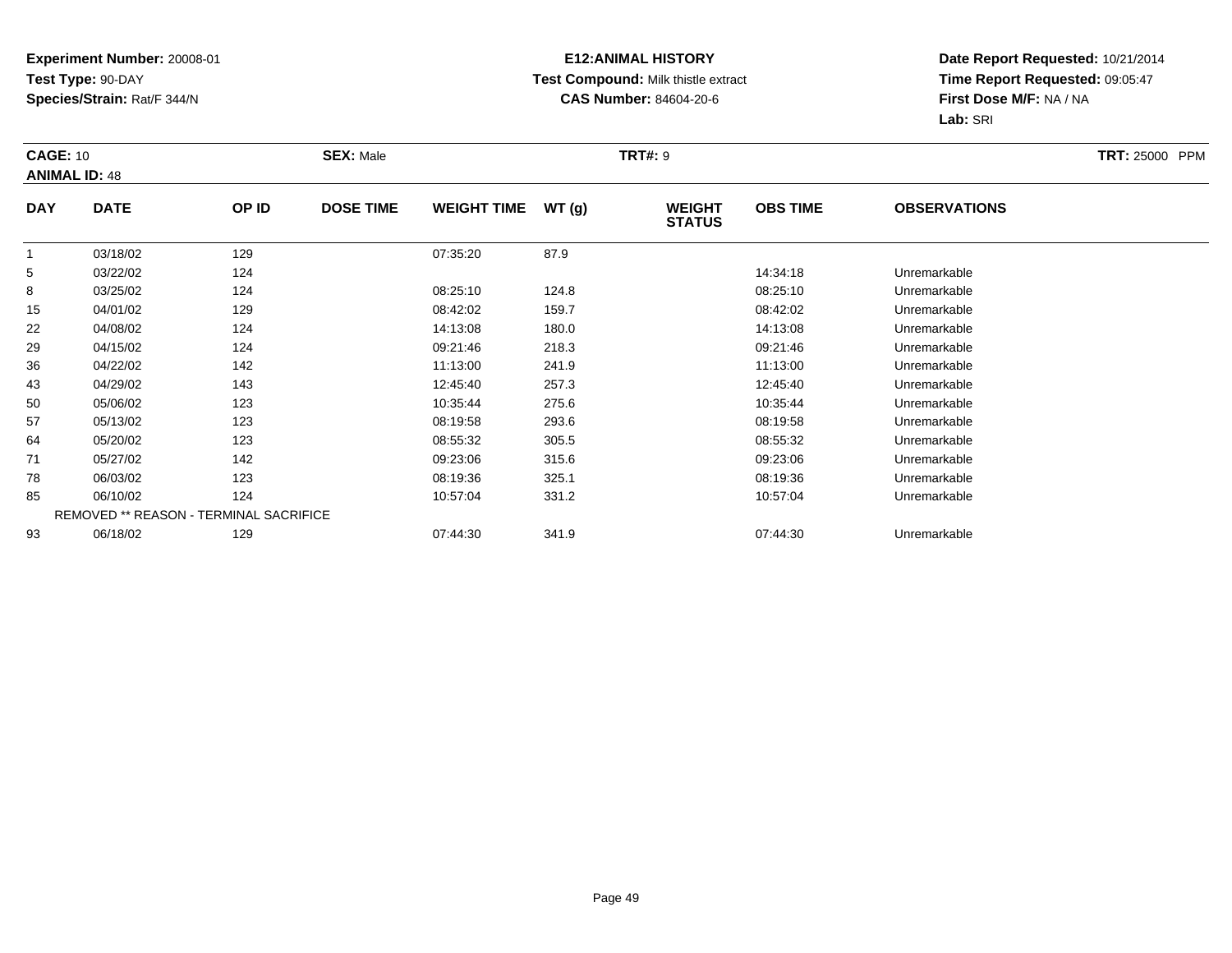#### **E12:ANIMAL HISTORY Test Compound:** Milk thistle extract**CAS Number:** 84604-20-6

| <b>CAGE: 10</b> | <b>ANIMAL ID: 49</b> |                                        | <b>SEX: Male</b> |                    |       | <b>TRT#: 9</b>                 |                 |                     | <b>TRT: 25000 PPM</b> |
|-----------------|----------------------|----------------------------------------|------------------|--------------------|-------|--------------------------------|-----------------|---------------------|-----------------------|
| <b>DAY</b>      | <b>DATE</b>          | OP ID                                  | <b>DOSE TIME</b> | <b>WEIGHT TIME</b> | WT(g) | <b>WEIGHT</b><br><b>STATUS</b> | <b>OBS TIME</b> | <b>OBSERVATIONS</b> |                       |
|                 | 03/18/02             | 129                                    |                  | 07:35:20           | 93.8  |                                |                 |                     |                       |
| 5               | 03/22/02             | 124                                    |                  |                    |       |                                | 14:34:18        | Unremarkable        |                       |
| 8               | 03/25/02             | 124                                    |                  | 08:25:10           | 126.5 |                                | 08:25:10        | Unremarkable        |                       |
| 15              | 04/01/02             | 129                                    |                  | 08:42:02           | 154.0 |                                | 08:42:02        | Unremarkable        |                       |
| 22              | 04/08/02             | 124                                    |                  | 14:13:08           | 173.0 |                                | 14:13:08        | Unremarkable        |                       |
| 29              | 04/15/02             | 124                                    |                  | 09:21:46           | 205.3 |                                | 09:21:46        | Unremarkable        |                       |
| 36              | 04/22/02             | 142                                    |                  | 11:13:00           | 223.2 |                                | 11:13:00        | Unremarkable        |                       |
| 43              | 04/29/02             | 143                                    |                  | 12:45:40           | 236.5 |                                | 12:45:40        | Unremarkable        |                       |
| 50              | 05/06/02             | 123                                    |                  | 10:35:44           | 250.3 |                                | 10:35:44        | Unremarkable        |                       |
| 57              | 05/13/02             | 123                                    |                  | 08:19:58           | 262.2 |                                | 08:19:58        | Unremarkable        |                       |
| 64              | 05/20/02             | 123                                    |                  | 08:55:32           | 273.2 |                                | 08:55:32        | Unremarkable        |                       |
| 71              | 05/27/02             | 142                                    |                  | 09:23:06           | 281.4 |                                | 09:23:06        | Unremarkable        |                       |
| 78              | 06/03/02             | 123                                    |                  | 08:19:36           | 291.5 |                                | 08:19:36        | Unremarkable        |                       |
| 85              | 06/10/02             | 124                                    |                  | 10:57:04           | 293.7 |                                | 10:57:04        | Unremarkable        |                       |
|                 |                      | REMOVED ** REASON - TERMINAL SACRIFICE |                  |                    |       |                                |                 |                     |                       |
| 93              | 06/18/02             | 129                                    |                  | 07:44:30           | 303.5 |                                | 07:44:30        | Unremarkable        |                       |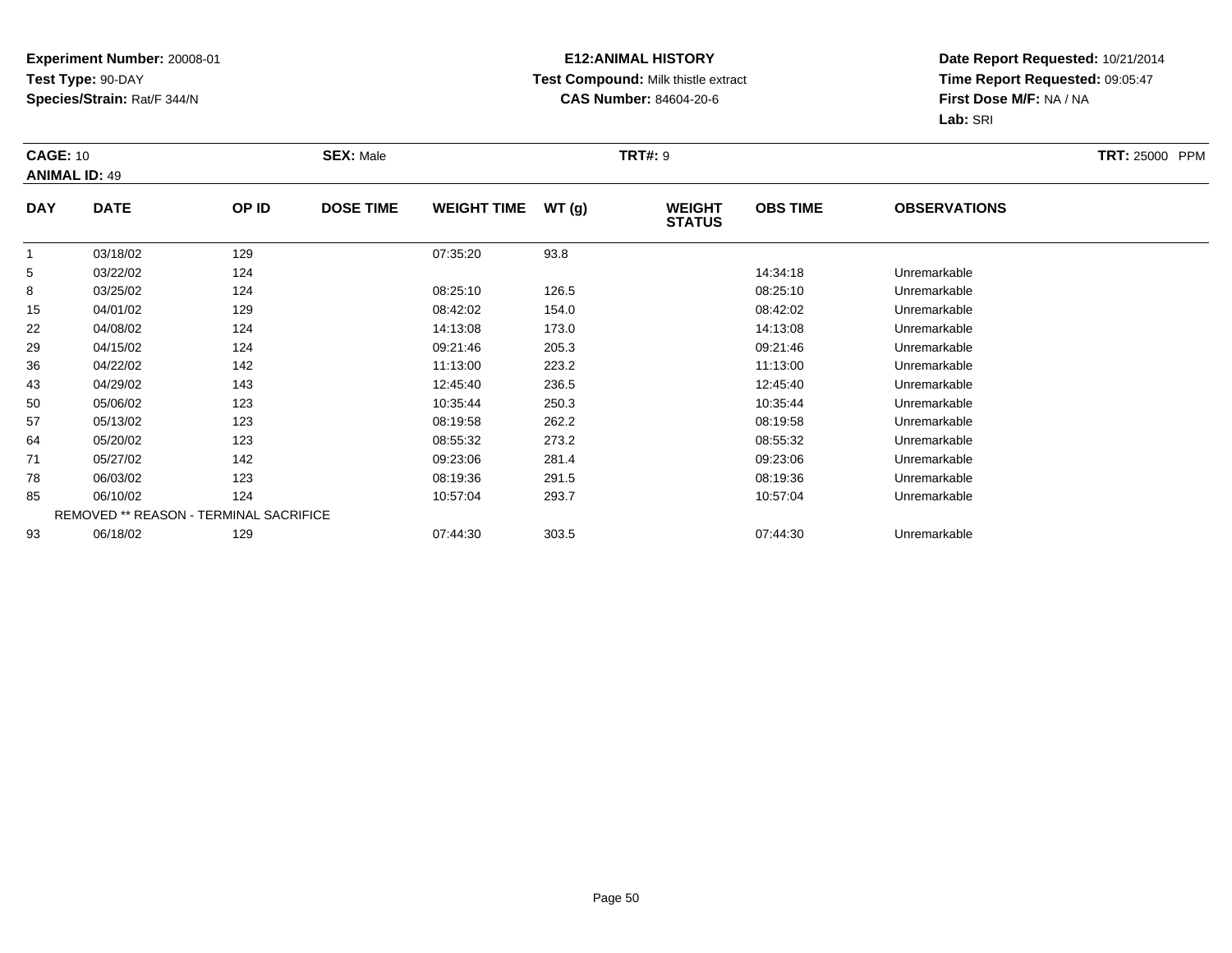#### **E12:ANIMAL HISTORY Test Compound:** Milk thistle extract**CAS Number:** 84604-20-6

| <b>CAGE: 10</b> | <b>ANIMAL ID: 50</b> |                                        | <b>SEX: Male</b> |                    |       | <b>TRT#: 9</b>                 |                 |                     | <b>TRT: 25000 PPM</b> |
|-----------------|----------------------|----------------------------------------|------------------|--------------------|-------|--------------------------------|-----------------|---------------------|-----------------------|
| <b>DAY</b>      | <b>DATE</b>          | OP ID                                  | <b>DOSE TIME</b> | <b>WEIGHT TIME</b> | WT(g) | <b>WEIGHT</b><br><b>STATUS</b> | <b>OBS TIME</b> | <b>OBSERVATIONS</b> |                       |
| $\overline{1}$  | 03/18/02             | 129                                    |                  | 07:35:20           | 99.3  |                                |                 |                     |                       |
| 5               | 03/22/02             | 124                                    |                  |                    |       |                                | 14:34:18        | Unremarkable        |                       |
| 8               | 03/25/02             | 124                                    |                  | 08:25:10           | 138.6 |                                | 08:25:10        | Unremarkable        |                       |
| 15              | 04/01/02             | 129                                    |                  | 08:42:02           | 173.4 |                                | 08:42:02        | Unremarkable        |                       |
| 22              | 04/08/02             | 124                                    |                  | 14:13:08           | 194.0 |                                | 14:13:08        | Unremarkable        |                       |
| 29              | 04/15/02             | 124                                    |                  | 09:21:46           | 230.8 |                                | 09:21:46        | Unremarkable        |                       |
| 36              | 04/22/02             | 142                                    |                  | 11:13:00           | 252.9 |                                | 11:13:00        | Unremarkable        |                       |
| 43              | 04/29/02             | 143                                    |                  | 12:45:40           | 268.7 |                                | 12:45:40        | Unremarkable        |                       |
| 50              | 05/06/02             | 123                                    |                  | 10:35:44           | 285.8 |                                | 10:35:44        | Unremarkable        |                       |
| 57              | 05/13/02             | 123                                    |                  | 08:19:58           | 300.4 |                                | 08:19:58        | Unremarkable        |                       |
| 64              | 05/20/02             | 123                                    |                  | 08:55:32           | 312.0 |                                | 08:55:32        | Unremarkable        |                       |
| 71              | 05/27/02             | 142                                    |                  | 09:23:06           | 318.8 |                                | 09:23:06        | Unremarkable        |                       |
| 78              | 06/03/02             | 123                                    |                  | 08:19:36           | 324.0 |                                | 08:19:36        | Unremarkable        |                       |
| 85              | 06/10/02             | 124                                    |                  | 10:57:04           | 325.6 |                                | 10:57:04        | Unremarkable        |                       |
|                 |                      | REMOVED ** REASON - TERMINAL SACRIFICE |                  |                    |       |                                |                 |                     |                       |
| 93              | 06/18/02             | 129                                    |                  | 07:44:30           | 334.4 |                                | 07:44:30        | Unremarkable        |                       |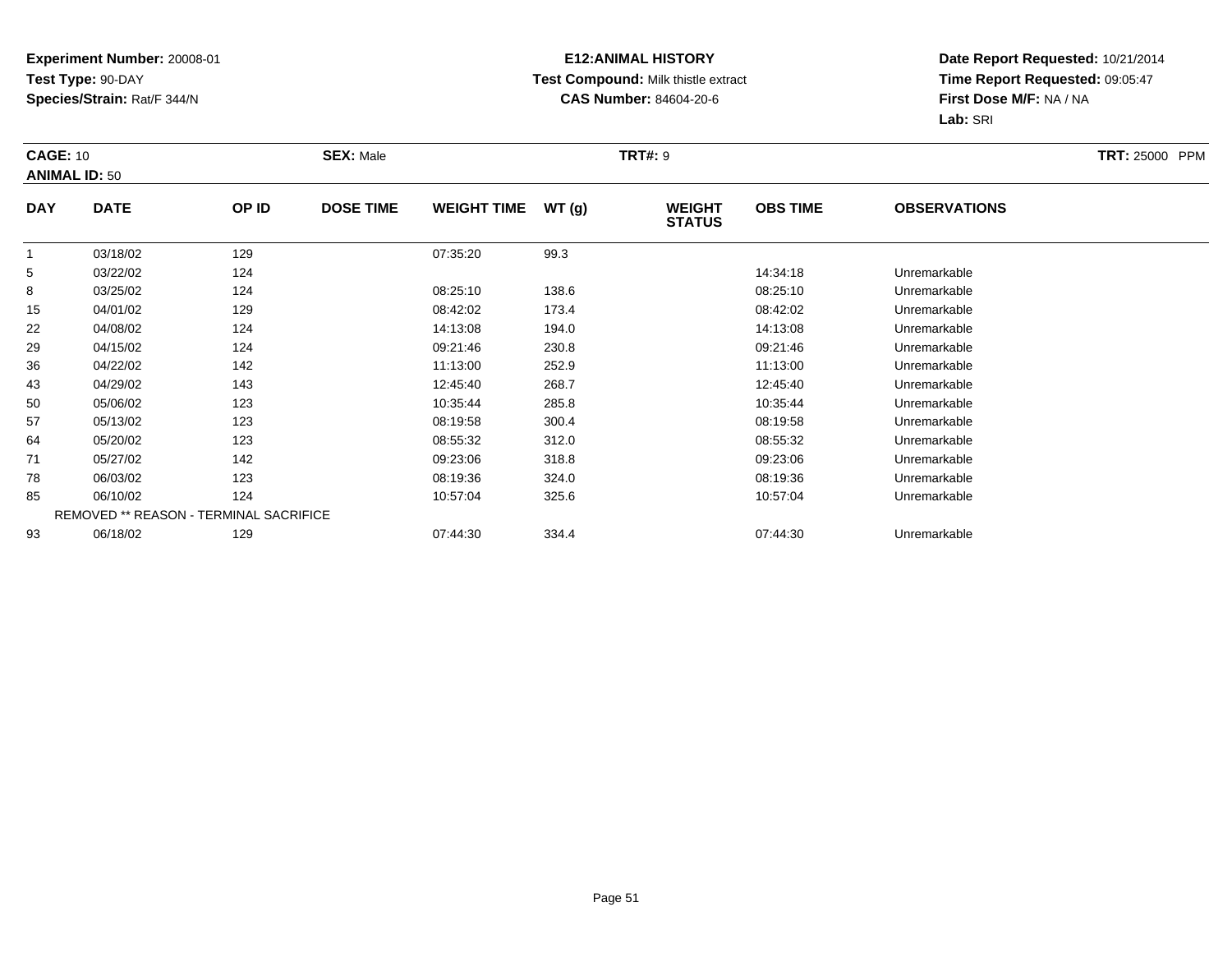#### **E12:ANIMAL HISTORY Test Compound:** Milk thistle extract**CAS Number:** 84604-20-6

| <b>CAGE: 11</b> | <b>ANIMAL ID: 51</b> |                                        | <b>SEX: Male</b> |                    |       | <b>TRT#: 11</b>                |                 |                     | <b>TRT: 50000 PPM</b> |
|-----------------|----------------------|----------------------------------------|------------------|--------------------|-------|--------------------------------|-----------------|---------------------|-----------------------|
| <b>DAY</b>      | <b>DATE</b>          | OP ID                                  | <b>DOSE TIME</b> | <b>WEIGHT TIME</b> | WT(g) | <b>WEIGHT</b><br><b>STATUS</b> | <b>OBS TIME</b> | <b>OBSERVATIONS</b> |                       |
| $\overline{1}$  | 03/18/02             | 129                                    |                  | 07:35:22           | 98.7  |                                |                 |                     |                       |
| 5               | 03/22/02             | 124                                    |                  |                    |       |                                | 14:34:56        | Unremarkable        |                       |
| 8               | 03/25/02             | 124                                    |                  | 08:32:16           | 126.8 |                                | 08:32:16        | Unremarkable        |                       |
| 15              | 04/01/02             | 129                                    |                  | 08:43:08           | 160.7 |                                | 08:43:08        | Unremarkable        |                       |
| 22              | 04/08/02             | 124                                    |                  | 14:26:24           | 184.4 |                                | 14:26:24        | Unremarkable        |                       |
| 29              | 04/15/02             | 124                                    |                  | 08:32:58           | 218.6 |                                | 08:32:58        | Unremarkable        |                       |
| 36              | 04/22/02             | 142                                    |                  | 10:58:12           | 238.7 |                                | 10:58:12        | Unremarkable        |                       |
| 43              | 04/29/02             | 143                                    |                  | 12:49:10           | 253.7 |                                | 12:49:10        | Unremarkable        |                       |
| 50              | 05/06/02             | 123                                    |                  | 10:28:16           | 270.7 |                                | 10:28:16        | Unremarkable        |                       |
| 57              | 05/13/02             | 123                                    |                  | 08:11:52           | 284.6 |                                | 08:11:52        | Unremarkable        |                       |
| 64              | 05/20/02             | 123                                    |                  | 08:46:52           | 295.6 |                                | 08:46:52        | Unremarkable        |                       |
| 71              | 05/27/02             | 142                                    |                  | 10:29:56           | 307.6 |                                | 10:29:56        | Unremarkable        |                       |
| 78              | 06/03/02             | 123                                    |                  | 08:10:54           | 322.6 |                                | 08:10:54        | Unremarkable        |                       |
| 85              | 06/10/02             | 124                                    |                  | 10:48:16           | 324.6 |                                | 10:48:16        | Unremarkable        |                       |
|                 |                      | REMOVED ** REASON - TERMINAL SACRIFICE |                  |                    |       |                                |                 |                     |                       |
| 93              | 06/18/02             | 129                                    |                  | 07:48:44           | 336.2 |                                | 07:48:44        | Unremarkable        |                       |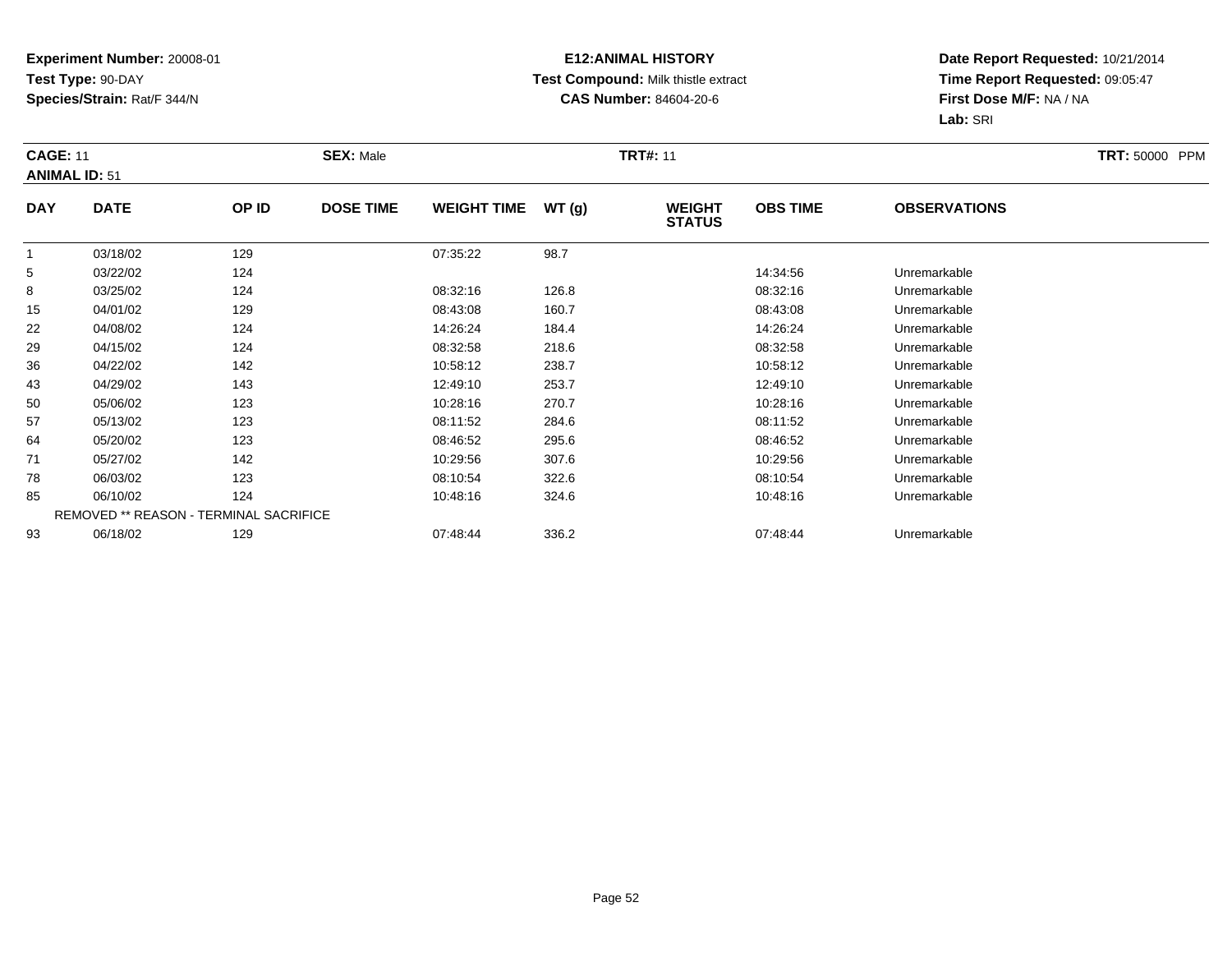#### **E12:ANIMAL HISTORY Test Compound:** Milk thistle extract**CAS Number:** 84604-20-6

| <b>CAGE: 11</b><br><b>ANIMAL ID: 52</b> |             |                                        | <b>SEX: Male</b> |                    |       | <b>TRT#: 11</b>                |                 |                     | <b>TRT: 50000 PPM</b> |
|-----------------------------------------|-------------|----------------------------------------|------------------|--------------------|-------|--------------------------------|-----------------|---------------------|-----------------------|
| <b>DAY</b>                              | <b>DATE</b> | OP ID                                  | <b>DOSE TIME</b> | <b>WEIGHT TIME</b> | WT(g) | <b>WEIGHT</b><br><b>STATUS</b> | <b>OBS TIME</b> | <b>OBSERVATIONS</b> |                       |
| $\overline{1}$                          | 03/18/02    | 129                                    |                  | 07:35:22           | 96.3  |                                |                 |                     |                       |
| 5                                       | 03/22/02    | 124                                    |                  |                    |       |                                | 14:34:56        | Unremarkable        |                       |
| 8                                       | 03/25/02    | 124                                    |                  | 08:32:16           | 123.3 |                                | 08:32:16        | Unremarkable        |                       |
| 15                                      | 04/01/02    | 129                                    |                  | 08:43:08           | 154.7 |                                | 08:43:08        | Unremarkable        |                       |
| 22                                      | 04/08/02    | 124                                    |                  | 14:26:24           | 177.5 |                                | 14:26:24        | Unremarkable        |                       |
| 29                                      | 04/15/02    | 124                                    |                  | 08:32:58           | 206.7 |                                | 08:32:58        | Unremarkable        |                       |
| 36                                      | 04/22/02    | 142                                    |                  | 10:58:12           | 227.4 |                                | 10:58:12        | Unremarkable        |                       |
| 43                                      | 04/29/02    | 143                                    |                  | 12:49:10           | 237.7 |                                | 12:49:10        | Unremarkable        |                       |
| 50                                      | 05/06/02    | 123                                    |                  | 10:28:16           | 257.0 |                                | 10:28:16        | Unremarkable        |                       |
| 57                                      | 05/13/02    | 123                                    |                  | 08:11:52           | 270.1 |                                | 08:11:52        | Unremarkable        |                       |
| 64                                      | 05/20/02    | 123                                    |                  | 08:46:52           | 279.3 |                                | 08:46:52        | Unremarkable        |                       |
| 71                                      | 05/27/02    | 142                                    |                  | 10:29:56           | 290.2 |                                | 10:29:56        | Unremarkable        |                       |
| 78                                      | 06/03/02    | 123                                    |                  | 08:10:54           | 301.7 |                                | 08:10:54        | Unremarkable        |                       |
| 85                                      | 06/10/02    | 124                                    |                  | 10:48:16           | 303.9 |                                | 10:48:16        | Unremarkable        |                       |
|                                         |             | REMOVED ** REASON - TERMINAL SACRIFICE |                  |                    |       |                                |                 |                     |                       |
| 93                                      | 06/18/02    | 129                                    |                  | 07:48:44           | 319.5 |                                | 07:48:44        | Unremarkable        |                       |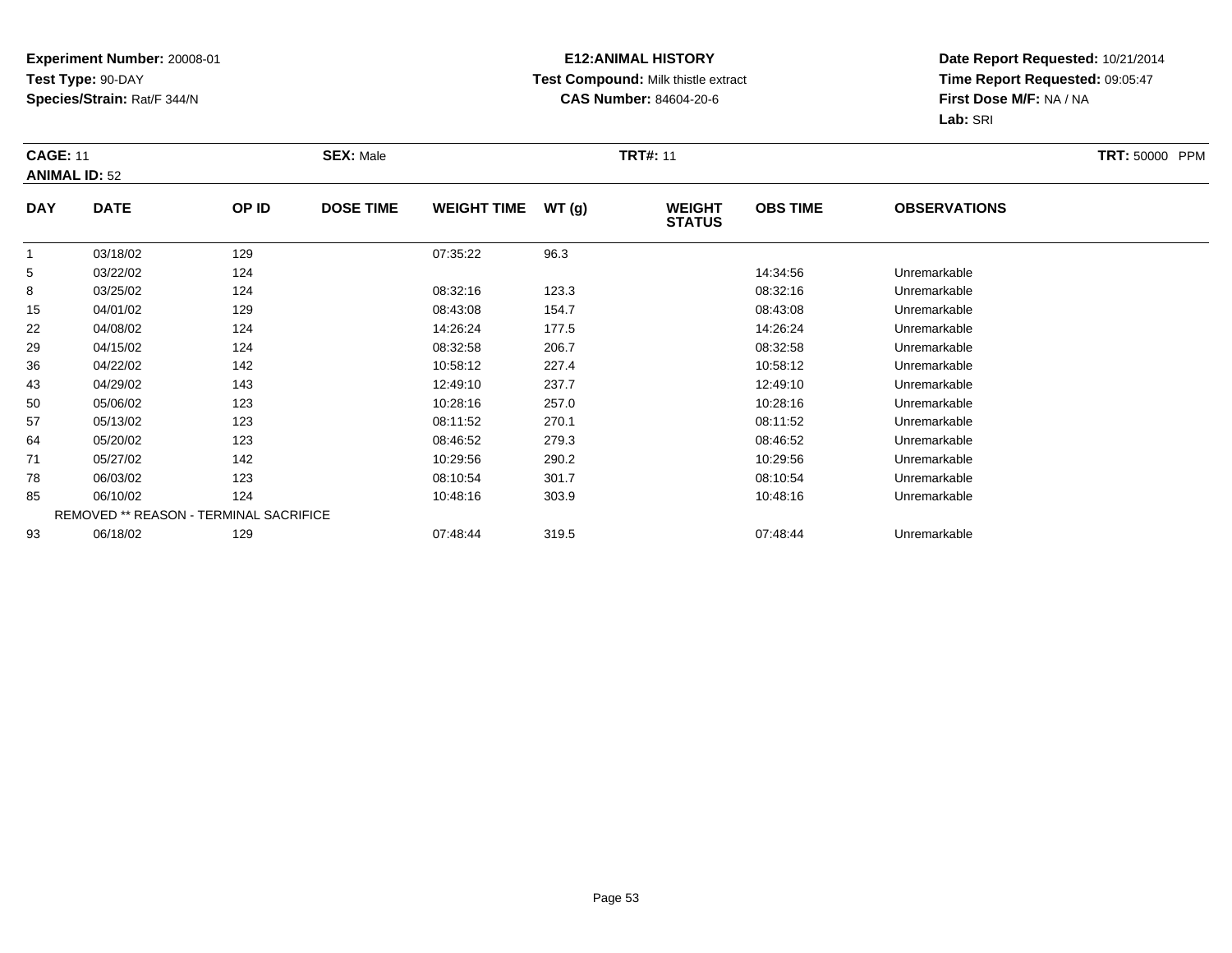#### **E12:ANIMAL HISTORY Test Compound:** Milk thistle extract**CAS Number:** 84604-20-6

| <b>CAGE: 11</b> |                                     |                                        | <b>SEX: Male</b> |                    |       | <b>TRT#: 11</b>                |                 |                     | <b>TRT: 50000 PPM</b> |
|-----------------|-------------------------------------|----------------------------------------|------------------|--------------------|-------|--------------------------------|-----------------|---------------------|-----------------------|
| <b>DAY</b>      | <b>ANIMAL ID: 53</b><br><b>DATE</b> | OP ID                                  | <b>DOSE TIME</b> | <b>WEIGHT TIME</b> | WT(g) | <b>WEIGHT</b><br><b>STATUS</b> | <b>OBS TIME</b> | <b>OBSERVATIONS</b> |                       |
| $\overline{1}$  | 03/18/02                            | 129                                    |                  | 07:35:22           | 88.9  |                                |                 |                     |                       |
| 5               | 03/22/02                            | 124                                    |                  |                    |       |                                | 14:34:56        | Unremarkable        |                       |
| 8               | 03/25/02                            | 124                                    |                  | 08:32:16           | 116.9 |                                | 08:32:16        | Unremarkable        |                       |
| 15              | 04/01/02                            | 129                                    |                  | 08:43:08           | 150.6 |                                | 08:43:08        | Unremarkable        |                       |
| 22              | 04/08/02                            | 124                                    |                  | 14:26:24           | 173.4 |                                | 14:26:24        | Unremarkable        |                       |
| 29              | 04/15/02                            | 124                                    |                  | 08:32:58           | 189.8 |                                | 08:32:58        | Unremarkable        |                       |
| 36              | 04/22/02                            | 142                                    |                  | 10:58:12           | 221.4 |                                | 10:58:12        | Unremarkable        |                       |
| 43              | 04/29/02                            | 143                                    |                  | 12:49:10           | 239.4 |                                | 12:49:10        | Unremarkable        |                       |
| 50              | 05/06/02                            | 123                                    |                  | 10:28:16           | 253.7 |                                | 10:28:16        | Unremarkable        |                       |
| 57              | 05/13/02                            | 123                                    |                  | 08:11:52           | 271.7 |                                | 08:11:52        | Unremarkable        |                       |
| 64              | 05/20/02                            | 123                                    |                  | 08:46:52           | 280.9 |                                | 08:46:52        | Unremarkable        |                       |
| 71              | 05/27/02                            | 142                                    |                  | 10:29:56           | 291.4 |                                | 10:29:56        | Unremarkable        |                       |
| 78              | 06/03/02                            | 123                                    |                  | 08:10:54           | 302.7 |                                | 08:10:54        | Unremarkable        |                       |
| 85              | 06/10/02                            | 124                                    |                  | 10:48:16           | 302.9 |                                | 10:48:16        | Unremarkable        |                       |
|                 |                                     | REMOVED ** REASON - TERMINAL SACRIFICE |                  |                    |       |                                |                 |                     |                       |
| 93              | 06/18/02                            | 129                                    |                  | 07:48:44           | 308.4 |                                | 07:48:44        | Unremarkable        |                       |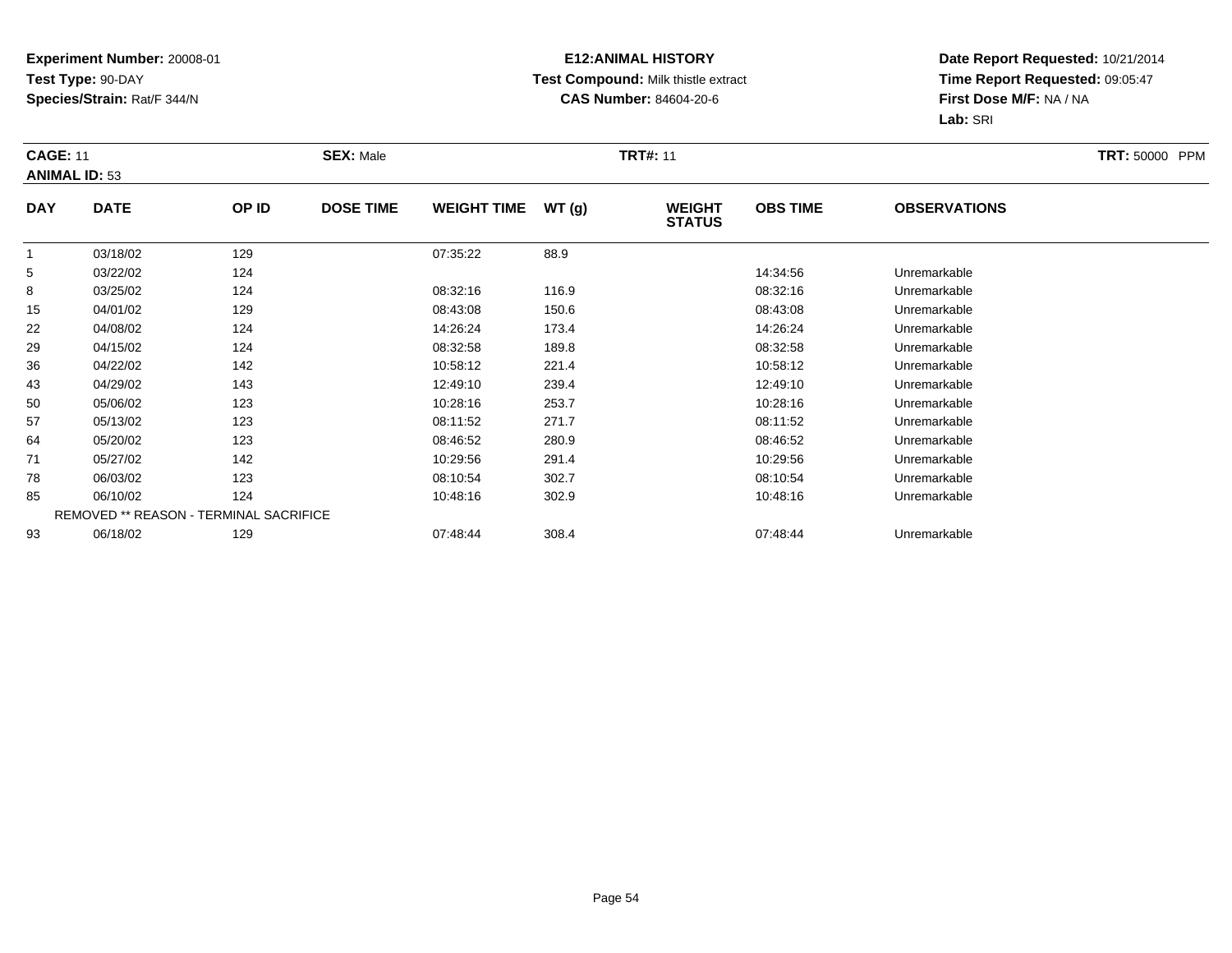#### **E12:ANIMAL HISTORY Test Compound:** Milk thistle extract**CAS Number:** 84604-20-6

| <b>CAGE: 11</b><br><b>ANIMAL ID: 54</b> |             |                                        | <b>SEX: Male</b> |                    |       | <b>TRT#: 11</b>                |                 |                     | <b>TRT: 50000 PPM</b> |
|-----------------------------------------|-------------|----------------------------------------|------------------|--------------------|-------|--------------------------------|-----------------|---------------------|-----------------------|
|                                         |             |                                        |                  |                    |       |                                |                 |                     |                       |
| <b>DAY</b>                              | <b>DATE</b> | OP ID                                  | <b>DOSE TIME</b> | <b>WEIGHT TIME</b> | WT(g) | <b>WEIGHT</b><br><b>STATUS</b> | <b>OBS TIME</b> | <b>OBSERVATIONS</b> |                       |
| $\overline{1}$                          | 03/18/02    | 129                                    |                  | 07:35:22           | 92.2  |                                |                 |                     |                       |
| 5                                       | 03/22/02    | 124                                    |                  |                    |       |                                | 14:34:56        | Unremarkable        |                       |
| 8                                       | 03/25/02    | 124                                    |                  | 08:32:16           | 119.9 |                                | 08:32:16        | Unremarkable        |                       |
| 15                                      | 04/01/02    | 129                                    |                  | 08:43:08           | 157.1 |                                | 08:43:08        | Unremarkable        |                       |
| 22                                      | 04/08/02    | 124                                    |                  | 14:26:24           | 182.8 |                                | 14:26:24        | Unremarkable        |                       |
| 29                                      | 04/15/02    | 124                                    |                  | 08:32:58           | 217.9 |                                | 08:32:58        | Unremarkable        |                       |
| 36                                      | 04/22/02    | 142                                    |                  | 10:58:12           | 242.7 |                                | 10:58:12        | Unremarkable        |                       |
| 43                                      | 04/29/02    | 143                                    |                  | 12:49:10           | 257.6 |                                | 12:49:10        | Unremarkable        |                       |
| 50                                      | 05/06/02    | 123                                    |                  | 10:28:16           | 278.6 |                                | 10:28:16        | Unremarkable        |                       |
| 57                                      | 05/13/02    | 123                                    |                  | 08:11:52           | 293.7 |                                | 08:11:52        | Unremarkable        |                       |
| 64                                      | 05/20/02    | 123                                    |                  | 08:46:52           | 304.0 |                                | 08:46:52        | Unremarkable        |                       |
| 71                                      | 05/27/02    | 142                                    |                  | 10:29:56           | 316.6 |                                | 10:29:56        | Unremarkable        |                       |
| 78                                      | 06/03/02    | 123                                    |                  | 08:10:54           | 327.2 |                                | 08:10:54        | Unremarkable        |                       |
| 85                                      | 06/10/02    | 124                                    |                  | 10:48:16           | 329.3 |                                | 10:48:16        | Unremarkable        |                       |
|                                         |             | REMOVED ** REASON - TERMINAL SACRIFICE |                  |                    |       |                                |                 |                     |                       |
| 93                                      | 06/18/02    | 129                                    |                  | 07:48:44           | 336.7 |                                | 07:48:44        | Unremarkable        |                       |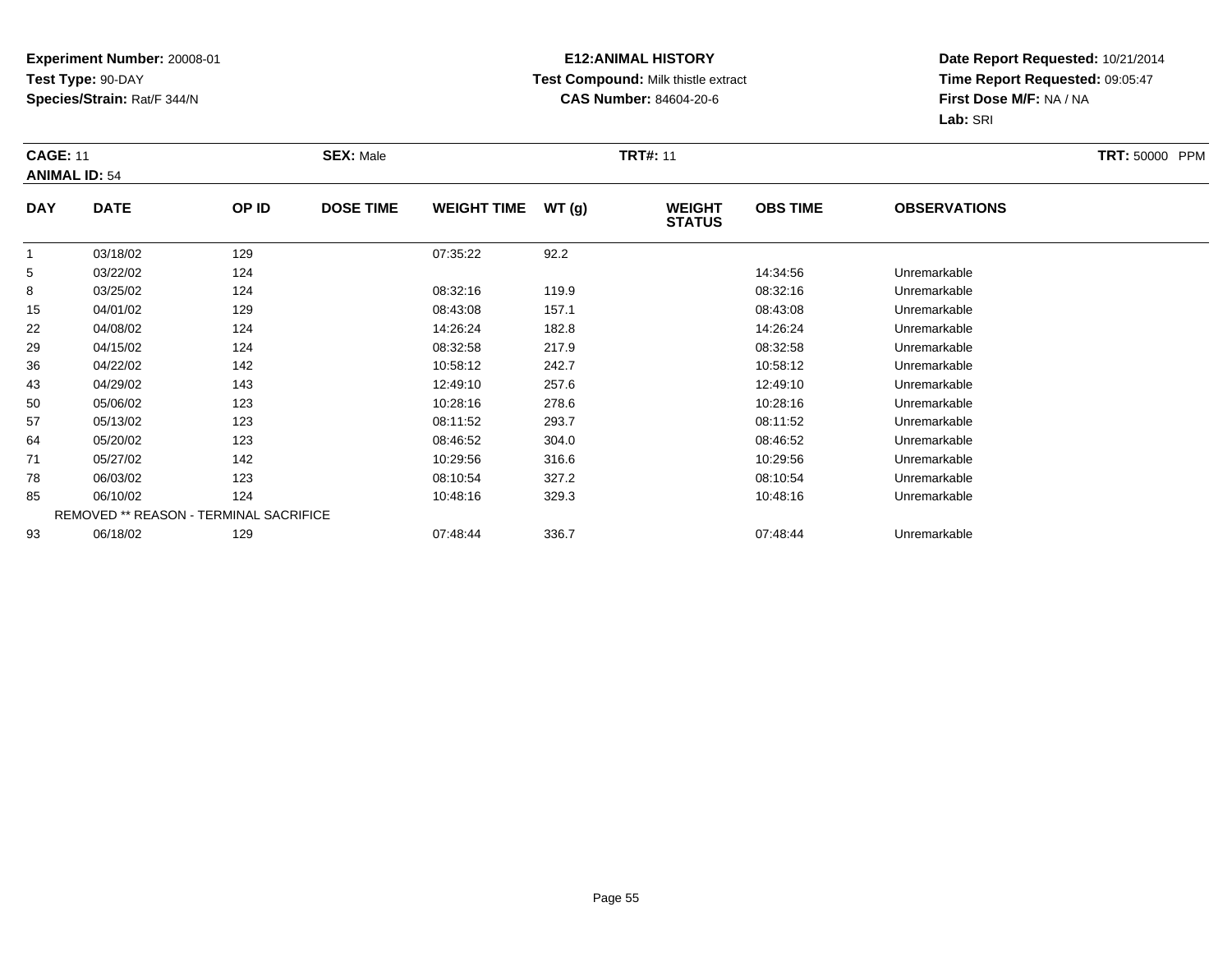#### **E12:ANIMAL HISTORY Test Compound:** Milk thistle extract**CAS Number:** 84604-20-6

| <b>CAGE: 11</b><br><b>ANIMAL ID: 55</b> |             |                                        | <b>SEX: Male</b> |                    |       | <b>TRT#: 11</b>                |                 |                     | <b>TRT: 50000 PPM</b> |
|-----------------------------------------|-------------|----------------------------------------|------------------|--------------------|-------|--------------------------------|-----------------|---------------------|-----------------------|
| <b>DAY</b>                              | <b>DATE</b> | OP ID                                  | <b>DOSE TIME</b> | <b>WEIGHT TIME</b> | WT(g) | <b>WEIGHT</b><br><b>STATUS</b> | <b>OBS TIME</b> | <b>OBSERVATIONS</b> |                       |
| $\overline{1}$                          | 03/18/02    | 129                                    |                  | 07:35:22           | 89.5  |                                |                 |                     |                       |
| 5                                       | 03/22/02    | 124                                    |                  |                    |       |                                | 14:34:56        | Unremarkable        |                       |
| 8                                       | 03/25/02    | 124                                    |                  | 08:32:16           | 113.7 |                                | 08:32:16        | Unremarkable        |                       |
| 15                                      | 04/01/02    | 129                                    |                  | 08:43:08           | 149.3 |                                | 08:43:08        | Unremarkable        |                       |
| 22                                      | 04/08/02    | 124                                    |                  | 14:26:24           | 174.1 |                                | 14:26:24        | Unremarkable        |                       |
| 29                                      | 04/15/02    | 124                                    |                  | 08:32:58           | 212.1 |                                | 08:32:58        | Unremarkable        |                       |
| 36                                      | 04/22/02    | 142                                    |                  | 10:58:12           | 235.0 |                                | 10:58:12        | Unremarkable        |                       |
| 43                                      | 04/29/02    | 143                                    |                  | 12:49:10           | 254.3 |                                | 12:49:10        | Unremarkable        |                       |
| 50                                      | 05/06/02    | 123                                    |                  | 10:28:16           | 276.6 |                                | 10:28:16        | Unremarkable        |                       |
| 57                                      | 05/13/02    | 123                                    |                  | 08:11:52           | 289.5 |                                | 08:11:52        | Unremarkable        |                       |
| 64                                      | 05/20/02    | 123                                    |                  | 08:46:52           | 302.4 |                                | 08:46:52        | Unremarkable        |                       |
| 71                                      | 05/27/02    | 142                                    |                  | 10:29:56           | 315.6 |                                | 10:29:56        | Unremarkable        |                       |
| 78                                      | 06/03/02    | 123                                    |                  | 08:10:54           | 330.9 |                                | 08:10:54        | Unremarkable        |                       |
| 85                                      | 06/10/02    | 124                                    |                  | 10:48:16           | 332.3 |                                | 10:48:16        | Unremarkable        |                       |
|                                         |             | REMOVED ** REASON - TERMINAL SACRIFICE |                  |                    |       |                                |                 |                     |                       |
| 93                                      | 06/18/02    | 129                                    |                  | 07:48:44           | 339.5 |                                | 07:48:44        | Unremarkable        |                       |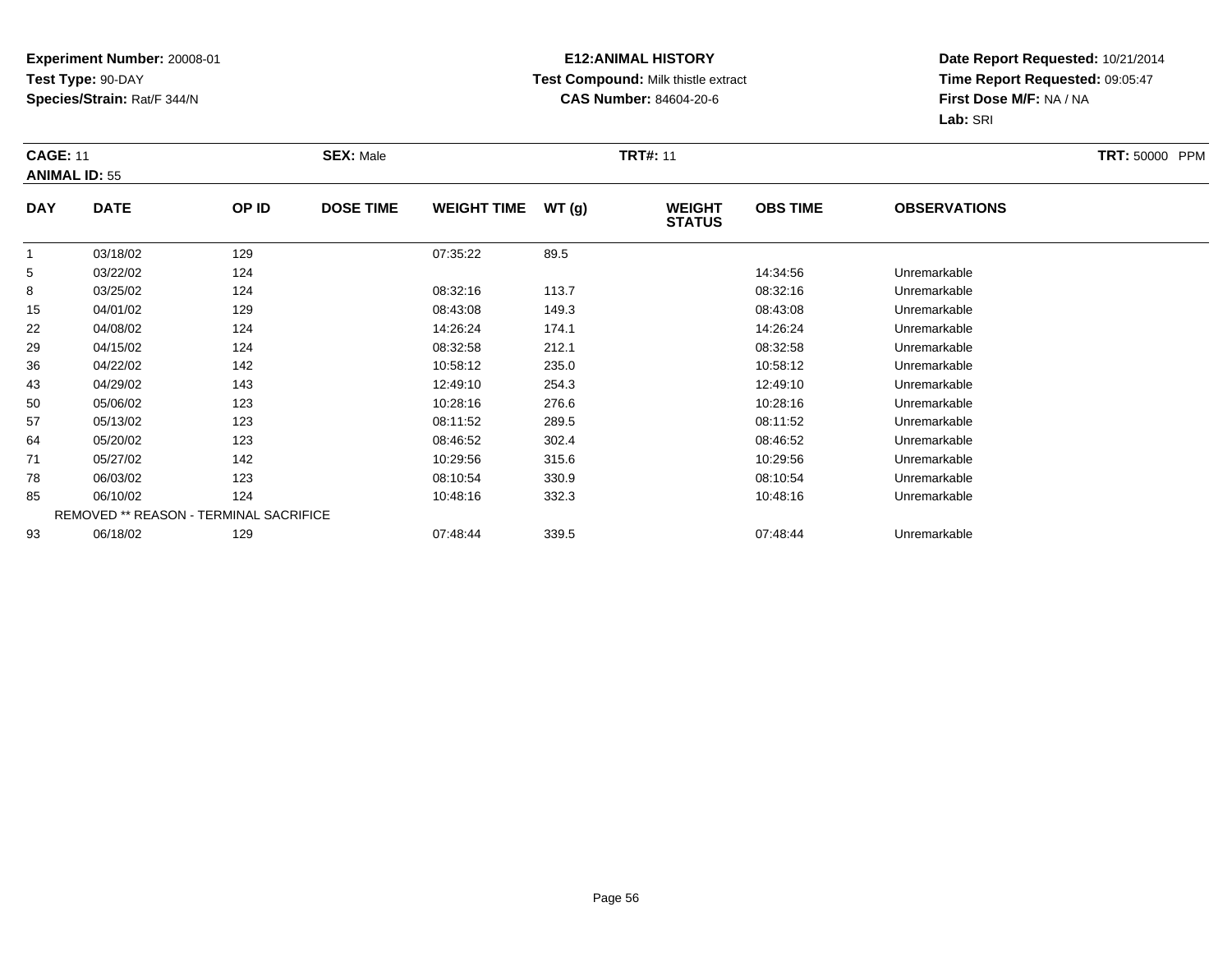#### **E12:ANIMAL HISTORY Test Compound:** Milk thistle extract**CAS Number:** 84604-20-6

|                | <b>CAGE: 12</b><br><b>ANIMAL ID: 56</b> |                                        | <b>SEX: Male</b> |                    |       | <b>TRT#: 11</b>                | <b>TRT: 50000 PPM</b> |                     |  |
|----------------|-----------------------------------------|----------------------------------------|------------------|--------------------|-------|--------------------------------|-----------------------|---------------------|--|
| <b>DAY</b>     | <b>DATE</b>                             | OP ID                                  | <b>DOSE TIME</b> | <b>WEIGHT TIME</b> | WT(g) | <b>WEIGHT</b><br><b>STATUS</b> | <b>OBS TIME</b>       | <b>OBSERVATIONS</b> |  |
| $\overline{1}$ | 03/18/02                                | 129                                    |                  | 07:35:24           | 103.0 |                                |                       |                     |  |
| 5              | 03/22/02                                | 124                                    |                  |                    |       |                                | 14:35:04              | Unremarkable        |  |
| 8              | 03/25/02                                | 124                                    |                  | 08:33:22           | 129.5 |                                | 08:33:22              | Unremarkable        |  |
| 15             | 04/01/02                                | 129                                    |                  | 08:44:22           | 166.8 |                                | 08:44:22              | Unremarkable        |  |
| 22             | 04/08/02                                | 124                                    |                  | 14:27:40           | 190.5 |                                | 14:27:40              | Unremarkable        |  |
| 29             | 04/15/02                                | 124                                    |                  | 09:42:02           | 173.8 |                                | 09:42:02              | Unremarkable        |  |
| 36             | 04/22/02                                | 142                                    |                  | 11:02:28           | 230.4 |                                | 11:02:28              | Unremarkable        |  |
| 43             | 04/29/02                                | 143                                    |                  | 12:50:14           | 249.8 |                                | 12:50:14              | Unremarkable        |  |
| 50             | 05/06/02                                | 123                                    |                  | 10:29:34           | 266.5 |                                | 10:29:34              | Unremarkable        |  |
| 57             | 05/13/02                                | 123                                    |                  | 08:13:04           | 275.5 |                                | 08:13:04              | Unremarkable        |  |
| 64             | 05/20/02                                | 123                                    |                  | 08:48:00           | 289.0 |                                | 08:48:00              | Unremarkable        |  |
| 71             | 05/27/02                                | 142                                    |                  | 10:31:46           | 296.4 |                                | 10:31:46              | Unremarkable        |  |
| 78             | 06/03/02                                | 123                                    |                  | 08:12:14           | 306.7 |                                | 08:12:14              | Unremarkable        |  |
| 85             | 06/10/02                                | 124                                    |                  | 10:49:44           | 310.3 |                                | 10:49:44              | Unremarkable        |  |
|                |                                         | REMOVED ** REASON - TERMINAL SACRIFICE |                  |                    |       |                                |                       |                     |  |
| 93             | 06/18/02                                | 129                                    |                  | 07:53:20           | 311.9 |                                | 07:53:20              | Unremarkable        |  |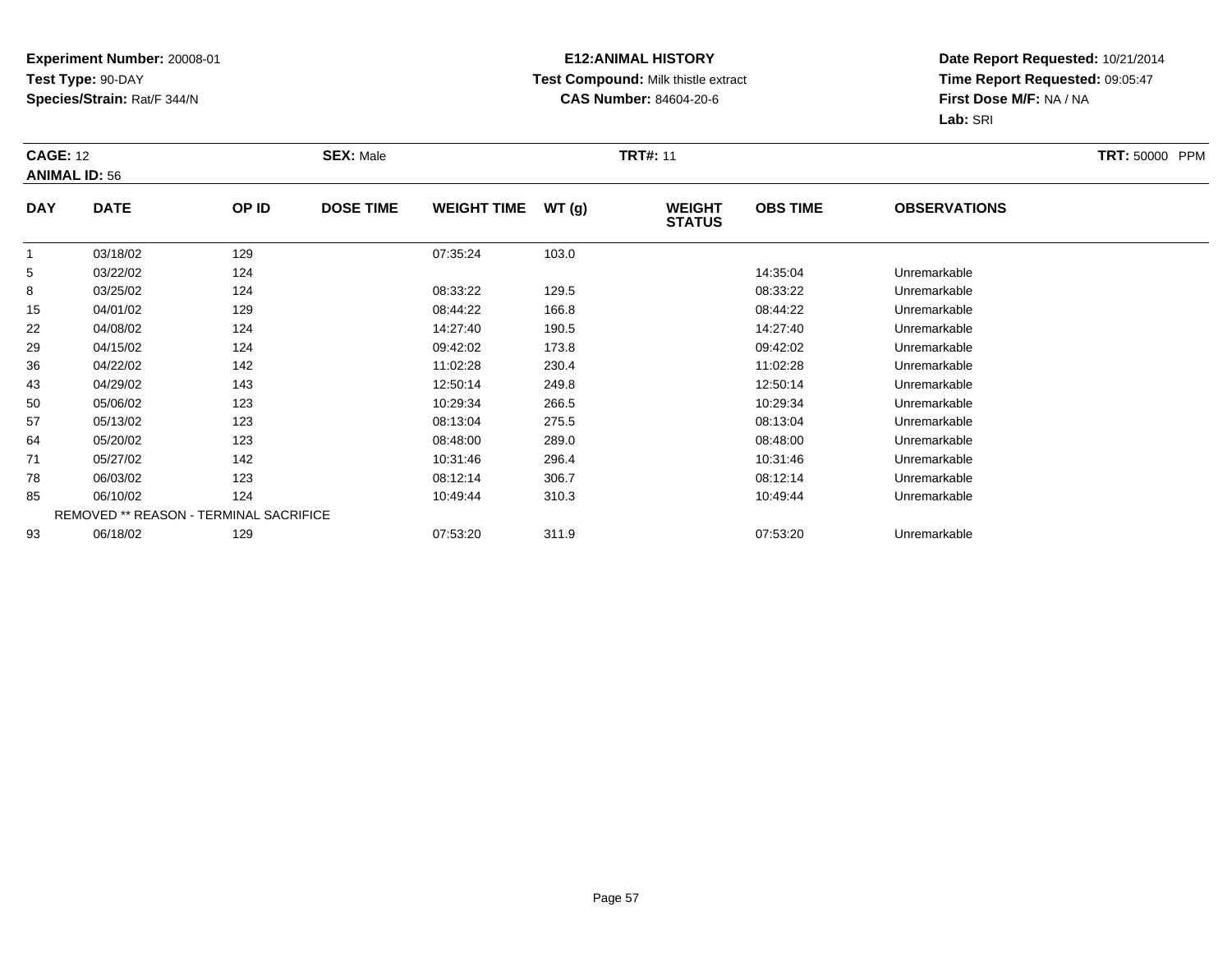#### **E12:ANIMAL HISTORY Test Compound:** Milk thistle extract**CAS Number:** 84604-20-6

|                | <b>CAGE: 12</b><br><b>ANIMAL ID: 57</b> |                                        | <b>SEX: Male</b> |                    |       | <b>TRT#: 11</b>                | <b>TRT: 50000 PPM</b> |                     |  |
|----------------|-----------------------------------------|----------------------------------------|------------------|--------------------|-------|--------------------------------|-----------------------|---------------------|--|
| <b>DAY</b>     | <b>DATE</b>                             | OP ID                                  | <b>DOSE TIME</b> | <b>WEIGHT TIME</b> | WT(g) | <b>WEIGHT</b><br><b>STATUS</b> | <b>OBS TIME</b>       | <b>OBSERVATIONS</b> |  |
| $\overline{1}$ | 03/18/02                                | 129                                    |                  | 07:35:24           | 86.4  |                                |                       |                     |  |
| 5              | 03/22/02                                | 124                                    |                  |                    |       |                                | 14:35:04              | Unremarkable        |  |
| 8              | 03/25/02                                | 124                                    |                  | 08:33:22           | 115.0 |                                | 08:33:22              | Unremarkable        |  |
| 15             | 04/01/02                                | 129                                    |                  | 08:44:22           | 146.0 |                                | 08:44:22              | Unremarkable        |  |
| 22             | 04/08/02                                | 124                                    |                  | 14:27:40           | 176.6 |                                | 14:27:40              | Unremarkable        |  |
| 29             | 04/15/02                                | 124                                    |                  | 09:42:02           | 161.6 |                                | 09:42:02              | Unremarkable        |  |
| 36             | 04/22/02                                | 142                                    |                  | 11:02:28           | 217.8 |                                | 11:02:28              | Unremarkable        |  |
| 43             | 04/29/02                                | 143                                    |                  | 12:50:14           | 241.8 |                                | 12:50:14              | Unremarkable        |  |
| 50             | 05/06/02                                | 123                                    |                  | 10:29:34           | 258.5 |                                | 10:29:34              | Unremarkable        |  |
| 57             | 05/13/02                                | 123                                    |                  | 08:13:04           | 271.4 |                                | 08:13:04              | Unremarkable        |  |
| 64             | 05/20/02                                | 123                                    |                  | 08:48:00           | 280.0 |                                | 08:48:00              | Unremarkable        |  |
| 71             | 05/27/02                                | 142                                    |                  | 10:31:46           | 290.5 |                                | 10:31:46              | Unremarkable        |  |
| 78             | 06/03/02                                | 123                                    |                  | 08:12:14           | 300.5 |                                | 08:12:14              | Unremarkable        |  |
| 85             | 06/10/02                                | 124                                    |                  | 10:49:44           | 303.2 |                                | 10:49:44              | Unremarkable        |  |
|                |                                         | REMOVED ** REASON - TERMINAL SACRIFICE |                  |                    |       |                                |                       |                     |  |
| 93             | 06/18/02                                | 129                                    |                  | 07:53:20           | 311.9 |                                | 07:53:20              | Unremarkable        |  |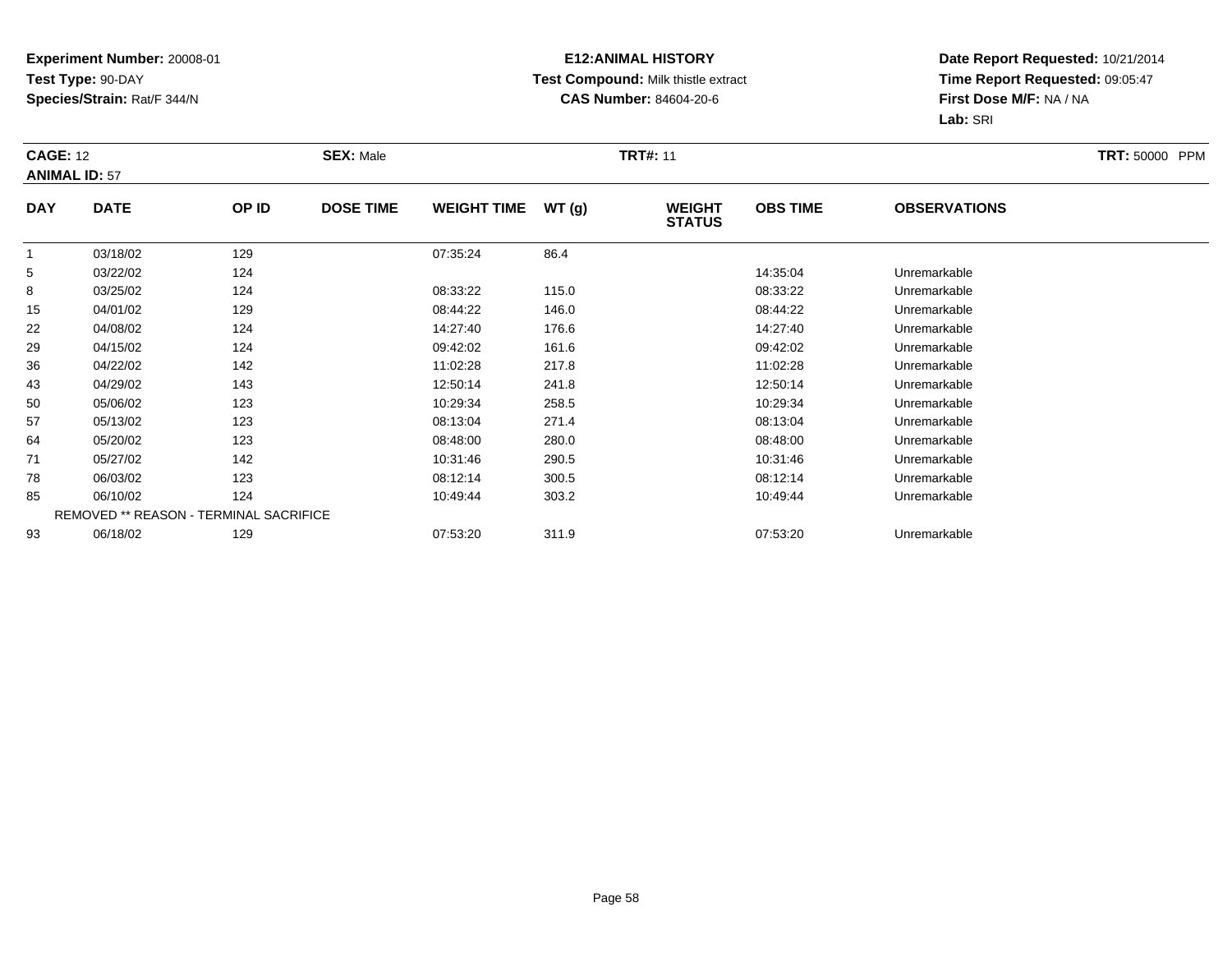#### **E12:ANIMAL HISTORY Test Compound:** Milk thistle extract**CAS Number:** 84604-20-6

|                | <b>CAGE: 12</b><br><b>ANIMAL ID: 58</b> |                                        | <b>SEX: Male</b> |                    |       | <b>TRT#: 11</b>                | <b>TRT: 50000 PPM</b> |                     |  |
|----------------|-----------------------------------------|----------------------------------------|------------------|--------------------|-------|--------------------------------|-----------------------|---------------------|--|
| <b>DAY</b>     | <b>DATE</b>                             | OP ID                                  | <b>DOSE TIME</b> | <b>WEIGHT TIME</b> | WT(g) | <b>WEIGHT</b><br><b>STATUS</b> | <b>OBS TIME</b>       | <b>OBSERVATIONS</b> |  |
| $\overline{1}$ | 03/18/02                                | 129                                    |                  | 07:35:24           | 89.1  |                                |                       |                     |  |
| 5              | 03/22/02                                | 124                                    |                  |                    |       |                                | 14:35:04              | Unremarkable        |  |
| 8              | 03/25/02                                | 124                                    |                  | 08:33:22           | 113.1 |                                | 08:33:22              | Unremarkable        |  |
| 15             | 04/01/02                                | 129                                    |                  | 08:44:22           | 141.8 |                                | 08:44:22              | Unremarkable        |  |
| 22             | 04/08/02                                | 124                                    |                  | 14:27:40           | 167.0 |                                | 14:27:40              | Unremarkable        |  |
| 29             | 04/15/02                                | 124                                    |                  | 09:42:02           | 154.8 |                                | 09:42:02              | Unremarkable        |  |
| 36             | 04/22/02                                | 142                                    |                  | 11:02:28           | 205.6 |                                | 11:02:28              | Unremarkable        |  |
| 43             | 04/29/02                                | 143                                    |                  | 12:50:14           | 224.1 |                                | 12:50:14              | Unremarkable        |  |
| 50             | 05/06/02                                | 123                                    |                  | 10:29:34           | 241.7 |                                | 10:29:34              | Unremarkable        |  |
| 57             | 05/13/02                                | 123                                    |                  | 08:13:04           | 245.9 |                                | 08:13:04              | Unremarkable        |  |
| 64             | 05/20/02                                | 123                                    |                  | 08:48:00           | 256.7 |                                | 08:48:00              | Unremarkable        |  |
| 71             | 05/27/02                                | 142                                    |                  | 10:31:46           | 265.2 |                                | 10:31:46              | Unremarkable        |  |
| 78             | 06/03/02                                | 123                                    |                  | 08:12:14           | 277.1 |                                | 08:12:14              | Unremarkable        |  |
| 85             | 06/10/02                                | 124                                    |                  | 10:49:44           | 282.9 |                                | 10:49:44              | Unremarkable        |  |
|                |                                         | REMOVED ** REASON - TERMINAL SACRIFICE |                  |                    |       |                                |                       |                     |  |
| 93             | 06/18/02                                | 129                                    |                  | 07:53:20           | 296.0 |                                | 07:53:20              | Unremarkable        |  |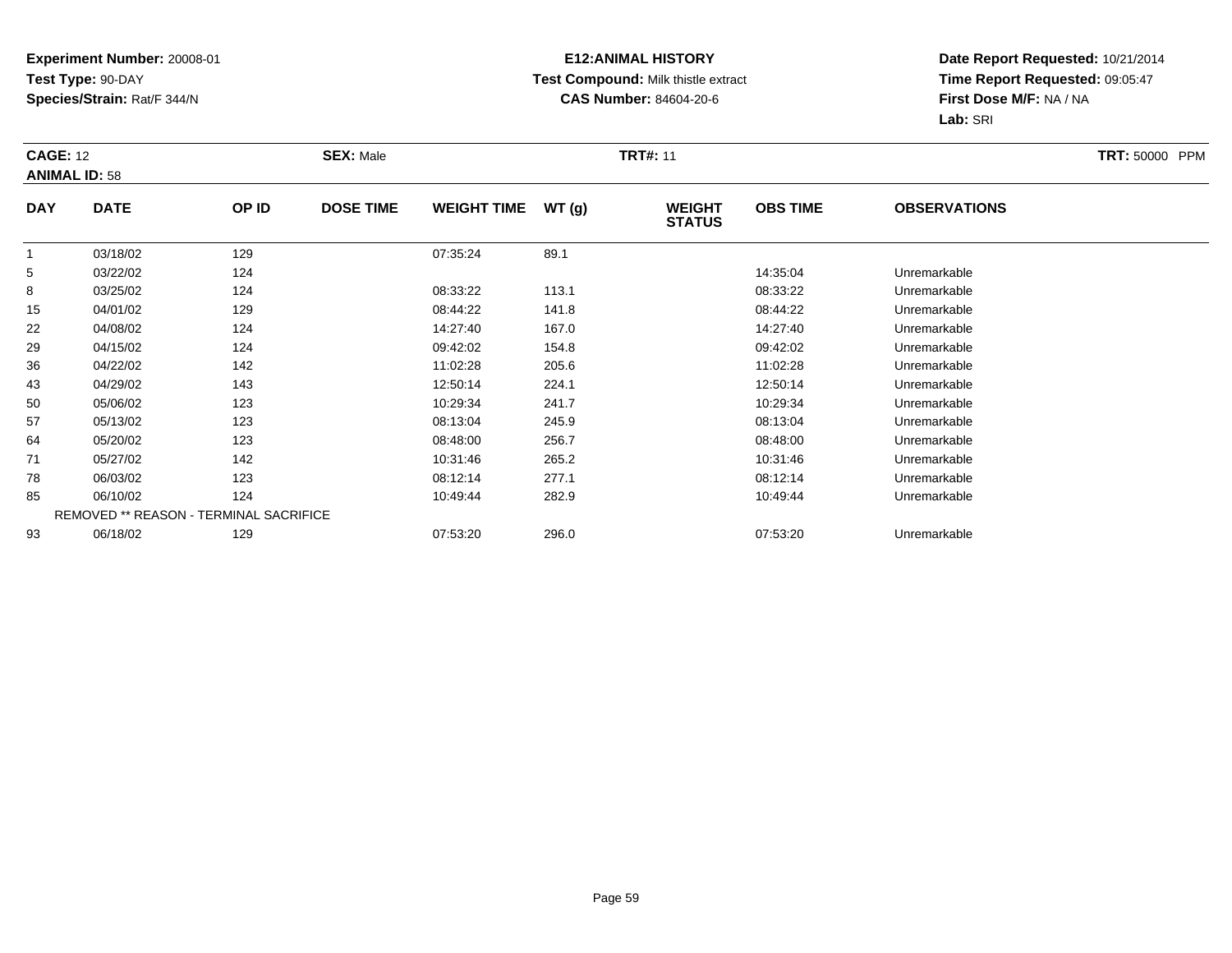#### **E12:ANIMAL HISTORY Test Compound:** Milk thistle extract**CAS Number:** 84604-20-6

| <b>CAGE: 12</b><br><b>ANIMAL ID: 59</b> |             |                                        | <b>SEX: Male</b> |                    |       | <b>TRT#: 11</b>                |                 |                     | <b>TRT: 50000 PPM</b> |
|-----------------------------------------|-------------|----------------------------------------|------------------|--------------------|-------|--------------------------------|-----------------|---------------------|-----------------------|
| <b>DAY</b>                              | <b>DATE</b> | OP ID                                  | <b>DOSE TIME</b> | <b>WEIGHT TIME</b> | WT(g) | <b>WEIGHT</b><br><b>STATUS</b> | <b>OBS TIME</b> | <b>OBSERVATIONS</b> |                       |
| $\overline{1}$                          | 03/18/02    | 129                                    |                  | 07:35:24           | 90.8  |                                |                 |                     |                       |
| 5                                       | 03/22/02    | 124                                    |                  |                    |       |                                | 14:35:04        | Unremarkable        |                       |
| 8                                       | 03/25/02    | 124                                    |                  | 08:33:22           | 117.7 |                                | 08:33:22        | Unremarkable        |                       |
| 15                                      | 04/01/02    | 129                                    |                  | 08:44:22           | 147.4 |                                | 08:44:22        | Unremarkable        |                       |
| 22                                      | 04/08/02    | 124                                    |                  | 14:27:40           | 173.1 |                                | 14:27:40        | Unremarkable        |                       |
| 29                                      | 04/15/02    | 124                                    |                  | 09:42:02           | 175.7 |                                | 09:42:02        | Unremarkable        |                       |
| 36                                      | 04/22/02    | 142                                    |                  | 11:02:28           | 217.0 |                                | 11:02:28        | Unremarkable        |                       |
| 43                                      | 04/29/02    | 143                                    |                  | 12:50:14           | 236.3 |                                | 12:50:14        | Unremarkable        |                       |
| 50                                      | 05/06/02    | 123                                    |                  | 10:29:34           | 257.1 |                                | 10:29:34        | Unremarkable        |                       |
| 57                                      | 05/13/02    | 123                                    |                  | 08:13:04           | 271.1 |                                | 08:13:04        | Unremarkable        |                       |
| 64                                      | 05/20/02    | 123                                    |                  | 08:48:00           | 287.2 |                                | 08:48:00        | Unremarkable        |                       |
| 71                                      | 05/27/02    | 142                                    |                  | 10:31:46           | 301.2 |                                | 10:31:46        | Unremarkable        |                       |
| 78                                      | 06/03/02    | 123                                    |                  | 08:12:14           | 313.8 |                                | 08:12:14        | Unremarkable        |                       |
| 85                                      | 06/10/02    | 124                                    |                  | 10:49:44           | 319.1 |                                | 10:49:44        | Unremarkable        |                       |
|                                         |             | REMOVED ** REASON - TERMINAL SACRIFICE |                  |                    |       |                                |                 |                     |                       |
| 93                                      | 06/18/02    | 129                                    |                  | 07:53:20           | 334.8 |                                | 07:53:20        | Unremarkable        |                       |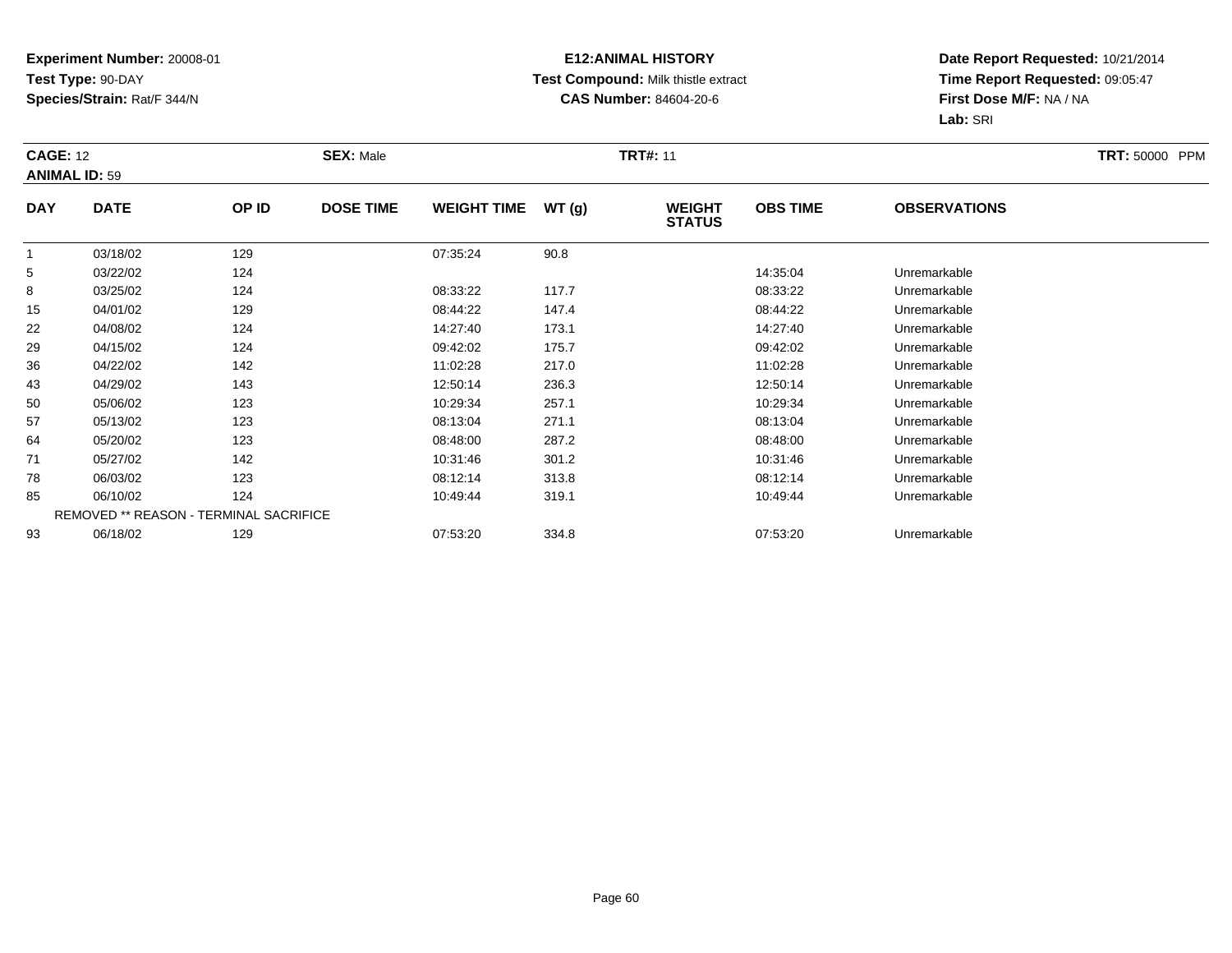#### **E12:ANIMAL HISTORY Test Compound:** Milk thistle extract**CAS Number:** 84604-20-6

|            | <b>CAGE: 12</b><br><b>ANIMAL ID: 60</b> |                                        | <b>SEX: Male</b> |                    |       |                                | <b>TRT#: 11</b> |                     |  |  |
|------------|-----------------------------------------|----------------------------------------|------------------|--------------------|-------|--------------------------------|-----------------|---------------------|--|--|
| <b>DAY</b> | <b>DATE</b>                             | OP ID                                  | <b>DOSE TIME</b> | <b>WEIGHT TIME</b> | WT(g) | <b>WEIGHT</b><br><b>STATUS</b> | <b>OBS TIME</b> | <b>OBSERVATIONS</b> |  |  |
|            | 03/18/02                                | 129                                    |                  | 07:35:24           | 90.3  |                                |                 |                     |  |  |
| 5          | 03/22/02                                | 124                                    |                  |                    |       |                                | 14:35:04        | Unremarkable        |  |  |
| 8          | 03/25/02                                | 124                                    |                  | 08:33:22           | 121.5 |                                | 08:33:22        | Unremarkable        |  |  |
| 15         | 04/01/02                                | 129                                    |                  | 08:44:22           | 156.8 |                                | 08:44:22        | Unremarkable        |  |  |
| 22         | 04/08/02                                | 124                                    |                  | 14:27:40           | 184.6 |                                | 14:27:40        | Unremarkable        |  |  |
| 29         | 04/15/02                                | 124                                    |                  | 09:42:02           | 170.2 |                                | 09:42:02        | Unremarkable        |  |  |
| 36         | 04/22/02                                | 142                                    |                  | 11:02:28           | 227.6 |                                | 11:02:28        | Unremarkable        |  |  |
| 43         | 04/29/02                                | 143                                    |                  | 12:50:14           | 253.3 |                                | 12:50:14        | Unremarkable        |  |  |
| 50         | 05/06/02                                | 123                                    |                  | 10:29:34           | 272.7 |                                | 10:29:34        | Unremarkable        |  |  |
| 57         | 05/13/02                                | 123                                    |                  | 08:13:04           | 280.4 |                                | 08:13:04        | Unremarkable        |  |  |
| 64         | 05/20/02                                | 123                                    |                  | 08:48:00           | 292.0 |                                | 08:48:00        | Nasal/Eye Discharge |  |  |
| 71         | 05/27/02                                | 142                                    |                  | 10:31:46           | 301.7 |                                | 10:31:46        | Nasal/Eye Discharge |  |  |
| 78         | 06/03/02                                | 123                                    |                  | 08:12:14           | 315.7 |                                | 08:12:14        | Nasal/Eye Discharge |  |  |
| 85         | 06/10/02                                | 124                                    |                  | 10:49:44           | 318.6 |                                | 10:49:44        | Nasal/Eye Discharge |  |  |
|            |                                         | REMOVED ** REASON - TERMINAL SACRIFICE |                  |                    |       |                                |                 |                     |  |  |
| 93         | 06/18/02                                | 129                                    |                  | 07:53:20           | 331.1 |                                | 07:53:20        | Unremarkable        |  |  |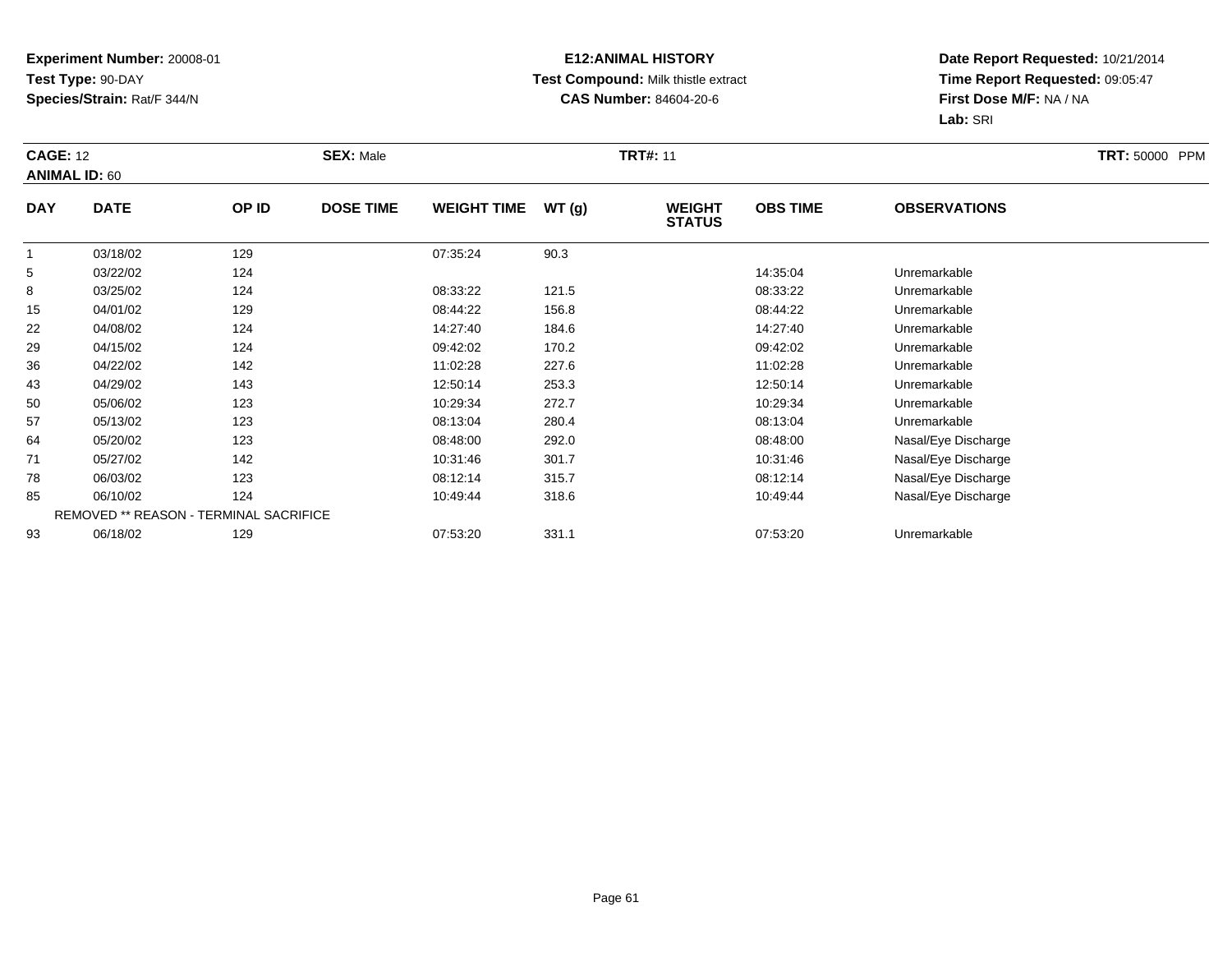#### **E12:ANIMAL HISTORY Test Compound:** Milk thistle extract**CAS Number:** 84604-20-6

|            | <b>CAGE: 13</b><br><b>ANIMAL ID: 61</b> |       | <b>SEX: Female</b> |                    |       |                                | <b>TRT#: 2</b>  |                     |  |
|------------|-----------------------------------------|-------|--------------------|--------------------|-------|--------------------------------|-----------------|---------------------|--|
| <b>DAY</b> | <b>DATE</b>                             | OP ID | <b>DOSE TIME</b>   | <b>WEIGHT TIME</b> | WT(g) | <b>WEIGHT</b><br><b>STATUS</b> | <b>OBS TIME</b> | <b>OBSERVATIONS</b> |  |
|            | 03/17/02                                | 19    |                    | 07:17:02           | 82.1  |                                |                 |                     |  |
| 6          | 03/22/02                                | 124   |                    |                    |       |                                | 14:35:10        | Unremarkable        |  |
| 9          | 03/25/02                                | 124   |                    | 08:35:00           | 105.2 |                                | 08:35:00        | Unremarkable        |  |
| 16         | 04/01/02                                | 129   |                    | 08:45:36           | 120.0 |                                | 08:45:36        | Unremarkable        |  |
| 23         | 04/08/02                                | 124   |                    | 14:02:38           | 130.2 |                                | 14:02:38        | Unremarkable        |  |
| 30         | 04/15/02                                | 124   |                    | 09:06:24           | 139.7 |                                | 09:06:24        | Unremarkable        |  |
| 37         | 04/22/02                                | 142   |                    | 11:21:38           | 146.1 |                                | 11:21:38        | Unremarkable        |  |
| 44         | 04/29/02                                | 143   |                    | 12:37:08           | 151.6 |                                | 12:37:08        | Unremarkable        |  |
| 51         | 05/06/02                                | 123   |                    | 10:39:28           | 157.4 |                                | 10:39:28        | Unremarkable        |  |
| 58         | 05/13/02                                | 123   |                    | 08:25:28           | 160.2 |                                | 08:25:28        | Unremarkable        |  |
| 65         | 05/20/02                                | 123   |                    | 08:59:24           | 164.9 |                                | 08:59:24        | Unremarkable        |  |
| 72         | 05/27/02                                | 142   |                    | 09:07:08           | 166.2 |                                | 09:07:08        | Unremarkable        |  |
| 79         | 06/03/02                                | 123   |                    | 08:24:02           | 170.3 |                                | 08:24:02        | Unremarkable        |  |
| 86         | 06/10/02                                | 124   |                    | 11:02:50           | 170.1 |                                | 11:02:50        | Unremarkable        |  |
|            | REMOVED ** REASON - TERMINAL SACRIFICE  |       |                    |                    |       |                                |                 |                     |  |
| 93         | 06/17/02                                | 129   |                    | 07:30:22           | 171.9 |                                | 07:30:22        | Unremarkable        |  |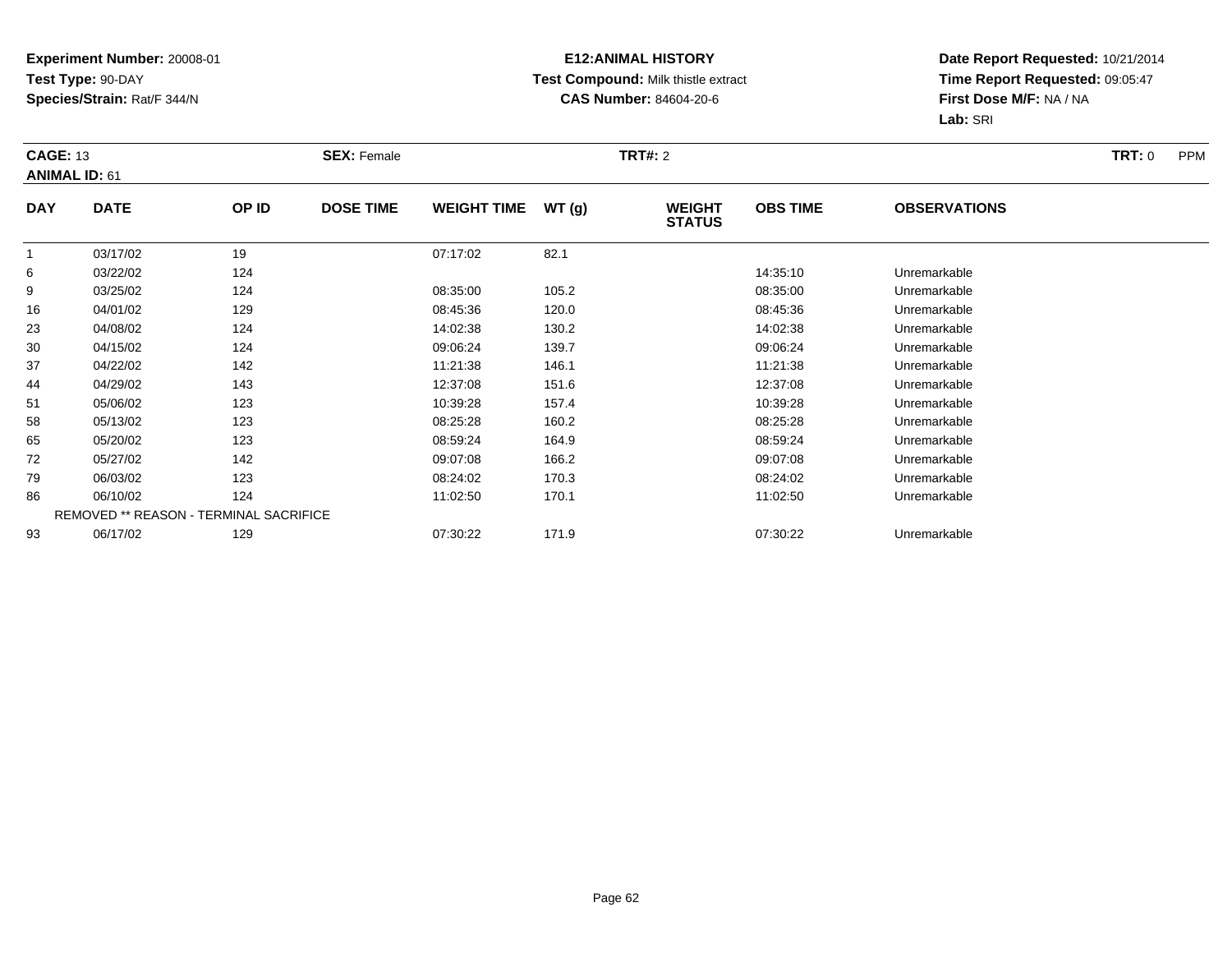#### **E12:ANIMAL HISTORY Test Compound:** Milk thistle extract**CAS Number:** 84604-20-6

|            | <b>CAGE: 13</b><br><b>ANIMAL ID: 62</b> |       | <b>SEX: Female</b> |                    |       |                                | <b>TRT#: 2</b>  |                     |  |
|------------|-----------------------------------------|-------|--------------------|--------------------|-------|--------------------------------|-----------------|---------------------|--|
| <b>DAY</b> | <b>DATE</b>                             | OP ID | <b>DOSE TIME</b>   | <b>WEIGHT TIME</b> | WT(g) | <b>WEIGHT</b><br><b>STATUS</b> | <b>OBS TIME</b> | <b>OBSERVATIONS</b> |  |
|            | 03/17/02                                | 19    |                    | 07:17:02           | 75.0  |                                |                 |                     |  |
| 6          | 03/22/02                                | 124   |                    |                    |       |                                | 14:35:10        | Unremarkable        |  |
| 9          | 03/25/02                                | 124   |                    | 08:35:00           | 106.3 |                                | 08:35:00        | Unremarkable        |  |
| 16         | 04/01/02                                | 129   |                    | 08:45:36           | 125.8 |                                | 08:45:36        | Unremarkable        |  |
| 23         | 04/08/02                                | 124   |                    | 14:02:38           | 139.8 |                                | 14:02:38        | Unremarkable        |  |
| 30         | 04/15/02                                | 124   |                    | 09:06:24           | 156.6 |                                | 09:06:24        | Unremarkable        |  |
| 37         | 04/22/02                                | 142   |                    | 11:21:38           | 161.6 |                                | 11:21:38        | Unremarkable        |  |
| 44         | 04/29/02                                | 143   |                    | 12:37:08           | 167.9 |                                | 12:37:08        | Unremarkable        |  |
| 51         | 05/06/02                                | 123   |                    | 10:39:28           | 175.5 |                                | 10:39:28        | Unremarkable        |  |
| 58         | 05/13/02                                | 123   |                    | 08:25:28           | 177.8 |                                | 08:25:28        | Unremarkable        |  |
| 65         | 05/20/02                                | 123   |                    | 08:59:24           | 184.1 |                                | 08:59:24        | Unremarkable        |  |
| 72         | 05/27/02                                | 142   |                    | 09:07:08           | 184.5 |                                | 09:07:08        | Unremarkable        |  |
| 79         | 06/03/02                                | 123   |                    | 08:24:02           | 192.5 |                                | 08:24:02        | Unremarkable        |  |
| 86         | 06/10/02                                | 124   |                    | 11:02:50           | 190.6 |                                | 11:02:50        | Unremarkable        |  |
|            | REMOVED ** REASON - TERMINAL SACRIFICE  |       |                    |                    |       |                                |                 |                     |  |
| 93         | 06/17/02                                | 129   |                    | 07:30:22           | 198.3 |                                | 07:30:22        | Unremarkable        |  |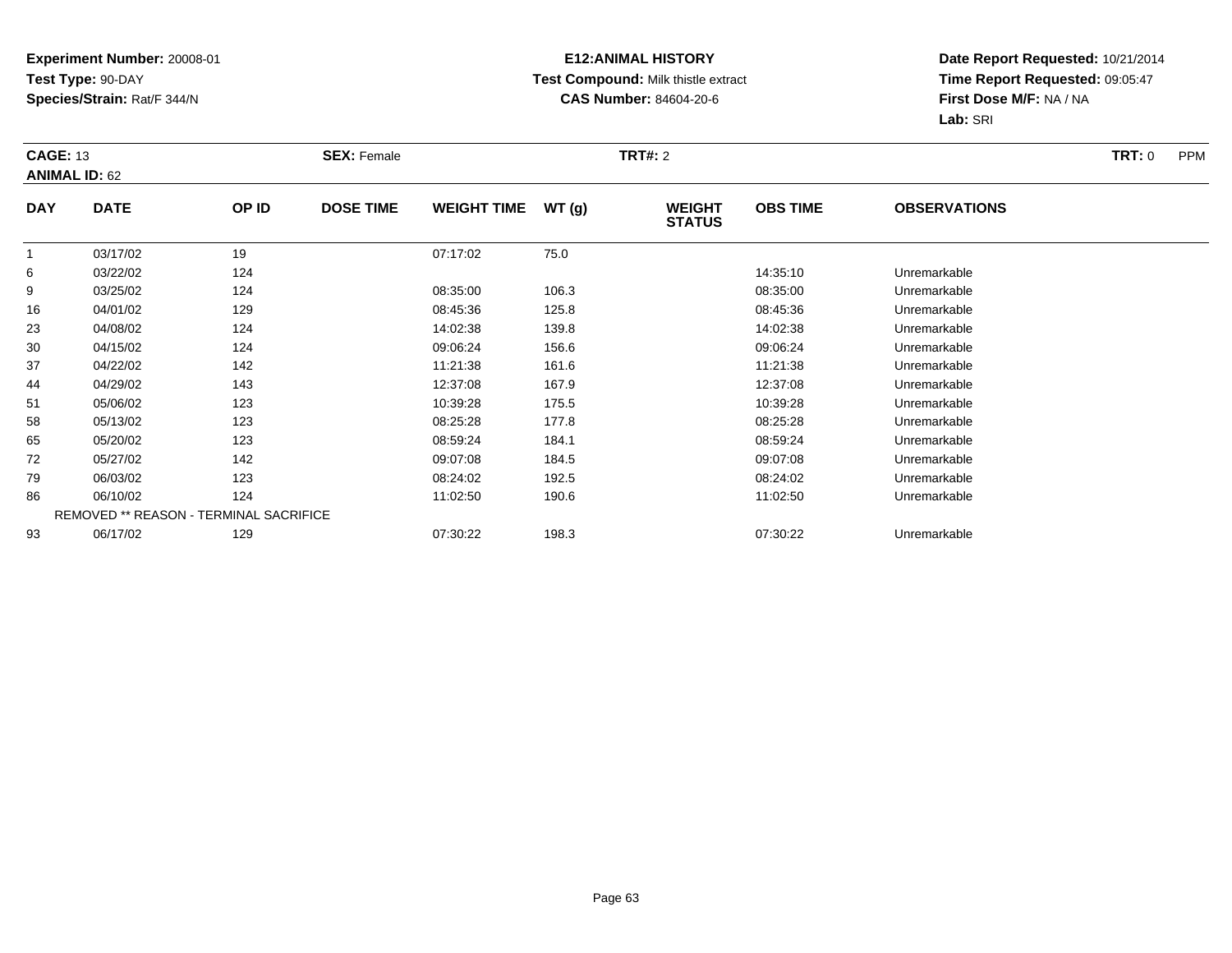#### **E12:ANIMAL HISTORY Test Compound:** Milk thistle extract**CAS Number:** 84604-20-6

|            | <b>CAGE: 13</b><br><b>ANIMAL ID: 63</b> |       | <b>SEX: Female</b> |                    |       |                                | <b>TRT#: 2</b>  |                     |  |
|------------|-----------------------------------------|-------|--------------------|--------------------|-------|--------------------------------|-----------------|---------------------|--|
| <b>DAY</b> | <b>DATE</b>                             | OP ID | <b>DOSE TIME</b>   | <b>WEIGHT TIME</b> | WT(g) | <b>WEIGHT</b><br><b>STATUS</b> | <b>OBS TIME</b> | <b>OBSERVATIONS</b> |  |
|            | 03/17/02                                | 19    |                    | 07:17:02           | 77.8  |                                |                 |                     |  |
| 6          | 03/22/02                                | 124   |                    |                    |       |                                | 14:35:10        | Unremarkable        |  |
| 9          | 03/25/02                                | 124   |                    | 08:35:00           | 109.4 |                                | 08:35:00        | Unremarkable        |  |
| 16         | 04/01/02                                | 129   |                    | 08:45:36           | 123.8 |                                | 08:45:36        | Unremarkable        |  |
| 23         | 04/08/02                                | 124   |                    | 14:02:38           | 139.7 |                                | 14:02:38        | Unremarkable        |  |
| 30         | 04/15/02                                | 124   |                    | 09:06:24           | 156.0 |                                | 09:06:24        | Unremarkable        |  |
| 37         | 04/22/02                                | 142   |                    | 11:21:38           | 157.2 |                                | 11:21:38        | Unremarkable        |  |
| 44         | 04/29/02                                | 143   |                    | 12:37:08           | 164.8 |                                | 12:37:08        | Unremarkable        |  |
| 51         | 05/06/02                                | 123   |                    | 10:39:28           | 169.0 |                                | 10:39:28        | Unremarkable        |  |
| 58         | 05/13/02                                | 123   |                    | 08:25:28           | 178.6 |                                | 08:25:28        | Unremarkable        |  |
| 65         | 05/20/02                                | 123   |                    | 08:59:24           | 178.3 |                                | 08:59:24        | Unremarkable        |  |
| 72         | 05/27/02                                | 142   |                    | 09:07:08           | 181.7 |                                | 09:07:08        | Unremarkable        |  |
| 79         | 06/03/02                                | 123   |                    | 08:24:02           | 184.6 |                                | 08:24:02        | Unremarkable        |  |
| 86         | 06/10/02                                | 124   |                    | 11:02:50           | 186.9 |                                | 11:02:50        | Unremarkable        |  |
|            | REMOVED ** REASON - TERMINAL SACRIFICE  |       |                    |                    |       |                                |                 |                     |  |
| 93         | 06/17/02                                | 129   |                    | 07:30:22           | 195.0 |                                | 07:30:22        | Unremarkable        |  |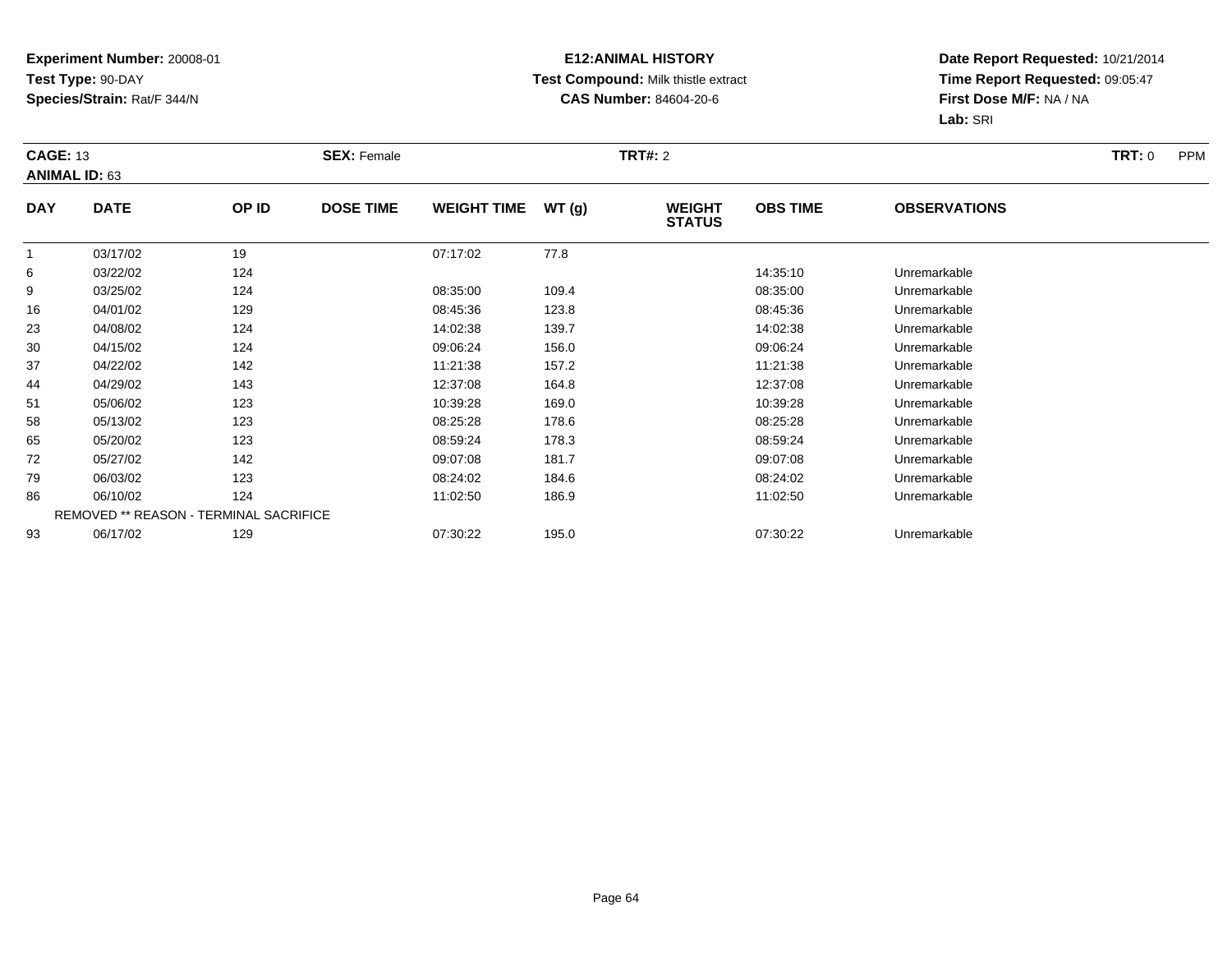#### **E12:ANIMAL HISTORY Test Compound:** Milk thistle extract**CAS Number:** 84604-20-6

|            | <b>CAGE: 13</b><br><b>ANIMAL ID: 64</b> |       | <b>SEX: Female</b> |                    |       |                                | <b>TRT#: 2</b>  |                     |  |
|------------|-----------------------------------------|-------|--------------------|--------------------|-------|--------------------------------|-----------------|---------------------|--|
| <b>DAY</b> | <b>DATE</b>                             | OP ID | <b>DOSE TIME</b>   | <b>WEIGHT TIME</b> | WT(g) | <b>WEIGHT</b><br><b>STATUS</b> | <b>OBS TIME</b> | <b>OBSERVATIONS</b> |  |
|            | 03/17/02                                | 19    |                    | 07:17:02           | 86.3  |                                |                 |                     |  |
| 6          | 03/22/02                                | 124   |                    |                    |       |                                | 14:35:10        | Unremarkable        |  |
| 9          | 03/25/02                                | 124   |                    | 08:35:00           | 112.1 |                                | 08:35:00        | Unremarkable        |  |
| 16         | 04/01/02                                | 129   |                    | 08:45:36           | 130.0 |                                | 08:45:36        | Unremarkable        |  |
| 23         | 04/08/02                                | 124   |                    | 14:02:38           | 143.3 |                                | 14:02:38        | Unremarkable        |  |
| 30         | 04/15/02                                | 124   |                    | 09:06:24           | 157.0 |                                | 09:06:24        | Unremarkable        |  |
| 37         | 04/22/02                                | 142   |                    | 11:21:38           | 159.5 |                                | 11:21:38        | Unremarkable        |  |
| 44         | 04/29/02                                | 143   |                    | 12:37:08           | 166.8 |                                | 12:37:08        | Unremarkable        |  |
| 51         | 05/06/02                                | 123   |                    | 10:39:28           | 172.3 |                                | 10:39:28        | Unremarkable        |  |
| 58         | 05/13/02                                | 123   |                    | 08:25:28           | 179.2 |                                | 08:25:28        | Unremarkable        |  |
| 65         | 05/20/02                                | 123   |                    | 08:59:24           | 184.7 |                                | 08:59:24        | Unremarkable        |  |
| 72         | 05/27/02                                | 142   |                    | 09:07:08           | 187.4 |                                | 09:07:08        | Unremarkable        |  |
| 79         | 06/03/02                                | 123   |                    | 08:24:02           | 189.3 |                                | 08:24:02        | Unremarkable        |  |
| 86         | 06/10/02                                | 124   |                    | 11:02:50           | 187.5 |                                | 11:02:50        | Unremarkable        |  |
|            | REMOVED ** REASON - TERMINAL SACRIFICE  |       |                    |                    |       |                                |                 |                     |  |
| 93         | 06/17/02                                | 129   |                    | 07:30:22           | 190.8 |                                | 07:30:22        | Unremarkable        |  |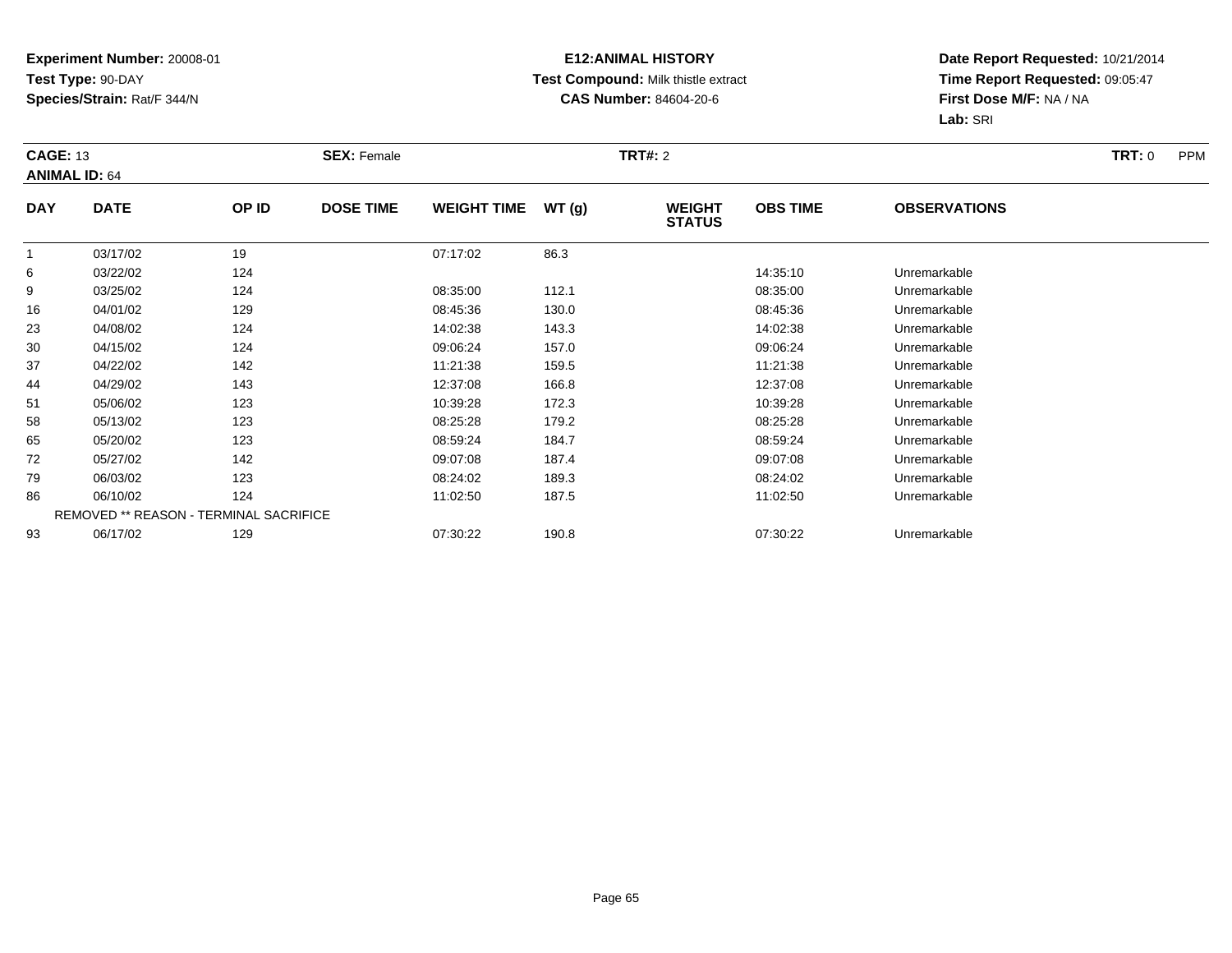#### **E12:ANIMAL HISTORY Test Compound:** Milk thistle extract**CAS Number:** 84604-20-6

|            | <b>CAGE: 13</b><br><b>ANIMAL ID: 65</b> |       | <b>SEX: Female</b> |                    |       |                                | <b>TRT#: 2</b>  |                     |  |
|------------|-----------------------------------------|-------|--------------------|--------------------|-------|--------------------------------|-----------------|---------------------|--|
| <b>DAY</b> | <b>DATE</b>                             | OP ID | <b>DOSE TIME</b>   | <b>WEIGHT TIME</b> | WT(g) | <b>WEIGHT</b><br><b>STATUS</b> | <b>OBS TIME</b> | <b>OBSERVATIONS</b> |  |
|            | 03/17/02                                | 19    |                    | 07:17:02           | 84.0  |                                |                 |                     |  |
| 6          | 03/22/02                                | 124   |                    |                    |       |                                | 14:35:10        | Unremarkable        |  |
| 9          | 03/25/02                                | 124   |                    | 08:35:00           | 115.9 |                                | 08:35:00        | Unremarkable        |  |
| 16         | 04/01/02                                | 129   |                    | 08:45:36           | 135.9 |                                | 08:45:36        | Unremarkable        |  |
| 23         | 04/08/02                                | 124   |                    | 14:02:38           | 149.0 |                                | 14:02:38        | Unremarkable        |  |
| 30         | 04/15/02                                | 124   |                    | 09:06:24           | 162.3 |                                | 09:06:24        | Unremarkable        |  |
| 37         | 04/22/02                                | 142   |                    | 11:21:38           | 170.1 |                                | 11:21:38        | Unremarkable        |  |
| 44         | 04/29/02                                | 143   |                    | 12:37:08           | 180.9 |                                | 12:37:08        | Unremarkable        |  |
| 51         | 05/06/02                                | 123   |                    | 10:39:28           | 187.4 |                                | 10:39:28        | Unremarkable        |  |
| 58         | 05/13/02                                | 123   |                    | 08:25:28           | 192.4 |                                | 08:25:28        | Unremarkable        |  |
| 65         | 05/20/02                                | 123   |                    | 08:59:24           | 196.2 |                                | 08:59:24        | Unremarkable        |  |
| 72         | 05/27/02                                | 142   |                    | 09:07:08           | 199.7 |                                | 09:07:08        | Unremarkable        |  |
| 79         | 06/03/02                                | 123   |                    | 08:24:02           | 204.1 |                                | 08:24:02        | Unremarkable        |  |
| 86         | 06/10/02                                | 124   |                    | 11:02:50           | 202.3 |                                | 11:02:50        | Unremarkable        |  |
|            | REMOVED ** REASON - TERMINAL SACRIFICE  |       |                    |                    |       |                                |                 |                     |  |
| 93         | 06/17/02                                | 129   |                    | 07:30:22           | 207.8 |                                | 07:30:22        | Unremarkable        |  |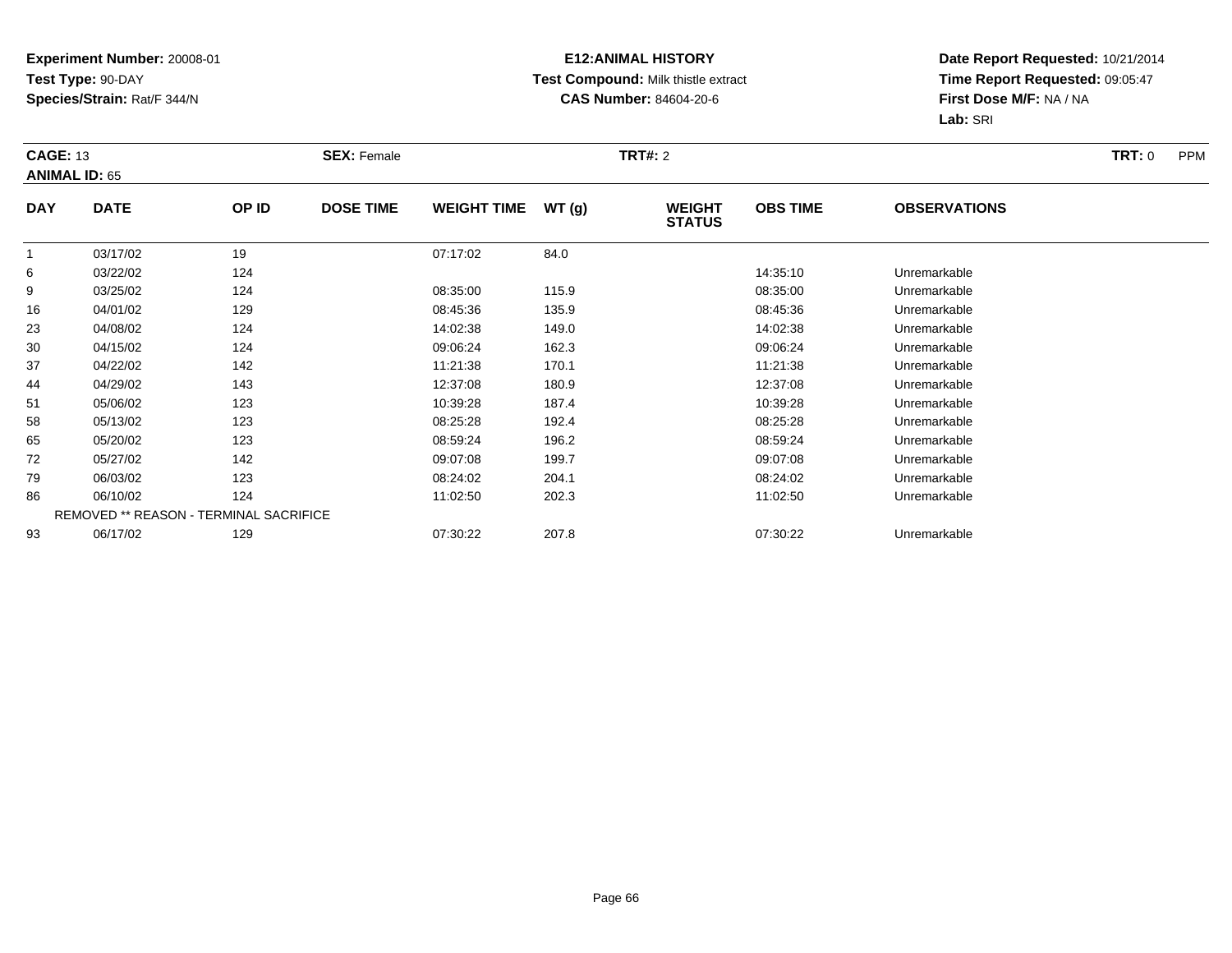#### **E12:ANIMAL HISTORY Test Compound:** Milk thistle extract**CAS Number:** 84604-20-6

|            | <b>CAGE: 14</b><br><b>ANIMAL ID: 66</b> |       | <b>SEX: Female</b> |                    |       |                                | <b>TRT#: 2</b>  |                     |  |
|------------|-----------------------------------------|-------|--------------------|--------------------|-------|--------------------------------|-----------------|---------------------|--|
| <b>DAY</b> | <b>DATE</b>                             | OP ID | <b>DOSE TIME</b>   | <b>WEIGHT TIME</b> | WT(g) | <b>WEIGHT</b><br><b>STATUS</b> | <b>OBS TIME</b> | <b>OBSERVATIONS</b> |  |
|            | 03/17/02                                | 19    |                    | 07:17:04           | 86.9  |                                |                 |                     |  |
| 6          | 03/22/02                                | 124   |                    |                    |       |                                | 14:35:28        | Unremarkable        |  |
| 9          | 03/25/02                                | 124   |                    | 08:36:22           | 107.5 |                                | 08:36:22        | Unremarkable        |  |
| 16         | 04/01/02                                | 129   |                    | 08:46:56           | 124.8 |                                | 08:46:56        | Unremarkable        |  |
| 23         | 04/08/02                                | 124   |                    | 14:10:10           | 132.8 |                                | 14:10:10        | Unremarkable        |  |
| 30         | 04/15/02                                | 124   |                    | 09:18:42           | 143.0 |                                | 09:18:42        | Unremarkable        |  |
| 37         | 04/22/02                                | 142   |                    | 11:09:16           | 148.8 |                                | 11:09:16        | Unremarkable        |  |
| 44         | 04/29/02                                | 143   |                    | 12:43:28           | 153.0 |                                | 12:43:28        | Unremarkable        |  |
| 51         | 05/06/02                                | 123   |                    | 10:33:14           | 156.7 |                                | 10:33:14        | Unremarkable        |  |
| 58         | 05/13/02                                | 123   |                    | 08:17:14           | 162.5 |                                | 08:17:14        | Unremarkable        |  |
| 65         | 05/20/02                                | 123   |                    | 08:52:46           | 163.5 |                                | 08:52:46        | Unremarkable        |  |
| 72         | 05/27/02                                | 142   |                    | 09:19:22           | 164.2 |                                | 09:19:22        | Unremarkable        |  |
| 79         | 06/03/02                                | 123   |                    | 08:16:44           | 169.6 |                                | 08:16:44        | Unremarkable        |  |
| 86         | 06/10/02                                | 124   |                    | 10:54:24           | 169.2 |                                | 10:54:24        | Unremarkable        |  |
|            | REMOVED ** REASON - TERMINAL SACRIFICE  |       |                    |                    |       |                                |                 |                     |  |
| 93         | 06/17/02                                | 129   |                    | 07:33:56           | 172.8 |                                | 07:33:56        | Unremarkable        |  |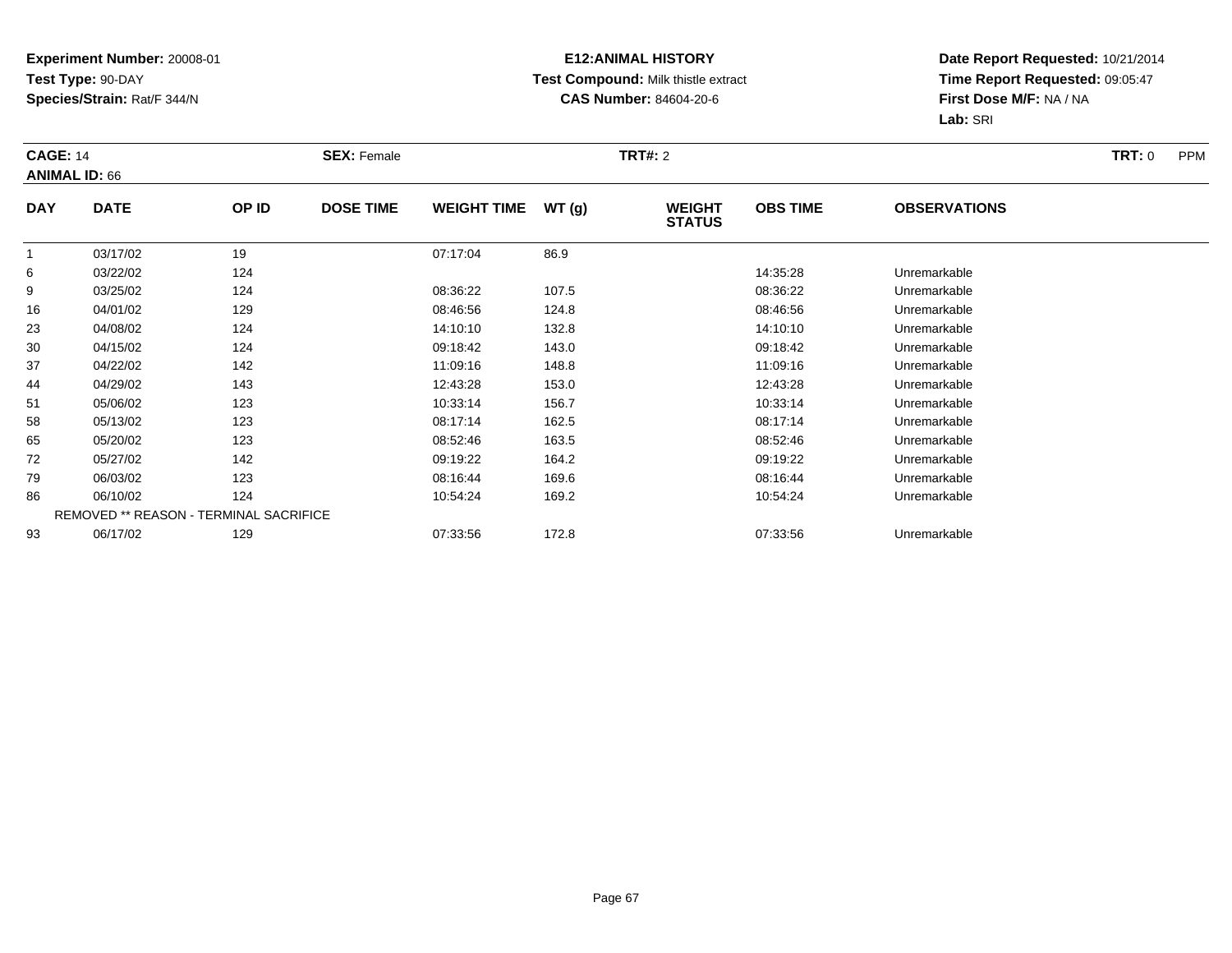#### **E12:ANIMAL HISTORY Test Compound:** Milk thistle extract**CAS Number:** 84604-20-6

|            | <b>CAGE: 14</b><br><b>ANIMAL ID: 67</b> |       | <b>SEX: Female</b> |                    |       |                                | <b>TRT#: 2</b>  |                     |  |
|------------|-----------------------------------------|-------|--------------------|--------------------|-------|--------------------------------|-----------------|---------------------|--|
| <b>DAY</b> | <b>DATE</b>                             | OP ID | <b>DOSE TIME</b>   | <b>WEIGHT TIME</b> | WT(g) | <b>WEIGHT</b><br><b>STATUS</b> | <b>OBS TIME</b> | <b>OBSERVATIONS</b> |  |
|            | 03/17/02                                | 19    |                    | 07:17:04           | 81.7  |                                |                 |                     |  |
| 6          | 03/22/02                                | 124   |                    |                    |       |                                | 14:35:28        | Unremarkable        |  |
| 9          | 03/25/02                                | 124   |                    | 08:36:22           | 114.1 |                                | 08:36:22        | Unremarkable        |  |
| 16         | 04/01/02                                | 129   |                    | 08:46:56           | 134.1 |                                | 08:46:56        | Unremarkable        |  |
| 23         | 04/08/02                                | 124   |                    | 14:10:10           | 147.5 |                                | 14:10:10        | Unremarkable        |  |
| 30         | 04/15/02                                | 124   |                    | 09:18:42           | 161.7 |                                | 09:18:42        | Unremarkable        |  |
| 37         | 04/22/02                                | 142   |                    | 11:09:16           | 166.2 |                                | 11:09:16        | Unremarkable        |  |
| 44         | 04/29/02                                | 143   |                    | 12:43:28           | 174.2 |                                | 12:43:28        | Unremarkable        |  |
| 51         | 05/06/02                                | 123   |                    | 10:33:14           | 183.0 |                                | 10:33:14        | Unremarkable        |  |
| 58         | 05/13/02                                | 123   |                    | 08:17:14           | 189.7 |                                | 08:17:14        | Unremarkable        |  |
| 65         | 05/20/02                                | 123   |                    | 08:52:46           | 195.5 |                                | 08:52:46        | Unremarkable        |  |
| 72         | 05/27/02                                | 142   |                    | 09:19:22           | 195.4 |                                | 09:19:22        | Unremarkable        |  |
| 79         | 06/03/02                                | 123   |                    | 08:16:44           | 203.0 |                                | 08:16:44        | Unremarkable        |  |
| 86         | 06/10/02                                | 124   |                    | 10:54:24           | 201.3 |                                | 10:54:24        | Unremarkable        |  |
|            | REMOVED ** REASON - TERMINAL SACRIFICE  |       |                    |                    |       |                                |                 |                     |  |
| 93         | 06/17/02                                | 129   |                    | 07:33:56           | 208.0 |                                | 07:33:56        | Unremarkable        |  |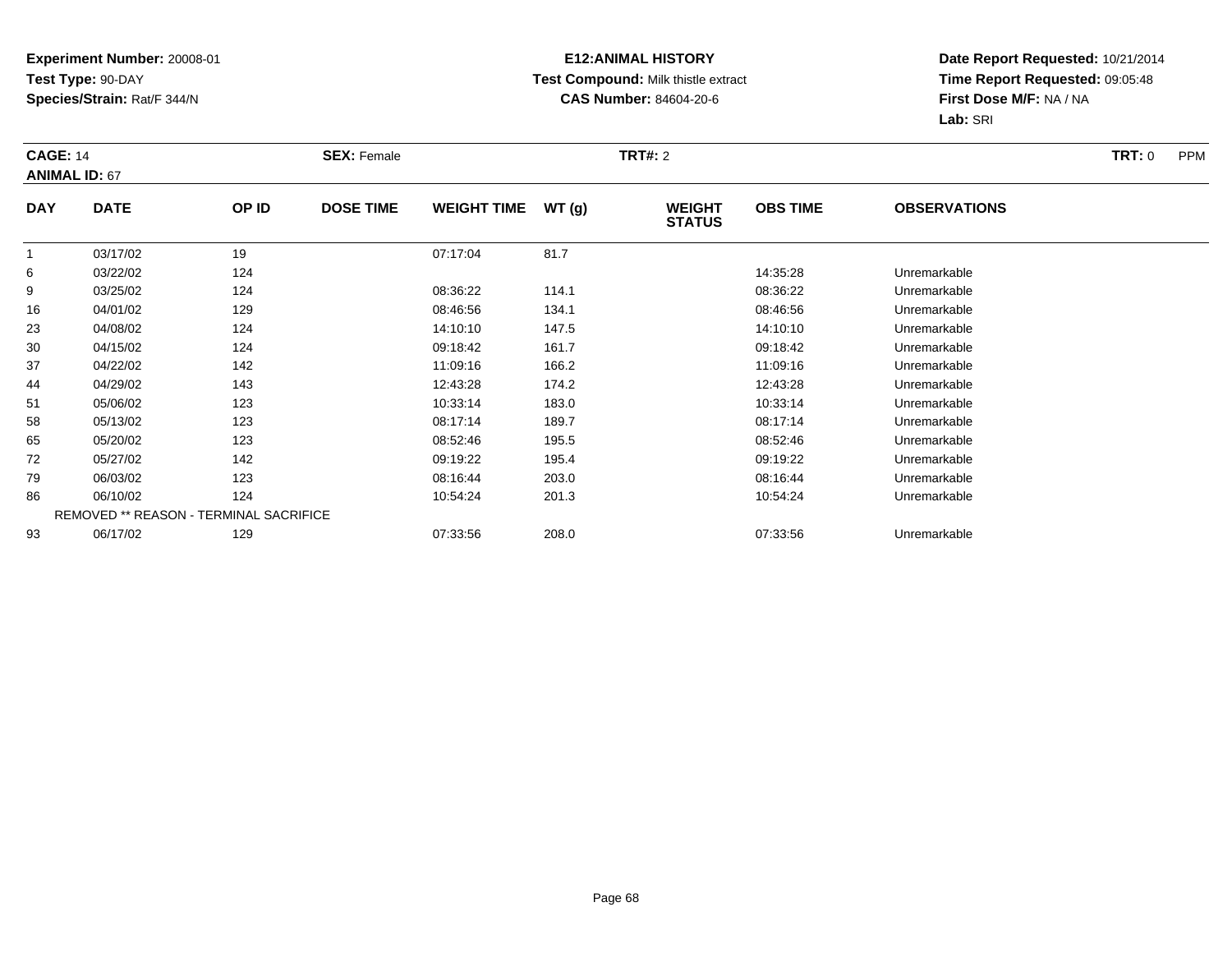#### **E12:ANIMAL HISTORY Test Compound:** Milk thistle extract**CAS Number:** 84604-20-6

|            | <b>CAGE: 14</b><br><b>ANIMAL ID: 68</b> |       | <b>SEX: Female</b> |                    |       |                                | <b>TRT#: 2</b>  |                     |  |
|------------|-----------------------------------------|-------|--------------------|--------------------|-------|--------------------------------|-----------------|---------------------|--|
| <b>DAY</b> | <b>DATE</b>                             | OP ID | <b>DOSE TIME</b>   | <b>WEIGHT TIME</b> | WT(g) | <b>WEIGHT</b><br><b>STATUS</b> | <b>OBS TIME</b> | <b>OBSERVATIONS</b> |  |
|            | 03/17/02                                | 19    |                    | 07:17:04           | 89.2  |                                |                 |                     |  |
| 6          | 03/22/02                                | 124   |                    |                    |       |                                | 14:35:28        | Unremarkable        |  |
| 9          | 03/25/02                                | 124   |                    | 08:36:22           | 115.3 |                                | 08:36:22        | Unremarkable        |  |
| 16         | 04/01/02                                | 129   |                    | 08:46:56           | 131.8 |                                | 08:46:56        | Unremarkable        |  |
| 23         | 04/08/02                                | 124   |                    | 14:10:10           | 147.5 |                                | 14:10:10        | Unremarkable        |  |
| 30         | 04/15/02                                | 124   |                    | 09:18:42           | 159.5 |                                | 09:18:42        | Unremarkable        |  |
| 37         | 04/22/02                                | 142   |                    | 11:09:16           | 165.9 |                                | 11:09:16        | Unremarkable        |  |
| 44         | 04/29/02                                | 143   |                    | 12:43:28           | 173.1 |                                | 12:43:28        | Unremarkable        |  |
| 51         | 05/06/02                                | 123   |                    | 10:33:14           | 182.5 |                                | 10:33:14        | Unremarkable        |  |
| 58         | 05/13/02                                | 123   |                    | 08:17:14           | 189.1 |                                | 08:17:14        | Unremarkable        |  |
| 65         | 05/20/02                                | 123   |                    | 08:52:46           | 193.0 |                                | 08:52:46        | Unremarkable        |  |
| 72         | 05/27/02                                | 142   |                    | 09:19:22           | 194.4 |                                | 09:19:22        | Unremarkable        |  |
| 79         | 06/03/02                                | 123   |                    | 08:16:44           | 202.2 |                                | 08:16:44        | Unremarkable        |  |
| 86         | 06/10/02                                | 124   |                    | 10:54:24           | 198.5 |                                | 10:54:24        | Unremarkable        |  |
|            | REMOVED ** REASON - TERMINAL SACRIFICE  |       |                    |                    |       |                                |                 |                     |  |
| 93         | 06/17/02                                | 129   |                    | 07:33:56           | 208.7 |                                | 07:33:56        | Unremarkable        |  |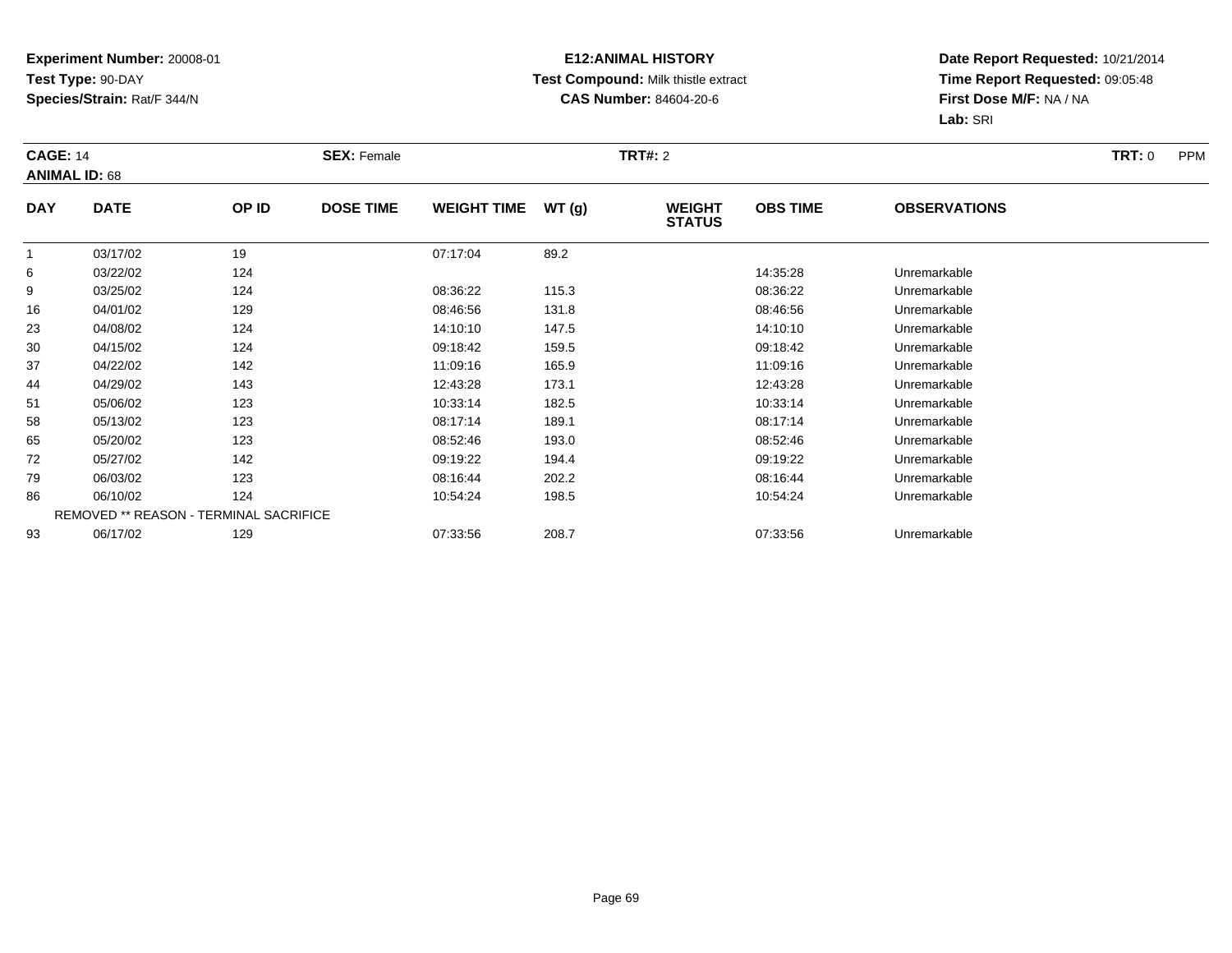#### **E12:ANIMAL HISTORY Test Compound:** Milk thistle extract**CAS Number:** 84604-20-6

|            | <b>CAGE: 14</b><br><b>ANIMAL ID: 69</b> |       | <b>SEX: Female</b> |                    |       |                                | <b>TRT#: 2</b>  |                     |  |
|------------|-----------------------------------------|-------|--------------------|--------------------|-------|--------------------------------|-----------------|---------------------|--|
| <b>DAY</b> | <b>DATE</b>                             | OP ID | <b>DOSE TIME</b>   | <b>WEIGHT TIME</b> | WT(g) | <b>WEIGHT</b><br><b>STATUS</b> | <b>OBS TIME</b> | <b>OBSERVATIONS</b> |  |
|            | 03/17/02                                | 19    |                    | 07:17:04           | 78.0  |                                |                 |                     |  |
| 6          | 03/22/02                                | 124   |                    |                    |       |                                | 14:35:28        | Unremarkable        |  |
| 9          | 03/25/02                                | 124   |                    | 08:36:22           | 108.3 |                                | 08:36:22        | Unremarkable        |  |
| 16         | 04/01/02                                | 129   |                    | 08:46:56           | 127.4 |                                | 08:46:56        | Unremarkable        |  |
| 23         | 04/08/02                                | 124   |                    | 14:10:10           | 138.7 |                                | 14:10:10        | Unremarkable        |  |
| 30         | 04/15/02                                | 124   |                    | 09:18:42           | 154.0 |                                | 09:18:42        | Unremarkable        |  |
| 37         | 04/22/02                                | 142   |                    | 11:09:16           | 160.7 |                                | 11:09:16        | Unremarkable        |  |
| 44         | 04/29/02                                | 143   |                    | 12:43:28           | 164.8 |                                | 12:43:28        | Unremarkable        |  |
| 51         | 05/06/02                                | 123   |                    | 10:33:14           | 176.0 |                                | 10:33:14        | Unremarkable        |  |
| 58         | 05/13/02                                | 123   |                    | 08:17:14           | 180.6 |                                | 08:17:14        | Unremarkable        |  |
| 65         | 05/20/02                                | 123   |                    | 08:52:46           | 185.9 |                                | 08:52:46        | Unremarkable        |  |
| 72         | 05/27/02                                | 142   |                    | 09:19:22           | 185.5 |                                | 09:19:22        | Unremarkable        |  |
| 79         | 06/03/02                                | 123   |                    | 08:16:44           | 192.8 |                                | 08:16:44        | Unremarkable        |  |
| 86         | 06/10/02                                | 124   |                    | 10:54:24           | 188.6 |                                | 10:54:24        | Unremarkable        |  |
|            | REMOVED ** REASON - TERMINAL SACRIFICE  |       |                    |                    |       |                                |                 |                     |  |
| 93         | 06/17/02                                | 129   |                    | 07:33:56           | 189.9 |                                | 07:33:56        | Unremarkable        |  |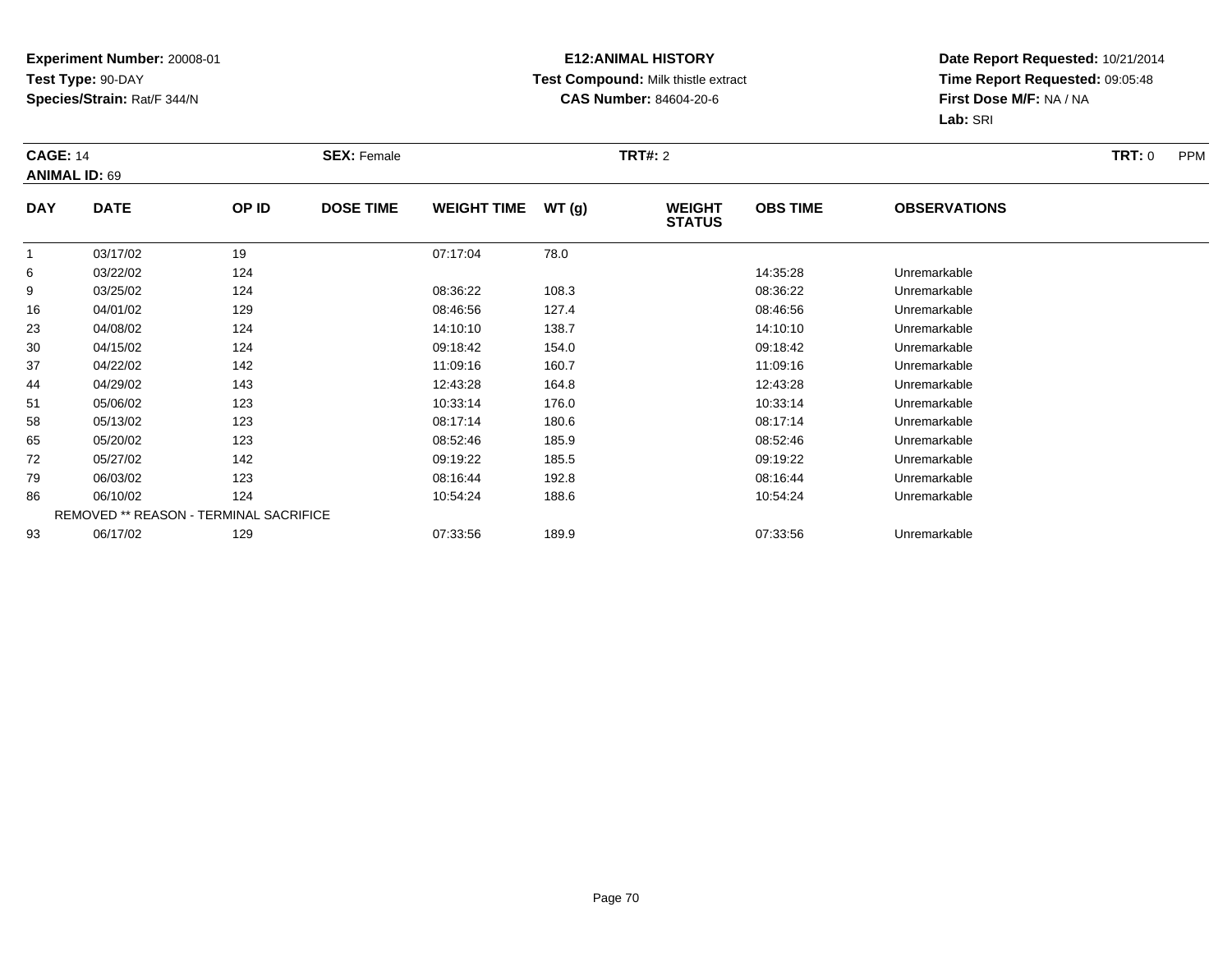#### **E12:ANIMAL HISTORY Test Compound:** Milk thistle extract**CAS Number:** 84604-20-6

|            | <b>CAGE: 14</b><br><b>ANIMAL ID: 70</b> |       | <b>SEX: Female</b> |                    |       |                                | <b>TRT#:</b> 2  |                     |  |
|------------|-----------------------------------------|-------|--------------------|--------------------|-------|--------------------------------|-----------------|---------------------|--|
| <b>DAY</b> | <b>DATE</b>                             | OP ID | <b>DOSE TIME</b>   | <b>WEIGHT TIME</b> | WT(g) | <b>WEIGHT</b><br><b>STATUS</b> | <b>OBS TIME</b> | <b>OBSERVATIONS</b> |  |
|            | 03/17/02                                | 19    |                    | 07:17:04           | 79.0  |                                |                 |                     |  |
| 6          | 03/22/02                                | 124   |                    |                    |       |                                | 14:35:28        | Unremarkable        |  |
| 9          | 03/25/02                                | 124   |                    | 08:36:22           | 102.4 |                                | 08:36:22        | Unremarkable        |  |
| 16         | 04/01/02                                | 129   |                    | 08:46:56           | 122.7 |                                | 08:46:56        | Unremarkable        |  |
| 23         | 04/08/02                                | 124   |                    | 14:10:10           | 133.6 |                                | 14:10:10        | Unremarkable        |  |
| 30         | 04/15/02                                | 124   |                    | 09:18:42           | 143.0 |                                | 09:18:42        | Unremarkable        |  |
| 37         | 04/22/02                                | 142   |                    | 11:09:16           | 150.9 |                                | 11:09:16        | Unremarkable        |  |
| 44         | 04/29/02                                | 143   |                    | 12:43:28           | 154.7 |                                | 12:43:28        | Unremarkable        |  |
| 51         | 05/06/02                                | 123   |                    | 10:33:14           | 161.7 |                                | 10:33:14        | Unremarkable        |  |
| 58         | 05/13/02                                | 123   |                    | 08:17:14           | 166.3 |                                | 08:17:14        | Unremarkable        |  |
| 65         | 05/20/02                                | 123   |                    | 08:52:46           | 170.9 |                                | 08:52:46        | Unremarkable        |  |
| 72         | 05/27/02                                | 142   |                    | 09:19:22           | 174.7 |                                | 09:19:22        | Unremarkable        |  |
| 79         | 06/03/02                                | 123   |                    | 08:16:44           | 178.0 |                                | 08:16:44        | Unremarkable        |  |
| 86         | 06/10/02                                | 124   |                    | 10:54:24           | 179.2 |                                | 10:54:24        | Unremarkable        |  |
|            | REMOVED ** REASON - TERMINAL SACRIFICE  |       |                    |                    |       |                                |                 |                     |  |
| 93         | 06/17/02                                | 129   |                    | 07:33:56           | 184.1 |                                | 07:33:56        | Unremarkable        |  |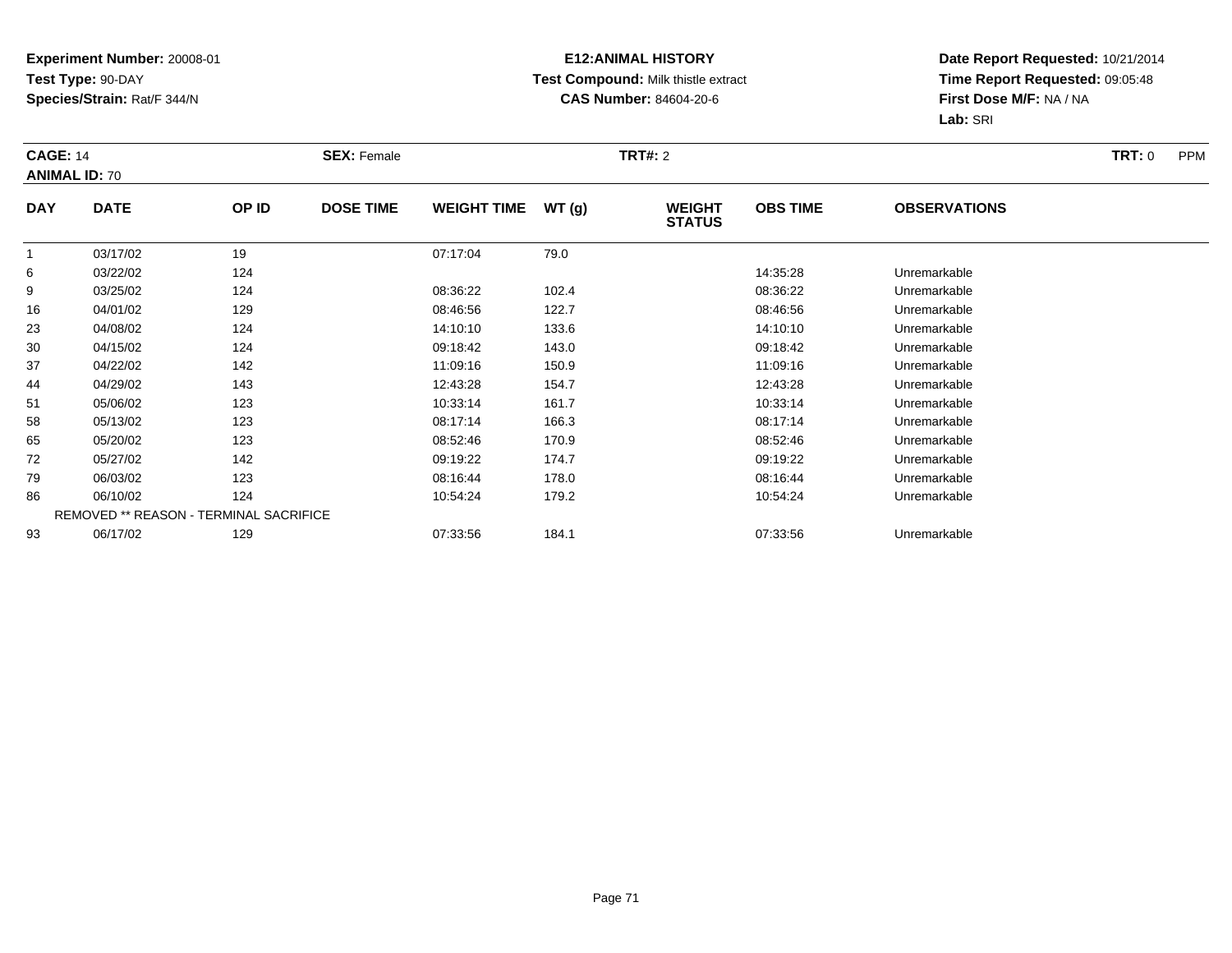#### **E12:ANIMAL HISTORY Test Compound:** Milk thistle extract**CAS Number:** 84604-20-6

|                | <b>CAGE: 15</b><br><b>ANIMAL ID: 71</b> |                                        | <b>SEX: Female</b> |                    |       |                                | <b>TRT#: 4</b>  |                     |  |  |
|----------------|-----------------------------------------|----------------------------------------|--------------------|--------------------|-------|--------------------------------|-----------------|---------------------|--|--|
| <b>DAY</b>     | <b>DATE</b>                             | OP ID                                  | <b>DOSE TIME</b>   | <b>WEIGHT TIME</b> | WT(g) | <b>WEIGHT</b><br><b>STATUS</b> | <b>OBS TIME</b> | <b>OBSERVATIONS</b> |  |  |
| $\overline{1}$ | 03/17/02                                | 19                                     |                    | 07:17:06           | 83.6  |                                |                 |                     |  |  |
| 6              | 03/22/02                                | 124                                    |                    |                    |       |                                | 14:36:04        | Unremarkable        |  |  |
| 9              | 03/25/02                                | 124                                    |                    | 08:07:56           | 112.5 |                                | 08:07:56        | Unremarkable        |  |  |
| 16             | 04/01/02                                | 129                                    |                    | 08:48:04           | 128.5 |                                | 08:48:04        | Unremarkable        |  |  |
| 23             | 04/08/02                                | 124                                    |                    | 13:48:06           | 142.3 |                                | 13:48:06        | Unremarkable        |  |  |
| 30             | 04/15/02                                | 124                                    |                    | 08:46:04           | 152.1 |                                | 08:46:04        | Unremarkable        |  |  |
| 37             | 04/22/02                                | 142                                    |                    | 11:55:02           | 164.2 |                                | 11:55:02        | Unremarkable        |  |  |
| 44             | 04/29/02                                | 143                                    |                    | 10:03:48           | 172.9 |                                | 10:03:48        | Unremarkable        |  |  |
| 51             | 05/06/02                                | 123                                    |                    | 10:56:56           | 180.7 |                                | 10:56:56        | Unremarkable        |  |  |
| 58             | 05/13/02                                | 123                                    |                    | 08:43:56           | 186.6 |                                | 08:43:56        | Unremarkable        |  |  |
| 65             | 05/20/02                                | 123                                    |                    | 09:17:52           | 188.1 |                                | 09:17:52        | Unremarkable        |  |  |
| 72             | 05/27/02                                | 142                                    |                    | 08:50:56           | 193.6 |                                | 08:50:56        | Unremarkable        |  |  |
| 79             | 06/03/02                                | 123                                    |                    | 08:42:42           | 199.0 |                                | 08:42:42        | Unremarkable        |  |  |
| 86             | 06/10/02                                | 124                                    |                    | 11:21:14           | 200.1 |                                | 11:21:14        | Unremarkable        |  |  |
|                |                                         | REMOVED ** REASON - TERMINAL SACRIFICE |                    |                    |       |                                |                 |                     |  |  |
| 93             | 06/17/02                                | 129                                    |                    | 07:39:56           | 208.9 |                                | 07:39:56        | Unremarkable        |  |  |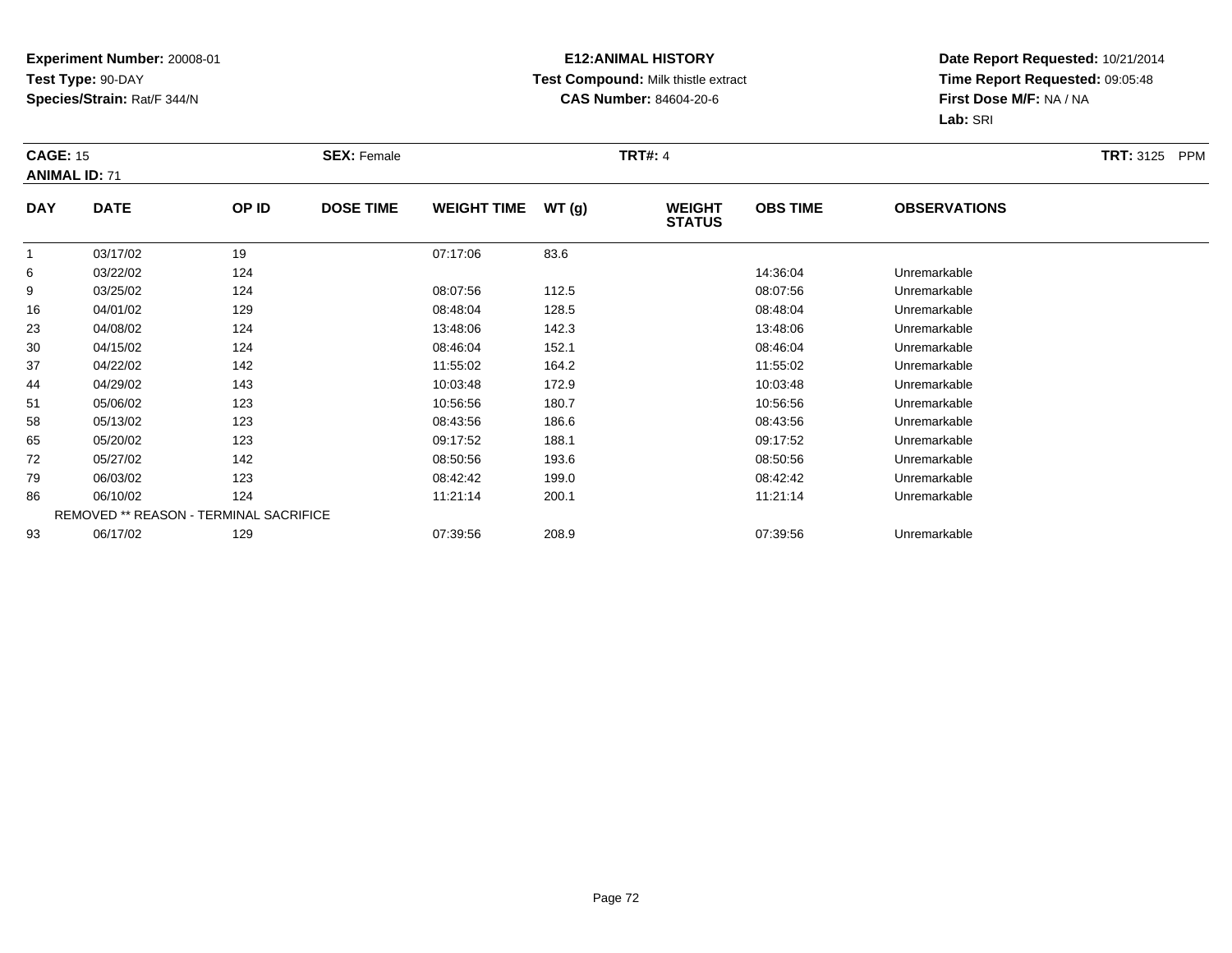## **E12:ANIMAL HISTORY Test Compound:** Milk thistle extract**CAS Number:** 84604-20-6

|                | <b>CAGE: 15</b><br><b>ANIMAL ID: 72</b> |                                        | <b>SEX: Female</b> |                    |       |                                | <b>TRT#: 4</b>  |                     |  |  |
|----------------|-----------------------------------------|----------------------------------------|--------------------|--------------------|-------|--------------------------------|-----------------|---------------------|--|--|
| <b>DAY</b>     | <b>DATE</b>                             | OP ID                                  | <b>DOSE TIME</b>   | <b>WEIGHT TIME</b> | WT(g) | <b>WEIGHT</b><br><b>STATUS</b> | <b>OBS TIME</b> | <b>OBSERVATIONS</b> |  |  |
| $\overline{1}$ | 03/17/02                                | 19                                     |                    | 07:17:06           | 91.6  |                                |                 |                     |  |  |
| 6              | 03/22/02                                | 124                                    |                    |                    |       |                                | 14:36:04        | Unremarkable        |  |  |
| 9              | 03/25/02                                | 124                                    |                    | 08:07:56           | 121.8 |                                | 08:07:56        | Unremarkable        |  |  |
| 16             | 04/01/02                                | 129                                    |                    | 08:48:04           | 138.4 |                                | 08:48:04        | Unremarkable        |  |  |
| 23             | 04/08/02                                | 124                                    |                    | 13:48:06           | 153.6 |                                | 13:48:06        | Unremarkable        |  |  |
| 30             | 04/15/02                                | 124                                    |                    | 08:46:04           | 149.5 |                                | 08:46:04        | Unremarkable        |  |  |
| 37             | 04/22/02                                | 142                                    |                    | 11:55:02           | 174.9 |                                | 11:55:02        | Unremarkable        |  |  |
| 44             | 04/29/02                                | 143                                    |                    | 10:03:48           | 183.4 |                                | 10:03:48        | Unremarkable        |  |  |
| 51             | 05/06/02                                | 123                                    |                    | 10:56:56           | 188.7 |                                | 10:56:56        | Unremarkable        |  |  |
| 58             | 05/13/02                                | 123                                    |                    | 08:43:56           | 195.2 |                                | 08:43:56        | Unremarkable        |  |  |
| 65             | 05/20/02                                | 123                                    |                    | 09:17:52           | 195.5 |                                | 09:17:52        | Unremarkable        |  |  |
| 72             | 05/27/02                                | 142                                    |                    | 08:50:56           | 200.2 |                                | 08:50:56        | Unremarkable        |  |  |
| 79             | 06/03/02                                | 123                                    |                    | 08:42:42           | 201.3 |                                | 08:42:42        | Unremarkable        |  |  |
| 86             | 06/10/02                                | 124                                    |                    | 11:21:14           | 209.7 |                                | 11:21:14        | Unremarkable        |  |  |
|                |                                         | REMOVED ** REASON - TERMINAL SACRIFICE |                    |                    |       |                                |                 |                     |  |  |
| 93             | 06/17/02                                | 129                                    |                    | 07:39:56           | 207.8 |                                | 07:39:56        | Unremarkable        |  |  |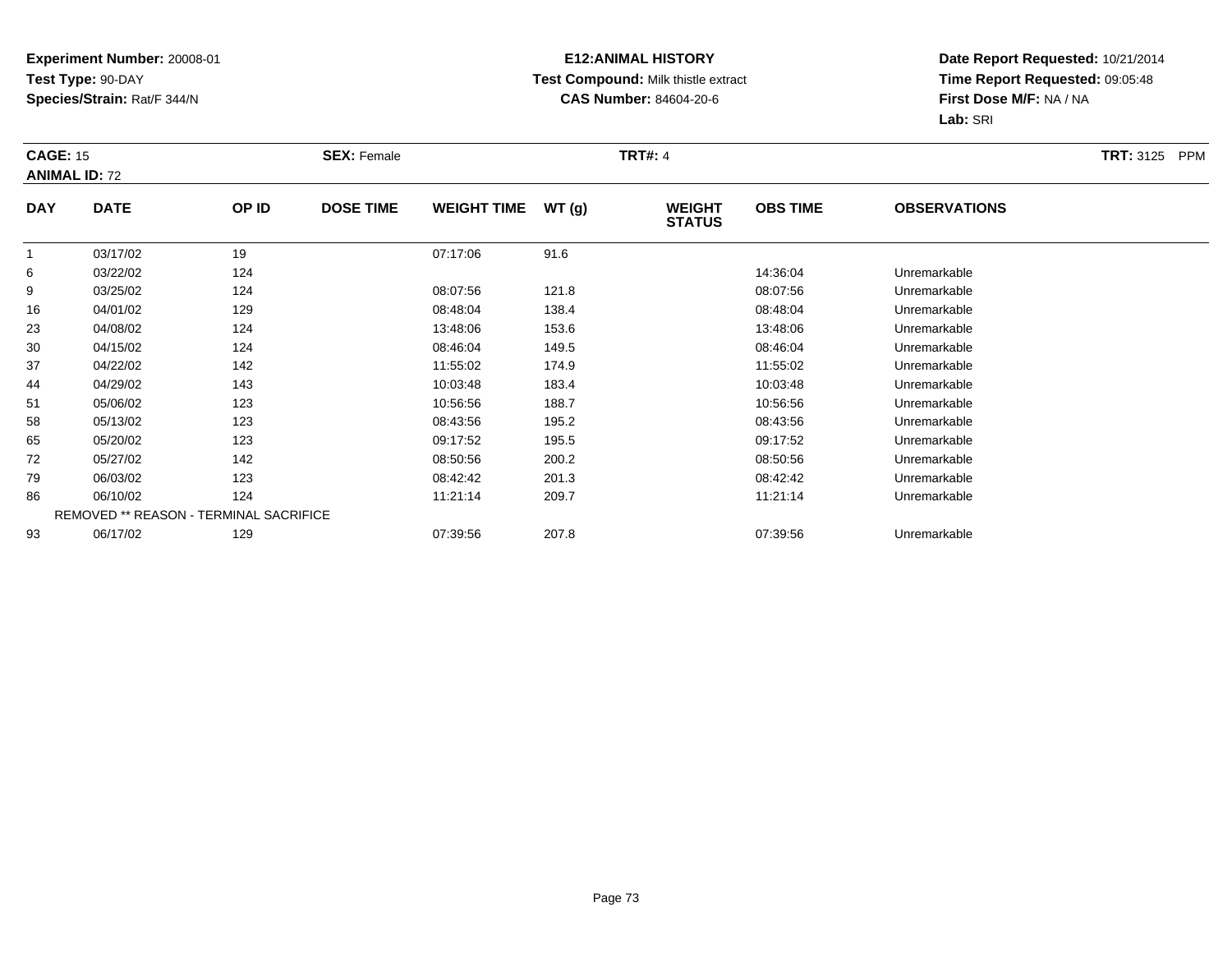## **E12:ANIMAL HISTORY Test Compound:** Milk thistle extract**CAS Number:** 84604-20-6

|            | <b>CAGE: 15</b><br><b>ANIMAL ID: 73</b> |                                        | <b>SEX: Female</b> |                    |       | <b>TRT#: 4</b>                 |                 |                     | <b>TRT: 3125 PPM</b> |
|------------|-----------------------------------------|----------------------------------------|--------------------|--------------------|-------|--------------------------------|-----------------|---------------------|----------------------|
| <b>DAY</b> | <b>DATE</b>                             | OP ID                                  | <b>DOSE TIME</b>   | <b>WEIGHT TIME</b> | WT(g) | <b>WEIGHT</b><br><b>STATUS</b> | <b>OBS TIME</b> | <b>OBSERVATIONS</b> |                      |
|            | 03/17/02                                | 19                                     |                    | 07:17:06           | 74.0  |                                |                 |                     |                      |
| 6          | 03/22/02                                | 124                                    |                    |                    |       |                                | 14:36:04        | Unremarkable        |                      |
| 9          | 03/25/02                                | 124                                    |                    | 08:07:56           | 93.7  |                                | 08:07:56        | Unremarkable        |                      |
| 16         | 04/01/02                                | 129                                    |                    | 08:48:04           | 108.5 |                                | 08:48:04        | Unremarkable        |                      |
| 23         | 04/08/02                                | 124                                    |                    | 13:48:06           | 116.4 |                                | 13:48:06        | Unremarkable        |                      |
| 30         | 04/15/02                                | 124                                    |                    | 08:46:04           | 128.4 |                                | 08:46:04        | Unremarkable        |                      |
| 37         | 04/22/02                                | 142                                    |                    | 11:55:02           | 132.0 |                                | 11:55:02        | Unremarkable        |                      |
| 44         | 04/29/02                                | 143                                    |                    | 10:03:48           | 139.3 |                                | 10:03:48        | Unremarkable        |                      |
| 51         | 05/06/02                                | 123                                    |                    | 10:56:56           | 142.5 |                                | 10:56:56        | Unremarkable        |                      |
| 58         | 05/13/02                                | 123                                    |                    | 08:43:56           | 145.1 |                                | 08:43:56        | Unremarkable        |                      |
| 65         | 05/20/02                                | 123                                    |                    | 09:17:52           | 147.5 |                                | 09:17:52        | Unremarkable        |                      |
| 72         | 05/27/02                                | 142                                    |                    | 08:50:56           | 148.7 |                                | 08:50:56        | Unremarkable        |                      |
| 79         | 06/03/02                                | 123                                    |                    | 08:42:42           | 152.4 |                                | 08:42:42        | Unremarkable        |                      |
| 86         | 06/10/02                                | 124                                    |                    | 11:21:14           | 152.8 |                                | 11:21:14        | Unremarkable        |                      |
|            |                                         | REMOVED ** REASON - TERMINAL SACRIFICE |                    |                    |       |                                |                 |                     |                      |
| 93         | 06/17/02                                | 129                                    |                    | 07:39:56           | 156.9 |                                | 07:39:56        | Unremarkable        |                      |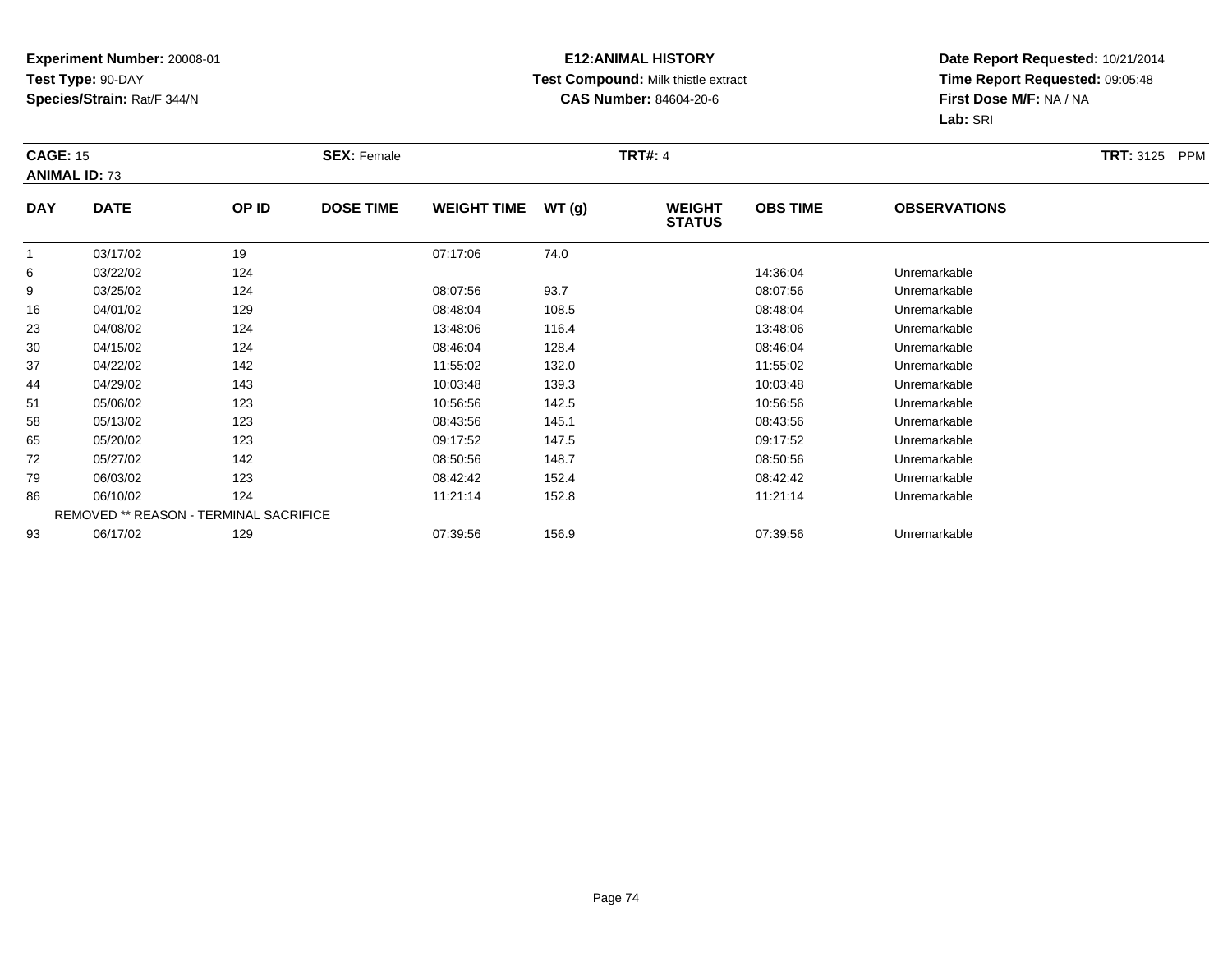## **E12:ANIMAL HISTORY Test Compound:** Milk thistle extract**CAS Number:** 84604-20-6

|            | <b>CAGE: 15</b><br><b>ANIMAL ID: 74</b> |       | <b>SEX: Female</b> |                    |       | <b>TRT#: 4</b>                 |                 |                     | <b>TRT: 3125 PPM</b> |
|------------|-----------------------------------------|-------|--------------------|--------------------|-------|--------------------------------|-----------------|---------------------|----------------------|
| <b>DAY</b> | <b>DATE</b>                             | OP ID | <b>DOSE TIME</b>   | <b>WEIGHT TIME</b> | WT(g) | <b>WEIGHT</b><br><b>STATUS</b> | <b>OBS TIME</b> | <b>OBSERVATIONS</b> |                      |
|            | 03/17/02                                | 19    |                    | 07:17:06           | 87.2  |                                |                 |                     |                      |
| 6          | 03/22/02                                | 124   |                    |                    |       |                                | 14:36:04        | Unremarkable        |                      |
| 9          | 03/25/02                                | 124   |                    | 08:07:56           | 112.7 |                                | 08:07:56        | Unremarkable        |                      |
| 16         | 04/01/02                                | 129   |                    | 08:48:04           | 130.5 |                                | 08:48:04        | Unremarkable        |                      |
| 23         | 04/08/02                                | 124   |                    | 13:48:06           | 142.6 |                                | 13:48:06        | Unremarkable        |                      |
| 30         | 04/15/02                                | 124   |                    | 08:46:04           | 142.9 |                                | 08:46:04        | Unremarkable        |                      |
| 37         | 04/22/02                                | 142   |                    | 11:55:02           | 163.6 |                                | 11:55:02        | Unremarkable        |                      |
| 44         | 04/29/02                                | 143   |                    | 10:03:48           | 175.4 |                                | 10:03:48        | Unremarkable        |                      |
| 51         | 05/06/02                                | 123   |                    | 10:56:56           | 178.3 |                                | 10:56:56        | Unremarkable        |                      |
| 58         | 05/13/02                                | 123   |                    | 08:43:56           | 183.8 |                                | 08:43:56        | Unremarkable        |                      |
| 65         | 05/20/02                                | 123   |                    | 09:17:52           | 184.0 |                                | 09:17:52        | Unremarkable        |                      |
| 72         | 05/27/02                                | 142   |                    | 08:50:56           | 187.4 |                                | 08:50:56        | Unremarkable        |                      |
| 79         | 06/03/02                                | 123   |                    | 08:42:42           | 192.9 |                                | 08:42:42        | Unremarkable        |                      |
| 86         | 06/10/02                                | 124   |                    | 11:21:14           | 189.6 |                                | 11:21:14        | Unremarkable        |                      |
|            | REMOVED ** REASON - TERMINAL SACRIFICE  |       |                    |                    |       |                                |                 |                     |                      |
| 93         | 06/17/02                                | 129   |                    | 07:39:56           | 197.0 |                                | 07:39:56        | Unremarkable        |                      |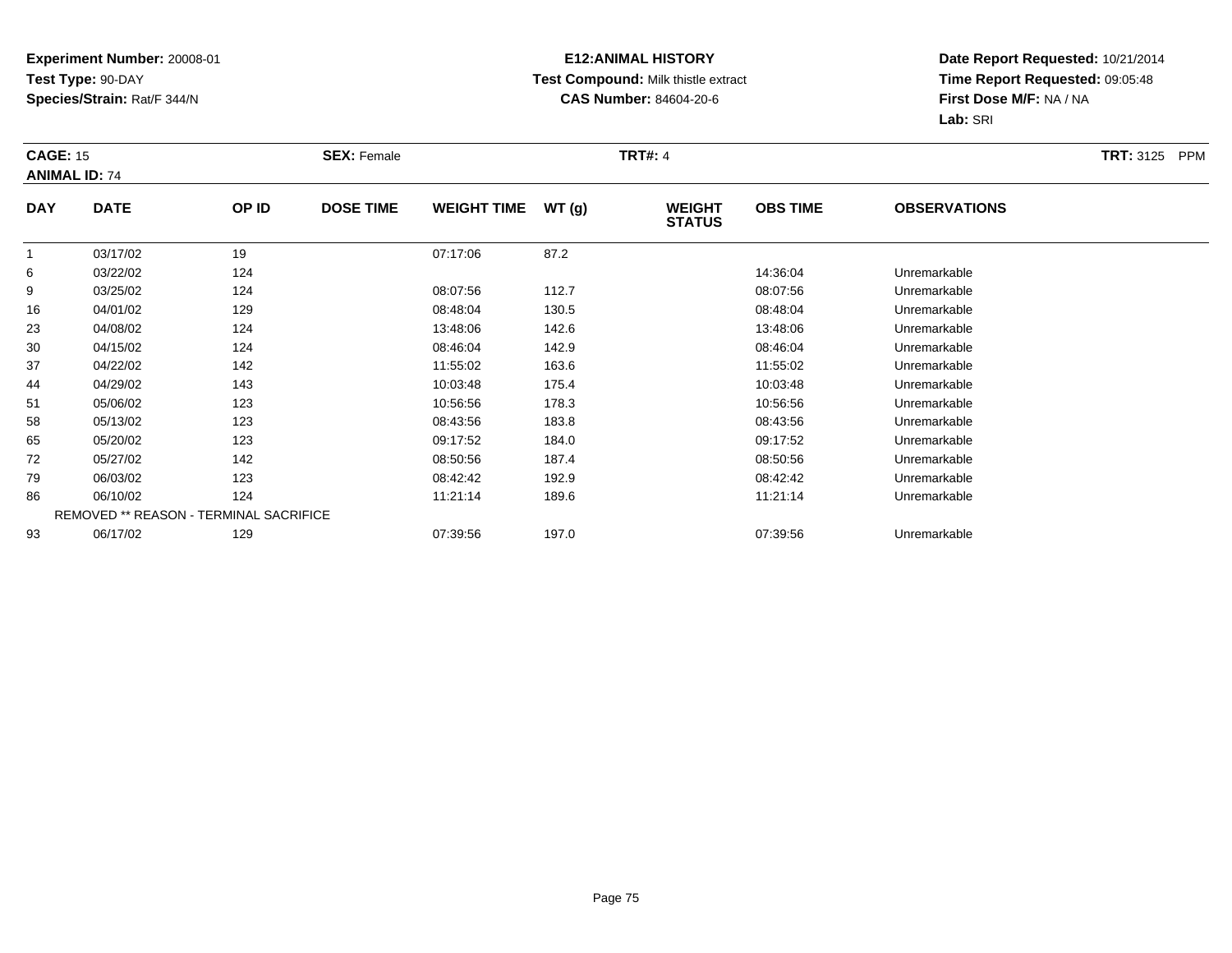## **E12:ANIMAL HISTORY Test Compound:** Milk thistle extract**CAS Number:** 84604-20-6

|                | <b>CAGE: 15</b><br><b>ANIMAL ID: 75</b> |                                        | <b>SEX: Female</b> |                    |       |                                | <b>TRT#: 4</b>  |                     |  |  |
|----------------|-----------------------------------------|----------------------------------------|--------------------|--------------------|-------|--------------------------------|-----------------|---------------------|--|--|
| <b>DAY</b>     | <b>DATE</b>                             | OP ID                                  | <b>DOSE TIME</b>   | <b>WEIGHT TIME</b> | WT(g) | <b>WEIGHT</b><br><b>STATUS</b> | <b>OBS TIME</b> | <b>OBSERVATIONS</b> |  |  |
| $\overline{1}$ | 03/17/02                                | 19                                     |                    | 07:17:06           | 77.7  |                                |                 |                     |  |  |
| 6              | 03/22/02                                | 124                                    |                    |                    |       |                                | 14:36:04        | Unremarkable        |  |  |
| 9              | 03/25/02                                | 124                                    |                    | 08:07:56           | 102.9 |                                | 08:07:56        | Unremarkable        |  |  |
| 16             | 04/01/02                                | 129                                    |                    | 08:48:04           | 121.4 |                                | 08:48:04        | Unremarkable        |  |  |
| 23             | 04/08/02                                | 124                                    |                    | 13:48:06           | 130.6 |                                | 13:48:06        | Unremarkable        |  |  |
| 30             | 04/15/02                                | 124                                    |                    | 08:46:04           | 144.3 |                                | 08:46:04        | Unremarkable        |  |  |
| 37             | 04/22/02                                | 142                                    |                    | 11:55:02           | 153.7 |                                | 11:55:02        | Unremarkable        |  |  |
| 44             | 04/29/02                                | 143                                    |                    | 10:03:48           | 157.2 |                                | 10:03:48        | Unremarkable        |  |  |
| 51             | 05/06/02                                | 123                                    |                    | 10:56:56           | 165.3 |                                | 10:56:56        | Unremarkable        |  |  |
| 58             | 05/13/02                                | 123                                    |                    | 08:43:56           | 172.2 |                                | 08:43:56        | Unremarkable        |  |  |
| 65             | 05/20/02                                | 123                                    |                    | 09:17:52           | 174.1 |                                | 09:17:52        | Unremarkable        |  |  |
| 72             | 05/27/02                                | 142                                    |                    | 08:50:56           | 176.8 |                                | 08:50:56        | Unremarkable        |  |  |
| 79             | 06/03/02                                | 123                                    |                    | 08:42:42           | 176.7 |                                | 08:42:42        | Unremarkable        |  |  |
| 86             | 06/10/02                                | 124                                    |                    | 11:21:14           | 183.4 |                                | 11:21:14        | Unremarkable        |  |  |
|                |                                         | REMOVED ** REASON - TERMINAL SACRIFICE |                    |                    |       |                                |                 |                     |  |  |
| 93             | 06/17/02                                | 129                                    |                    | 07:39:56           | 187.0 |                                | 07:39:56        | Unremarkable        |  |  |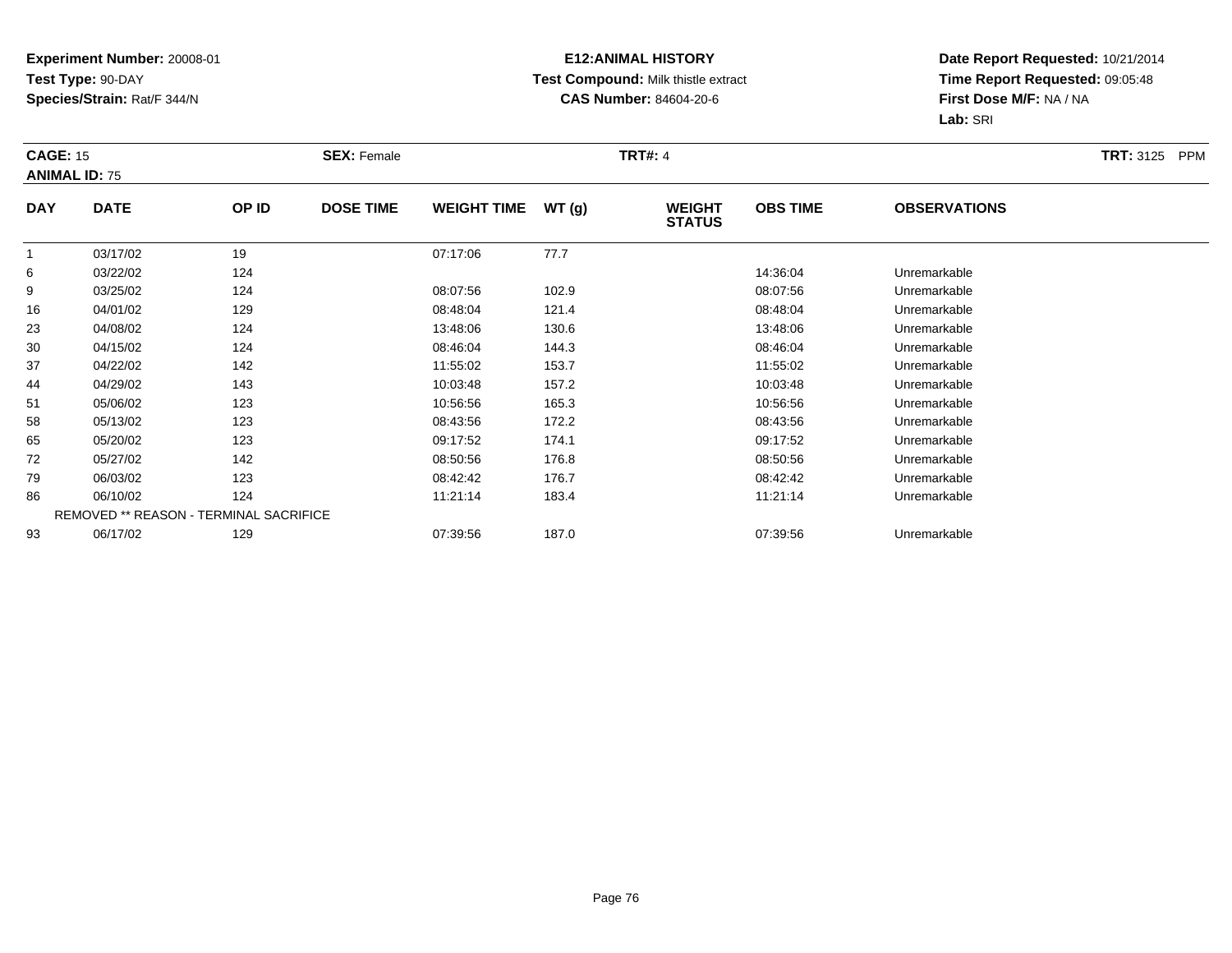## **E12:ANIMAL HISTORY Test Compound:** Milk thistle extract**CAS Number:** 84604-20-6

|                | <b>CAGE: 16</b><br><b>ANIMAL ID: 76</b> |                                        | <b>SEX: Female</b> |                    |       |                                | <b>TRT#: 4</b>  |                     |  |
|----------------|-----------------------------------------|----------------------------------------|--------------------|--------------------|-------|--------------------------------|-----------------|---------------------|--|
| <b>DAY</b>     | <b>DATE</b>                             | OP ID                                  | <b>DOSE TIME</b>   | <b>WEIGHT TIME</b> | WT(g) | <b>WEIGHT</b><br><b>STATUS</b> | <b>OBS TIME</b> | <b>OBSERVATIONS</b> |  |
| $\overline{1}$ | 03/17/02                                | 19                                     |                    | 07:17:08           | 76.6  |                                |                 |                     |  |
| 6              | 03/22/02                                | 124                                    |                    |                    |       |                                | 14:36:34        | Unremarkable        |  |
| 9              | 03/25/02                                | 124                                    |                    | 08:10:28           | 101.4 |                                | 08:10:28        | Unremarkable        |  |
| 16             | 04/01/02                                | 129                                    |                    | 08:49:16           | 117.1 |                                | 08:49:16        | Unremarkable        |  |
| 23             | 04/08/02                                | 124                                    |                    | 13:50:20           | 125.0 |                                | 13:50:20        | Unremarkable        |  |
| 30             | 04/15/02                                | 124                                    |                    | 08:48:28           | 127.0 |                                | 08:48:28        | Unremarkable        |  |
| 37             | 04/22/02                                | 142                                    |                    | 11:56:58           | 142.0 |                                | 11:56:58        | Unremarkable        |  |
| 44             | 04/29/02                                | 143                                    |                    | 10:05:14           | 147.0 |                                | 10:05:14        | Unremarkable        |  |
| 51             | 05/06/02                                | 123                                    |                    | 10:57:52           | 150.7 |                                | 10:57:52        | Unremarkable        |  |
| 58             | 05/13/02                                | 123                                    |                    | 08:44:56           | 154.5 |                                | 08:44:56        | Unremarkable        |  |
| 65             | 05/20/02                                | 123                                    |                    | 09:18:50           | 158.1 |                                | 09:18:50        | Unremarkable        |  |
| 72             | 05/27/02                                | 142                                    |                    | 08:54:12           | 156.7 |                                | 08:54:12        | Unremarkable        |  |
| 79             | 06/03/02                                | 123                                    |                    | 08:44:16           | 163.5 |                                | 08:44:16        | Nasal/Eye Discharge |  |
| 86             | 06/10/02                                | 124                                    |                    | 11:22:36           | 161.1 |                                | 11:22:36        | Unremarkable        |  |
|                |                                         | REMOVED ** REASON - TERMINAL SACRIFICE |                    |                    |       |                                |                 |                     |  |
| 93             | 06/17/02                                | 129                                    |                    | 07:43:36           | 167.8 |                                | 07:43:36        | Unremarkable        |  |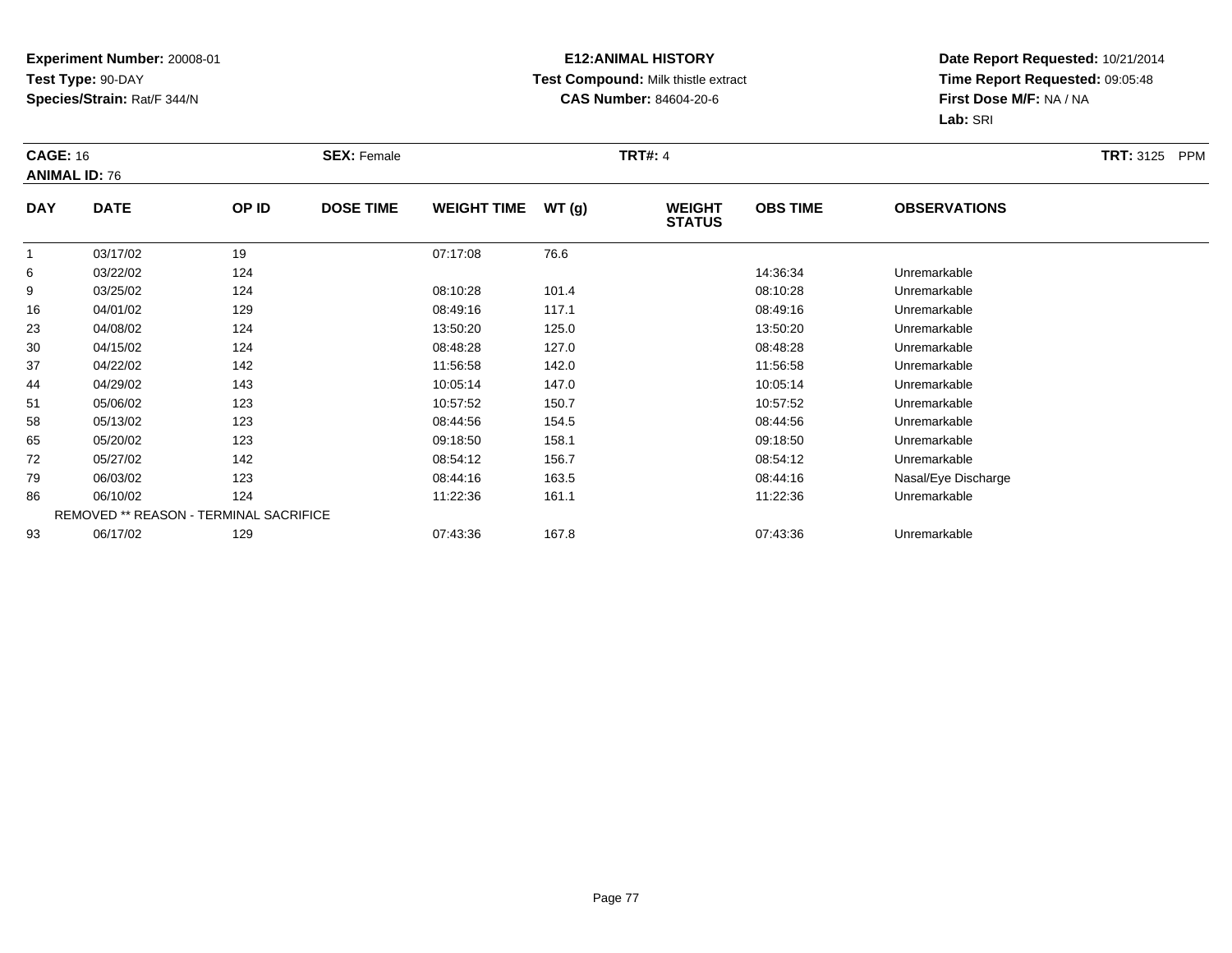## **E12:ANIMAL HISTORY Test Compound:** Milk thistle extract**CAS Number:** 84604-20-6

|                | <b>CAGE: 16</b><br><b>ANIMAL ID: 77</b> |                                        | <b>SEX: Female</b> |                    |       |                                | <b>TRT#: 4</b>  |                     |  |
|----------------|-----------------------------------------|----------------------------------------|--------------------|--------------------|-------|--------------------------------|-----------------|---------------------|--|
| <b>DAY</b>     | <b>DATE</b>                             | OP ID                                  | <b>DOSE TIME</b>   | <b>WEIGHT TIME</b> | WT(g) | <b>WEIGHT</b><br><b>STATUS</b> | <b>OBS TIME</b> | <b>OBSERVATIONS</b> |  |
| $\overline{1}$ | 03/17/02                                | 19                                     |                    | 07:17:08           | 76.7  |                                |                 |                     |  |
| 6              | 03/22/02                                | 124                                    |                    |                    |       |                                | 14:36:34        | Unremarkable        |  |
| 9              | 03/25/02                                | 124                                    |                    | 08:10:28           | 105.5 |                                | 08:10:28        | Unremarkable        |  |
| 16             | 04/01/02                                | 129                                    |                    | 08:49:16           | 125.1 |                                | 08:49:16        | Unremarkable        |  |
| 23             | 04/08/02                                | 124                                    |                    | 13:50:20           | 137.5 |                                | 13:50:20        | Unremarkable        |  |
| 30             | 04/15/02                                | 124                                    |                    | 08:48:28           | 140.5 |                                | 08:48:28        | Unremarkable        |  |
| 37             | 04/22/02                                | 142                                    |                    | 11:56:58           | 154.6 |                                | 11:56:58        | Unremarkable        |  |
| 44             | 04/29/02                                | 143                                    |                    | 10:05:14           | 167.0 |                                | 10:05:14        | Unremarkable        |  |
| 51             | 05/06/02                                | 123                                    |                    | 10:57:52           | 170.9 |                                | 10:57:52        | Unremarkable        |  |
| 58             | 05/13/02                                | 123                                    |                    | 08:44:56           | 171.9 |                                | 08:44:56        | Unremarkable        |  |
| 65             | 05/20/02                                | 123                                    |                    | 09:18:50           | 179.1 |                                | 09:18:50        | Unremarkable        |  |
| 72             | 05/27/02                                | 142                                    |                    | 08:54:12           | 181.7 |                                | 08:54:12        | Unremarkable        |  |
| 79             | 06/03/02                                | 123                                    |                    | 08:44:16           | 184.8 |                                | 08:44:16        | Unremarkable        |  |
| 86             | 06/10/02                                | 124                                    |                    | 11:22:36           | 189.0 |                                | 11:22:36        | Unremarkable        |  |
|                |                                         | REMOVED ** REASON - TERMINAL SACRIFICE |                    |                    |       |                                |                 |                     |  |
| 93             | 06/17/02                                | 129                                    |                    | 07:43:36           | 195.6 |                                | 07:43:36        | Unremarkable        |  |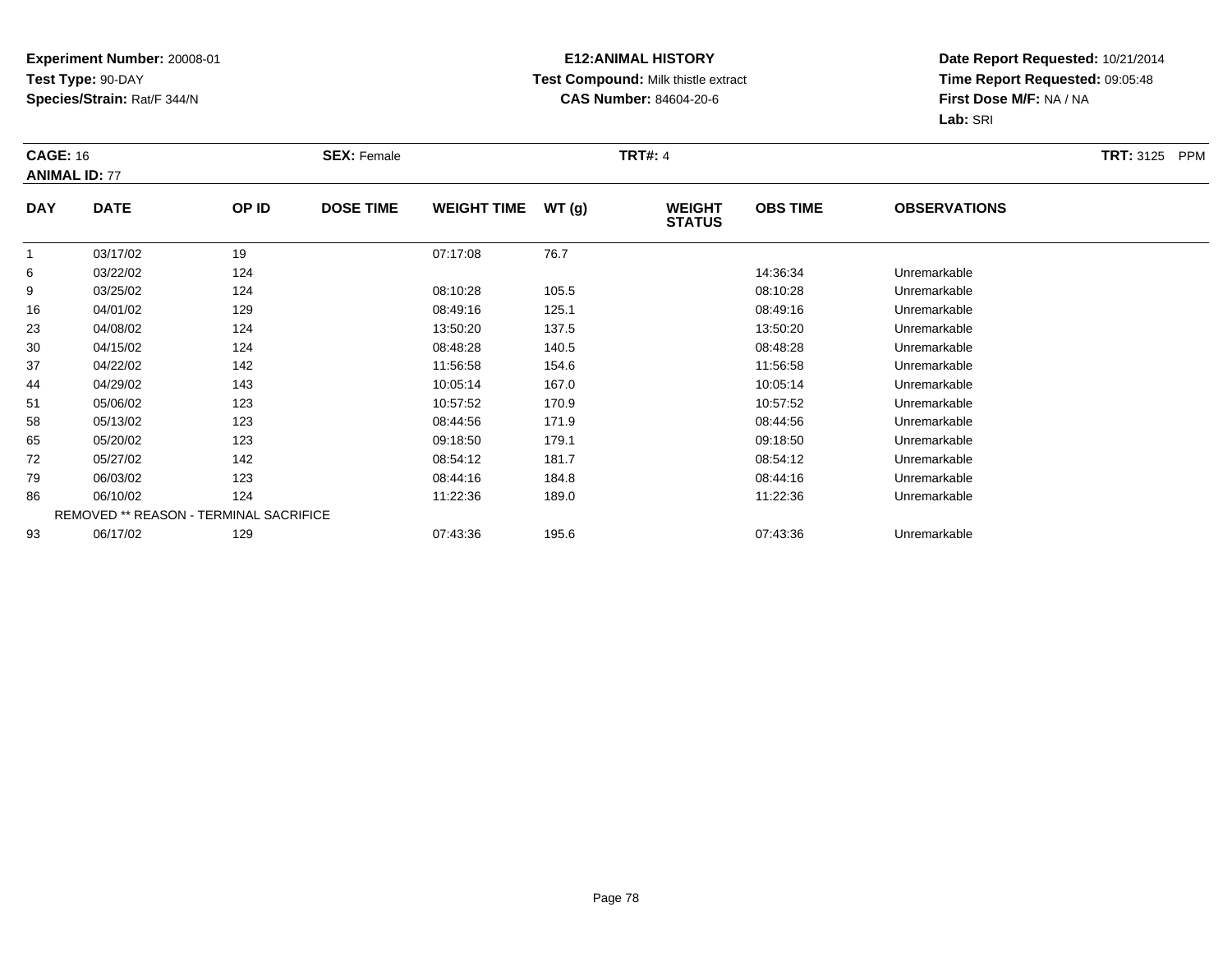## **E12:ANIMAL HISTORY Test Compound:** Milk thistle extract**CAS Number:** 84604-20-6

| <b>CAGE: 16</b> | <b>ANIMAL ID: 78</b> |                                        | <b>SEX: Female</b> |                    |       | <b>TRT#: 4</b>                 |                 |                     | <b>TRT: 3125 PPM</b> |
|-----------------|----------------------|----------------------------------------|--------------------|--------------------|-------|--------------------------------|-----------------|---------------------|----------------------|
| <b>DAY</b>      | <b>DATE</b>          | OP ID                                  | <b>DOSE TIME</b>   | <b>WEIGHT TIME</b> | WT(g) | <b>WEIGHT</b><br><b>STATUS</b> | <b>OBS TIME</b> | <b>OBSERVATIONS</b> |                      |
|                 | 03/17/02             | 19                                     |                    | 07:17:08           | 83.9  |                                |                 |                     |                      |
| 6               | 03/22/02             | 124                                    |                    |                    |       |                                | 14:36:34        | Unremarkable        |                      |
| 9               | 03/25/02             | 124                                    |                    | 08:10:28           | 113.4 |                                | 08:10:28        | Unremarkable        |                      |
| 16              | 04/01/02             | 129                                    |                    | 08:49:16           | 127.0 |                                | 08:49:16        | Unremarkable        |                      |
| 23              | 04/08/02             | 124                                    |                    | 13:50:20           | 139.9 |                                | 13:50:20        | Unremarkable        |                      |
| 30              | 04/15/02             | 124                                    |                    | 08:48:28           | 129.7 |                                | 08:48:28        | Unremarkable        |                      |
| 37              | 04/22/02             | 142                                    |                    | 11:56:58           | 157.1 |                                | 11:56:58        | Unremarkable        |                      |
| 44              | 04/29/02             | 143                                    |                    | 10:05:14           | 165.6 |                                | 10:05:14        | Unremarkable        |                      |
| 51              | 05/06/02             | 123                                    |                    | 10:57:52           | 169.1 |                                | 10:57:52        | Unremarkable        |                      |
| 58              | 05/13/02             | 123                                    |                    | 08:44:56           | 175.2 |                                | 08:44:56        | Unremarkable        |                      |
| 65              | 05/20/02             | 123                                    |                    | 09:18:50           | 176.6 |                                | 09:18:50        | Unremarkable        |                      |
| 72              | 05/27/02             | 142                                    |                    | 08:54:12           | 179.9 |                                | 08:54:12        | Unremarkable        |                      |
| 79              | 06/03/02             | 123                                    |                    | 08:44:16           | 185.2 |                                | 08:44:16        | Unremarkable        |                      |
| 86              | 06/10/02             | 124                                    |                    | 11:22:36           | 183.8 |                                | 11:22:36        | Unremarkable        |                      |
|                 |                      | REMOVED ** REASON - TERMINAL SACRIFICE |                    |                    |       |                                |                 |                     |                      |
| 93              | 06/17/02             | 129                                    |                    | 07:43:36           | 188.0 |                                | 07:43:36        | Unremarkable        |                      |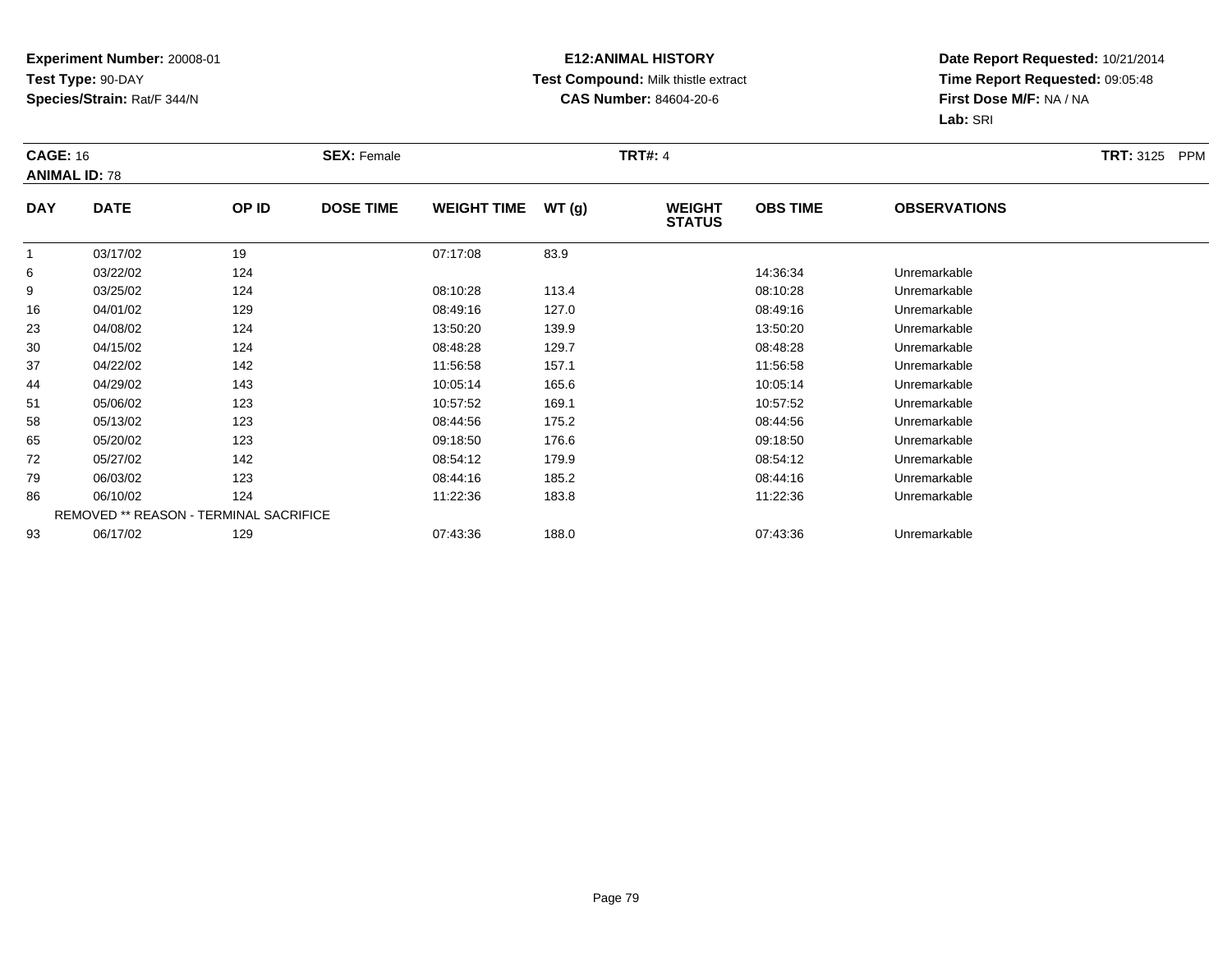## **E12:ANIMAL HISTORY Test Compound:** Milk thistle extract**CAS Number:** 84604-20-6

|            | <b>CAGE: 16</b><br><b>ANIMAL ID: 79</b> |       | <b>SEX: Female</b> |                    |       |                                | <b>TRT#: 4</b>  |                     |  |  |
|------------|-----------------------------------------|-------|--------------------|--------------------|-------|--------------------------------|-----------------|---------------------|--|--|
| <b>DAY</b> | <b>DATE</b>                             | OP ID | <b>DOSE TIME</b>   | <b>WEIGHT TIME</b> | WT(g) | <b>WEIGHT</b><br><b>STATUS</b> | <b>OBS TIME</b> | <b>OBSERVATIONS</b> |  |  |
|            | 03/17/02                                | 19    |                    | 07:17:08           | 87.2  |                                |                 |                     |  |  |
| 6          | 03/22/02                                | 124   |                    |                    |       |                                | 14:36:34        | Unremarkable        |  |  |
| 9          | 03/25/02                                | 124   |                    | 08:10:28           | 116.6 |                                | 08:10:28        | Unremarkable        |  |  |
| 16         | 04/01/02                                | 129   |                    | 08:49:16           | 133.0 |                                | 08:49:16        | Unremarkable        |  |  |
| 23         | 04/08/02                                | 124   |                    | 13:50:20           | 142.8 |                                | 13:50:20        | Unremarkable        |  |  |
| 30         | 04/15/02                                | 124   |                    | 08:48:28           | 145.3 |                                | 08:48:28        | Unremarkable        |  |  |
| 37         | 04/22/02                                | 142   |                    | 11:56:58           | 161.2 |                                | 11:56:58        | Unremarkable        |  |  |
| 44         | 04/29/02                                | 143   |                    | 10:05:14           | 173.0 |                                | 10:05:14        | Unremarkable        |  |  |
| 51         | 05/06/02                                | 123   |                    | 10:57:52           | 179.3 |                                | 10:57:52        | Unremarkable        |  |  |
| 58         | 05/13/02                                | 123   |                    | 08:44:56           | 181.3 |                                | 08:44:56        | Unremarkable        |  |  |
| 65         | 05/20/02                                | 123   |                    | 09:18:50           | 184.9 |                                | 09:18:50        | Unremarkable        |  |  |
| 72         | 05/27/02                                | 142   |                    | 08:54:12           | 184.6 |                                | 08:54:12        | Unremarkable        |  |  |
| 79         | 06/03/02                                | 123   |                    | 08:44:16           | 190.8 |                                | 08:44:16        | Unremarkable        |  |  |
| 86         | 06/10/02                                | 124   |                    | 11:22:36           | 191.2 |                                | 11:22:36        | Unremarkable        |  |  |
|            | REMOVED ** REASON - TERMINAL SACRIFICE  |       |                    |                    |       |                                |                 |                     |  |  |
| 93         | 06/17/02                                | 129   |                    | 07:43:36           | 196.8 |                                | 07:43:36        | Unremarkable        |  |  |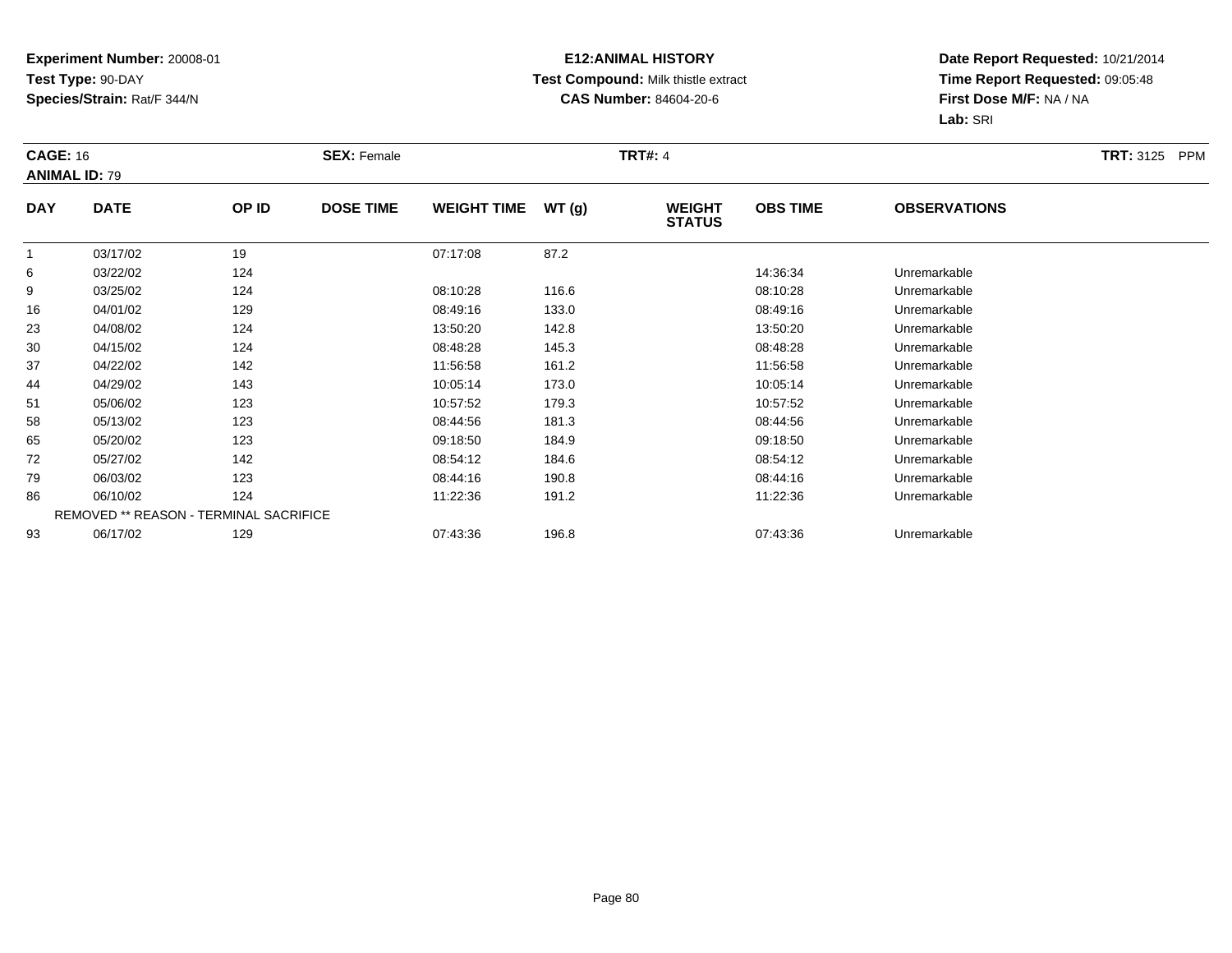## **E12:ANIMAL HISTORY Test Compound:** Milk thistle extract**CAS Number:** 84604-20-6

| <b>CAGE: 16</b> | <b>ANIMAL ID: 80</b>                   |       | <b>SEX: Female</b> |                    |       | <b>TRT#: 4</b>                 |                 |                     | <b>TRT: 3125 PPM</b> |
|-----------------|----------------------------------------|-------|--------------------|--------------------|-------|--------------------------------|-----------------|---------------------|----------------------|
| <b>DAY</b>      | <b>DATE</b>                            | OP ID | <b>DOSE TIME</b>   | <b>WEIGHT TIME</b> | WT(g) | <b>WEIGHT</b><br><b>STATUS</b> | <b>OBS TIME</b> | <b>OBSERVATIONS</b> |                      |
|                 | 03/17/02                               | 19    |                    | 07:17:08           | 89.3  |                                |                 |                     |                      |
| 6               | 03/22/02                               | 124   |                    |                    |       |                                | 14:36:34        | Unremarkable        |                      |
| 9               | 03/25/02                               | 124   |                    | 08:10:28           | 115.1 |                                | 08:10:28        | Unremarkable        |                      |
| 16              | 04/01/02                               | 129   |                    | 08:49:16           | 127.1 |                                | 08:49:16        | Unremarkable        |                      |
| 23              | 04/08/02                               | 124   |                    | 13:50:20           | 137.6 |                                | 13:50:20        | Unremarkable        |                      |
| 30              | 04/15/02                               | 124   |                    | 08:48:28           | 139.6 |                                | 08:48:28        | Unremarkable        |                      |
| 37              | 04/22/02                               | 142   |                    | 11:56:58           | 151.6 |                                | 11:56:58        | Unremarkable        |                      |
| 44              | 04/29/02                               | 143   |                    | 10:05:14           | 163.7 |                                | 10:05:14        | Unremarkable        |                      |
| 51              | 05/06/02                               | 123   |                    | 10:57:52           | 167.5 |                                | 10:57:52        | Unremarkable        |                      |
| 58              | 05/13/02                               | 123   |                    | 08:44:56           | 170.8 |                                | 08:44:56        | Unremarkable        |                      |
| 65              | 05/20/02                               | 123   |                    | 09:18:50           | 172.4 |                                | 09:18:50        | Unremarkable        |                      |
| 72              | 05/27/02                               | 142   |                    | 08:54:12           | 179.1 |                                | 08:54:12        | Unremarkable        |                      |
| 79              | 06/03/02                               | 123   |                    | 08:44:16           | 178.5 |                                | 08:44:16        | Unremarkable        |                      |
| 86              | 06/10/02                               | 124   |                    | 11:22:36           | 183.3 |                                | 11:22:36        | Unremarkable        |                      |
|                 | REMOVED ** REASON - TERMINAL SACRIFICE |       |                    |                    |       |                                |                 |                     |                      |
| 93              | 06/17/02                               | 129   |                    | 07:43:36           | 186.7 |                                | 07:43:36        | Unremarkable        |                      |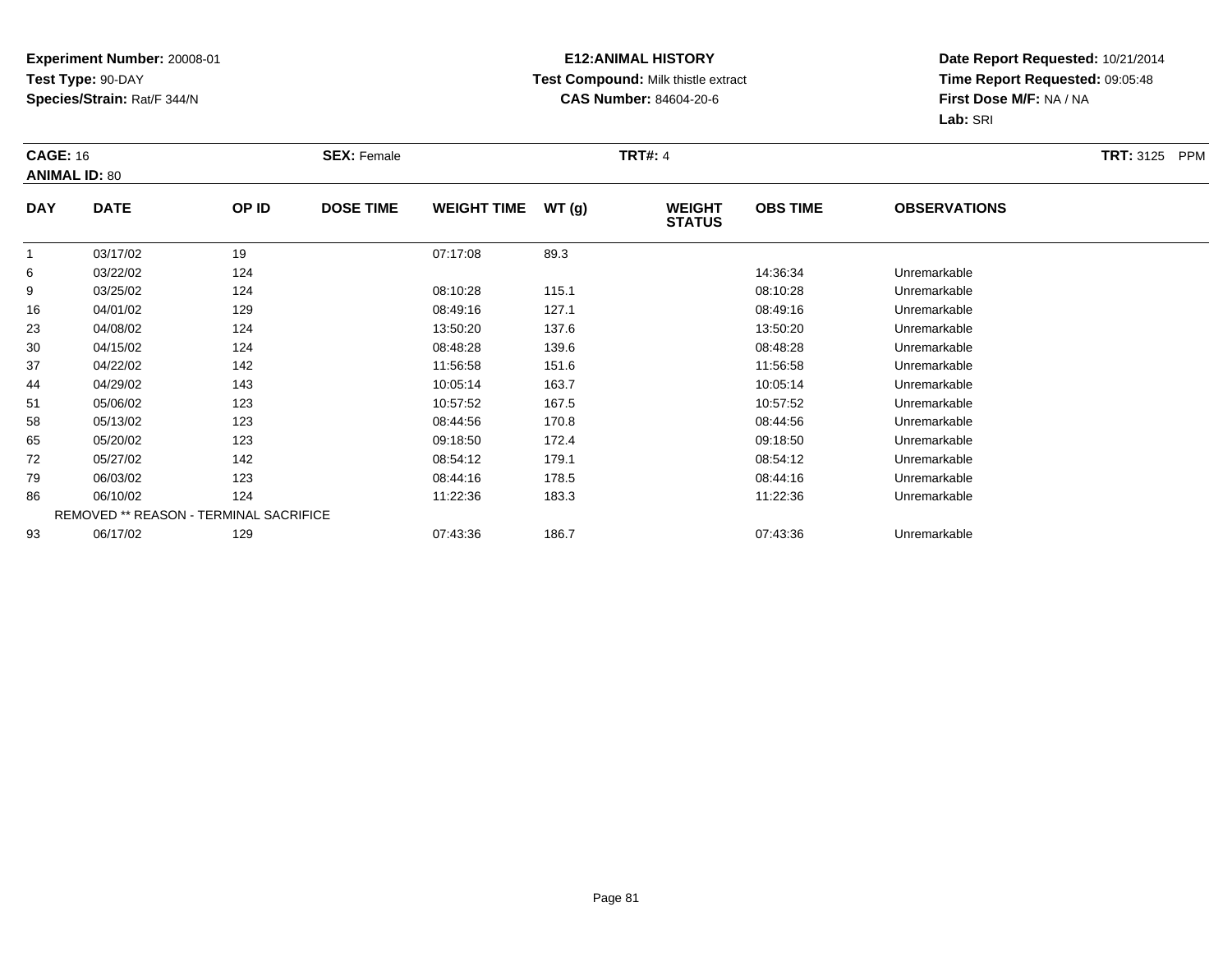## **E12:ANIMAL HISTORY Test Compound:** Milk thistle extract**CAS Number:** 84604-20-6

| <b>CAGE: 17</b> | <b>ANIMAL ID: 81</b>                   |       | <b>SEX: Female</b> |                    |       | <b>TRT#: 6</b>                 |                 |                     | <b>TRT: 6250</b><br>PPM |
|-----------------|----------------------------------------|-------|--------------------|--------------------|-------|--------------------------------|-----------------|---------------------|-------------------------|
| <b>DAY</b>      | <b>DATE</b>                            | OP ID | <b>DOSE TIME</b>   | <b>WEIGHT TIME</b> | WT(g) | <b>WEIGHT</b><br><b>STATUS</b> | <b>OBS TIME</b> | <b>OBSERVATIONS</b> |                         |
|                 | 03/17/02                               | 19    |                    | 07:17:10           | 75.4  |                                |                 |                     |                         |
| 6               | 03/22/02                               | 124   |                    |                    |       |                                | 14:38:02        | Unremarkable        |                         |
| 9               | 03/25/02                               | 124   |                    | 08:14:44           | 104.4 |                                | 08:14:44        | Unremarkable        |                         |
| 16              | 04/01/02                               | 129   |                    | 08:50:30           | 122.0 |                                | 08:50:30        | Unremarkable        |                         |
| 23              | 04/08/02                               | 124   |                    | 13:57:56           | 136.7 |                                | 13:57:56        | Unremarkable        |                         |
| 30              | 04/15/02                               | 124   |                    | 09:01:30           | 128.4 |                                | 09:01:30        | Unremarkable        |                         |
| 37              | 04/22/02                               | 142   |                    | 11:42:34           | 152.1 |                                | 11:42:34        | Unremarkable        |                         |
| 44              | 04/29/02                               | 143   |                    | 10:10:28           | 161.5 |                                | 10:10:28        | Unremarkable        |                         |
| 51              | 05/06/02                               | 123   |                    | 10:50:48           | 166.8 |                                | 10:50:48        | Unremarkable        |                         |
| 58              | 05/13/02                               | 123   |                    | 08:37:20           | 167.6 |                                | 08:37:20        | Unremarkable        |                         |
| 65              | 05/20/02                               | 123   |                    | 09:11:06           | 173.5 |                                | 09:11:06        | Unremarkable        |                         |
| 72              | 05/27/02                               | 142   |                    | 09:02:12           | 173.3 |                                | 09:02:12        | Unremarkable        |                         |
| 79              | 06/03/02                               | 123   |                    | 08:35:18           | 179.0 |                                | 08:35:18        | Unremarkable        |                         |
| 86              | 06/10/02                               | 124   |                    | 11:14:08           | 183.4 |                                | 11:14:08        | Unremarkable        |                         |
|                 | REMOVED ** REASON - TERMINAL SACRIFICE |       |                    |                    |       |                                |                 |                     |                         |
| 93              | 06/17/02                               | 129   |                    | 07:48:32           | 188.5 |                                | 07:48:32        | Unremarkable        |                         |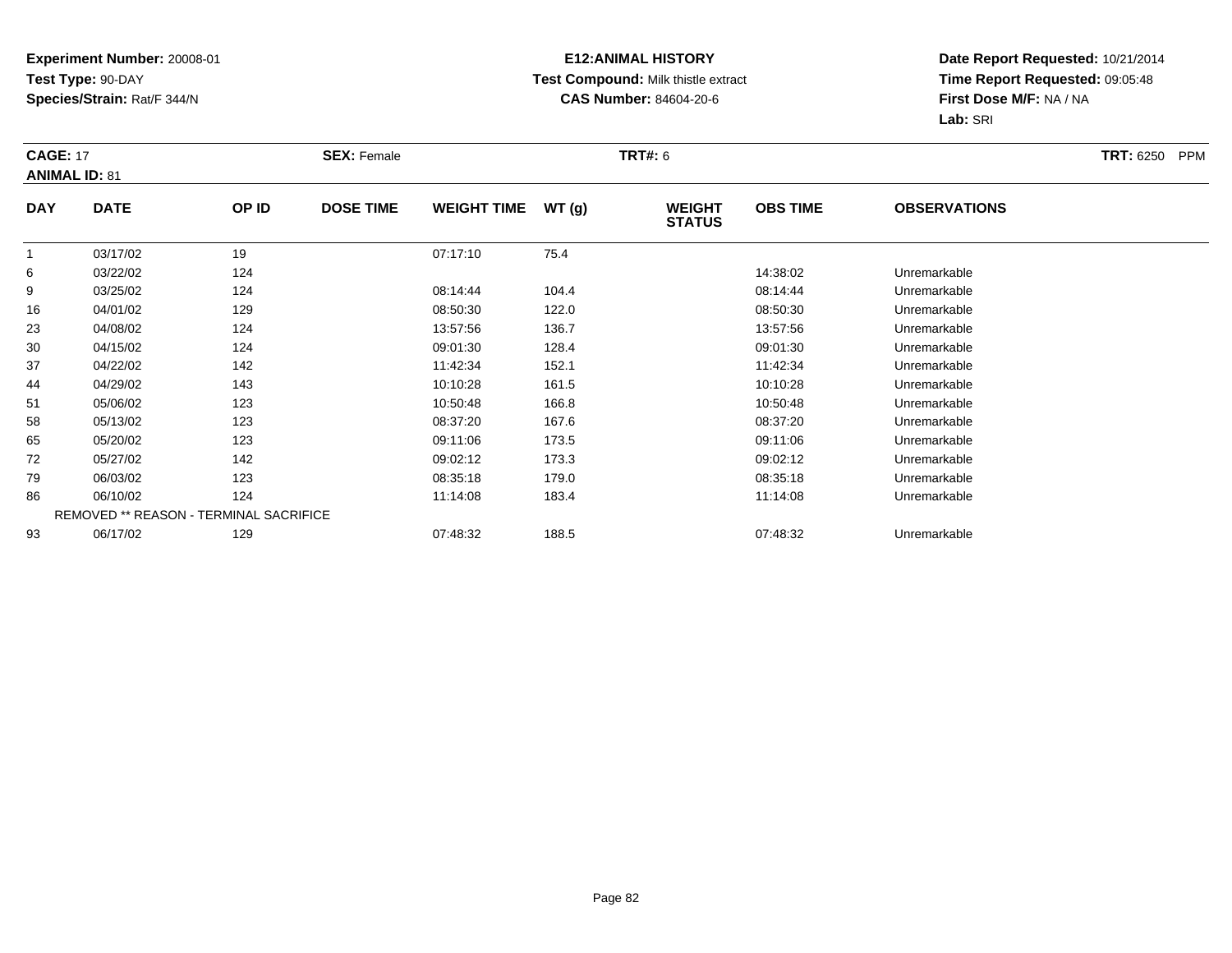## **E12:ANIMAL HISTORY Test Compound:** Milk thistle extract**CAS Number:** 84604-20-6

| <b>CAGE: 17</b> | <b>ANIMAL ID: 82</b> |                                        | <b>SEX: Female</b> |                    |       | <b>TRT#: 6</b>                 |                 |                     | <b>TRT: 6250</b><br>PPM |
|-----------------|----------------------|----------------------------------------|--------------------|--------------------|-------|--------------------------------|-----------------|---------------------|-------------------------|
| <b>DAY</b>      | <b>DATE</b>          | OP ID                                  | <b>DOSE TIME</b>   | <b>WEIGHT TIME</b> | WT(g) | <b>WEIGHT</b><br><b>STATUS</b> | <b>OBS TIME</b> | <b>OBSERVATIONS</b> |                         |
|                 | 03/17/02             | 19                                     |                    | 07:17:10           | 87.7  |                                |                 |                     |                         |
| 6               | 03/22/02             | 124                                    |                    |                    |       |                                | 14:38:02        | Unremarkable        |                         |
| 9               | 03/25/02             | 124                                    |                    | 08:14:44           | 109.1 |                                | 08:14:44        | Unremarkable        |                         |
| 16              | 04/01/02             | 129                                    |                    | 08:50:30           | 124.9 |                                | 08:50:30        | Unremarkable        |                         |
| 23              | 04/08/02             | 124                                    |                    | 13:57:56           | 133.4 |                                | 13:57:56        | Unremarkable        |                         |
| 30              | 04/15/02             | 124                                    |                    | 09:01:30           | 143.3 |                                | 09:01:30        | Unremarkable        |                         |
| 37              | 04/22/02             | 142                                    |                    | 11:42:34           | 156.2 |                                | 11:42:34        | Unremarkable        |                         |
| 44              | 04/29/02             | 143                                    |                    | 10:10:28           | 161.5 |                                | 10:10:28        | Unremarkable        |                         |
| 51              | 05/06/02             | 123                                    |                    | 10:50:48           | 169.3 |                                | 10:50:48        | Unremarkable        |                         |
| 58              | 05/13/02             | 123                                    |                    | 08:37:20           | 175.6 |                                | 08:37:20        | Unremarkable        |                         |
| 65              | 05/20/02             | 123                                    |                    | 09:11:06           | 177.7 |                                | 09:11:06        | Unremarkable        |                         |
| 72              | 05/27/02             | 142                                    |                    | 09:02:12           | 180.1 |                                | 09:02:12        | Unremarkable        |                         |
| 79              | 06/03/02             | 123                                    |                    | 08:35:18           | 186.5 |                                | 08:35:18        | Unremarkable        |                         |
| 86              | 06/10/02             | 124                                    |                    | 11:14:08           | 191.9 |                                | 11:14:08        | Unremarkable        |                         |
|                 |                      | REMOVED ** REASON - TERMINAL SACRIFICE |                    |                    |       |                                |                 |                     |                         |
| 93              | 06/17/02             | 129                                    |                    | 07:48:32           | 196.0 |                                | 07:48:32        | Unremarkable        |                         |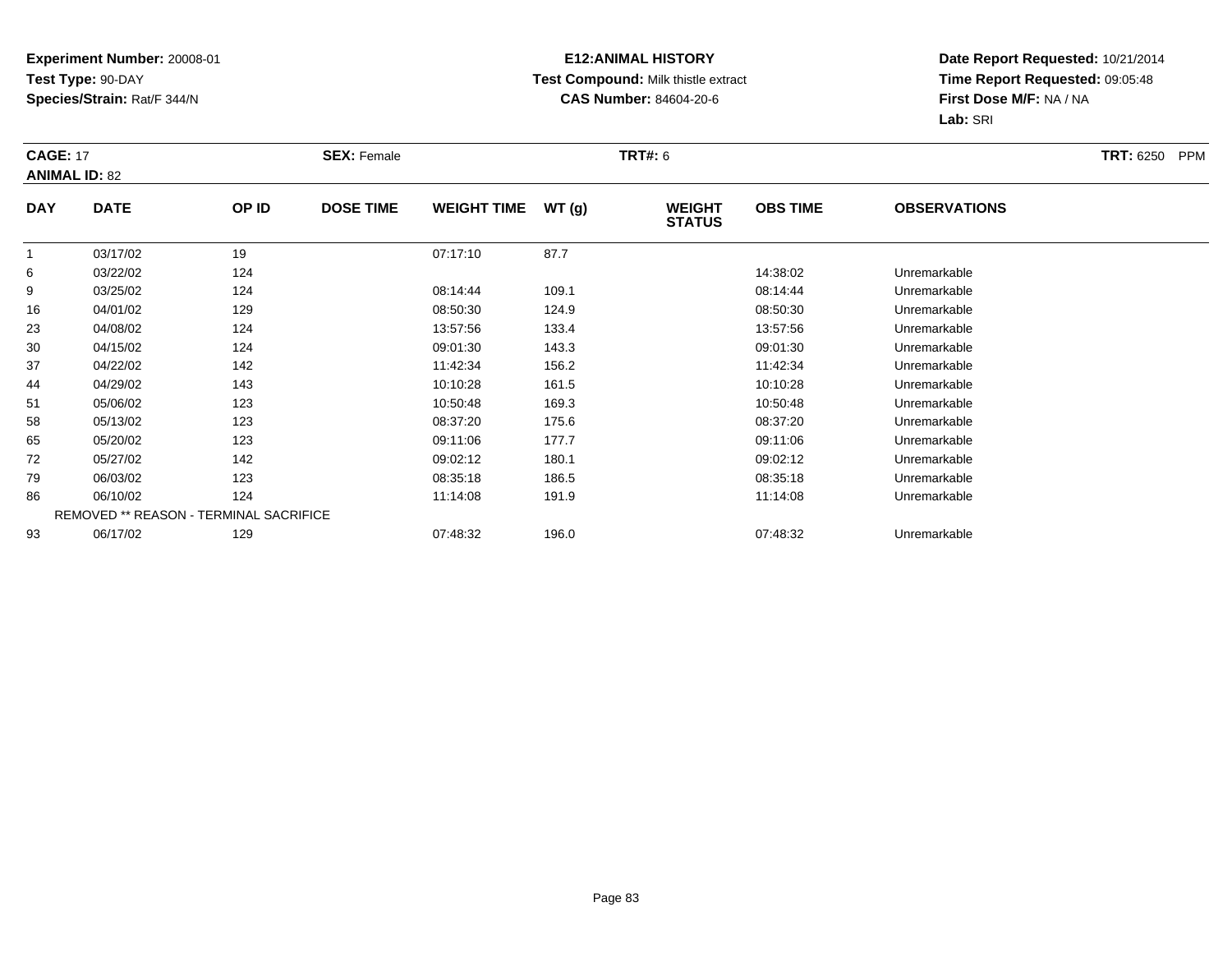## **E12:ANIMAL HISTORY Test Compound:** Milk thistle extract**CAS Number:** 84604-20-6

|            | <b>CAGE: 17</b><br><b>ANIMAL ID: 83</b> |                                        | <b>SEX: Female</b> |                    |       |                                | <b>TRT#:</b> 6  |                     |  |  |
|------------|-----------------------------------------|----------------------------------------|--------------------|--------------------|-------|--------------------------------|-----------------|---------------------|--|--|
| <b>DAY</b> | <b>DATE</b>                             | OP ID                                  | <b>DOSE TIME</b>   | <b>WEIGHT TIME</b> | WT(g) | <b>WEIGHT</b><br><b>STATUS</b> | <b>OBS TIME</b> | <b>OBSERVATIONS</b> |  |  |
|            | 03/17/02                                | 19                                     |                    | 07:17:10           | 80.7  |                                |                 |                     |  |  |
| 6          | 03/22/02                                | 124                                    |                    |                    |       |                                | 14:38:02        | Unremarkable        |  |  |
| 9          | 03/25/02                                | 124                                    |                    | 08:14:44           | 104.0 |                                | 08:14:44        | Unremarkable        |  |  |
| 16         | 04/01/02                                | 129                                    |                    | 08:50:30           | 120.7 |                                | 08:50:30        | Unremarkable        |  |  |
| 23         | 04/08/02                                | 124                                    |                    | 13:57:56           | 131.8 |                                | 13:57:56        | Unremarkable        |  |  |
| 30         | 04/15/02                                | 124                                    |                    | 09:01:30           | 133.5 |                                | 09:01:30        | Unremarkable        |  |  |
| 37         | 04/22/02                                | 142                                    |                    | 11:42:34           | 149.8 |                                | 11:42:34        | Unremarkable        |  |  |
| 44         | 04/29/02                                | 143                                    |                    | 10:10:28           | 154.5 |                                | 10:10:28        | Unremarkable        |  |  |
| 51         | 05/06/02                                | 123                                    |                    | 10:50:48           | 158.8 |                                | 10:50:48        | Unremarkable        |  |  |
| 58         | 05/13/02                                | 123                                    |                    | 08:37:20           | 164.7 |                                | 08:37:20        | Unremarkable        |  |  |
| 65         | 05/20/02                                | 123                                    |                    | 09:11:06           | 169.8 |                                | 09:11:06        | Unremarkable        |  |  |
| 72         | 05/27/02                                | 142                                    |                    | 09:02:12           | 171.3 |                                | 09:02:12        | Unremarkable        |  |  |
| 79         | 06/03/02                                | 123                                    |                    | 08:35:18           | 175.2 |                                | 08:35:18        | Unremarkable        |  |  |
| 86         | 06/10/02                                | 124                                    |                    | 11:14:08           | 177.7 |                                | 11:14:08        | Unremarkable        |  |  |
|            |                                         | REMOVED ** REASON - TERMINAL SACRIFICE |                    |                    |       |                                |                 |                     |  |  |
| 93         | 06/17/02                                | 129                                    |                    | 07:48:32           | 181.6 |                                | 07:48:32        | Unremarkable        |  |  |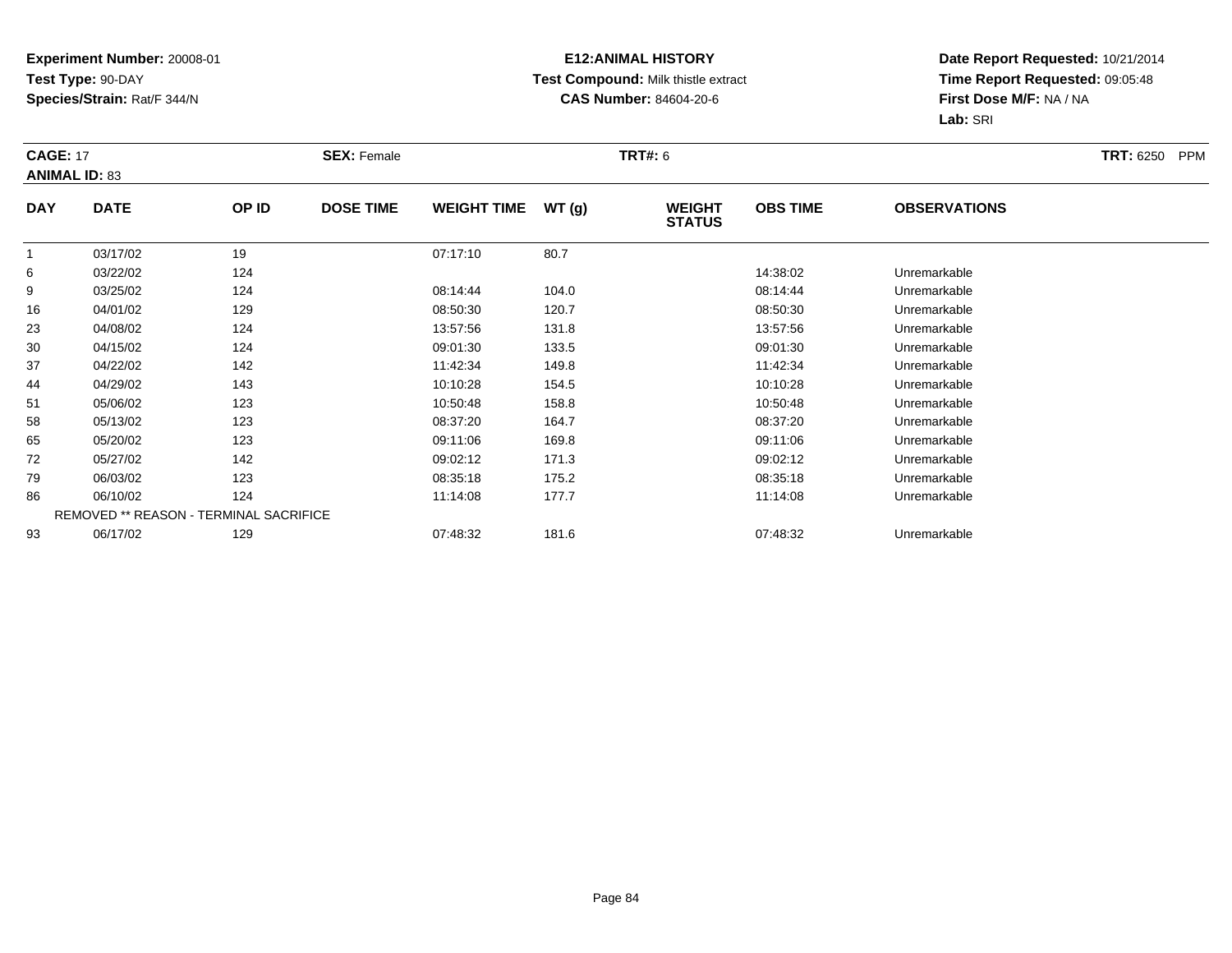## **E12:ANIMAL HISTORY Test Compound:** Milk thistle extract**CAS Number:** 84604-20-6

|                | <b>CAGE: 17</b><br><b>ANIMAL ID: 84</b> |                                        | <b>SEX: Female</b> |                    |       | <b>TRT#: 6</b>                 | <b>TRT: 6250</b><br>PPM |                     |  |
|----------------|-----------------------------------------|----------------------------------------|--------------------|--------------------|-------|--------------------------------|-------------------------|---------------------|--|
| <b>DAY</b>     | <b>DATE</b>                             | OP ID                                  | <b>DOSE TIME</b>   | <b>WEIGHT TIME</b> | WT(g) | <b>WEIGHT</b><br><b>STATUS</b> | <b>OBS TIME</b>         | <b>OBSERVATIONS</b> |  |
| $\overline{1}$ | 03/17/02                                | 19                                     |                    | 07:17:10           | 76.9  |                                |                         |                     |  |
| 6              | 03/22/02                                | 124                                    |                    |                    |       |                                | 14:38:02                | Unremarkable        |  |
| 9              | 03/25/02                                | 124                                    |                    | 08:14:44           | 111.6 |                                | 08:14:44                | Unremarkable        |  |
| 16             | 04/01/02                                | 129                                    |                    | 08:50:30           | 127.0 |                                | 08:50:30                | Unremarkable        |  |
| 23             | 04/08/02                                | 124                                    |                    | 13:57:56           | 142.1 |                                | 13:57:56                | Unremarkable        |  |
| 30             | 04/15/02                                | 124                                    |                    | 09:01:30           | 129.4 |                                | 09:01:30                | Unremarkable        |  |
| 37             | 04/22/02                                | 142                                    |                    | 11:42:34           | 161.8 |                                | 11:42:34                | Unremarkable        |  |
| 44             | 04/29/02                                | 143                                    |                    | 10:10:28           | 170.9 |                                | 10:10:28                | Unremarkable        |  |
| 51             | 05/06/02                                | 123                                    |                    | 10:50:48           | 182.9 |                                | 10:50:48                | Unremarkable        |  |
| 58             | 05/13/02                                | 123                                    |                    | 08:37:20           | 184.5 |                                | 08:37:20                | Unremarkable        |  |
| 65             | 05/20/02                                | 123                                    |                    | 09:11:06           | 190.0 |                                | 09:11:06                | Unremarkable        |  |
| 72             | 05/27/02                                | 142                                    |                    | 09:02:12           | 192.1 |                                | 09:02:12                | Unremarkable        |  |
| 79             | 06/03/02                                | 123                                    |                    | 08:35:18           | 192.9 |                                | 08:35:18                | Unremarkable        |  |
| 86             | 06/10/02                                | 124                                    |                    | 11:14:08           | 196.6 |                                | 11:14:08                | Unremarkable        |  |
|                |                                         | REMOVED ** REASON - TERMINAL SACRIFICE |                    |                    |       |                                |                         |                     |  |
| 93             | 06/17/02                                | 129                                    |                    | 07:48:32           | 199.9 |                                | 07:48:32                | Unremarkable        |  |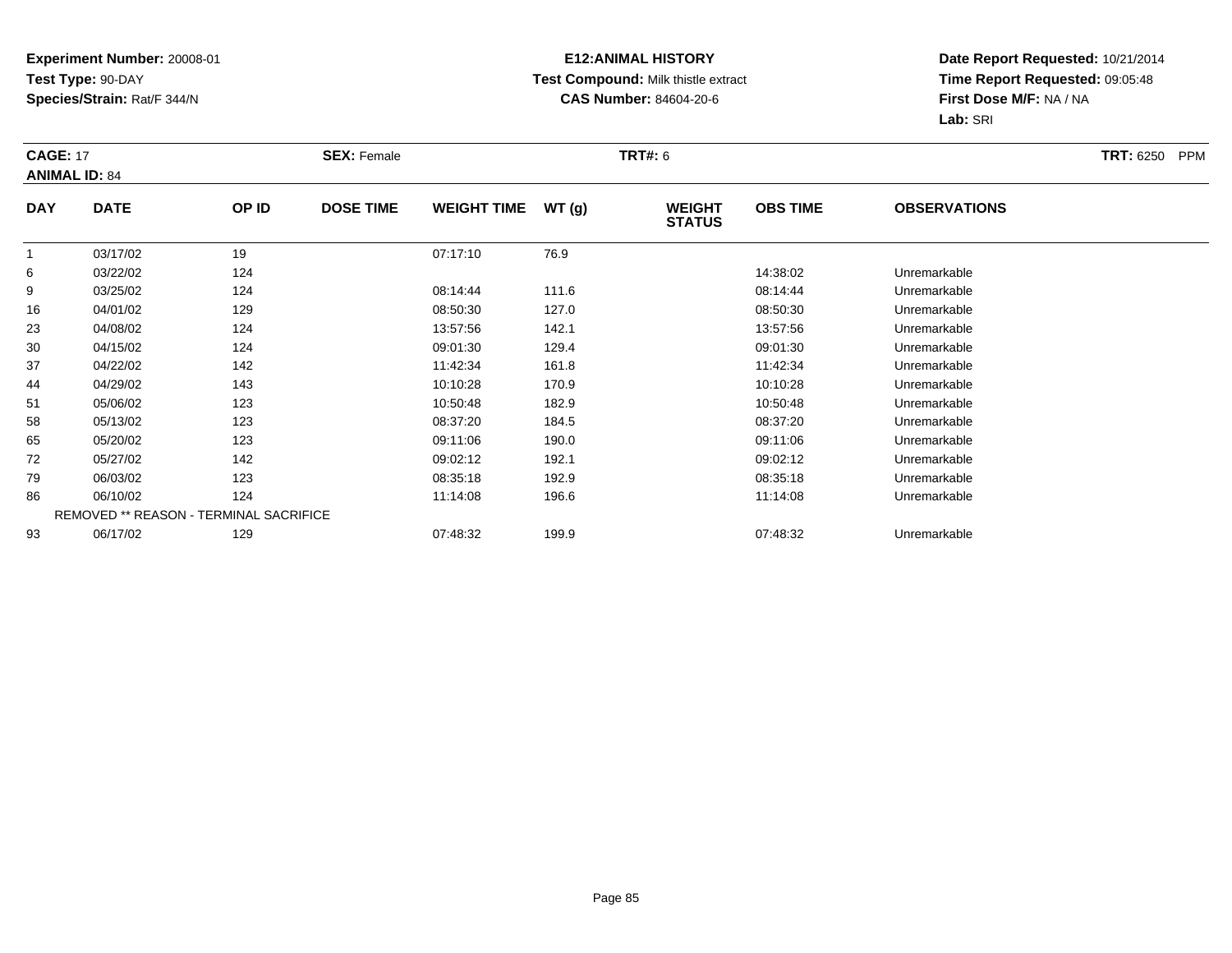## **E12:ANIMAL HISTORY Test Compound:** Milk thistle extract**CAS Number:** 84604-20-6

|                | <b>CAGE: 17</b><br><b>ANIMAL ID: 85</b> |                                        | <b>SEX: Female</b> |                    |       | <b>TRT#: 6</b>                 | <b>TRT: 6250</b><br><b>PPM</b> |                     |  |
|----------------|-----------------------------------------|----------------------------------------|--------------------|--------------------|-------|--------------------------------|--------------------------------|---------------------|--|
| <b>DAY</b>     | <b>DATE</b>                             | OP ID                                  | <b>DOSE TIME</b>   | <b>WEIGHT TIME</b> | WT(g) | <b>WEIGHT</b><br><b>STATUS</b> | <b>OBS TIME</b>                | <b>OBSERVATIONS</b> |  |
| $\overline{1}$ | 03/17/02                                | 19                                     |                    | 07:17:10           | 79.3  |                                |                                |                     |  |
| 6              | 03/22/02                                | 124                                    |                    |                    |       |                                | 14:38:02                       | Unremarkable        |  |
| 9              | 03/25/02                                | 124                                    |                    | 08:14:44           | 111.7 |                                | 08:14:44                       | Unremarkable        |  |
| 16             | 04/01/02                                | 129                                    |                    | 08:50:30           | 130.1 |                                | 08:50:30                       | Unremarkable        |  |
| 23             | 04/08/02                                | 124                                    |                    | 13:57:56           | 142.9 |                                | 13:57:56                       | Unremarkable        |  |
| 30             | 04/15/02                                | 124                                    |                    | 09:01:30           | 130.5 |                                | 09:01:30                       | Unremarkable        |  |
| 37             | 04/22/02                                | 142                                    |                    | 11:42:34           | 160.6 |                                | 11:42:34                       | Unremarkable        |  |
| 44             | 04/29/02                                | 143                                    |                    | 10:10:28           | 174.4 |                                | 10:10:28                       | Unremarkable        |  |
| 51             | 05/06/02                                | 123                                    |                    | 10:50:48           | 178.3 |                                | 10:50:48                       | Unremarkable        |  |
| 58             | 05/13/02                                | 123                                    |                    | 08:37:20           | 182.0 |                                | 08:37:20                       | Nasal/Eye Discharge |  |
| 65             | 05/20/02                                | 123                                    |                    | 09:11:06           | 185.5 |                                | 09:11:06                       | Nasal/Eye Discharge |  |
| 72             | 05/27/02                                | 142                                    |                    | 09:02:12           | 188.1 |                                | 09:02:12                       | Nasal/Eye Discharge |  |
| 79             | 06/03/02                                | 123                                    |                    | 08:35:18           | 195.2 |                                | 08:35:18                       | Unremarkable        |  |
| 86             | 06/10/02                                | 124                                    |                    | 11:14:08           | 193.8 |                                | 11:14:08                       | Unremarkable        |  |
|                |                                         | REMOVED ** REASON - TERMINAL SACRIFICE |                    |                    |       |                                |                                |                     |  |
| 93             | 06/17/02                                | 129                                    |                    | 07:48:32           | 202.0 |                                | 07:48:32                       | Unremarkable        |  |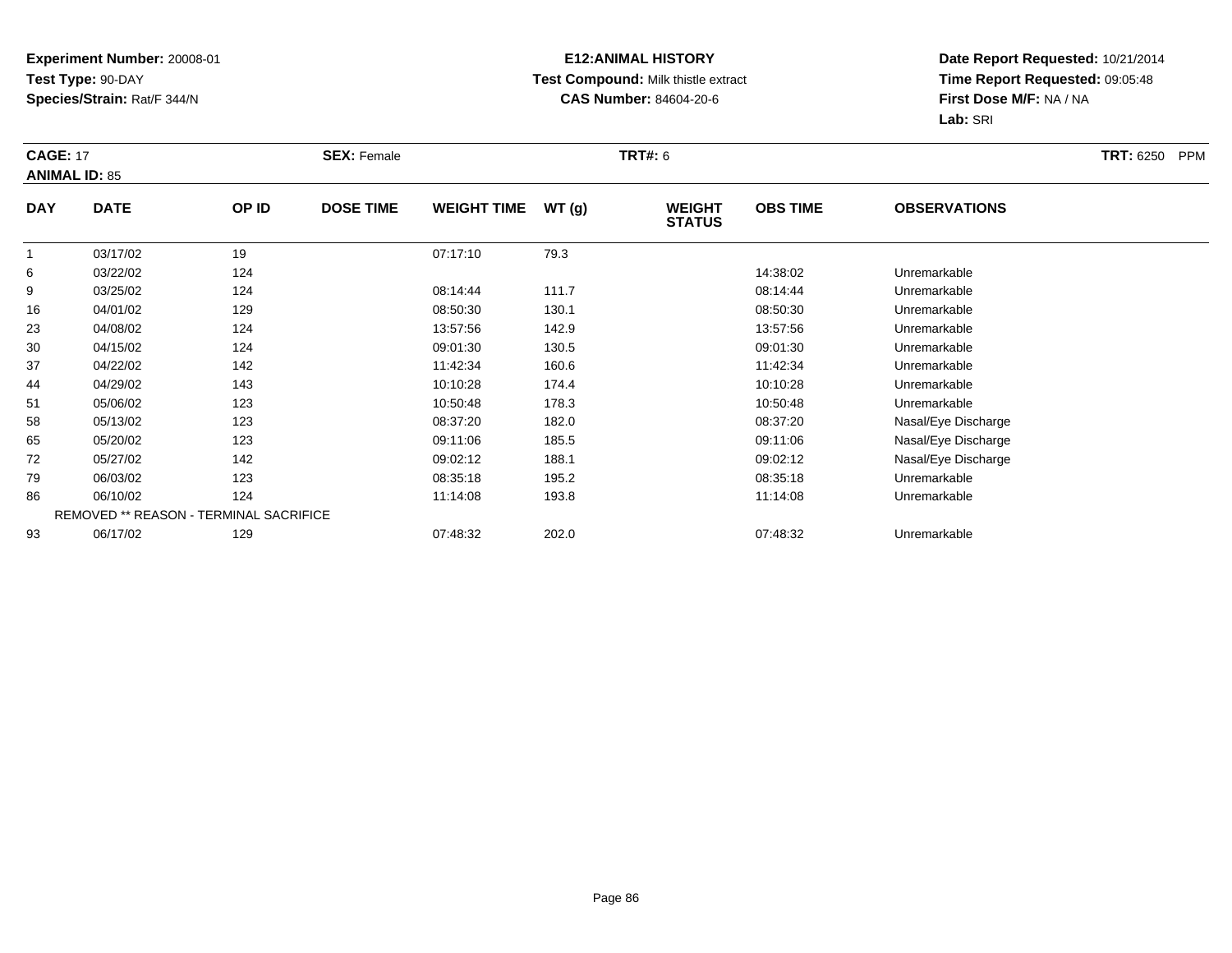## **E12:ANIMAL HISTORY Test Compound:** Milk thistle extract**CAS Number:** 84604-20-6

|            | <b>CAGE: 18</b><br><b>ANIMAL ID: 86</b> |                                        | <b>SEX: Female</b> |                    |       |                                | <b>TRT#:</b> 6  |                     |  |  |
|------------|-----------------------------------------|----------------------------------------|--------------------|--------------------|-------|--------------------------------|-----------------|---------------------|--|--|
| <b>DAY</b> | <b>DATE</b>                             | OP ID                                  | <b>DOSE TIME</b>   | <b>WEIGHT TIME</b> | WT(g) | <b>WEIGHT</b><br><b>STATUS</b> | <b>OBS TIME</b> | <b>OBSERVATIONS</b> |  |  |
|            | 03/17/02                                | 19                                     |                    | 07:17:12           | 80.2  |                                |                 |                     |  |  |
| 6          | 03/22/02                                | 124                                    |                    |                    |       |                                | 14:38:12        | Unremarkable        |  |  |
| 9          | 03/25/02                                | 124                                    |                    | 08:16:34           | 104.5 |                                | 08:16:34        | Unremarkable        |  |  |
| 16         | 04/01/02                                | 129                                    |                    | 08:51:50           | 116.8 |                                | 08:51:50        | Unremarkable        |  |  |
| 23         | 04/08/02                                | 124                                    |                    | 13:59:56           | 132.0 |                                | 13:59:56        | Unremarkable        |  |  |
| 30         | 04/15/02                                | 124                                    |                    | 09:04:20           | 144.3 |                                | 09:04:20        | Unremarkable        |  |  |
| 37         | 04/22/02                                | 142                                    |                    | 11:43:58           | 149.5 |                                | 11:43:58        | Unremarkable        |  |  |
| 44         | 04/29/02                                | 143                                    |                    | 10:11:40           | 163.3 |                                | 10:11:40        | Unremarkable        |  |  |
| 51         | 05/06/02                                | 123                                    |                    | 10:51:48           | 164.9 |                                | 10:51:48        | Unremarkable        |  |  |
| 58         | 05/13/02                                | 123                                    |                    | 08:38:30           | 171.6 |                                | 08:38:30        | Unremarkable        |  |  |
| 65         | 05/20/02                                | 123                                    |                    | 09:12:18           | 172.5 |                                | 09:12:18        | Unremarkable        |  |  |
| 72         | 05/27/02                                | 142                                    |                    | 09:04:08           | 172.7 |                                | 09:04:08        | Unremarkable        |  |  |
| 79         | 06/03/02                                | 123                                    |                    | 08:36:42           | 180.9 |                                | 08:36:42        | Unremarkable        |  |  |
| 86         | 06/10/02                                | 124                                    |                    | 11:15:54           | 179.0 |                                | 11:15:54        | Unremarkable        |  |  |
|            |                                         | REMOVED ** REASON - TERMINAL SACRIFICE |                    |                    |       |                                |                 |                     |  |  |
| 93         | 06/17/02                                | 129                                    |                    | 07:53:34           | 189.3 |                                | 07:53:34        | Unremarkable        |  |  |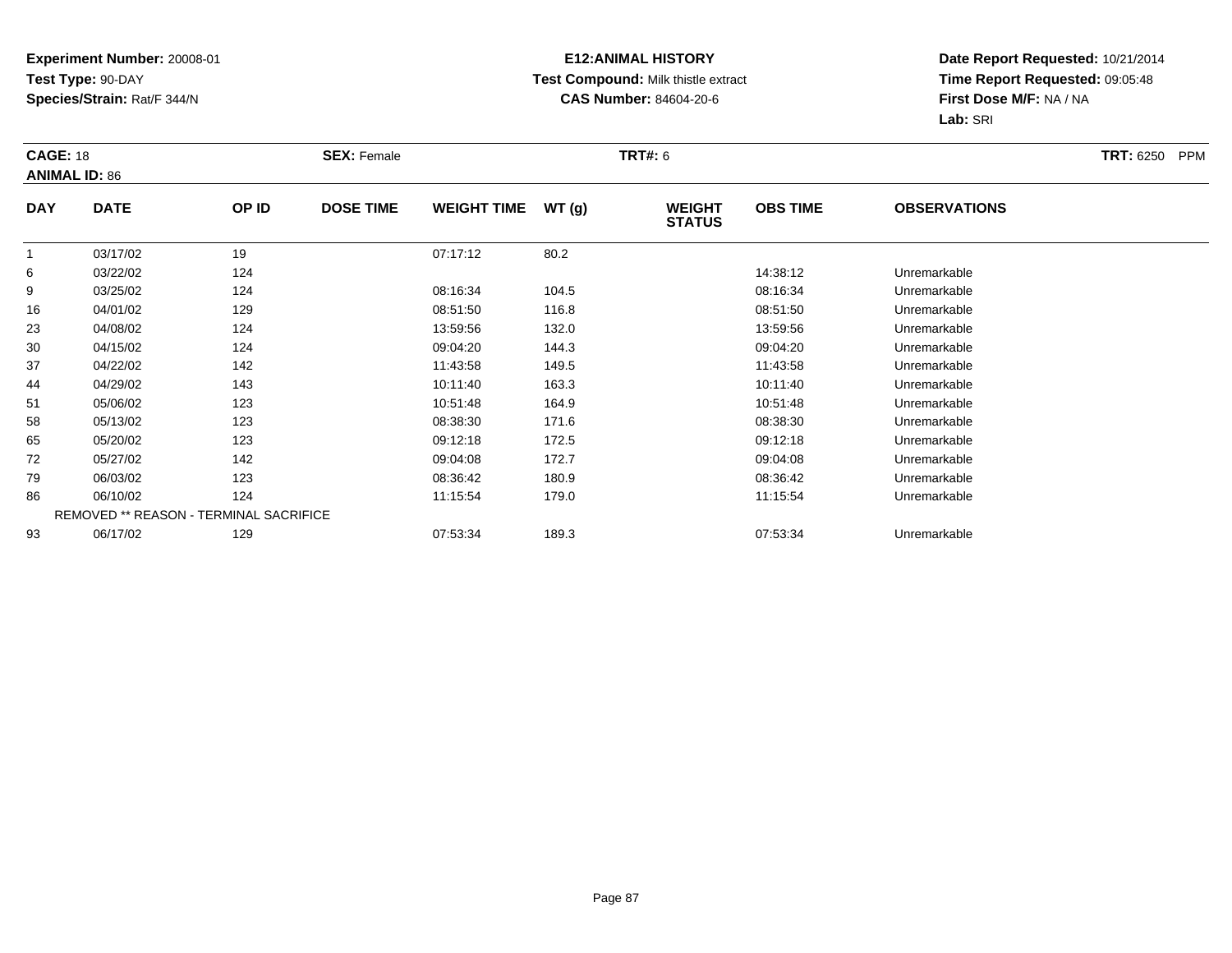## **E12:ANIMAL HISTORY Test Compound:** Milk thistle extract**CAS Number:** 84604-20-6

|            | <b>CAGE: 18</b><br><b>ANIMAL ID: 87</b>       |       | <b>SEX: Female</b> |                    |       |                                | <b>TRT#: 6</b>  |                     |  |  |
|------------|-----------------------------------------------|-------|--------------------|--------------------|-------|--------------------------------|-----------------|---------------------|--|--|
| <b>DAY</b> | <b>DATE</b>                                   | OP ID | <b>DOSE TIME</b>   | <b>WEIGHT TIME</b> | WT(g) | <b>WEIGHT</b><br><b>STATUS</b> | <b>OBS TIME</b> | <b>OBSERVATIONS</b> |  |  |
|            | 03/17/02                                      | 19    |                    | 07:17:12           | 76.2  |                                |                 |                     |  |  |
| 6          | 03/22/02                                      | 124   |                    |                    |       |                                | 14:38:12        | Unremarkable        |  |  |
| 9          | 03/25/02                                      | 124   |                    | 08:16:34           | 105.6 |                                | 08:16:34        | Unremarkable        |  |  |
| 16         | 04/01/02                                      | 129   |                    | 08:51:50           | 118.6 |                                | 08:51:50        | Unremarkable        |  |  |
| 23         | 04/08/02                                      | 124   |                    | 13:59:56           | 134.2 |                                | 13:59:56        | Unremarkable        |  |  |
| 30         | 04/15/02                                      | 124   |                    | 09:04:20           | 146.0 |                                | 09:04:20        | Unremarkable        |  |  |
| 37         | 04/22/02                                      | 142   |                    | 11:43:58           | 150.0 |                                | 11:43:58        | Unremarkable        |  |  |
| 44         | 04/29/02                                      | 143   |                    | 10:11:40           | 163.1 |                                | 10:11:40        | Unremarkable        |  |  |
| 51         | 05/06/02                                      | 123   |                    | 10:51:48           | 164.9 |                                | 10:51:48        | Unremarkable        |  |  |
| 58         | 05/13/02                                      | 123   |                    | 08:38:30           | 170.7 |                                | 08:38:30        | Unremarkable        |  |  |
| 65         | 05/20/02                                      | 123   |                    | 09:12:18           | 173.8 |                                | 09:12:18        | Unremarkable        |  |  |
| 72         | 05/27/02                                      | 142   |                    | 09:04:08           | 177.1 |                                | 09:04:08        | Unremarkable        |  |  |
| 79         | 06/03/02                                      | 123   |                    | 08:36:42           | 178.5 |                                | 08:36:42        | Unremarkable        |  |  |
| 86         | 06/10/02                                      | 124   |                    | 11:15:54           | 179.2 |                                | 11:15:54        | Unremarkable        |  |  |
|            | <b>REMOVED ** REASON - TERMINAL SACRIFICE</b> |       |                    |                    |       |                                |                 |                     |  |  |
| 93         | 06/17/02                                      | 129   |                    | 07:53:34           | 183.1 |                                | 07:53:34        | Unremarkable        |  |  |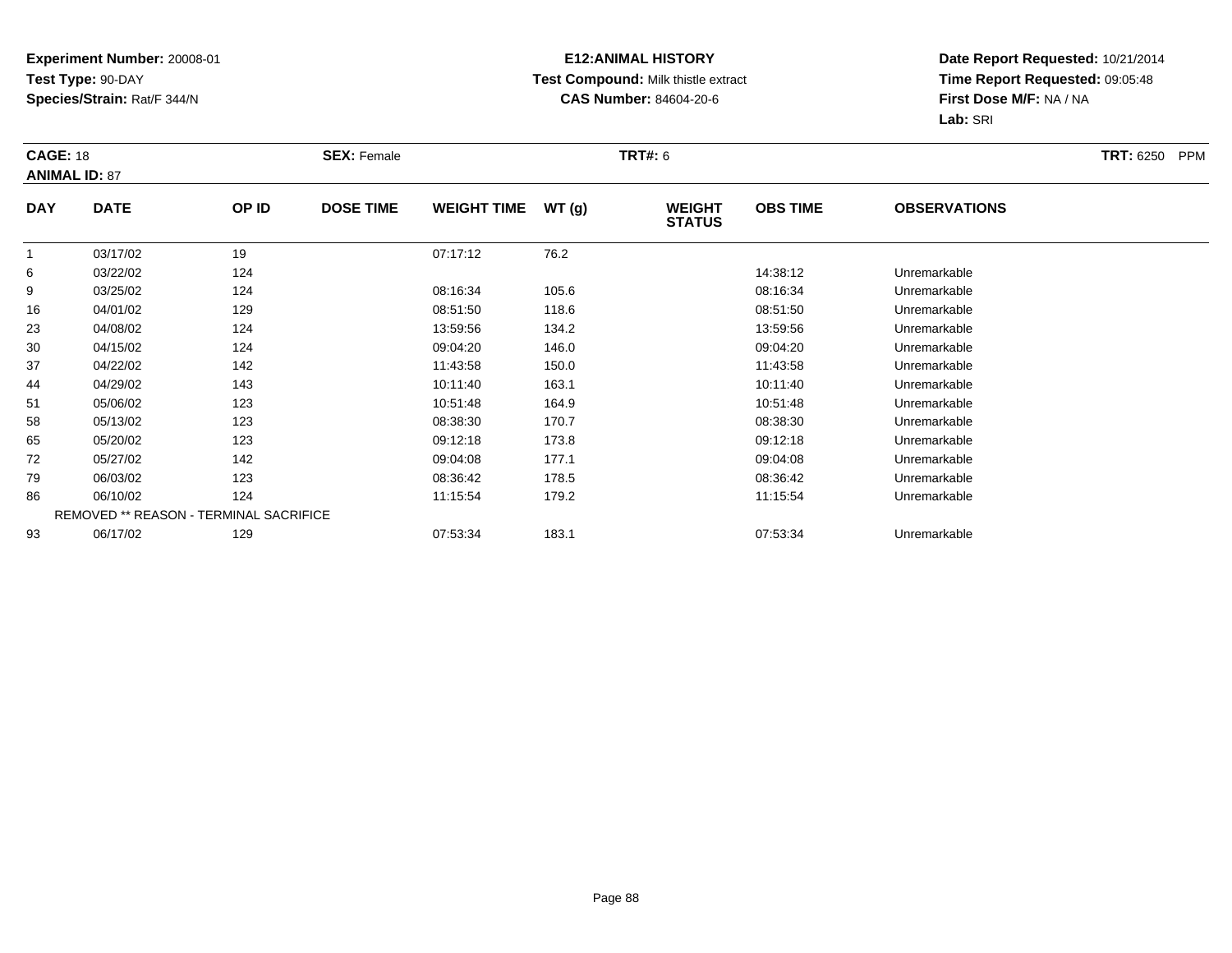## **E12:ANIMAL HISTORY Test Compound:** Milk thistle extract**CAS Number:** 84604-20-6

|            | <b>CAGE: 18</b><br><b>ANIMAL ID: 88</b>       |       | <b>SEX: Female</b> |                    |       | <b>TRT#: 6</b>                 |                 | <b>TRT: 6250</b><br><b>PPM</b> |  |
|------------|-----------------------------------------------|-------|--------------------|--------------------|-------|--------------------------------|-----------------|--------------------------------|--|
| <b>DAY</b> | <b>DATE</b>                                   | OP ID | <b>DOSE TIME</b>   | <b>WEIGHT TIME</b> | WT(g) | <b>WEIGHT</b><br><b>STATUS</b> | <b>OBS TIME</b> | <b>OBSERVATIONS</b>            |  |
|            | 03/17/02                                      | 19    |                    | 07:17:12           | 82.5  |                                |                 |                                |  |
| 6          | 03/22/02                                      | 124   |                    |                    |       |                                | 14:38:12        | Unremarkable                   |  |
| 9          | 03/25/02                                      | 124   |                    | 08:16:34           | 108.3 |                                | 08:16:34        | Unremarkable                   |  |
| 16         | 04/01/02                                      | 129   |                    | 08:51:50           | 125.5 |                                | 08:51:50        | Unremarkable                   |  |
| 23         | 04/08/02                                      | 124   |                    | 13:59:56           | 135.2 |                                | 13:59:56        | Unremarkable                   |  |
| 30         | 04/15/02                                      | 124   |                    | 09:04:20           | 147.2 |                                | 09:04:20        | Unremarkable                   |  |
| 37         | 04/22/02                                      | 142   |                    | 11:43:58           | 152.8 |                                | 11:43:58        | Unremarkable                   |  |
| 44         | 04/29/02                                      | 143   |                    | 10:11:40           | 161.8 |                                | 10:11:40        | Unremarkable                   |  |
| 51         | 05/06/02                                      | 123   |                    | 10:51:48           | 161.7 |                                | 10:51:48        | Unremarkable                   |  |
| 58         | 05/13/02                                      | 123   |                    | 08:38:30           | 165.1 |                                | 08:38:30        | Unremarkable                   |  |
| 65         | 05/20/02                                      | 123   |                    | 09:12:18           | 169.1 |                                | 09:12:18        | Unremarkable                   |  |
| 72         | 05/27/02                                      | 142   |                    | 09:04:08           | 168.6 |                                | 09:04:08        | Unremarkable                   |  |
| 79         | 06/03/02                                      | 123   |                    | 08:36:42           | 171.6 |                                | 08:36:42        | Unremarkable                   |  |
| 86         | 06/10/02                                      | 124   |                    | 11:15:54           | 172.5 |                                | 11:15:54        | Unremarkable                   |  |
|            | <b>REMOVED ** REASON - TERMINAL SACRIFICE</b> |       |                    |                    |       |                                |                 |                                |  |
| 93         | 06/17/02                                      | 129   |                    | 07:53:34           | 174.3 |                                | 07:53:34        | Unremarkable                   |  |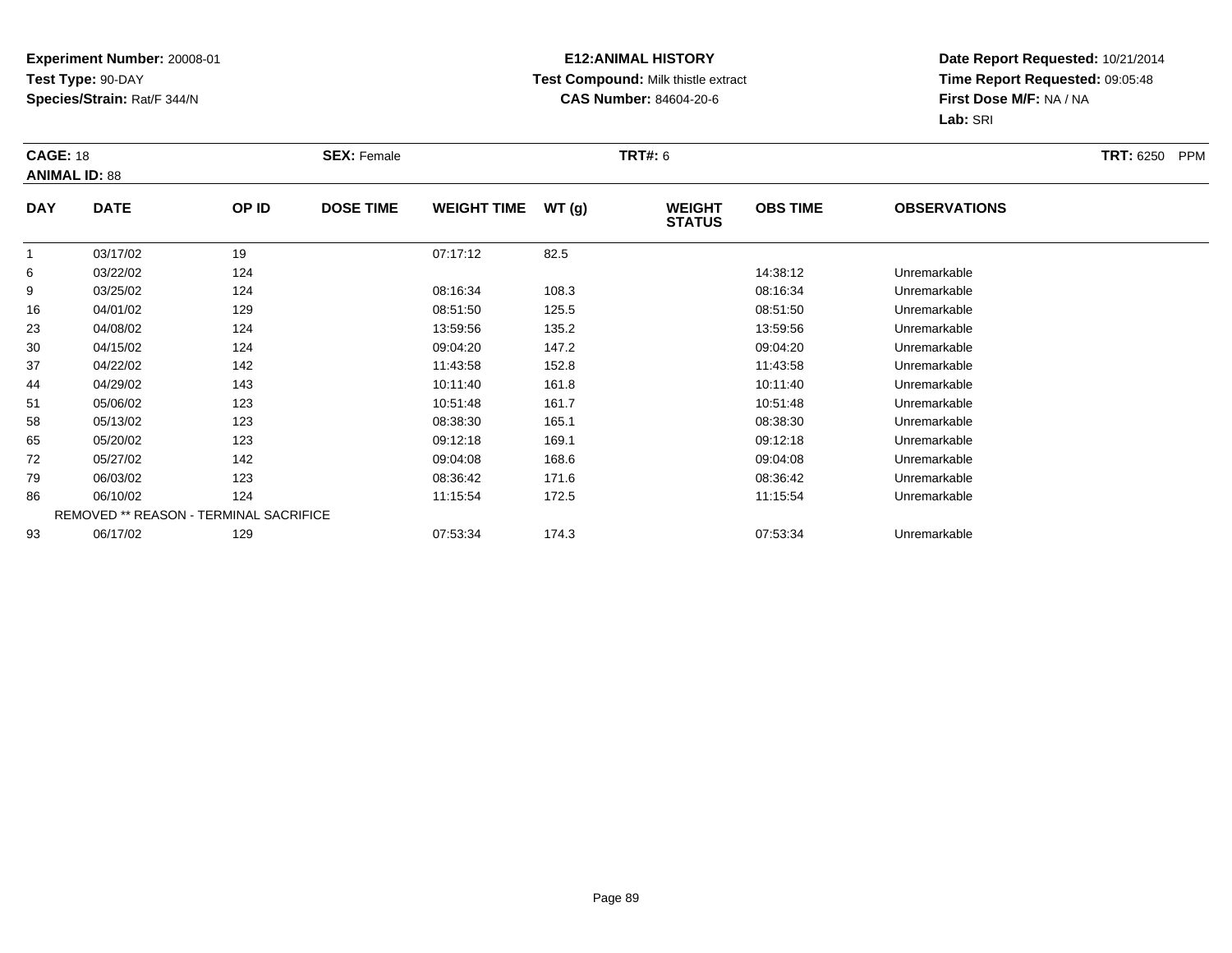## **E12:ANIMAL HISTORY Test Compound:** Milk thistle extract**CAS Number:** 84604-20-6

|            | <b>CAGE: 18</b><br><b>ANIMAL ID: 89</b> |                                               | <b>SEX: Female</b> |                    |       |                                | <b>TRT#: 6</b>  |                     |  |  |
|------------|-----------------------------------------|-----------------------------------------------|--------------------|--------------------|-------|--------------------------------|-----------------|---------------------|--|--|
| <b>DAY</b> | <b>DATE</b>                             | OP ID                                         | <b>DOSE TIME</b>   | <b>WEIGHT TIME</b> | WT(g) | <b>WEIGHT</b><br><b>STATUS</b> | <b>OBS TIME</b> | <b>OBSERVATIONS</b> |  |  |
|            | 03/17/02                                | 19                                            |                    | 07:17:12           | 78.9  |                                |                 |                     |  |  |
| 6          | 03/22/02                                | 124                                           |                    |                    |       |                                | 14:38:12        | Unremarkable        |  |  |
| 9          | 03/25/02                                | 124                                           |                    | 08:16:34           | 108.8 |                                | 08:16:34        | Unremarkable        |  |  |
| 16         | 04/01/02                                | 129                                           |                    | 08:51:50           | 122.8 |                                | 08:51:50        | Unremarkable        |  |  |
| 23         | 04/08/02                                | 124                                           |                    | 13:59:56           | 135.1 |                                | 13:59:56        | Unremarkable        |  |  |
| 30         | 04/15/02                                | 124                                           |                    | 09:04:20           | 143.8 |                                | 09:04:20        | Unremarkable        |  |  |
| 37         | 04/22/02                                | 142                                           |                    | 11:43:58           | 153.8 |                                | 11:43:58        | Unremarkable        |  |  |
| 44         | 04/29/02                                | 143                                           |                    | 10:11:40           | 160.8 |                                | 10:11:40        | Unremarkable        |  |  |
| 51         | 05/06/02                                | 123                                           |                    | 10:51:48           | 165.0 |                                | 10:51:48        | Unremarkable        |  |  |
| 58         | 05/13/02                                | 123                                           |                    | 08:38:30           | 168.1 |                                | 08:38:30        | Unremarkable        |  |  |
| 65         | 05/20/02                                | 123                                           |                    | 09:12:18           | 167.7 |                                | 09:12:18        | Unremarkable        |  |  |
| 72         | 05/27/02                                | 142                                           |                    | 09:04:08           | 172.8 |                                | 09:04:08        | Unremarkable        |  |  |
| 79         | 06/03/02                                | 123                                           |                    | 08:36:42           | 177.8 |                                | 08:36:42        | Unremarkable        |  |  |
| 86         | 06/10/02                                | 124                                           |                    | 11:15:54           | 179.2 |                                | 11:15:54        | Unremarkable        |  |  |
|            |                                         | <b>REMOVED ** REASON - TERMINAL SACRIFICE</b> |                    |                    |       |                                |                 |                     |  |  |
| 93         | 06/17/02                                | 129                                           |                    | 07:53:34           | 179.7 |                                | 07:53:34        | Unremarkable        |  |  |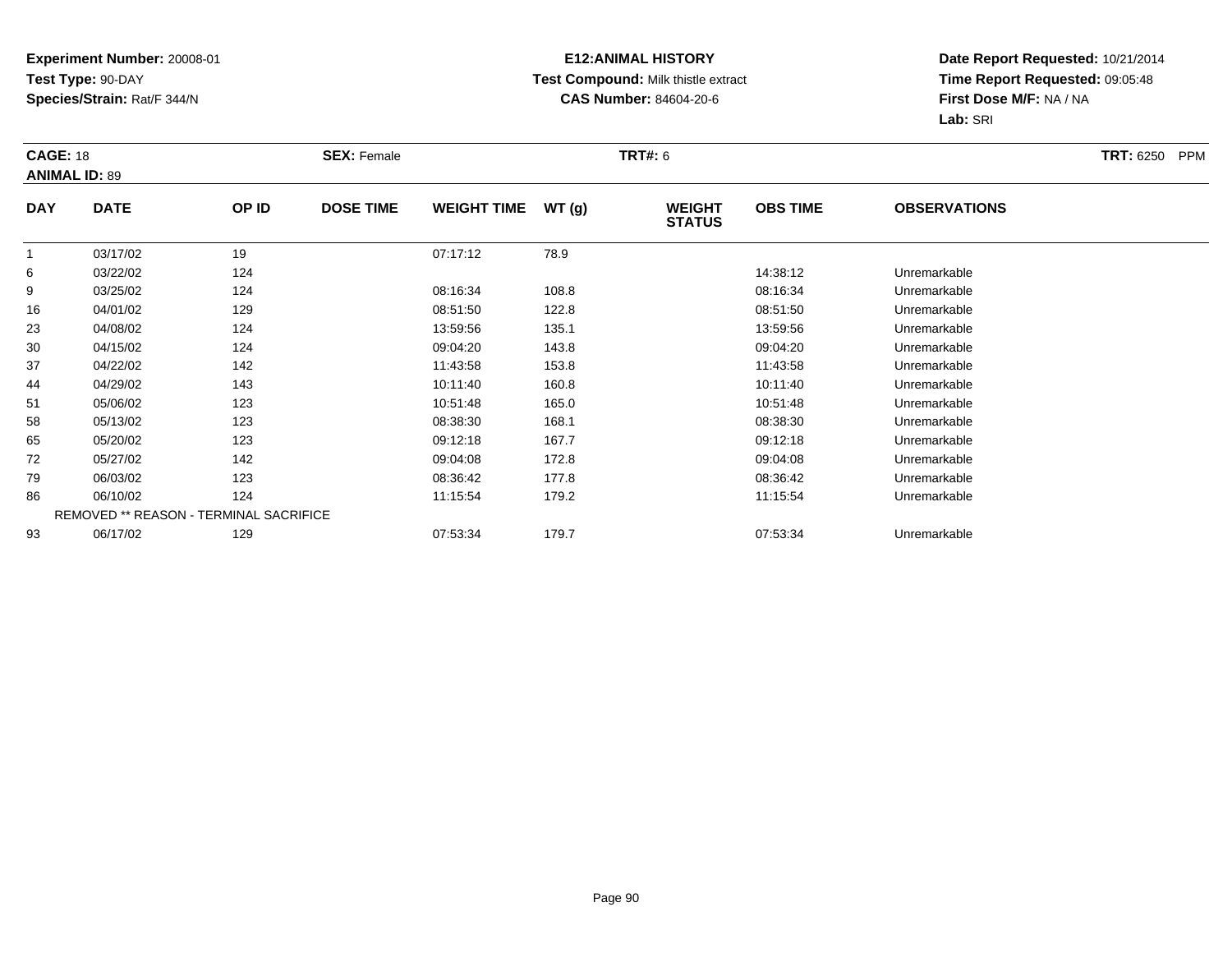## **E12:ANIMAL HISTORY Test Compound:** Milk thistle extract**CAS Number:** 84604-20-6

|            | <b>CAGE: 18</b><br><b>ANIMAL ID: 90</b> |       | <b>SEX: Female</b> |                    |       |                                | <b>TRT#:</b> 6  |                     |  |  |
|------------|-----------------------------------------|-------|--------------------|--------------------|-------|--------------------------------|-----------------|---------------------|--|--|
| <b>DAY</b> | <b>DATE</b>                             | OP ID | <b>DOSE TIME</b>   | <b>WEIGHT TIME</b> | WT(g) | <b>WEIGHT</b><br><b>STATUS</b> | <b>OBS TIME</b> | <b>OBSERVATIONS</b> |  |  |
|            | 03/17/02                                | 19    |                    | 07:17:12           | 88.7  |                                |                 |                     |  |  |
| 6          | 03/22/02                                | 124   |                    |                    |       |                                | 14:38:12        | Unremarkable        |  |  |
| 9          | 03/25/02                                | 124   |                    | 08:16:34           | 115.1 |                                | 08:16:34        | Unremarkable        |  |  |
| 16         | 04/01/02                                | 129   |                    | 08:51:50           | 133.0 |                                | 08:51:50        | Unremarkable        |  |  |
| 23         | 04/08/02                                | 124   |                    | 13:59:56           | 139.3 |                                | 13:59:56        | Unremarkable        |  |  |
| 30         | 04/15/02                                | 124   |                    | 09:04:20           | 155.7 |                                | 09:04:20        | Unremarkable        |  |  |
| 37         | 04/22/02                                | 142   |                    | 11:43:58           | 159.8 |                                | 11:43:58        | Unremarkable        |  |  |
| 44         | 04/29/02                                | 143   |                    | 10:11:40           | 173.3 |                                | 10:11:40        | Unremarkable        |  |  |
| 51         | 05/06/02                                | 123   |                    | 10:51:48           | 178.9 |                                | 10:51:48        | Unremarkable        |  |  |
| 58         | 05/13/02                                | 123   |                    | 08:38:30           | 181.3 |                                | 08:38:30        | Unremarkable        |  |  |
| 65         | 05/20/02                                | 123   |                    | 09:12:18           | 185.2 |                                | 09:12:18        | Unremarkable        |  |  |
| 72         | 05/27/02                                | 142   |                    | 09:04:08           | 187.5 |                                | 09:04:08        | Unremarkable        |  |  |
| 79         | 06/03/02                                | 123   |                    | 08:36:42           | 192.7 |                                | 08:36:42        | Unremarkable        |  |  |
| 86         | 06/10/02                                | 124   |                    | 11:15:54           | 189.6 |                                | 11:15:54        | Unremarkable        |  |  |
|            | REMOVED ** REASON - TERMINAL SACRIFICE  |       |                    |                    |       |                                |                 |                     |  |  |
| 93         | 06/17/02                                | 129   |                    | 07:53:34           | 197.0 |                                | 07:53:34        | Unremarkable        |  |  |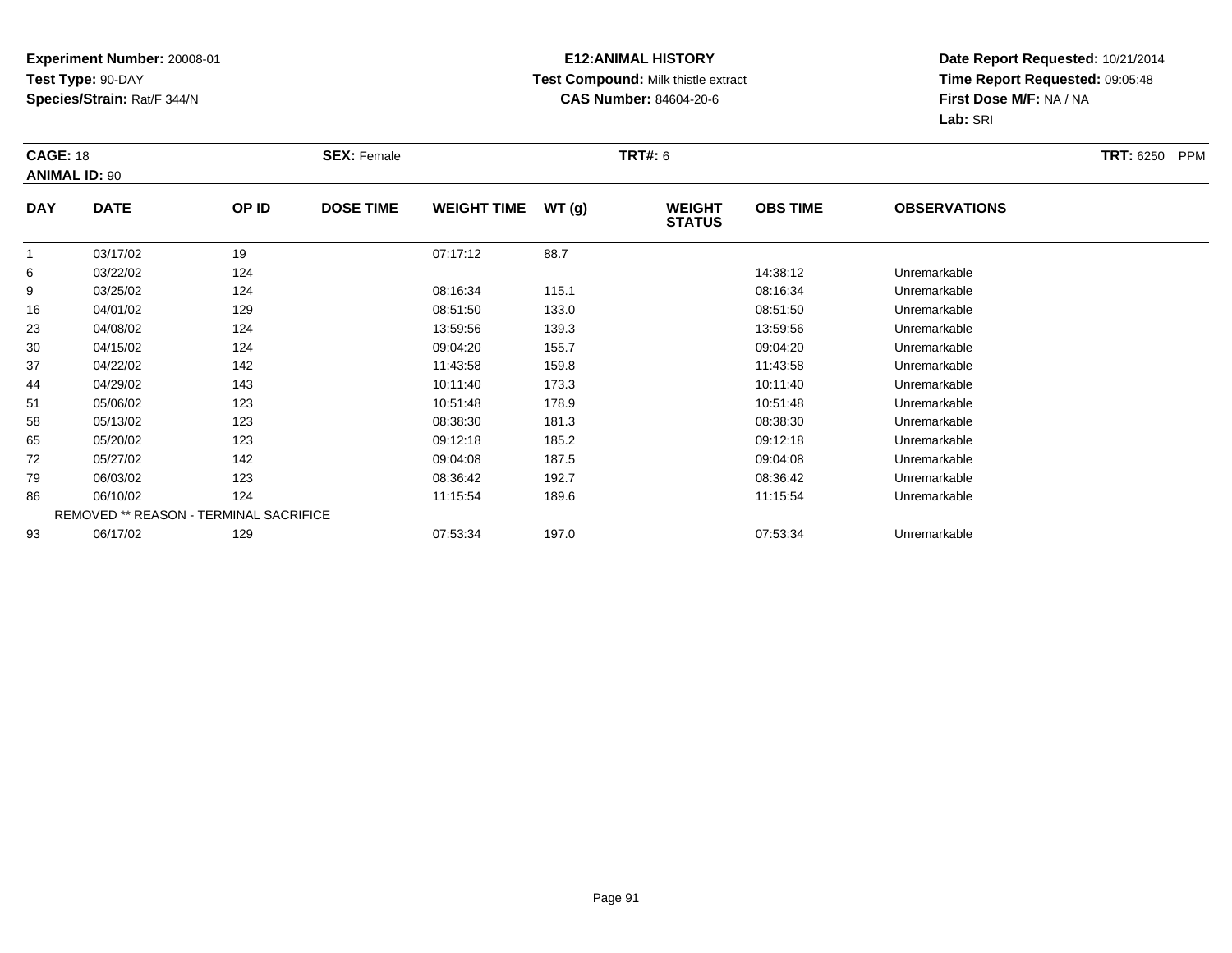## **E12:ANIMAL HISTORY Test Compound:** Milk thistle extract**CAS Number:** 84604-20-6

|            | <b>CAGE: 19</b><br><b>ANIMAL ID: 91</b> |                                               | <b>SEX: Female</b> |                    |       | <b>TRT#: 8</b>                 | <b>TRT: 12500 PPM</b> |                     |  |
|------------|-----------------------------------------|-----------------------------------------------|--------------------|--------------------|-------|--------------------------------|-----------------------|---------------------|--|
| <b>DAY</b> | <b>DATE</b>                             | OP ID                                         | <b>DOSE TIME</b>   | <b>WEIGHT TIME</b> | WT(g) | <b>WEIGHT</b><br><b>STATUS</b> | <b>OBS TIME</b>       | <b>OBSERVATIONS</b> |  |
|            | 03/17/02                                | 19                                            |                    | 07:17:14           | 74.9  |                                |                       |                     |  |
| 6          | 03/22/02                                | 124                                           |                    |                    |       |                                | 14:38:48              | Unremarkable        |  |
| 9          | 03/25/02                                | 124                                           |                    | 08:21:00           | 107.7 |                                | 08:21:00              | Unremarkable        |  |
| 16         | 04/01/02                                | 129                                           |                    | 08:52:58           | 130.9 |                                | 08:52:58              | Unremarkable        |  |
| 23         | 04/08/02                                | 124                                           |                    | 14:06:58           | 143.1 |                                | 14:06:58              | Unremarkable        |  |
| 30         | 04/15/02                                | 124                                           |                    | 09:10:54           | 146.6 |                                | 09:10:54              | Unremarkable        |  |
| 37         | 04/22/02                                | 142                                           |                    | 11:27:22           | 165.5 |                                | 11:27:22              | Unremarkable        |  |
| 44         | 04/29/02                                | 143                                           |                    | 12:40:54           | 175.5 |                                | 12:40:54              | Unremarkable        |  |
| 51         | 05/06/02                                | 123                                           |                    | 10:43:50           | 182.4 |                                | 10:43:50              | Unremarkable        |  |
| 58         | 05/13/02                                | 123                                           |                    | 08:30:00           | 190.5 |                                | 08:30:00              | Unremarkable        |  |
| 65         | 05/20/02                                | 123                                           |                    | 09:03:54           | 190.7 |                                | 09:03:54              | Unremarkable        |  |
| 72         | 05/27/02                                | 142                                           |                    | 09:14:22           | 193.5 |                                | 09:14:22              | Unremarkable        |  |
| 79         | 06/03/02                                | 123                                           |                    | 08:28:14           | 196.4 |                                | 08:28:14              | Unremarkable        |  |
| 86         | 06/10/02                                | 124                                           |                    | 11:06:48           | 195.9 |                                | 11:06:48              | Unremarkable        |  |
|            |                                         | <b>REMOVED ** REASON - TERMINAL SACRIFICE</b> |                    |                    |       |                                |                       |                     |  |
| 93         | 06/17/02                                | 129                                           |                    | 07:57:58           | 203.4 |                                | 07:57:58              | Unremarkable        |  |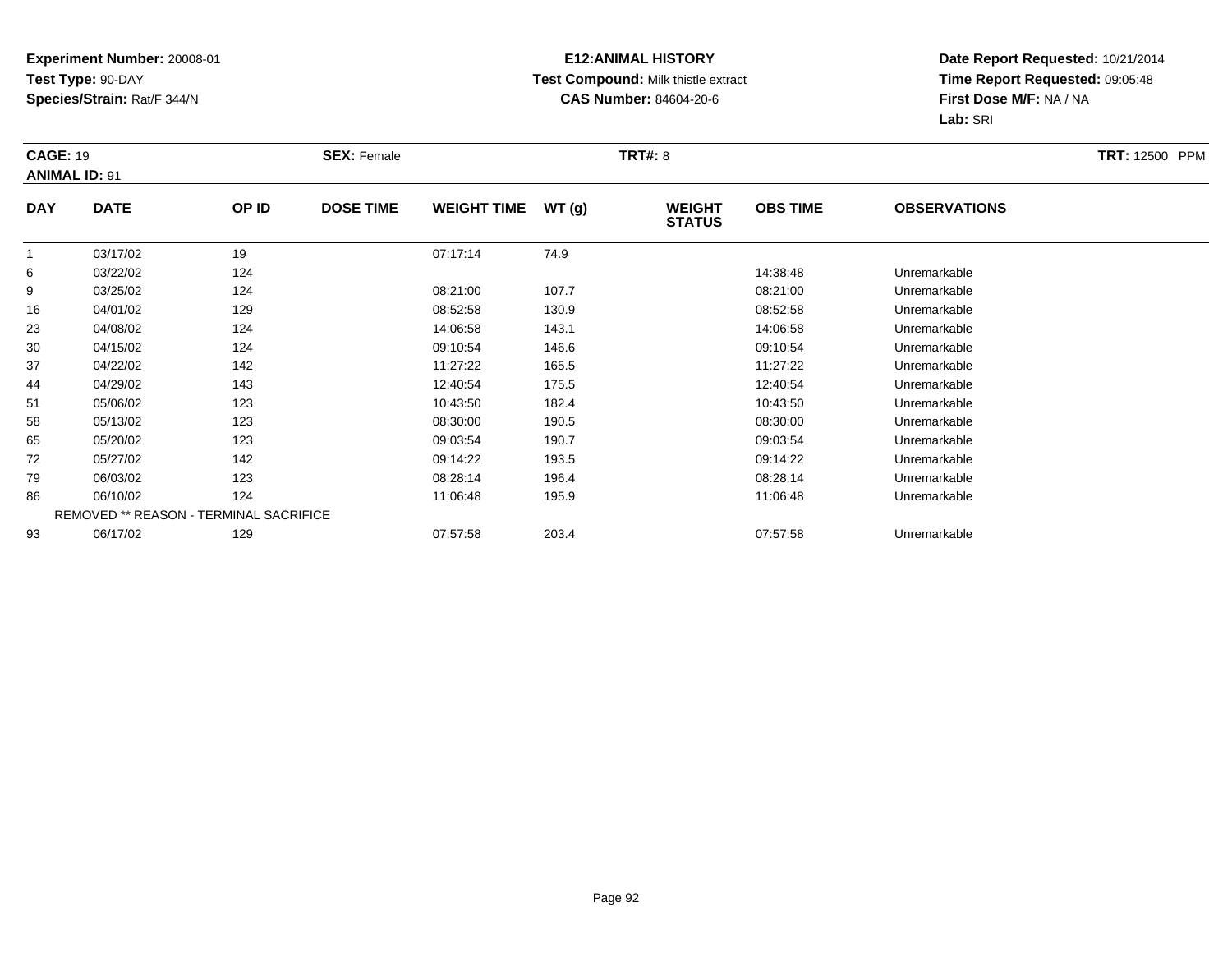## **E12:ANIMAL HISTORY Test Compound:** Milk thistle extract**CAS Number:** 84604-20-6

|            | <b>CAGE: 19</b><br><b>ANIMAL ID: 92</b> |                                               | <b>SEX: Female</b> |                    |       |                                | <b>TRT#: 8</b>  |                     |  |  |
|------------|-----------------------------------------|-----------------------------------------------|--------------------|--------------------|-------|--------------------------------|-----------------|---------------------|--|--|
| <b>DAY</b> | <b>DATE</b>                             | OP ID                                         | <b>DOSE TIME</b>   | <b>WEIGHT TIME</b> | WT(g) | <b>WEIGHT</b><br><b>STATUS</b> | <b>OBS TIME</b> | <b>OBSERVATIONS</b> |  |  |
|            | 03/17/02                                | 19                                            |                    | 07:17:14           | 90.0  |                                |                 |                     |  |  |
| 6          | 03/22/02                                | 124                                           |                    |                    |       |                                | 14:38:48        | Unremarkable        |  |  |
| 9          | 03/25/02                                | 124                                           |                    | 08:21:00           | 118.1 |                                | 08:21:00        | Unremarkable        |  |  |
| 16         | 04/01/02                                | 129                                           |                    | 08:52:58           | 134.2 |                                | 08:52:58        | Unremarkable        |  |  |
| 23         | 04/08/02                                | 124                                           |                    | 14:06:58           | 144.5 |                                | 14:06:58        | Unremarkable        |  |  |
| 30         | 04/15/02                                | 124                                           |                    | 09:10:54           | 153.9 |                                | 09:10:54        | Unremarkable        |  |  |
| 37         | 04/22/02                                | 142                                           |                    | 11:27:22           | 162.5 |                                | 11:27:22        | Unremarkable        |  |  |
| 44         | 04/29/02                                | 143                                           |                    | 12:40:54           | 172.3 |                                | 12:40:54        | Unremarkable        |  |  |
| 51         | 05/06/02                                | 123                                           |                    | 10:43:50           | 180.4 |                                | 10:43:50        | Unremarkable        |  |  |
| 58         | 05/13/02                                | 123                                           |                    | 08:30:00           | 183.9 |                                | 08:30:00        | Unremarkable        |  |  |
| 65         | 05/20/02                                | 123                                           |                    | 09:03:54           | 182.8 |                                | 09:03:54        | Unremarkable        |  |  |
| 72         | 05/27/02                                | 142                                           |                    | 09:14:22           | 184.2 |                                | 09:14:22        | Unremarkable        |  |  |
| 79         | 06/03/02                                | 123                                           |                    | 08:28:14           | 187.3 |                                | 08:28:14        | Unremarkable        |  |  |
| 86         | 06/10/02                                | 124                                           |                    | 11:06:48           | 188.5 |                                | 11:06:48        | Unremarkable        |  |  |
|            |                                         | <b>REMOVED ** REASON - TERMINAL SACRIFICE</b> |                    |                    |       |                                |                 |                     |  |  |
| 93         | 06/17/02                                | 129                                           |                    | 07:57:58           | 191.6 |                                | 07:57:58        | Unremarkable        |  |  |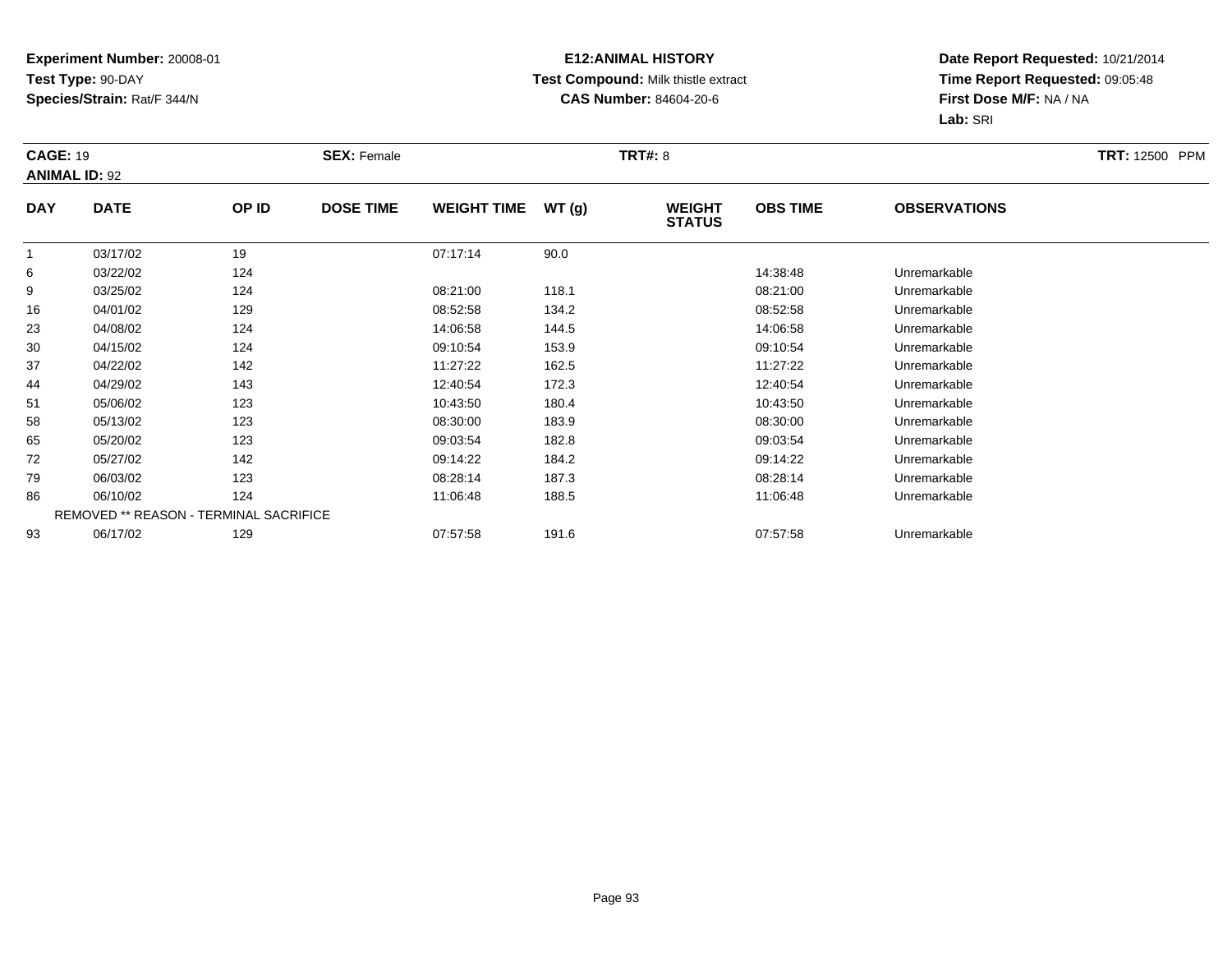## **E12:ANIMAL HISTORY Test Compound:** Milk thistle extract**CAS Number:** 84604-20-6

|            | <b>CAGE: 19</b><br><b>ANIMAL ID: 93</b> |       | <b>SEX: Female</b> |                    |       | <b>TRT#: 8</b>                 | <b>TRT: 12500 PPM</b> |                     |  |
|------------|-----------------------------------------|-------|--------------------|--------------------|-------|--------------------------------|-----------------------|---------------------|--|
| <b>DAY</b> | <b>DATE</b>                             | OP ID | <b>DOSE TIME</b>   | <b>WEIGHT TIME</b> | WT(g) | <b>WEIGHT</b><br><b>STATUS</b> | <b>OBS TIME</b>       | <b>OBSERVATIONS</b> |  |
| 1          | 03/17/02                                | 19    |                    | 07:17:14           | 83.1  |                                |                       |                     |  |
| 6          | 03/22/02                                | 124   |                    |                    |       |                                | 14:38:48              | Unremarkable        |  |
| 9          | 03/25/02                                | 124   |                    | 08:21:00           | 115.8 |                                | 08:21:00              | Unremarkable        |  |
| 16         | 04/01/02                                | 129   |                    | 08:52:58           | 133.2 |                                | 08:52:58              | Unremarkable        |  |
| 23         | 04/08/02                                | 124   |                    | 14:06:58           | 143.7 |                                | 14:06:58              | Unremarkable        |  |
| 30         | 04/15/02                                | 124   |                    | 09:10:54           | 155.9 |                                | 09:10:54              | Unremarkable        |  |
| 37         | 04/22/02                                | 142   |                    | 11:27:22           | 160.9 |                                | 11:27:22              | Unremarkable        |  |
| 44         | 04/29/02                                | 143   |                    | 12:40:54           | 171.8 |                                | 12:40:54              | Unremarkable        |  |
| 51         | 05/06/02                                | 123   |                    | 10:43:50           | 178.2 |                                | 10:43:50              | Unremarkable        |  |
| 58         | 05/13/02                                | 123   |                    | 08:30:00           | 187.9 |                                | 08:30:00              | Unremarkable        |  |
| 65         | 05/20/02                                | 123   |                    | 09:03:54           | 189.6 |                                | 09:03:54              | Unremarkable        |  |
| 72         | 05/27/02                                | 142   |                    | 09:14:22           | 189.2 |                                | 09:14:22              | Unremarkable        |  |
| 79         | 06/03/02                                | 123   |                    | 08:28:14           | 196.9 |                                | 08:28:14              | Unremarkable        |  |
| 86         | 06/10/02                                | 124   |                    | 11:06:48           | 198.8 |                                | 11:06:48              | Unremarkable        |  |
|            | REMOVED ** REASON - TERMINAL SACRIFICE  |       |                    |                    |       |                                |                       |                     |  |
| 93         | 06/17/02                                | 129   |                    | 07:57:58           | 198.2 |                                | 07:57:58              | Unremarkable        |  |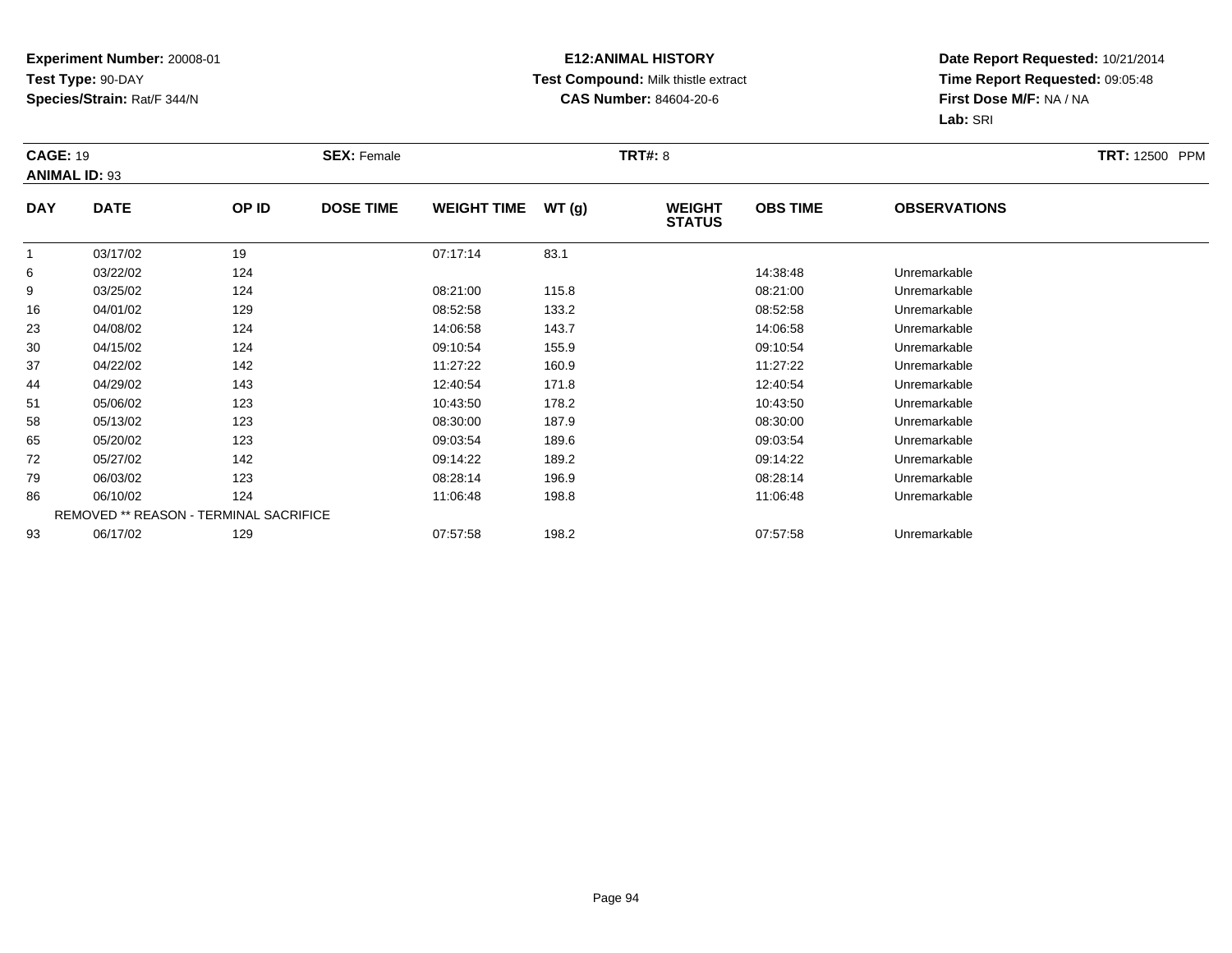## **E12:ANIMAL HISTORY Test Compound:** Milk thistle extract**CAS Number:** 84604-20-6

|            | <b>CAGE: 19</b><br><b>ANIMAL ID: 94</b> |                                        | <b>SEX: Female</b> |                    |       |                                | <b>TRT#: 8</b>  |                     |  |  |
|------------|-----------------------------------------|----------------------------------------|--------------------|--------------------|-------|--------------------------------|-----------------|---------------------|--|--|
| <b>DAY</b> | <b>DATE</b>                             | OP ID                                  | <b>DOSE TIME</b>   | <b>WEIGHT TIME</b> | WT(g) | <b>WEIGHT</b><br><b>STATUS</b> | <b>OBS TIME</b> | <b>OBSERVATIONS</b> |  |  |
|            | 03/17/02                                | 19                                     |                    | 07:17:14           | 80.1  |                                |                 |                     |  |  |
| 6          | 03/22/02                                | 124                                    |                    |                    |       |                                | 14:38:48        | Unremarkable        |  |  |
| 9          | 03/25/02                                | 124                                    |                    | 08:21:00           | 108.6 |                                | 08:21:00        | Unremarkable        |  |  |
| 16         | 04/01/02                                | 129                                    |                    | 08:52:58           | 128.4 |                                | 08:52:58        | Unremarkable        |  |  |
| 23         | 04/08/02                                | 124                                    |                    | 14:06:58           | 139.6 |                                | 14:06:58        | Unremarkable        |  |  |
| 30         | 04/15/02                                | 124                                    |                    | 09:10:54           | 136.9 |                                | 09:10:54        | Unremarkable        |  |  |
| 37         | 04/22/02                                | 142                                    |                    | 11:27:22           | 155.4 |                                | 11:27:22        | Unremarkable        |  |  |
| 44         | 04/29/02                                | 143                                    |                    | 12:40:54           | 157.9 |                                | 12:40:54        | Unremarkable        |  |  |
| 51         | 05/06/02                                | 123                                    |                    | 10:43:50           | 168.6 |                                | 10:43:50        | Unremarkable        |  |  |
| 58         | 05/13/02                                | 123                                    |                    | 08:30:00           | 172.6 |                                | 08:30:00        | Unremarkable        |  |  |
| 65         | 05/20/02                                | 123                                    |                    | 09:03:54           | 174.6 |                                | 09:03:54        | Unremarkable        |  |  |
| 72         | 05/27/02                                | 142                                    |                    | 09:14:22           | 177.9 |                                | 09:14:22        | Unremarkable        |  |  |
| 79         | 06/03/02                                | 123                                    |                    | 08:28:14           | 181.1 |                                | 08:28:14        | Unremarkable        |  |  |
| 86         | 06/10/02                                | 124                                    |                    | 11:06:48           | 186.4 |                                | 11:06:48        | Unremarkable        |  |  |
|            |                                         | REMOVED ** REASON - TERMINAL SACRIFICE |                    |                    |       |                                |                 |                     |  |  |
| 93         | 06/17/02                                | 129                                    |                    | 07:57:58           | 189.6 |                                | 07:57:58        | Unremarkable        |  |  |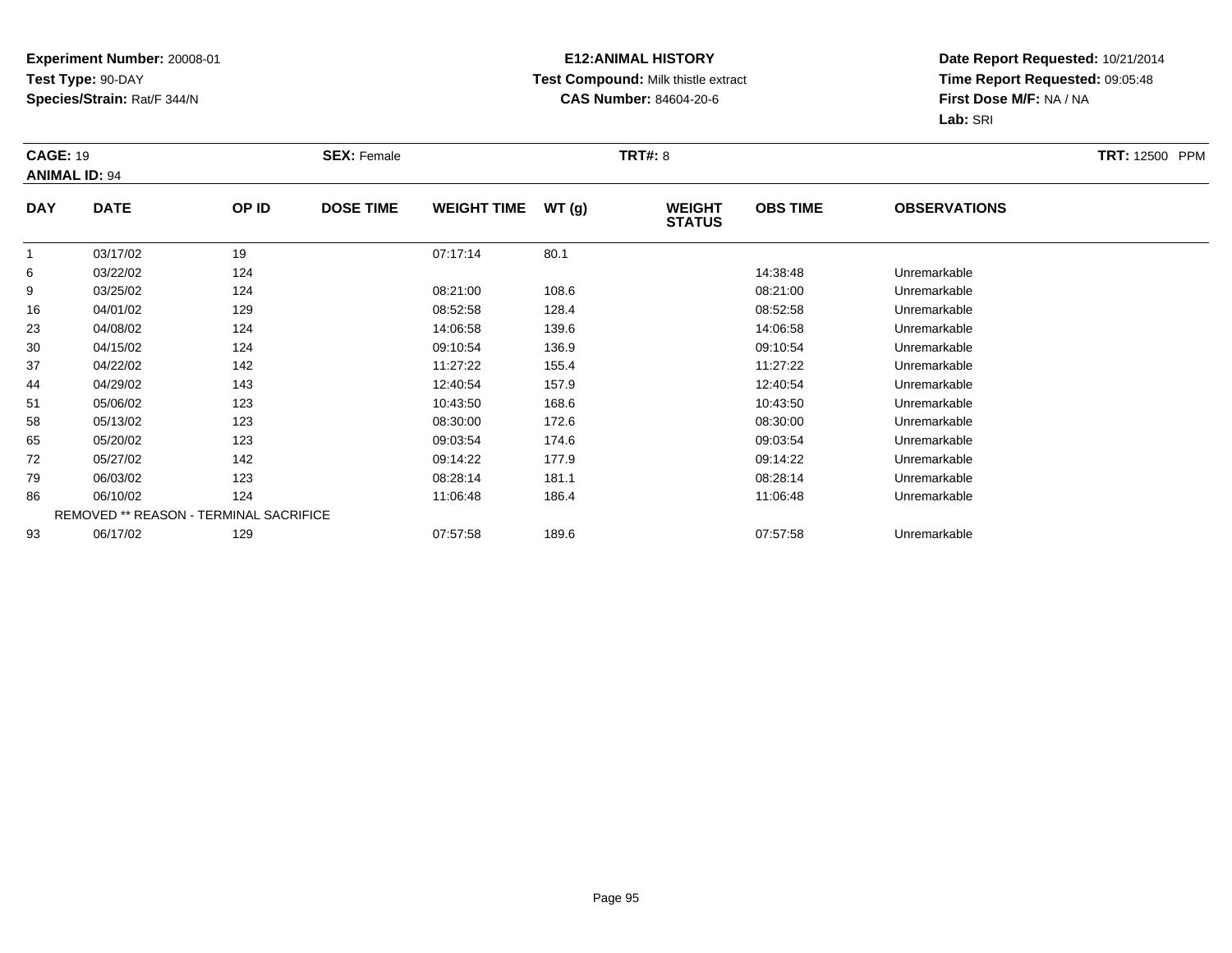## **E12:ANIMAL HISTORY Test Compound:** Milk thistle extract**CAS Number:** 84604-20-6

|                | <b>CAGE: 19</b><br><b>ANIMAL ID: 95</b> |                                        | <b>SEX: Female</b> |                    |       |                                | <b>TRT#: 8</b>  |                     |  |  |
|----------------|-----------------------------------------|----------------------------------------|--------------------|--------------------|-------|--------------------------------|-----------------|---------------------|--|--|
| <b>DAY</b>     | <b>DATE</b>                             | OP ID                                  | <b>DOSE TIME</b>   | <b>WEIGHT TIME</b> | WT(g) | <b>WEIGHT</b><br><b>STATUS</b> | <b>OBS TIME</b> | <b>OBSERVATIONS</b> |  |  |
| $\overline{1}$ | 03/17/02                                | 19                                     |                    | 07:17:14           | 88.2  |                                |                 |                     |  |  |
| 6              | 03/22/02                                | 124                                    |                    |                    |       |                                | 14:38:48        | Unremarkable        |  |  |
| 9              | 03/25/02                                | 124                                    |                    | 08:21:00           | 117.0 |                                | 08:21:00        | Unremarkable        |  |  |
| 16             | 04/01/02                                | 129                                    |                    | 08:52:58           | 135.1 |                                | 08:52:58        | Unremarkable        |  |  |
| 23             | 04/08/02                                | 124                                    |                    | 14:06:58           | 146.5 |                                | 14:06:58        | Unremarkable        |  |  |
| 30             | 04/15/02                                | 124                                    |                    | 09:10:54           | 146.0 |                                | 09:10:54        | Unremarkable        |  |  |
| 37             | 04/22/02                                | 142                                    |                    | 11:27:22           | 163.3 |                                | 11:27:22        | Unremarkable        |  |  |
| 44             | 04/29/02                                | 143                                    |                    | 12:40:54           | 175.8 |                                | 12:40:54        | Unremarkable        |  |  |
| 51             | 05/06/02                                | 123                                    |                    | 10:43:50           | 183.9 |                                | 10:43:50        | Unremarkable        |  |  |
| 58             | 05/13/02                                | 123                                    |                    | 08:30:00           | 185.6 |                                | 08:30:00        | Unremarkable        |  |  |
| 65             | 05/20/02                                | 123                                    |                    | 09:03:54           | 188.7 |                                | 09:03:54        | Unremarkable        |  |  |
| 72             | 05/27/02                                | 142                                    |                    | 09:14:22           | 190.9 |                                | 09:14:22        | Unremarkable        |  |  |
| 79             | 06/03/02                                | 123                                    |                    | 08:28:14           | 192.7 |                                | 08:28:14        | Unremarkable        |  |  |
| 86             | 06/10/02                                | 124                                    |                    | 11:06:48           | 197.8 |                                | 11:06:48        | Unremarkable        |  |  |
|                |                                         | REMOVED ** REASON - TERMINAL SACRIFICE |                    |                    |       |                                |                 |                     |  |  |
| 93             | 06/17/02                                | 129                                    |                    | 07:57:58           | 198.2 |                                | 07:57:58        | Unremarkable        |  |  |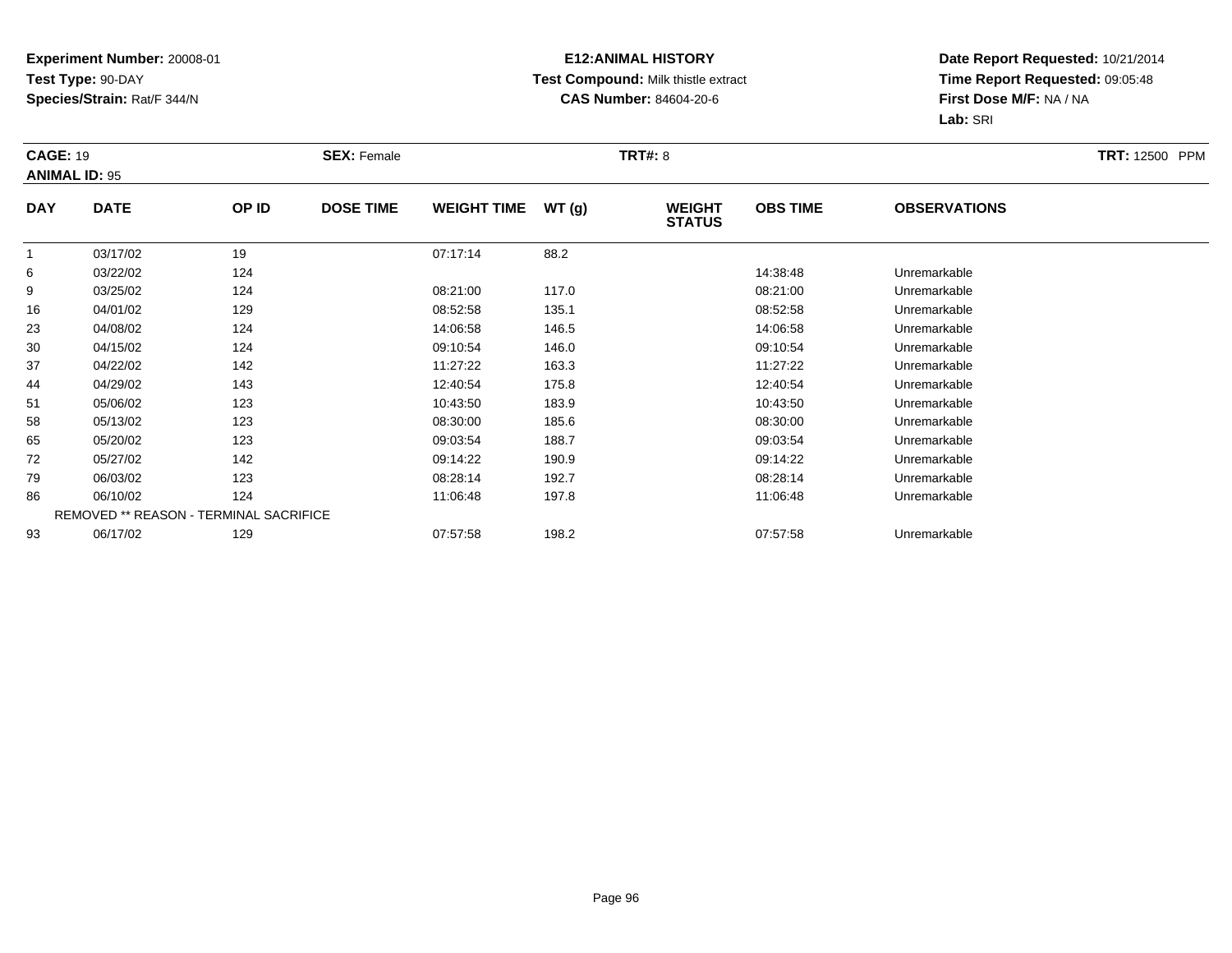## **E12:ANIMAL HISTORY Test Compound:** Milk thistle extract**CAS Number:** 84604-20-6

| <b>CAGE: 20</b> | <b>ANIMAL ID: 96</b> |                                        | <b>SEX: Female</b> |                    |       | <b>TRT#: 8</b>                 |                 |                     | <b>TRT: 12500 PPM</b> |
|-----------------|----------------------|----------------------------------------|--------------------|--------------------|-------|--------------------------------|-----------------|---------------------|-----------------------|
| <b>DAY</b>      | <b>DATE</b>          | OP ID                                  | <b>DOSE TIME</b>   | <b>WEIGHT TIME</b> | WT(g) | <b>WEIGHT</b><br><b>STATUS</b> | <b>OBS TIME</b> | <b>OBSERVATIONS</b> |                       |
|                 | 03/17/02             | 19                                     |                    | 07:17:16           | 79.5  |                                |                 |                     |                       |
| 6               | 03/22/02             | 124                                    |                    |                    |       |                                | 14:39:42        | Unremarkable        |                       |
| 9               | 03/25/02             | 124                                    |                    | 08:22:28           | 102.7 |                                | 08:22:28        | Unremarkable        |                       |
| 16              | 04/01/02             | 129                                    |                    | 08:54:16           | 118.8 |                                | 08:54:16        | Unremarkable        |                       |
| 23              | 04/08/02             | 124                                    |                    | 14:08:14           | 132.0 |                                | 14:08:14        | Unremarkable        |                       |
| 30              | 04/15/02             | 124                                    |                    | 09:15:00           | 118.3 |                                | 09:15:00        | Unremarkable        |                       |
| 37              | 04/22/02             | 142                                    |                    | 11:32:06           | 150.1 |                                | 11:32:06        | Unremarkable        |                       |
| 44              | 04/29/02             | 143                                    |                    | 12:41:54           | 159.8 |                                | 12:41:54        | Unremarkable        |                       |
| 51              | 05/06/02             | 123                                    |                    | 10:45:04           | 164.5 |                                | 10:45:04        | Unremarkable        |                       |
| 58              | 05/13/02             | 123                                    |                    | 08:31:10           | 166.9 |                                | 08:31:10        | Unremarkable        |                       |
| 65              | 05/20/02             | 123                                    |                    | 09:05:10           | 171.1 |                                | 09:05:10        | Unremarkable        |                       |
| 72              | 05/27/02             | 142                                    |                    | 09:16:42           | 171.6 |                                | 09:16:42        | Unremarkable        |                       |
| 79              | 06/03/02             | 123                                    |                    | 08:29:24           | 170.6 |                                | 08:29:24        | Unremarkable        |                       |
| 86              | 06/10/02             | 124                                    |                    | 11:08:12           | 179.2 |                                | 11:08:12        | Unremarkable        |                       |
|                 |                      | REMOVED ** REASON - TERMINAL SACRIFICE |                    |                    |       |                                |                 |                     |                       |
| 93              | 06/17/02             | 129                                    |                    | 08:02:20           | 181.2 |                                | 08:02:20        | Unremarkable        |                       |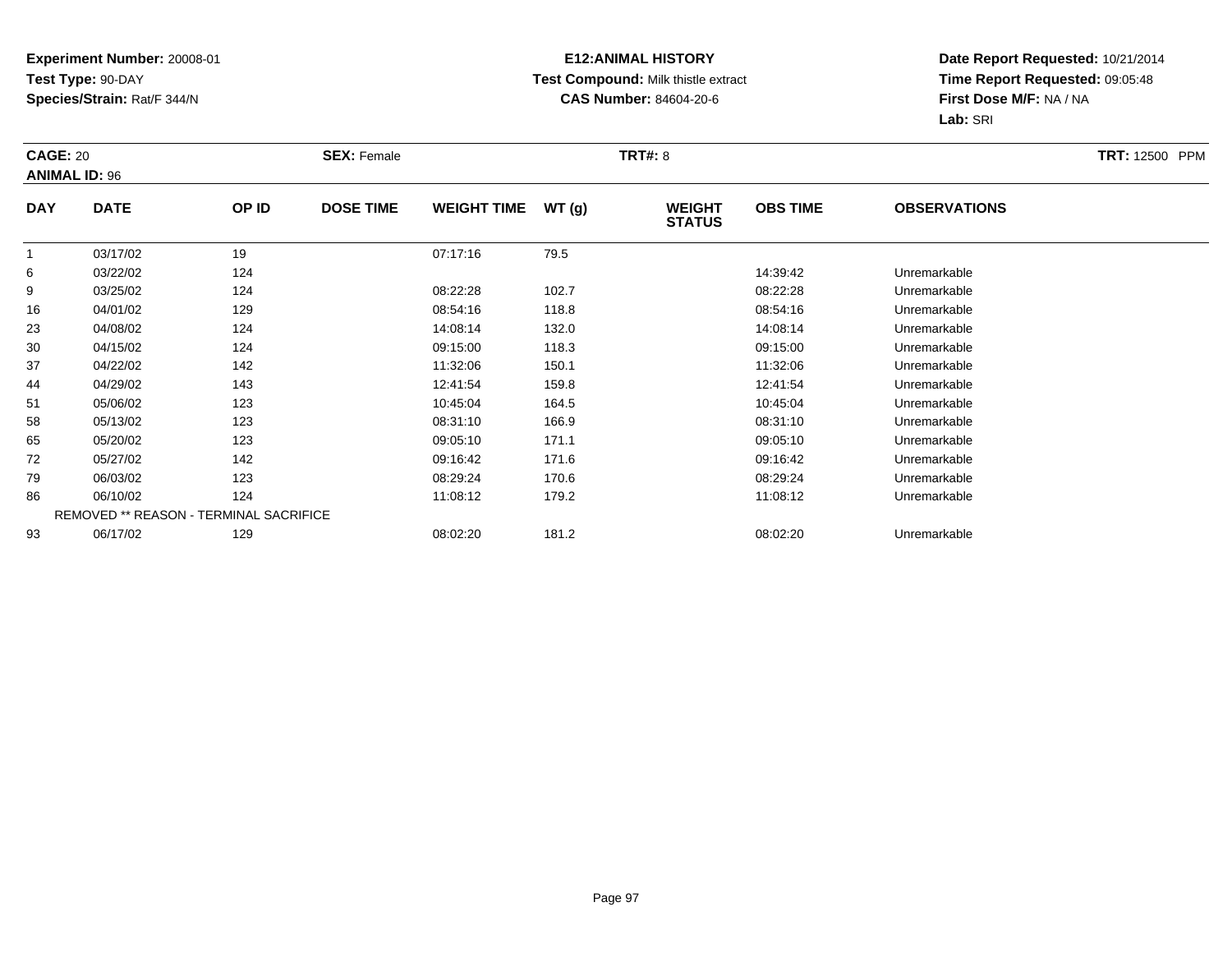## **E12:ANIMAL HISTORY Test Compound:** Milk thistle extract**CAS Number:** 84604-20-6

| <b>CAGE: 20</b> | <b>ANIMAL ID: 97</b> |                                               | <b>SEX: Female</b> |                    |       | <b>TRT#: 8</b>                 |                 |                     | <b>TRT: 12500 PPM</b> |
|-----------------|----------------------|-----------------------------------------------|--------------------|--------------------|-------|--------------------------------|-----------------|---------------------|-----------------------|
| <b>DAY</b>      | <b>DATE</b>          | OP ID                                         | <b>DOSE TIME</b>   | <b>WEIGHT TIME</b> | WT(g) | <b>WEIGHT</b><br><b>STATUS</b> | <b>OBS TIME</b> | <b>OBSERVATIONS</b> |                       |
|                 | 03/17/02             | 19                                            |                    | 07:17:16           | 84.9  |                                |                 |                     |                       |
| 6               | 03/22/02             | 124                                           |                    |                    |       |                                | 14:39:42        | Unremarkable        |                       |
| 9               | 03/25/02             | 124                                           |                    | 08:22:28           | 109.2 |                                | 08:22:28        | Unremarkable        |                       |
| 16              | 04/01/02             | 129                                           |                    | 08:54:16           | 124.1 |                                | 08:54:16        | Unremarkable        |                       |
| 23              | 04/08/02             | 124                                           |                    | 14:08:14           | 132.8 |                                | 14:08:14        | Unremarkable        |                       |
| 30              | 04/15/02             | 124                                           |                    | 09:15:00           | 118.5 |                                | 09:15:00        | Unremarkable        |                       |
| 37              | 04/22/02             | 142                                           |                    | 11:32:06           | 148.7 |                                | 11:32:06        | Unremarkable        |                       |
| 44              | 04/29/02             | 143                                           |                    | 12:41:54           | 151.2 |                                | 12:41:54        | Unremarkable        |                       |
| 51              | 05/06/02             | 123                                           |                    | 10:45:04           | 161.1 |                                | 10:45:04        | Unremarkable        |                       |
| 58              | 05/13/02             | 123                                           |                    | 08:31:10           | 161.9 |                                | 08:31:10        | Unremarkable        |                       |
| 65              | 05/20/02             | 123                                           |                    | 09:05:10           | 170.3 |                                | 09:05:10        | Unremarkable        |                       |
| 72              | 05/27/02             | 142                                           |                    | 09:16:42           | 165.9 |                                | 09:16:42        | Unremarkable        |                       |
| 79              | 06/03/02             | 123                                           |                    | 08:29:24           | 174.3 |                                | 08:29:24        | Unremarkable        |                       |
| 86              | 06/10/02             | 124                                           |                    | 11:08:12           | 174.9 |                                | 11:08:12        | Unremarkable        |                       |
|                 |                      | <b>REMOVED ** REASON - TERMINAL SACRIFICE</b> |                    |                    |       |                                |                 |                     |                       |
| 93              | 06/17/02             | 129                                           |                    | 08:02:20           | 172.3 |                                | 08:02:20        | Unremarkable        |                       |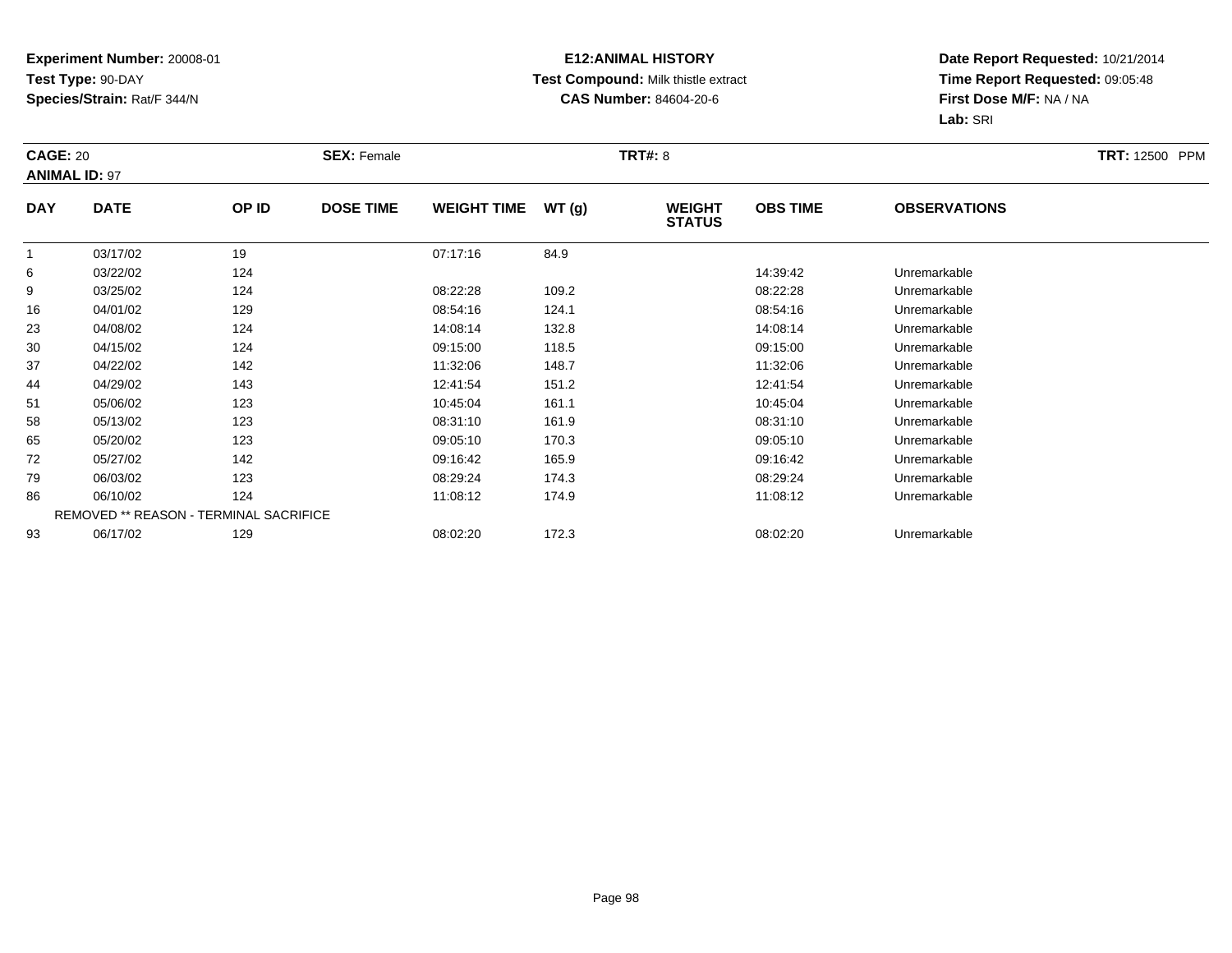## **E12:ANIMAL HISTORY Test Compound:** Milk thistle extract**CAS Number:** 84604-20-6

|            | <b>CAGE: 20</b><br><b>ANIMAL ID: 98</b> |                                        | <b>SEX: Female</b> |                    |       |                                | <b>TRT#: 8</b>  |                     |  |  |
|------------|-----------------------------------------|----------------------------------------|--------------------|--------------------|-------|--------------------------------|-----------------|---------------------|--|--|
| <b>DAY</b> | <b>DATE</b>                             | OP ID                                  | <b>DOSE TIME</b>   | <b>WEIGHT TIME</b> | WT(g) | <b>WEIGHT</b><br><b>STATUS</b> | <b>OBS TIME</b> | <b>OBSERVATIONS</b> |  |  |
|            | 03/17/02                                | 19                                     |                    | 07:17:16           | 85.0  |                                |                 |                     |  |  |
| 6          | 03/22/02                                | 124                                    |                    |                    |       |                                | 14:43:50        | Unremarkable        |  |  |
| 9          | 03/25/02                                | 124                                    |                    | 08:22:28           | 112.1 |                                | 08:22:28        | Unremarkable        |  |  |
| 16         | 04/01/02                                | 129                                    |                    | 08:54:16           | 130.6 |                                | 08:54:16        | Unremarkable        |  |  |
| 23         | 04/08/02                                | 124                                    |                    | 14:08:14           | 139.3 |                                | 14:08:14        | Unremarkable        |  |  |
| 30         | 04/15/02                                | 124                                    |                    | 09:15:00           | 126.0 |                                | 09:15:00        | Unremarkable        |  |  |
| 37         | 04/22/02                                | 142                                    |                    | 11:32:06           | 161.0 |                                | 11:32:06        | Unremarkable        |  |  |
| 44         | 04/29/02                                | 143                                    |                    | 12:41:54           | 165.0 |                                | 12:41:54        | Unremarkable        |  |  |
| 51         | 05/06/02                                | 123                                    |                    | 10:45:04           | 173.3 |                                | 10:45:04        | Unremarkable        |  |  |
| 58         | 05/13/02                                | 123                                    |                    | 08:31:10           | 181.5 |                                | 08:31:10        | Unremarkable        |  |  |
| 65         | 05/20/02                                | 123                                    |                    | 09:05:10           | 179.3 |                                | 09:05:10        | Unremarkable        |  |  |
| 72         | 05/27/02                                | 142                                    |                    | 09:16:42           | 187.5 |                                | 09:16:42        | Unremarkable        |  |  |
| 79         | 06/03/02                                | 123                                    |                    | 08:29:24           | 190.4 |                                | 08:29:24        | Unremarkable        |  |  |
| 86         | 06/10/02                                | 124                                    |                    | 11:08:12           | 188.5 |                                | 11:08:12        | Unremarkable        |  |  |
|            |                                         | REMOVED ** REASON - TERMINAL SACRIFICE |                    |                    |       |                                |                 |                     |  |  |
| 93         | 06/17/02                                | 129                                    |                    | 08:02:20           | 190.6 |                                | 08:02:20        | Unremarkable        |  |  |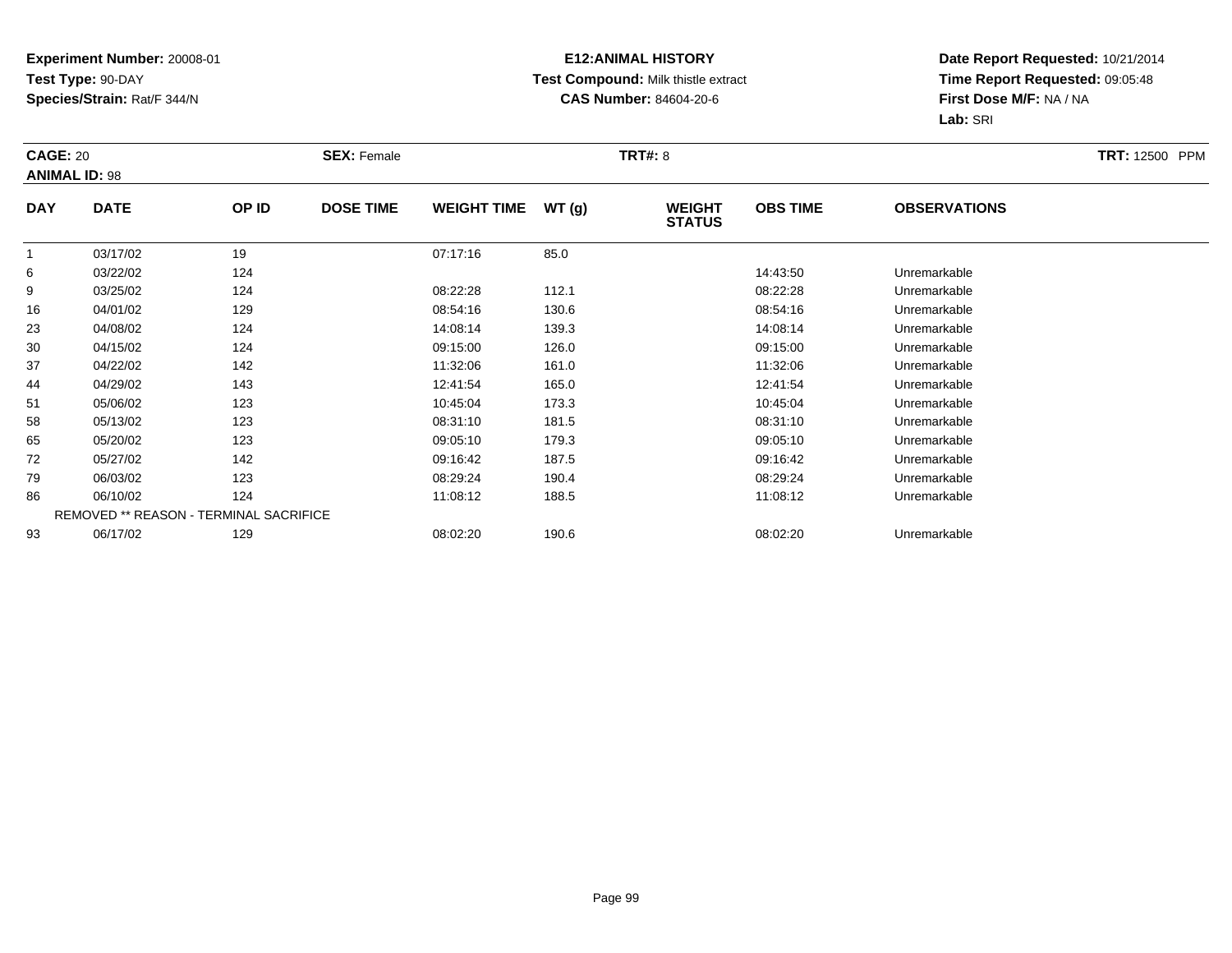## **E12:ANIMAL HISTORY Test Compound:** Milk thistle extract**CAS Number:** 84604-20-6

| <b>CAGE: 20</b><br><b>ANIMAL ID: 99</b> |             |                                        | <b>SEX: Female</b> |                    |       | <b>TRT#: 8</b>                 |                 |                     | <b>TRT: 12500 PPM</b> |
|-----------------------------------------|-------------|----------------------------------------|--------------------|--------------------|-------|--------------------------------|-----------------|---------------------|-----------------------|
| <b>DAY</b>                              | <b>DATE</b> | OP ID                                  | <b>DOSE TIME</b>   | <b>WEIGHT TIME</b> | WT(g) | <b>WEIGHT</b><br><b>STATUS</b> | <b>OBS TIME</b> | <b>OBSERVATIONS</b> |                       |
|                                         | 03/17/02    | 19                                     |                    | 07:17:16           | 75.9  |                                |                 |                     |                       |
| 6                                       | 03/22/02    | 124                                    |                    |                    |       |                                | 14:43:50        | Unremarkable        |                       |
| 9                                       | 03/25/02    | 124                                    |                    | 08:22:28           | 106.9 |                                | 08:22:28        | Unremarkable        |                       |
| 16                                      | 04/01/02    | 129                                    |                    | 08:54:16           | 129.4 |                                | 08:54:16        | Unremarkable        |                       |
| 23                                      | 04/08/02    | 124                                    |                    | 14:08:14           | 142.4 |                                | 14:08:14        | Unremarkable        |                       |
| 30                                      | 04/15/02    | 124                                    |                    | 09:15:00           | 126.6 |                                | 09:15:00        | Unremarkable        |                       |
| 37                                      | 04/22/02    | 142                                    |                    | 11:32:06           | 159.4 |                                | 11:32:06        | Unremarkable        |                       |
| 44                                      | 04/29/02    | 143                                    |                    | 12:41:54           | 169.8 |                                | 12:41:54        | Unremarkable        |                       |
| 51                                      | 05/06/02    | 123                                    |                    | 10:45:04           | 176.7 |                                | 10:45:04        | Unremarkable        |                       |
| 58                                      | 05/13/02    | 123                                    |                    | 08:31:10           | 185.2 |                                | 08:31:10        | Unremarkable        |                       |
| 65                                      | 05/20/02    | 123                                    |                    | 09:05:10           | 187.8 |                                | 09:05:10        | Unremarkable        |                       |
| 72                                      | 05/27/02    | 142                                    |                    | 09:16:42           | 190.5 |                                | 09:16:42        | Unremarkable        |                       |
| 79                                      | 06/03/02    | 123                                    |                    | 08:29:24           | 192.7 |                                | 08:29:24        | Unremarkable        |                       |
| 86                                      | 06/10/02    | 124                                    |                    | 11:08:12           | 198.9 |                                | 11:08:12        | Unremarkable        |                       |
|                                         |             | REMOVED ** REASON - TERMINAL SACRIFICE |                    |                    |       |                                |                 |                     |                       |
| 93                                      | 06/17/02    | 129                                    |                    | 08:02:20           | 201.1 |                                | 08:02:20        | Unremarkable        |                       |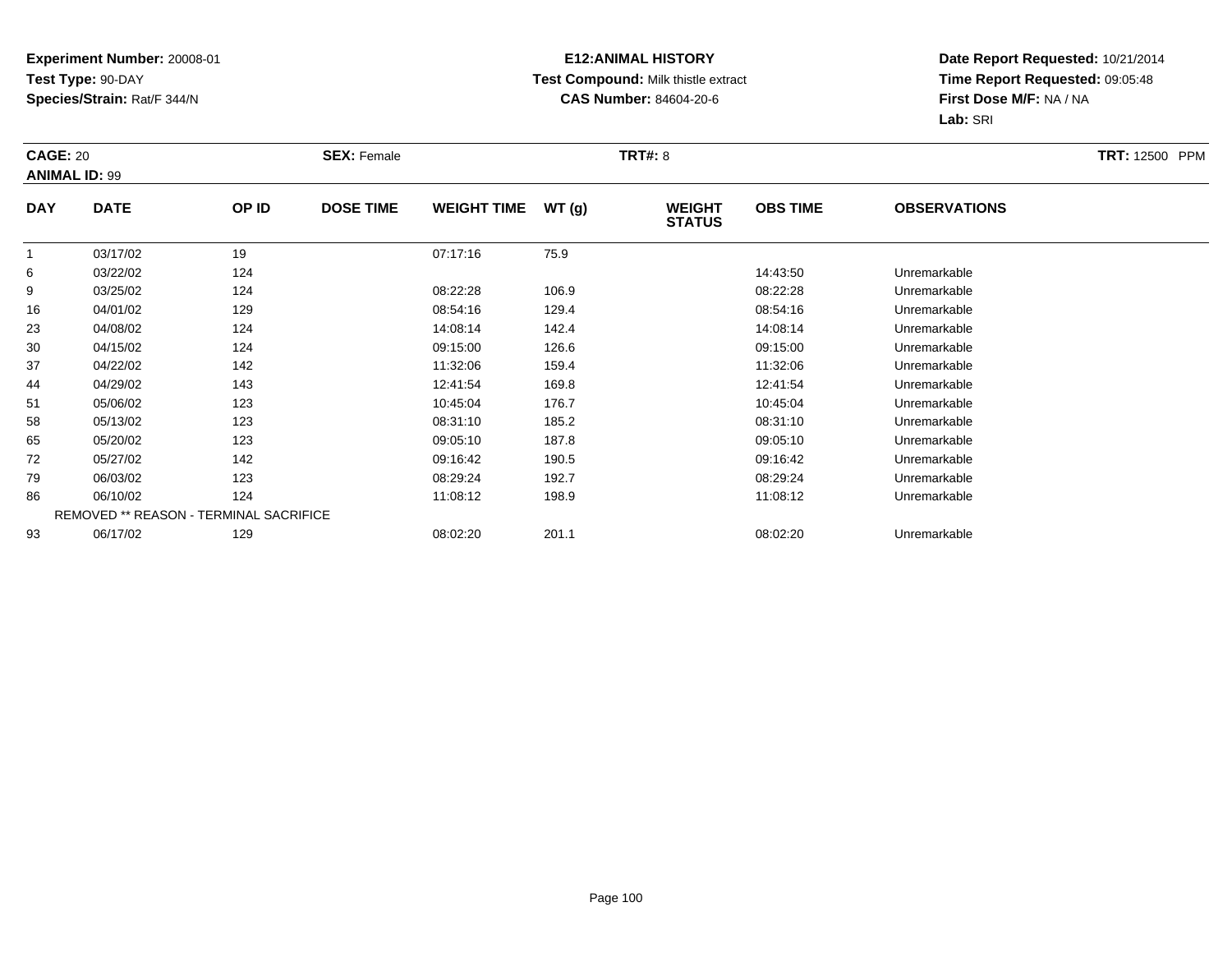## **E12:ANIMAL HISTORY Test Compound:** Milk thistle extract**CAS Number:** 84604-20-6

| <b>CAGE: 20</b> | <b>ANIMAL ID: 100</b> |                                        | <b>SEX: Female</b> |                    |       | <b>TRT#: 8</b>                 |                 |                     | <b>TRT: 12500 PPM</b> |
|-----------------|-----------------------|----------------------------------------|--------------------|--------------------|-------|--------------------------------|-----------------|---------------------|-----------------------|
| <b>DAY</b>      | <b>DATE</b>           | OP ID                                  | <b>DOSE TIME</b>   | <b>WEIGHT TIME</b> | WT(g) | <b>WEIGHT</b><br><b>STATUS</b> | <b>OBS TIME</b> | <b>OBSERVATIONS</b> |                       |
| $\mathbf 1$     | 03/17/02              | 19                                     |                    | 07:17:16           | 75.9  |                                |                 |                     |                       |
| 6               | 03/22/02              | 124                                    |                    |                    |       |                                | 14:43:50        | Unremarkable        |                       |
| 9               | 03/25/02              | 124                                    |                    | 08:22:28           | 107.3 |                                | 08:22:28        | Unremarkable        |                       |
| 16              | 04/01/02              | 129                                    |                    | 08:54:16           | 128.1 |                                | 08:54:16        | Unremarkable        |                       |
| 23              | 04/08/02              | 124                                    |                    | 14:08:14           | 138.9 |                                | 14:08:14        | Unremarkable        |                       |
| 30              | 04/15/02              | 124                                    |                    | 09:15:00           | 124.1 |                                | 09:15:00        | Unremarkable        |                       |
| 37              | 04/22/02              | 142                                    |                    | 11:32:06           | 154.0 |                                | 11:32:06        | Unremarkable        |                       |
| 44              | 04/29/02              | 143                                    |                    | 12:41:54           | 162.3 |                                | 12:41:54        | Unremarkable        |                       |
| 51              | 05/06/02              | 123                                    |                    | 10:45:04           | 171.4 |                                | 10:45:04        | Unremarkable        |                       |
| 58              | 05/13/02              | 123                                    |                    | 08:31:10           | 175.5 |                                | 08:31:10        | Unremarkable        |                       |
| 65              | 05/20/02              | 123                                    |                    | 09:05:10           | 179.4 |                                | 09:05:10        | Unremarkable        |                       |
| 72              | 05/27/02              | 142                                    |                    | 09:16:42           | 181.0 |                                | 09:16:42        | Unremarkable        |                       |
| 79              | 06/03/02              | 123                                    |                    | 08:29:24           | 182.7 |                                | 08:29:24        | Unremarkable        |                       |
| 86              | 06/10/02              | 124                                    |                    | 11:08:12           | 186.3 |                                | 11:08:12        | Unremarkable        |                       |
|                 |                       | REMOVED ** REASON - TERMINAL SACRIFICE |                    |                    |       |                                |                 |                     |                       |
| 93              | 06/17/02              | 129                                    |                    | 08:02:20           | 186.6 |                                | 08:02:20        | Unremarkable        |                       |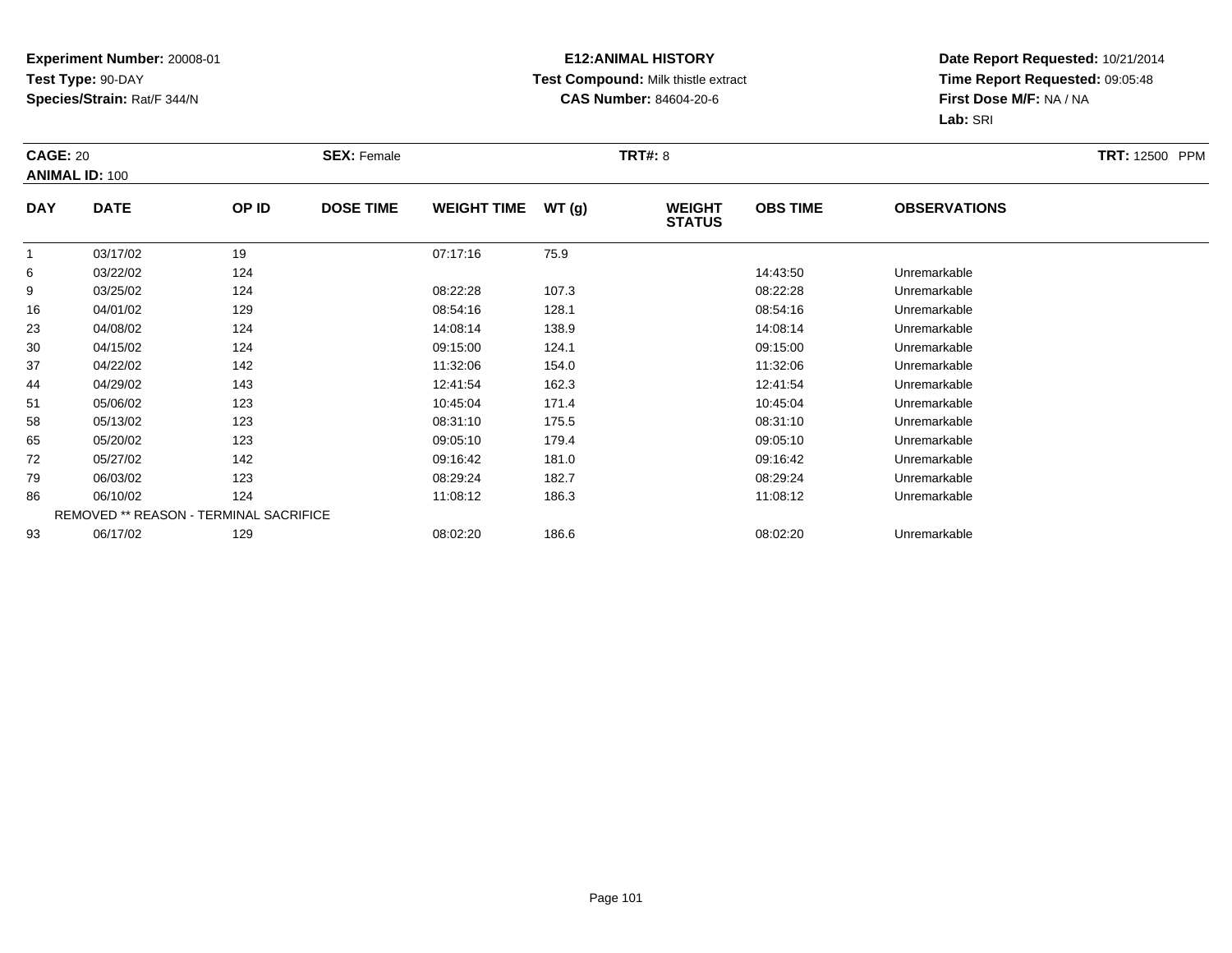## **E12:ANIMAL HISTORY Test Compound:** Milk thistle extract**CAS Number:** 84604-20-6

| <b>CAGE: 21</b> | <b>ANIMAL ID: 101</b>                  |       | <b>SEX: Female</b> |                    |       | <b>TRT#: 10</b>                |                 |                     | <b>TRT: 25000 PPM</b> |
|-----------------|----------------------------------------|-------|--------------------|--------------------|-------|--------------------------------|-----------------|---------------------|-----------------------|
| <b>DAY</b>      | <b>DATE</b>                            | OP ID | <b>DOSE TIME</b>   | <b>WEIGHT TIME</b> | WT(g) | <b>WEIGHT</b><br><b>STATUS</b> | <b>OBS TIME</b> | <b>OBSERVATIONS</b> |                       |
| 1               | 03/17/02                               | 19    |                    | 07:17:18           | 80.8  |                                |                 |                     |                       |
| 6               | 03/22/02                               | 124   |                    |                    |       |                                | 14:39:50        | Unremarkable        |                       |
| 9               | 03/25/02                               | 124   |                    | 08:26:42           | 109.6 |                                | 08:26:42        | Unremarkable        |                       |
| 16              | 04/01/02                               | 129   |                    | 08:55:32           | 129.8 |                                | 08:55:32        | Unremarkable        |                       |
| 23              | 04/08/02                               | 124   |                    | 14:23:44           | 141.2 |                                | 14:23:44        | Unremarkable        |                       |
| 30              | 04/15/02                               | 124   |                    | 09:23:38           | 153.2 |                                | 09:23:38        | Unremarkable        |                       |
| 37              | 04/22/02                               | 142   |                    | 11:14:54           | 166.1 |                                | 11:14:54        | Unremarkable        |                       |
| 44              | 04/29/02                               | 143   |                    | 12:46:48           | 168.2 |                                | 12:46:48        | Unremarkable        |                       |
| 51              | 05/06/02                               | 123   |                    | 10:36:46           | 180.5 |                                | 10:36:46        | Unremarkable        |                       |
| 58              | 05/13/02                               | 123   |                    | 08:22:32           | 182.7 |                                | 08:22:32        | Unremarkable        |                       |
| 65              | 05/20/02                               | 123   |                    | 08:56:34           | 186.9 |                                | 08:56:34        | Unremarkable        |                       |
| 72              | 05/27/02                               | 142   |                    | 10:25:38           | 189.3 |                                | 10:25:38        | Unremarkable        |                       |
| 79              | 06/03/02                               | 123   |                    | 08:21:10           | 198.0 |                                | 08:21:10        | Unremarkable        |                       |
| 86              | 06/10/02                               | 124   |                    | 10:58:18           | 197.4 |                                | 10:58:18        | Unremarkable        |                       |
|                 | REMOVED ** REASON - TERMINAL SACRIFICE |       |                    |                    |       |                                |                 |                     |                       |
| 93              | 06/17/02                               | 129   |                    | 08:07:28           | 196.7 |                                | 08:07:28        | Unremarkable        |                       |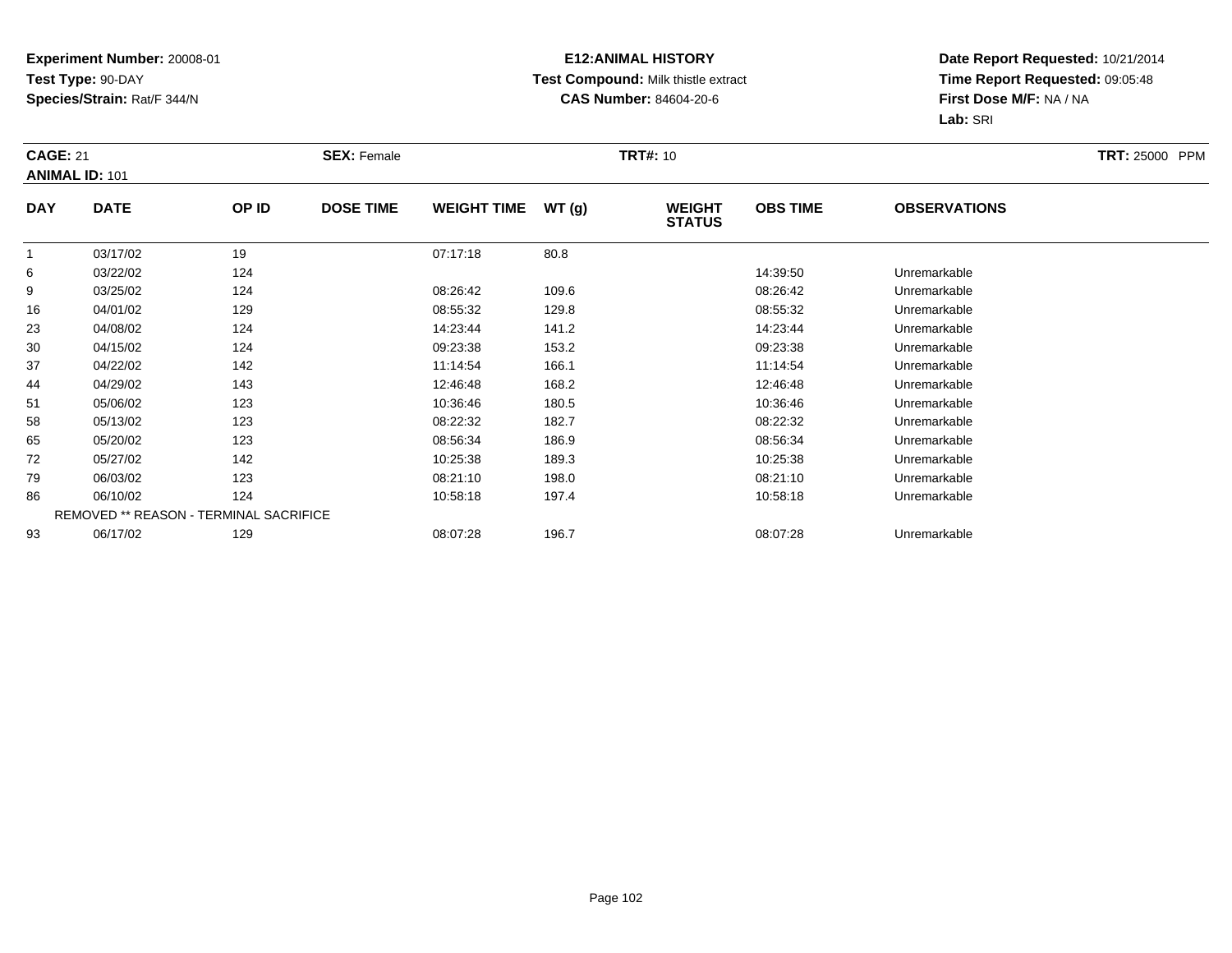## **E12:ANIMAL HISTORY Test Compound:** Milk thistle extract**CAS Number:** 84604-20-6

| <b>CAGE: 21</b> | <b>ANIMAL ID: 102</b>                  |       | <b>SEX: Female</b> |                    |       | <b>TRT#: 10</b>                |                 |                     | <b>TRT: 25000 PPM</b> |
|-----------------|----------------------------------------|-------|--------------------|--------------------|-------|--------------------------------|-----------------|---------------------|-----------------------|
| <b>DAY</b>      | <b>DATE</b>                            | OP ID | <b>DOSE TIME</b>   | <b>WEIGHT TIME</b> | WT(g) | <b>WEIGHT</b><br><b>STATUS</b> | <b>OBS TIME</b> | <b>OBSERVATIONS</b> |                       |
| 1               | 03/17/02                               | 19    |                    | 07:17:18           | 84.9  |                                |                 |                     |                       |
| 6               | 03/22/02                               | 124   |                    |                    |       |                                | 14:39:50        | Unremarkable        |                       |
| 9               | 03/25/02                               | 124   |                    | 08:26:42           | 110.1 |                                | 08:26:42        | Unremarkable        |                       |
| 16              | 04/01/02                               | 129   |                    | 08:55:32           | 123.8 |                                | 08:55:32        | Unremarkable        |                       |
| 23              | 04/08/02                               | 124   |                    | 14:23:44           | 133.7 |                                | 14:23:44        | Unremarkable        |                       |
| 30              | 04/15/02                               | 124   |                    | 09:23:38           | 150.0 |                                | 09:23:38        | Unremarkable        |                       |
| 37              | 04/22/02                               | 142   |                    | 11:14:54           | 156.5 |                                | 11:14:54        | Unremarkable        |                       |
| 44              | 04/29/02                               | 143   |                    | 12:46:48           | 164.0 |                                | 12:46:48        | Unremarkable        |                       |
| 51              | 05/06/02                               | 123   |                    | 10:36:46           | 171.6 |                                | 10:36:46        | Unremarkable        |                       |
| 58              | 05/13/02                               | 123   |                    | 08:22:32           | 171.6 |                                | 08:22:32        | Unremarkable        |                       |
| 65              | 05/20/02                               | 123   |                    | 08:56:34           | 174.7 |                                | 08:56:34        | Unremarkable        |                       |
| 72              | 05/27/02                               | 142   |                    | 10:25:38           | 179.6 |                                | 10:25:38        | Unremarkable        |                       |
| 79              | 06/03/02                               | 123   |                    | 08:21:10           | 185.4 |                                | 08:21:10        | Unremarkable        |                       |
| 86              | 06/10/02                               | 124   |                    | 10:58:18           | 183.6 |                                | 10:58:18        | Unremarkable        |                       |
|                 | REMOVED ** REASON - TERMINAL SACRIFICE |       |                    |                    |       |                                |                 |                     |                       |
| 93              | 06/17/02                               | 129   |                    | 08:07:28           | 184.3 |                                | 08:07:28        | Unremarkable        |                       |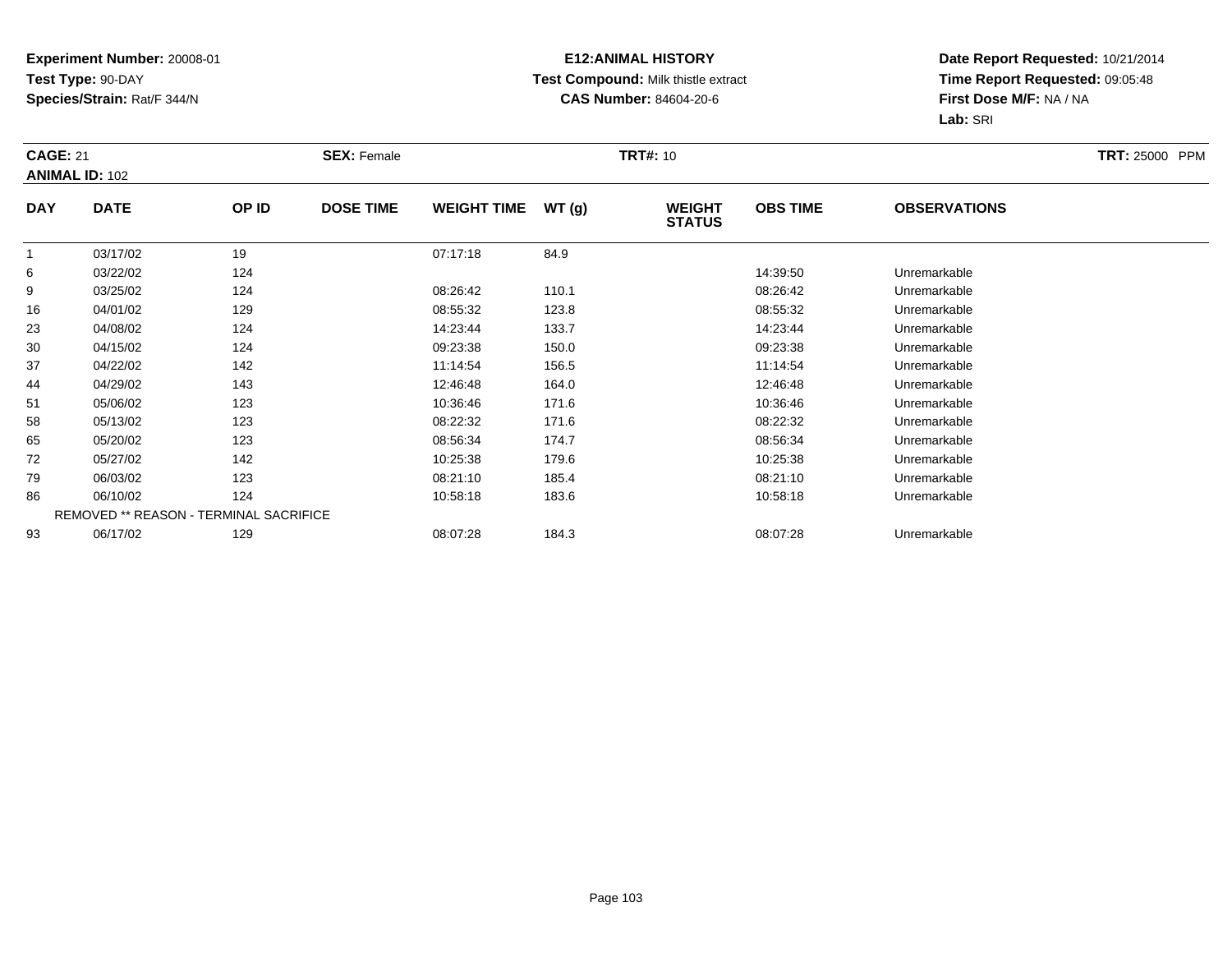## **E12:ANIMAL HISTORY Test Compound:** Milk thistle extract**CAS Number:** 84604-20-6

| <b>CAGE: 21</b> | <b>ANIMAL ID: 103</b> |                                        | <b>SEX: Female</b> |                    |       | <b>TRT#: 10</b>                |                 |                     | <b>TRT: 25000 PPM</b> |
|-----------------|-----------------------|----------------------------------------|--------------------|--------------------|-------|--------------------------------|-----------------|---------------------|-----------------------|
| <b>DAY</b>      | <b>DATE</b>           | OP ID                                  | <b>DOSE TIME</b>   | <b>WEIGHT TIME</b> | WT(g) | <b>WEIGHT</b><br><b>STATUS</b> | <b>OBS TIME</b> | <b>OBSERVATIONS</b> |                       |
| $\overline{1}$  | 03/17/02              | 19                                     |                    | 07:17:18           | 83.9  |                                |                 |                     |                       |
| 6               | 03/22/02              | 124                                    |                    |                    |       |                                | 14:39:50        | Unremarkable        |                       |
| 9               | 03/25/02              | 124                                    |                    | 08:26:42           | 115.9 |                                | 08:26:42        | Unremarkable        |                       |
| 16              | 04/01/02              | 129                                    |                    | 08:55:32           | 131.6 |                                | 08:55:32        | Unremarkable        |                       |
| 23              | 04/08/02              | 124                                    |                    | 14:23:44           | 147.4 |                                | 14:23:44        | Unremarkable        |                       |
| 30              | 04/15/02              | 124                                    |                    | 09:23:38           | 162.3 |                                | 09:23:38        | Unremarkable        |                       |
| 37              | 04/22/02              | 142                                    |                    | 11:14:54           | 168.7 |                                | 11:14:54        | Unremarkable        |                       |
| 44              | 04/29/02              | 143                                    |                    | 12:46:48           | 175.9 |                                | 12:46:48        | Unremarkable        |                       |
| 51              | 05/06/02              | 123                                    |                    | 10:36:46           | 180.8 |                                | 10:36:46        | Unremarkable        |                       |
| 58              | 05/13/02              | 123                                    |                    | 08:22:32           | 185.5 |                                | 08:22:32        | Unremarkable        |                       |
| 65              | 05/20/02              | 123                                    |                    | 08:56:34           | 186.1 |                                | 08:56:34        | Unremarkable        |                       |
| 72              | 05/27/02              | 142                                    |                    | 10:25:38           | 189.6 |                                | 10:25:38        | Nasal/Eye Discharge |                       |
| 79              | 06/03/02              | 123                                    |                    | 08:21:10           | 193.6 |                                | 08:21:10        | Unremarkable        |                       |
| 86              | 06/10/02              | 124                                    |                    | 10:58:18           | 191.9 |                                | 10:58:18        | Unremarkable        |                       |
|                 |                       | REMOVED ** REASON - TERMINAL SACRIFICE |                    |                    |       |                                |                 |                     |                       |
| 93              | 06/17/02              | 129                                    |                    | 08:07:28           | 193.9 |                                | 08:07:28        | Unremarkable        |                       |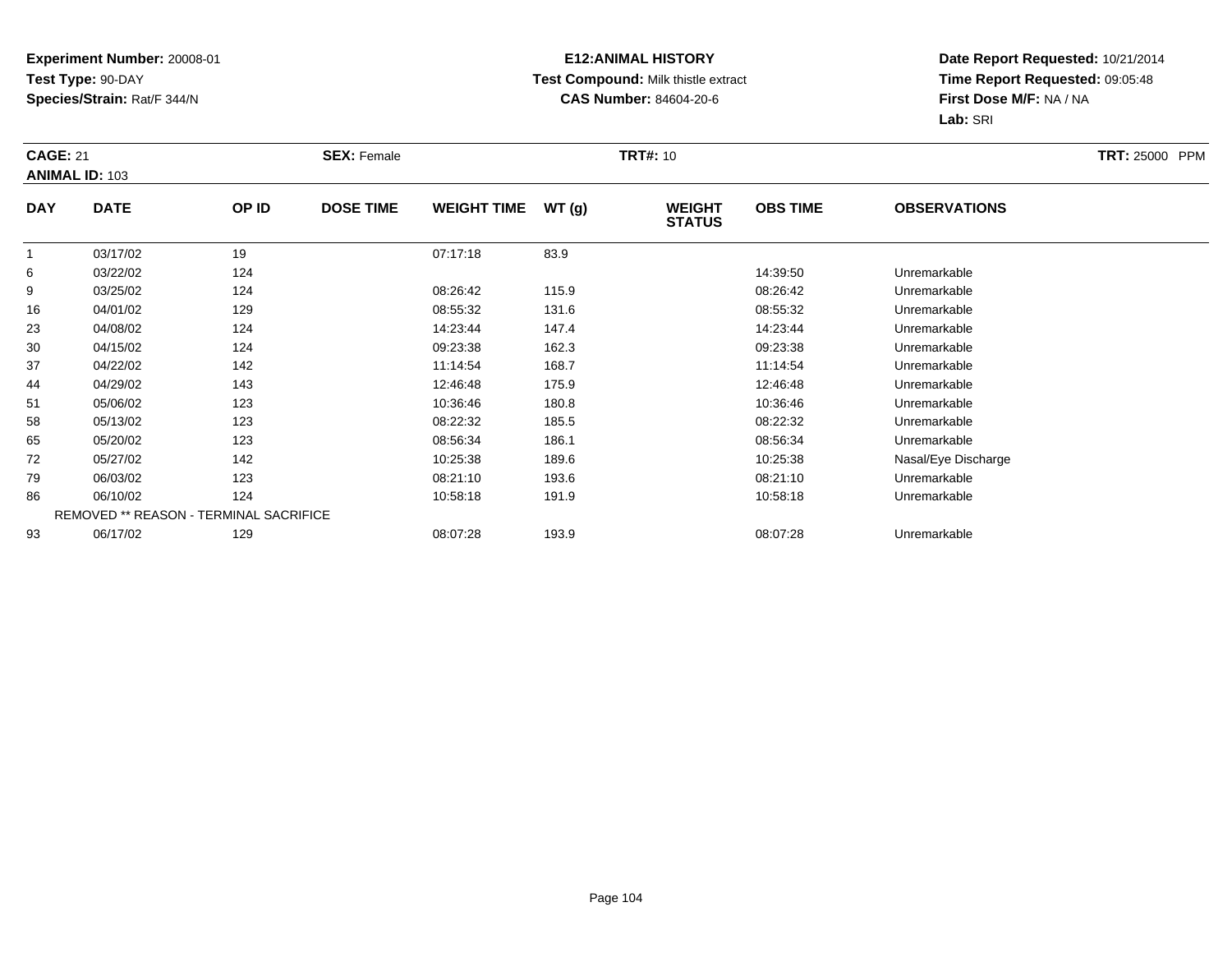## **E12:ANIMAL HISTORY Test Compound:** Milk thistle extract**CAS Number:** 84604-20-6

| <b>CAGE: 21</b> | <b>ANIMAL ID: 104</b>                  |       | <b>SEX: Female</b> |                    |       | <b>TRT#: 10</b>                |                 |                     | TRT: 25000 PPM |
|-----------------|----------------------------------------|-------|--------------------|--------------------|-------|--------------------------------|-----------------|---------------------|----------------|
| <b>DAY</b>      | <b>DATE</b>                            | OP ID | <b>DOSE TIME</b>   | <b>WEIGHT TIME</b> | WT(g) | <b>WEIGHT</b><br><b>STATUS</b> | <b>OBS TIME</b> | <b>OBSERVATIONS</b> |                |
|                 | 03/17/02                               | 19    |                    | 07:17:18           | 88.6  |                                |                 |                     |                |
| 6               | 03/22/02                               | 124   |                    |                    |       |                                | 14:39:50        | Unremarkable        |                |
| 9               | 03/25/02                               | 124   |                    | 08:26:42           | 111.4 |                                | 08:26:42        | Unremarkable        |                |
| 16              | 04/01/02                               | 129   |                    | 08:55:32           | 125.6 |                                | 08:55:32        | Unremarkable        |                |
| 23              | 04/08/02                               | 124   |                    | 14:23:44           | 135.4 |                                | 14:23:44        | Unremarkable        |                |
| 30              | 04/15/02                               | 124   |                    | 09:23:38           | 146.9 |                                | 09:23:38        | Unremarkable        |                |
| 37              | 04/22/02                               | 142   |                    | 11:14:54           | 156.2 |                                | 11:14:54        | Unremarkable        |                |
| 44              | 04/29/02                               | 143   |                    | 12:46:48           | 163.7 |                                | 12:46:48        | Unremarkable        |                |
| 51              | 05/06/02                               | 123   |                    | 10:36:46           | 168.6 |                                | 10:36:46        | Unremarkable        |                |
| 58              | 05/13/02                               | 123   |                    | 08:22:32           | 171.8 |                                | 08:22:32        | Unremarkable        |                |
| 65              | 05/20/02                               | 123   |                    | 08:56:34           | 178.9 |                                | 08:56:34        | Unremarkable        |                |
| 72              | 05/27/02                               | 142   |                    | 10:25:38           | 181.0 |                                | 10:25:38        | Unremarkable        |                |
| 79              | 06/03/02                               | 123   |                    | 08:21:10           | 186.1 |                                | 08:21:10        | Unremarkable        |                |
| 86              | 06/10/02                               | 124   |                    | 10:58:18           | 187.8 |                                | 10:58:18        | Unremarkable        |                |
|                 | REMOVED ** REASON - TERMINAL SACRIFICE |       |                    |                    |       |                                |                 |                     |                |
| 93              | 06/17/02                               | 129   |                    | 08:07:28           | 190.4 |                                | 08:07:28        | Unremarkable        |                |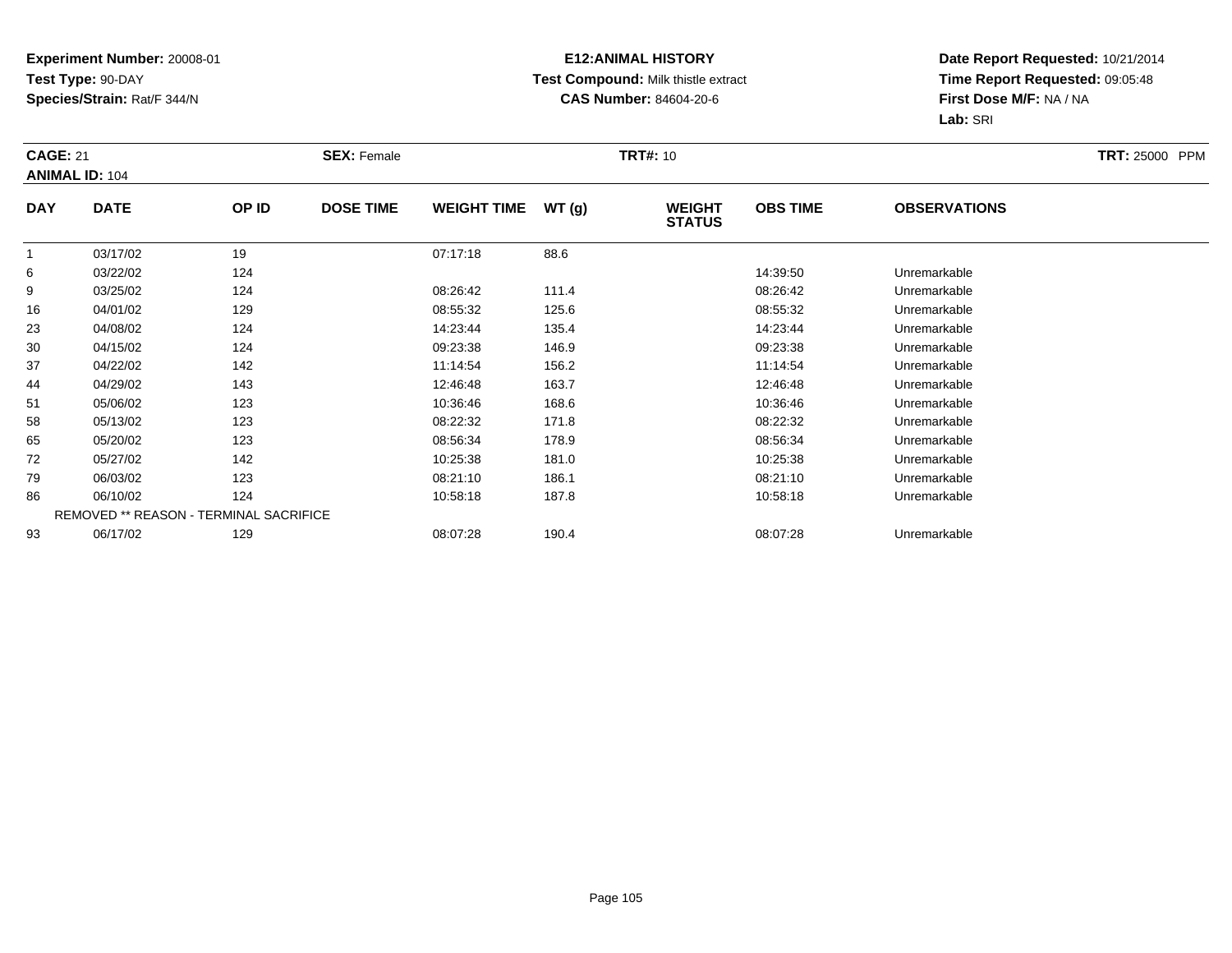## **E12:ANIMAL HISTORY Test Compound:** Milk thistle extract**CAS Number:** 84604-20-6

| <b>CAGE: 21</b> | <b>ANIMAL ID: 105</b>                  |       | <b>SEX: Female</b> |                    |       | <b>TRT#: 10</b>                |                 |                     | TRT: 25000 PPM |
|-----------------|----------------------------------------|-------|--------------------|--------------------|-------|--------------------------------|-----------------|---------------------|----------------|
| <b>DAY</b>      | <b>DATE</b>                            | OP ID | <b>DOSE TIME</b>   | <b>WEIGHT TIME</b> | WT(g) | <b>WEIGHT</b><br><b>STATUS</b> | <b>OBS TIME</b> | <b>OBSERVATIONS</b> |                |
| 1               | 03/17/02                               | 19    |                    | 07:17:18           | 77.5  |                                |                 |                     |                |
| 6               | 03/22/02                               | 124   |                    |                    |       |                                | 14:39:50        | Unremarkable        |                |
| 9               | 03/25/02                               | 124   |                    | 08:26:42           | 107.0 |                                | 08:26:42        | Unremarkable        |                |
| 16              | 04/01/02                               | 129   |                    | 08:55:32           | 126.1 |                                | 08:55:32        | Unremarkable        |                |
| 23              | 04/08/02                               | 124   |                    | 14:23:44           | 137.4 |                                | 14:23:44        | Unremarkable        |                |
| 30              | 04/15/02                               | 124   |                    | 09:23:38           | 151.5 |                                | 09:23:38        | Unremarkable        |                |
| 37              | 04/22/02                               | 142   |                    | 11:14:54           | 152.2 |                                | 11:14:54        | Unremarkable        |                |
| 44              | 04/29/02                               | 143   |                    | 12:46:48           | 164.5 |                                | 12:46:48        | Unremarkable        |                |
| 51              | 05/06/02                               | 123   |                    | 10:36:46           | 169.2 |                                | 10:36:46        | Unremarkable        |                |
| 58              | 05/13/02                               | 123   |                    | 08:22:32           | 177.1 |                                | 08:22:32        | Unremarkable        |                |
| 65              | 05/20/02                               | 123   |                    | 08:56:34           | 180.8 |                                | 08:56:34        | Unremarkable        |                |
| 72              | 05/27/02                               | 142   |                    | 10:25:38           | 180.8 |                                | 10:25:38        | Unremarkable        |                |
| 79              | 06/03/02                               | 123   |                    | 08:21:10           | 187.3 |                                | 08:21:10        | Unremarkable        |                |
| 86              | 06/10/02                               | 124   |                    | 10:58:18           | 182.1 |                                | 10:58:18        | Unremarkable        |                |
|                 | REMOVED ** REASON - TERMINAL SACRIFICE |       |                    |                    |       |                                |                 |                     |                |
| 93              | 06/17/02                               | 129   |                    | 08:07:28           | 190.6 |                                | 08:07:28        | Unremarkable        |                |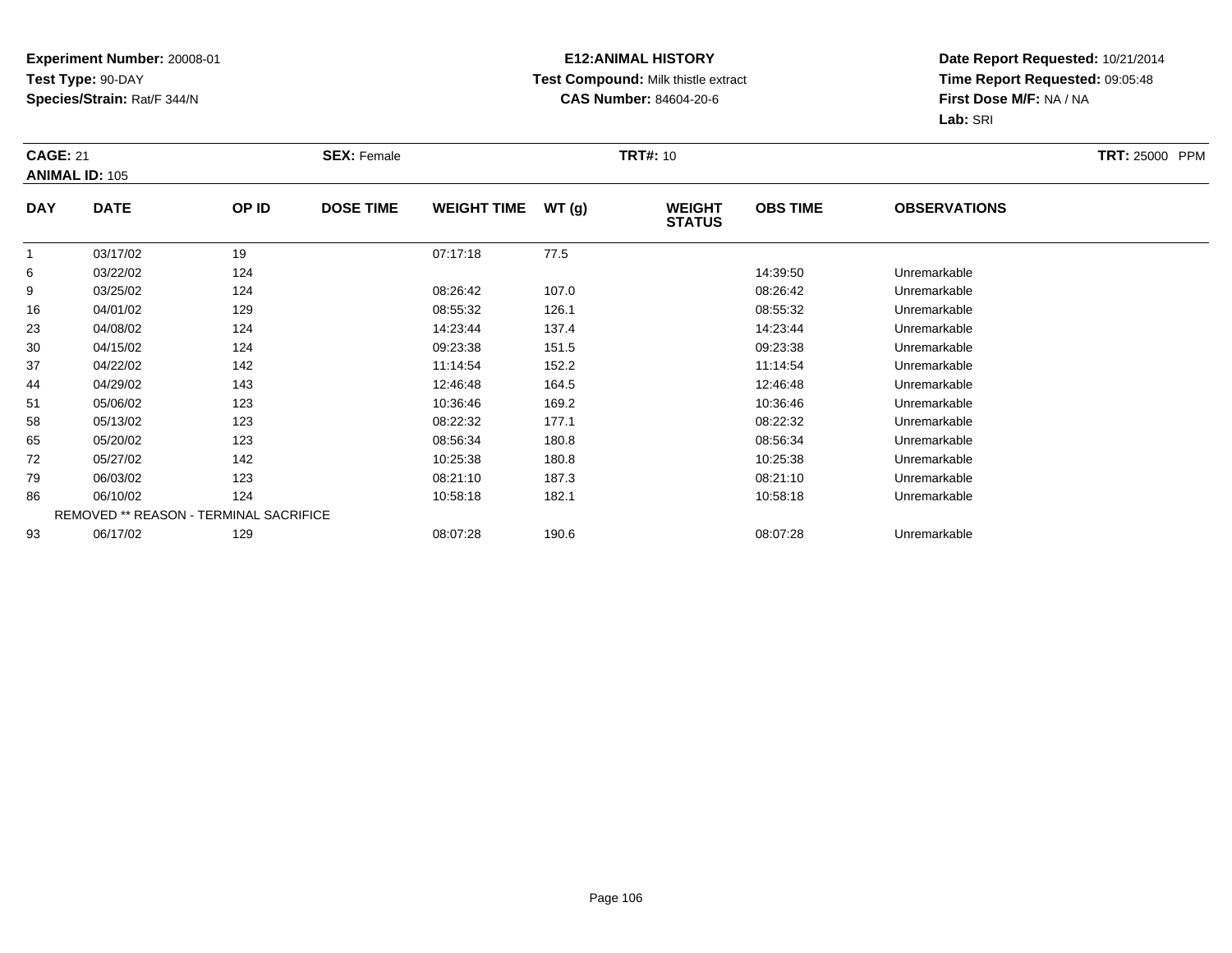## **E12:ANIMAL HISTORY Test Compound:** Milk thistle extract**CAS Number:** 84604-20-6

| <b>CAGE: 22</b> | <b>ANIMAL ID: 106</b> |                                        | <b>SEX: Female</b> |                    |       | <b>TRT#: 10</b>                |                 |                     | <b>TRT: 25000 PPM</b> |
|-----------------|-----------------------|----------------------------------------|--------------------|--------------------|-------|--------------------------------|-----------------|---------------------|-----------------------|
| <b>DAY</b>      | <b>DATE</b>           | OP ID                                  | <b>DOSE TIME</b>   | <b>WEIGHT TIME</b> | WT(g) | <b>WEIGHT</b><br><b>STATUS</b> | <b>OBS TIME</b> | <b>OBSERVATIONS</b> |                       |
| 1               | 03/17/02              | 19                                     |                    | 07:17:20           | 87.0  |                                |                 |                     |                       |
| 6               | 03/22/02              | 124                                    |                    |                    |       |                                | 14:40:38        | Unremarkable        |                       |
| 9               | 03/25/02              | 124                                    |                    | 08:27:48           | 106.2 |                                | 08:27:48        | Unremarkable        |                       |
| 16              | 04/01/02              | 129                                    |                    | 08:56:42           | 119.2 |                                | 08:56:42        | Unremarkable        |                       |
| 23              | 04/08/02              | 124                                    |                    | 14:25:06           | 127.3 |                                | 14:25:06        | Unremarkable        |                       |
| 30              | 04/15/02              | 124                                    |                    | 09:28:06           | 114.1 |                                | 09:28:06        | Unremarkable        |                       |
| 37              | 04/22/02              | 142                                    |                    | 11:19:26           | 142.3 |                                | 11:19:26        | Unremarkable        |                       |
| 44              | 04/29/02              | 143                                    |                    | 12:47:56           | 148.3 |                                | 12:47:56        | Unremarkable        |                       |
| 51              | 05/06/02              | 123                                    |                    | 10:37:54           | 155.1 |                                | 10:37:54        | Unremarkable        |                       |
| 58              | 05/13/02              | 123                                    |                    | 08:23:48           | 162.2 |                                | 08:23:48        | Unremarkable        |                       |
| 65              | 05/20/02              | 123                                    |                    | 08:57:54           | 163.1 |                                | 08:57:54        | Unremarkable        |                       |
| 72              | 05/27/02              | 142                                    |                    | 10:27:46           | 169.1 |                                | 10:27:46        | Unremarkable        |                       |
| 79              | 06/03/02              | 123                                    |                    | 08:22:38           | 178.7 |                                | 08:22:38        | Unremarkable        |                       |
| 86              | 06/10/02              | 124                                    |                    | 11:01:08           | 181.0 |                                | 11:01:08        | Unremarkable        |                       |
|                 |                       | REMOVED ** REASON - TERMINAL SACRIFICE |                    |                    |       |                                |                 |                     |                       |
| 93              | 06/17/02              | 129                                    |                    | 08:11:22           | 191.5 |                                | 08:11:22        | Unremarkable        |                       |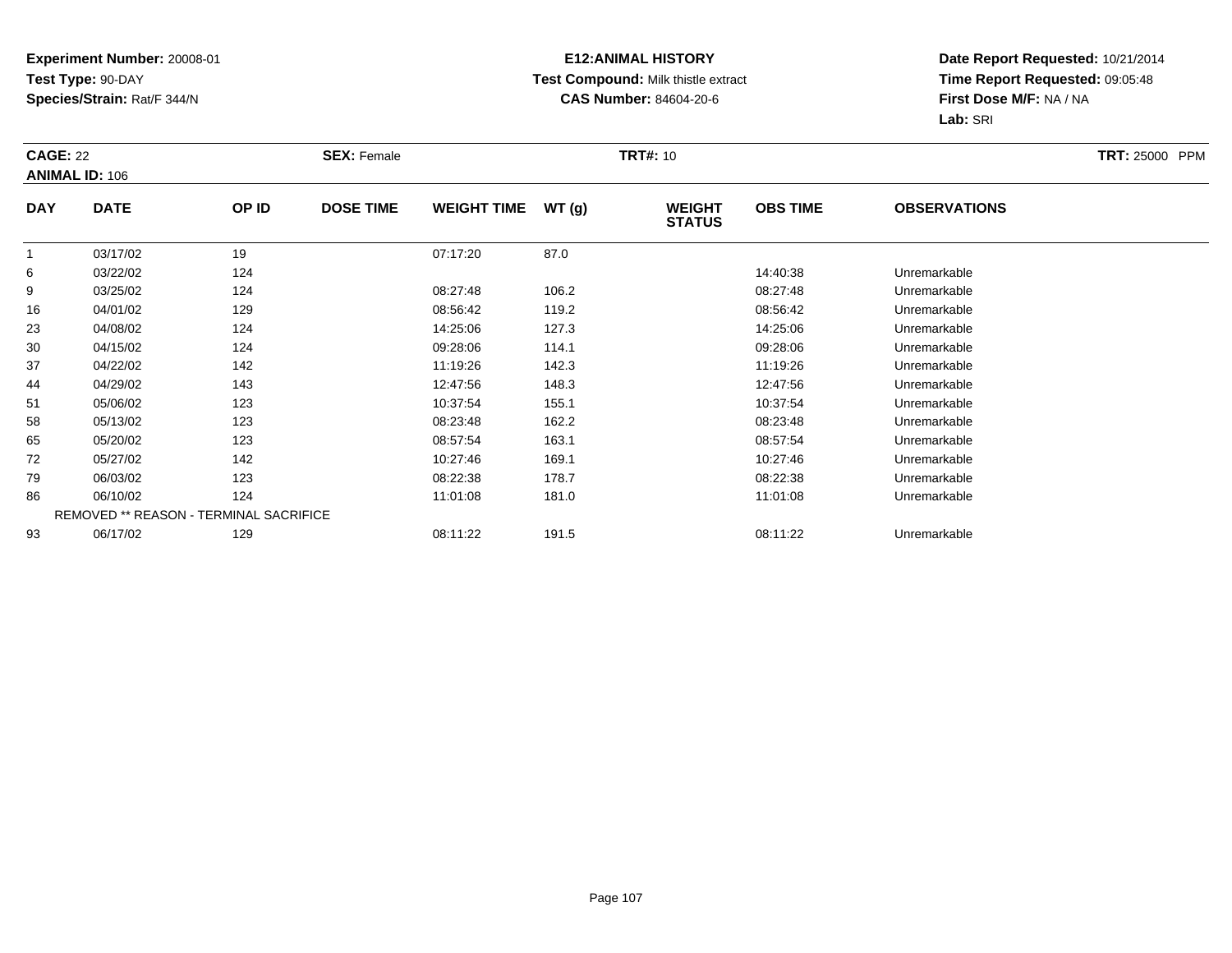## **E12:ANIMAL HISTORY Test Compound:** Milk thistle extract**CAS Number:** 84604-20-6

| <b>CAGE: 22</b> | <b>ANIMAL ID: 107</b>                  |       | <b>SEX: Female</b> |                    |       | <b>TRT#: 10</b>                |                 |                     | <b>TRT: 25000 PPM</b> |
|-----------------|----------------------------------------|-------|--------------------|--------------------|-------|--------------------------------|-----------------|---------------------|-----------------------|
| <b>DAY</b>      | <b>DATE</b>                            | OP ID | <b>DOSE TIME</b>   | <b>WEIGHT TIME</b> | WT(g) | <b>WEIGHT</b><br><b>STATUS</b> | <b>OBS TIME</b> | <b>OBSERVATIONS</b> |                       |
| 1               | 03/17/02                               | 19    |                    | 07:17:20           | 77.1  |                                |                 |                     |                       |
| 6               | 03/22/02                               | 124   |                    |                    |       |                                | 14:40:38        | Unremarkable        |                       |
| 9               | 03/25/02                               | 124   |                    | 08:27:48           | 107.5 |                                | 08:27:48        | Unremarkable        |                       |
| 16              | 04/01/02                               | 129   |                    | 08:56:42           | 127.6 |                                | 08:56:42        | Unremarkable        |                       |
| 23              | 04/08/02                               | 124   |                    | 14:25:06           | 140.3 |                                | 14:25:06        | Unremarkable        |                       |
| 30              | 04/15/02                               | 124   |                    | 09:28:06           | 125.3 |                                | 09:28:06        | Unremarkable        |                       |
| 37              | 04/22/02                               | 142   |                    | 11:19:26           | 163.0 |                                | 11:19:26        | Unremarkable        |                       |
| 44              | 04/29/02                               | 143   |                    | 12:47:56           | 170.6 |                                | 12:47:56        | Unremarkable        |                       |
| 51              | 05/06/02                               | 123   |                    | 10:37:54           | 178.4 |                                | 10:37:54        | Unremarkable        |                       |
| 58              | 05/13/02                               | 123   |                    | 08:23:48           | 181.5 |                                | 08:23:48        | Unremarkable        |                       |
| 65              | 05/20/02                               | 123   |                    | 08:57:54           | 184.8 |                                | 08:57:54        | Unremarkable        |                       |
| 72              | 05/27/02                               | 142   |                    | 10:27:46           | 189.1 |                                | 10:27:46        | Unremarkable        |                       |
| 79              | 06/03/02                               | 123   |                    | 08:22:38           | 191.2 |                                | 08:22:38        | Unremarkable        |                       |
| 86              | 06/10/02                               | 124   |                    | 11:01:08           | 197.4 |                                | 11:01:08        | Unremarkable        |                       |
|                 | REMOVED ** REASON - TERMINAL SACRIFICE |       |                    |                    |       |                                |                 |                     |                       |
| 93              | 06/17/02                               | 129   |                    | 08:11:22           | 200.9 |                                | 08:11:22        | Unremarkable        |                       |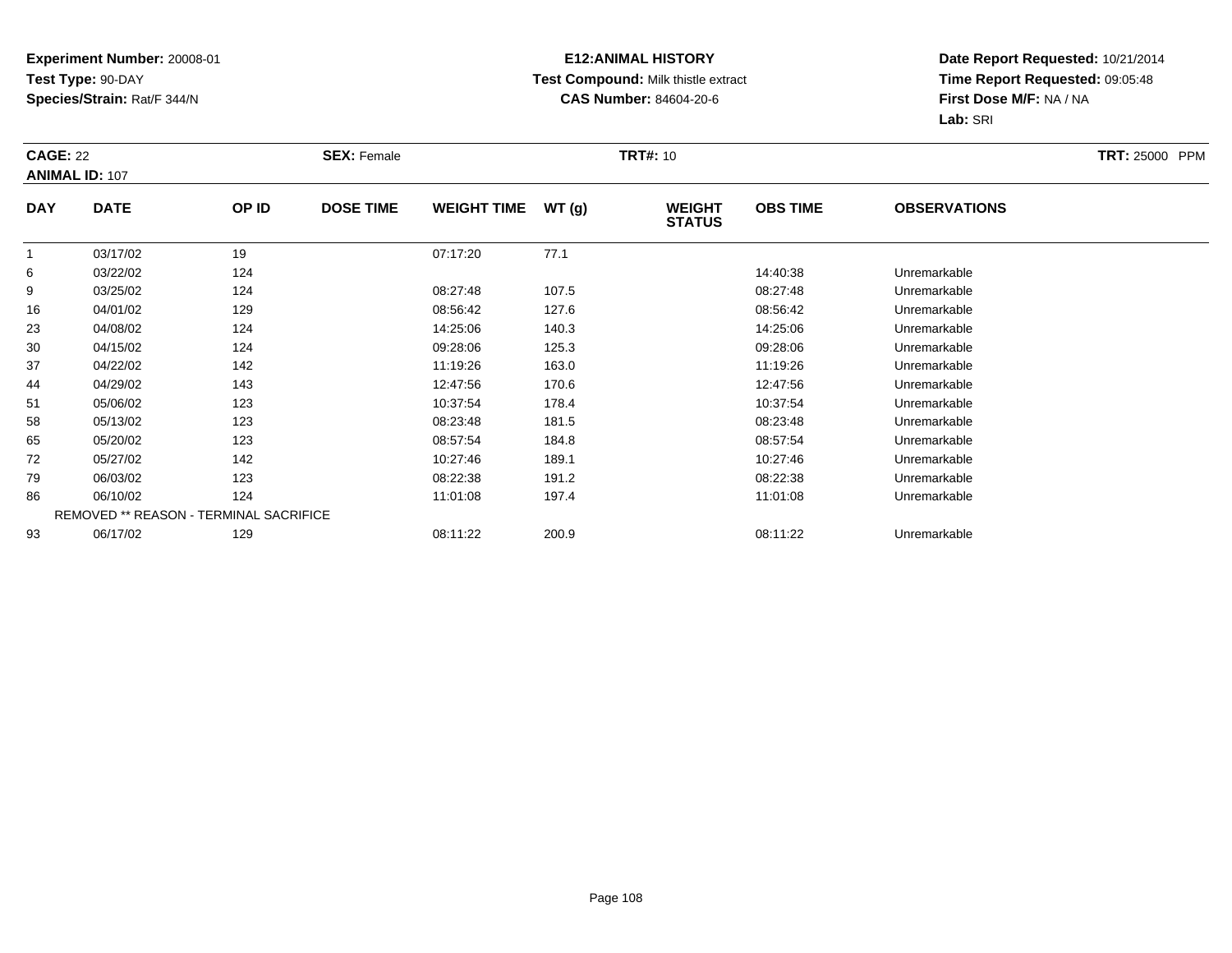### **E12:ANIMAL HISTORY Test Compound:** Milk thistle extract**CAS Number:** 84604-20-6

|            | <b>CAGE: 22</b><br><b>ANIMAL ID: 108</b> |       | <b>SEX: Female</b> |                    |       |                                | <b>TRT#: 10</b> |                     |  |  |
|------------|------------------------------------------|-------|--------------------|--------------------|-------|--------------------------------|-----------------|---------------------|--|--|
| <b>DAY</b> | <b>DATE</b>                              | OP ID | <b>DOSE TIME</b>   | <b>WEIGHT TIME</b> | WT(g) | <b>WEIGHT</b><br><b>STATUS</b> | <b>OBS TIME</b> | <b>OBSERVATIONS</b> |  |  |
|            | 03/17/02                                 | 19    |                    | 07:17:20           | 85.9  |                                |                 |                     |  |  |
| 6          | 03/22/02                                 | 124   |                    |                    |       |                                | 14:40:38        | Unremarkable        |  |  |
| 9          | 03/25/02                                 | 124   |                    | 08:27:48           | 111.6 |                                | 08:27:48        | Unremarkable        |  |  |
| 16         | 04/01/02                                 | 129   |                    | 08:56:42           | 129.5 |                                | 08:56:42        | Unremarkable        |  |  |
| 23         | 04/08/02                                 | 124   |                    | 14:25:06           | 139.5 |                                | 14:25:06        | Unremarkable        |  |  |
| 30         | 04/15/02                                 | 124   |                    | 09:28:06           | 123.8 |                                | 09:28:06        | Unremarkable        |  |  |
| 37         | 04/22/02                                 | 142   |                    | 11:19:26           | 159.8 |                                | 11:19:26        | Unremarkable        |  |  |
| 44         | 04/29/02                                 | 143   |                    | 12:47:56           | 167.9 |                                | 12:47:56        | Unremarkable        |  |  |
| 51         | 05/06/02                                 | 123   |                    | 10:37:54           | 174.9 |                                | 10:37:54        | Unremarkable        |  |  |
| 58         | 05/13/02                                 | 123   |                    | 08:23:48           | 182.6 |                                | 08:23:48        | Unremarkable        |  |  |
| 65         | 05/20/02                                 | 123   |                    | 08:57:54           | 182.0 |                                | 08:57:54        | Unremarkable        |  |  |
| 72         | 05/27/02                                 | 142   |                    | 10:27:46           | 188.1 |                                | 10:27:46        | Unremarkable        |  |  |
| 79         | 06/03/02                                 | 123   |                    | 08:22:38           | 191.8 |                                | 08:22:38        | Unremarkable        |  |  |
| 86         | 06/10/02                                 | 124   |                    | 11:01:08           | 198.3 |                                | 11:01:08        | Unremarkable        |  |  |
|            | REMOVED ** REASON - TERMINAL SACRIFICE   |       |                    |                    |       |                                |                 |                     |  |  |
| 93         | 06/17/02                                 | 129   |                    | 08:11:22           | 196.4 |                                | 08:11:22        | Unremarkable        |  |  |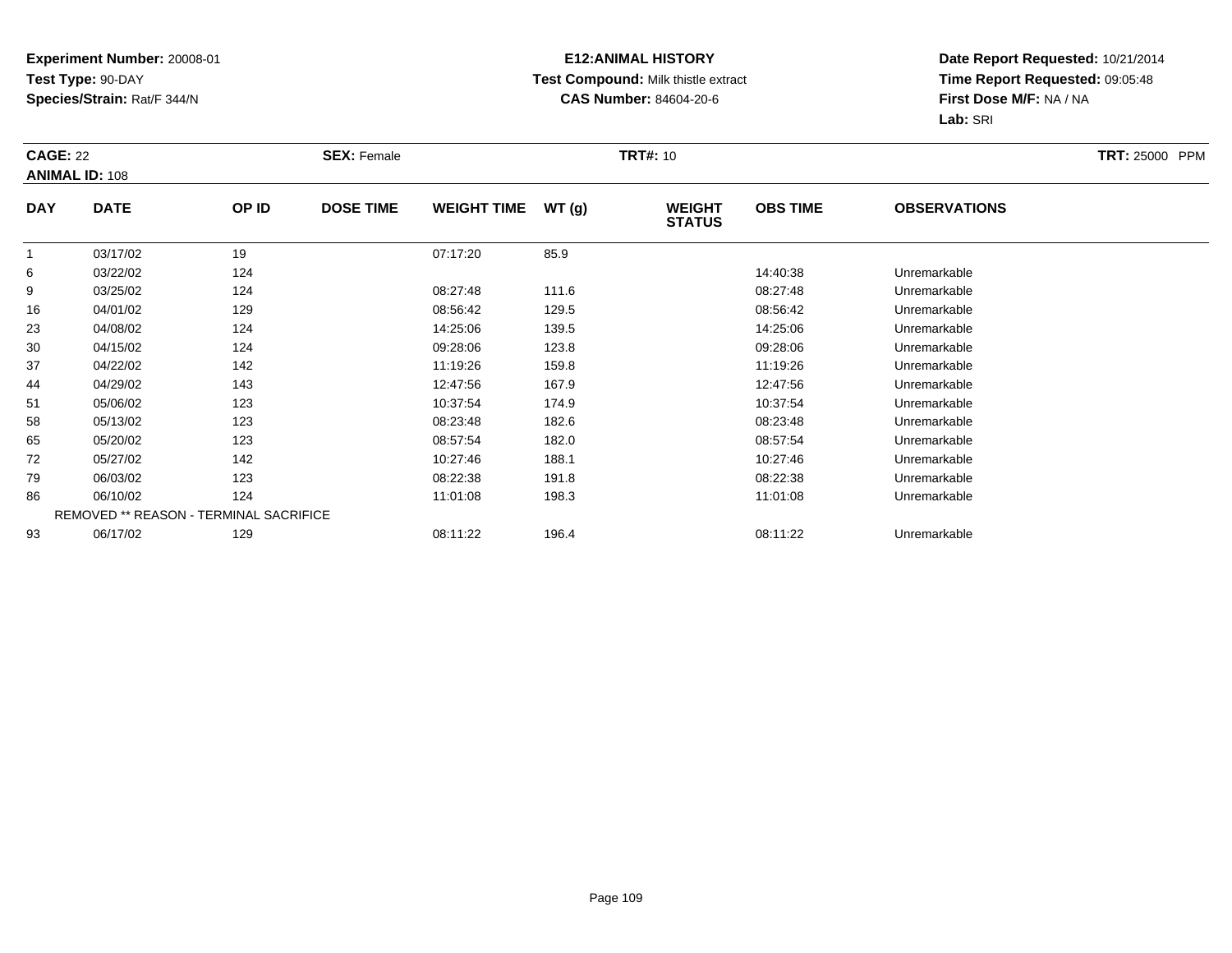### **E12:ANIMAL HISTORY Test Compound:** Milk thistle extract**CAS Number:** 84604-20-6

| <b>CAGE: 22</b> | <b>ANIMAL ID: 109</b>                  |       | <b>SEX: Female</b> |                    |       | <b>TRT#: 10</b>                |                 |                     | <b>TRT: 25000 PPM</b> |
|-----------------|----------------------------------------|-------|--------------------|--------------------|-------|--------------------------------|-----------------|---------------------|-----------------------|
| <b>DAY</b>      | <b>DATE</b>                            | OP ID | <b>DOSE TIME</b>   | <b>WEIGHT TIME</b> | WT(g) | <b>WEIGHT</b><br><b>STATUS</b> | <b>OBS TIME</b> | <b>OBSERVATIONS</b> |                       |
| 1               | 03/17/02                               | 19    |                    | 07:17:20           | 77.0  |                                |                 |                     |                       |
| 6               | 03/22/02                               | 124   |                    |                    |       |                                | 14:40:38        | Unremarkable        |                       |
| 9               | 03/25/02                               | 124   |                    | 08:27:48           | 106.6 |                                | 08:27:48        | Unremarkable        |                       |
| 16              | 04/01/02                               | 129   |                    | 08:56:42           | 125.1 |                                | 08:56:42        | Unremarkable        |                       |
| 23              | 04/08/02                               | 124   |                    | 14:25:06           | 133.7 |                                | 14:25:06        | Unremarkable        |                       |
| 30              | 04/15/02                               | 124   |                    | 09:28:06           | 120.5 |                                | 09:28:06        | Unremarkable        |                       |
| 37              | 04/22/02                               | 142   |                    | 11:19:26           | 149.2 |                                | 11:19:26        | Unremarkable        |                       |
| 44              | 04/29/02                               | 143   |                    | 12:47:56           | 155.6 |                                | 12:47:56        | Unremarkable        |                       |
| 51              | 05/06/02                               | 123   |                    | 10:37:54           | 165.3 |                                | 10:37:54        | Unremarkable        |                       |
| 58              | 05/13/02                               | 123   |                    | 08:23:48           | 166.9 |                                | 08:23:48        | Unremarkable        |                       |
| 65              | 05/20/02                               | 123   |                    | 08:57:54           | 172.5 |                                | 08:57:54        | Unremarkable        |                       |
| 72              | 05/27/02                               | 142   |                    | 10:27:46           | 173.6 |                                | 10:27:46        | Unremarkable        |                       |
| 79              | 06/03/02                               | 123   |                    | 08:22:38           | 183.4 |                                | 08:22:38        | Unremarkable        |                       |
| 86              | 06/10/02                               | 124   |                    | 11:01:08           | 185.1 |                                | 11:01:08        | Unremarkable        |                       |
|                 | REMOVED ** REASON - TERMINAL SACRIFICE |       |                    |                    |       |                                |                 |                     |                       |
| 93              | 06/17/02                               | 129   |                    | 08:11:22           | 187.0 |                                | 08:11:22        | Unremarkable        |                       |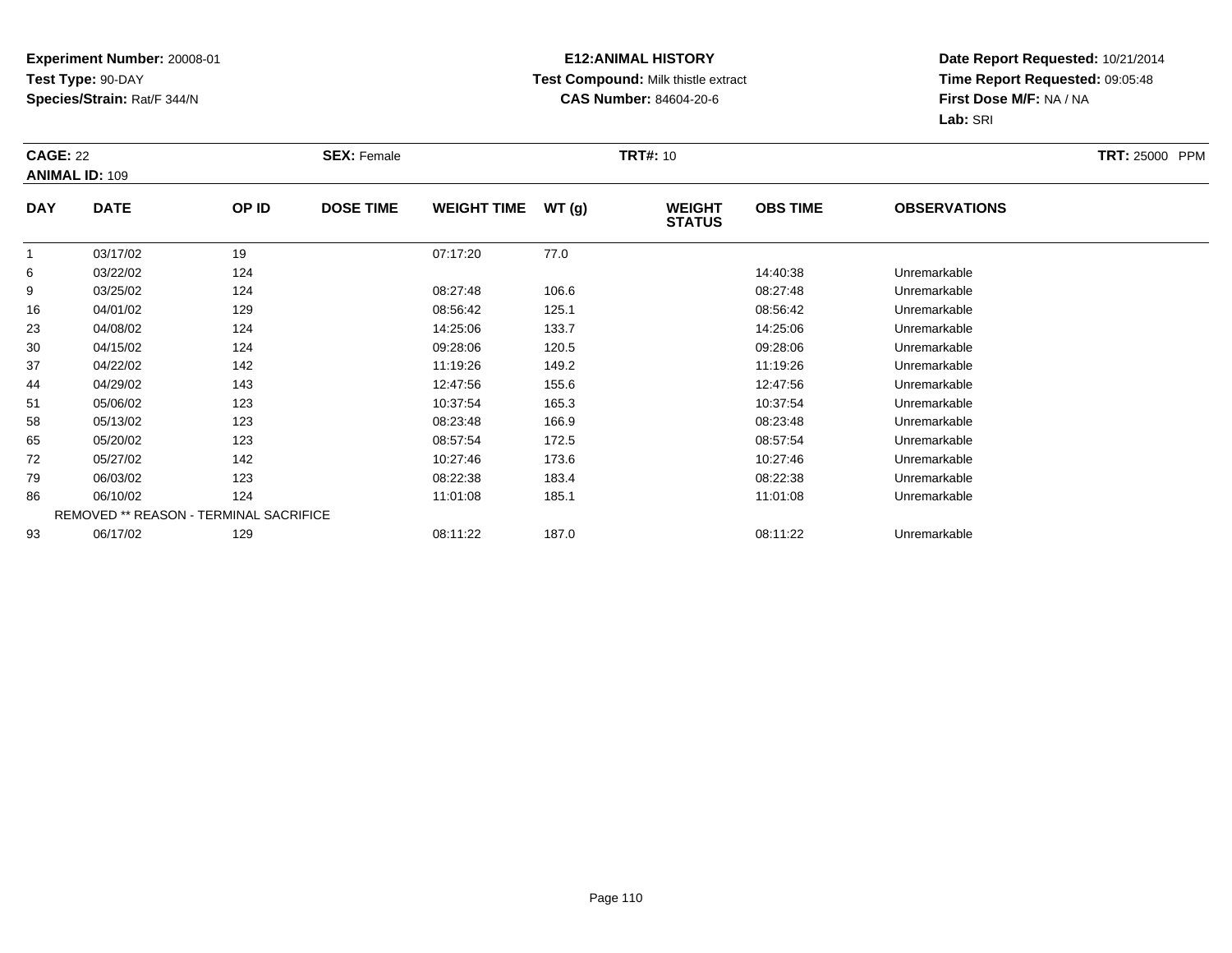### **E12:ANIMAL HISTORY Test Compound:** Milk thistle extract**CAS Number:** 84604-20-6

|            | <b>CAGE: 22</b><br><b>ANIMAL ID: 110</b> |       | <b>SEX: Female</b> |                    | <b>TRT#:</b> 10 | <b>TRT: 25000 PPM</b>          |                 |                     |  |
|------------|------------------------------------------|-------|--------------------|--------------------|-----------------|--------------------------------|-----------------|---------------------|--|
| <b>DAY</b> | <b>DATE</b>                              | OP ID | <b>DOSE TIME</b>   | <b>WEIGHT TIME</b> | WT(g)           | <b>WEIGHT</b><br><b>STATUS</b> | <b>OBS TIME</b> | <b>OBSERVATIONS</b> |  |
|            | 03/17/02                                 | 19    |                    | 07:17:20           | 81.2            |                                |                 |                     |  |
| 6          | 03/22/02                                 | 124   |                    |                    |                 |                                | 14:40:38        | Unremarkable        |  |
| 9          | 03/25/02                                 | 124   |                    | 08:27:48           | 107.4           |                                | 08:27:48        | Unremarkable        |  |
| 16         | 04/01/02                                 | 129   |                    | 08:56:42           | 126.2           |                                | 08:56:42        | Unremarkable        |  |
| 23         | 04/08/02                                 | 124   |                    | 14:25:06           | 137.3           |                                | 14:25:06        | Unremarkable        |  |
| 30         | 04/15/02                                 | 124   |                    | 09:28:06           | 122.7           |                                | 09:28:06        | Unremarkable        |  |
| 37         | 04/22/02                                 | 142   |                    | 11:19:26           | 159.0           |                                | 11:19:26        | Unremarkable        |  |
| 44         | 04/29/02                                 | 143   |                    | 12:47:56           | 163.5           |                                | 12:47:56        | Unremarkable        |  |
| 51         | 05/06/02                                 | 123   |                    | 10:37:54           | 174.5           |                                | 10:37:54        | Unremarkable        |  |
| 58         | 05/13/02                                 | 123   |                    | 08:23:48           | 179.2           |                                | 08:23:48        | Unremarkable        |  |
| 65         | 05/20/02                                 | 123   |                    | 08:57:54           | 178.3           |                                | 08:57:54        | Unremarkable        |  |
| 72         | 05/27/02                                 | 142   |                    | 10:27:46           | 181.0           |                                | 10:27:46        | Unremarkable        |  |
| 79         | 06/03/02                                 | 123   |                    | 08:22:38           | 186.8           |                                | 08:22:38        | Unremarkable        |  |
| 86         | 06/10/02                                 | 124   |                    | 11:01:08           | 190.8           |                                | 11:01:08        | Unremarkable        |  |
|            | REMOVED ** REASON - TERMINAL SACRIFICE   |       |                    |                    |                 |                                |                 |                     |  |
| 93         | 06/17/02                                 | 129   |                    | 08:11:22           | 190.2           |                                | 08:11:22        | Unremarkable        |  |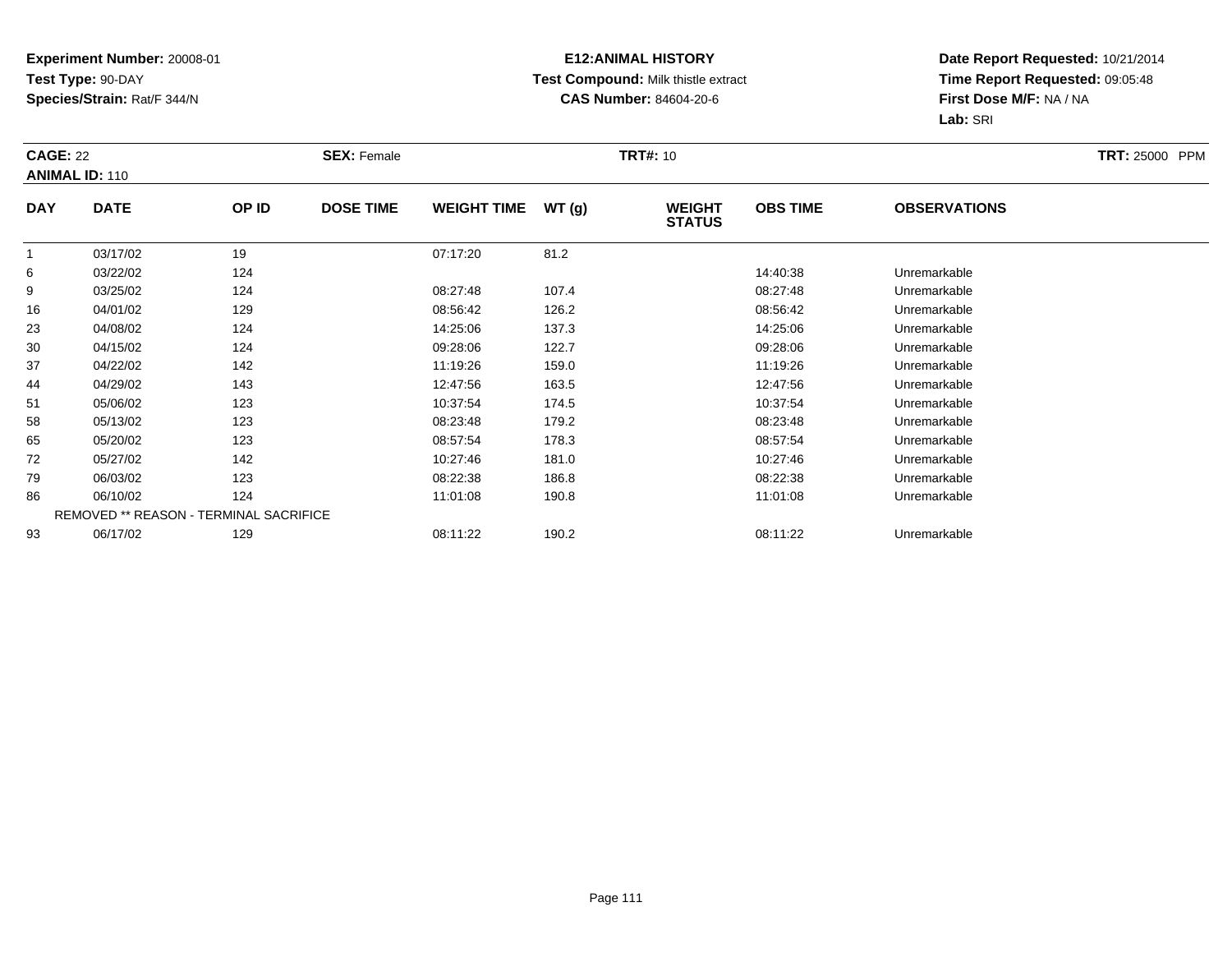### **E12:ANIMAL HISTORY Test Compound:** Milk thistle extract**CAS Number:** 84604-20-6

| <b>CAGE: 23</b> | <b>ANIMAL ID: 111</b> |                                        | <b>SEX: Female</b> |                    |       | <b>TRT#: 12</b>                |                 |                     | <b>TRT: 50000 PPM</b> |
|-----------------|-----------------------|----------------------------------------|--------------------|--------------------|-------|--------------------------------|-----------------|---------------------|-----------------------|
| <b>DAY</b>      | <b>DATE</b>           | OP ID                                  | <b>DOSE TIME</b>   | <b>WEIGHT TIME</b> | WT(g) | <b>WEIGHT</b><br><b>STATUS</b> | <b>OBS TIME</b> | <b>OBSERVATIONS</b> |                       |
|                 | 03/17/02              | 19                                     |                    | 07:17:22           | 77.1  |                                |                 |                     |                       |
| 6               | 03/22/02              | 124                                    |                    |                    |       |                                | 14:40:50        | Unremarkable        |                       |
| 9               | 03/25/02              | 124                                    |                    | 08:29:18           | 99.9  |                                | 08:29:18        | Unremarkable        |                       |
| 16              | 04/01/02              | 129                                    |                    | 08:57:52           | 119.6 |                                | 08:57:52        | Unremarkable        |                       |
| 23              | 04/08/02              | 124                                    |                    | 14:30:14           | 133.3 |                                | 14:30:14        | Unremarkable        |                       |
| 30              | 04/15/02              | 124                                    |                    | 10:52:42           | 122.3 |                                | 10:52:42        | Unremarkable        |                       |
| 37              | 04/22/02              | 142                                    |                    | 11:05:36           | 151.9 |                                | 11:05:36        | Unremarkable        |                       |
| 44              | 04/29/02              | 143                                    |                    | 12:51:16           | 162.1 |                                | 12:51:16        | Unremarkable        |                       |
| 51              | 05/06/02              | 123                                    |                    | 10:30:42           | 169.6 |                                | 10:30:42        | Unremarkable        |                       |
| 58              | 05/13/02              | 123                                    |                    | 08:14:14           | 173.0 |                                | 08:14:14        | Unremarkable        |                       |
| 65              | 05/20/02              | 123                                    |                    | 08:49:14           | 177.6 |                                | 08:49:14        | Unremarkable        |                       |
| 72              | 05/27/02              | 142                                    |                    | 10:33:26           | 180.5 |                                | 10:33:26        | Unremarkable        |                       |
| 79              | 06/03/02              | 123                                    |                    | 08:13:26           | 184.4 |                                | 08:13:26        | Unremarkable        |                       |
| 86              | 06/10/02              | 124                                    |                    | 10:51:46           | 184.2 |                                | 10:51:46        | Unremarkable        |                       |
|                 |                       | REMOVED ** REASON - TERMINAL SACRIFICE |                    |                    |       |                                |                 |                     |                       |
| 93              | 06/17/02              | 129                                    |                    | 08:15:38           | 185.8 |                                | 08:15:38        | Unremarkable        |                       |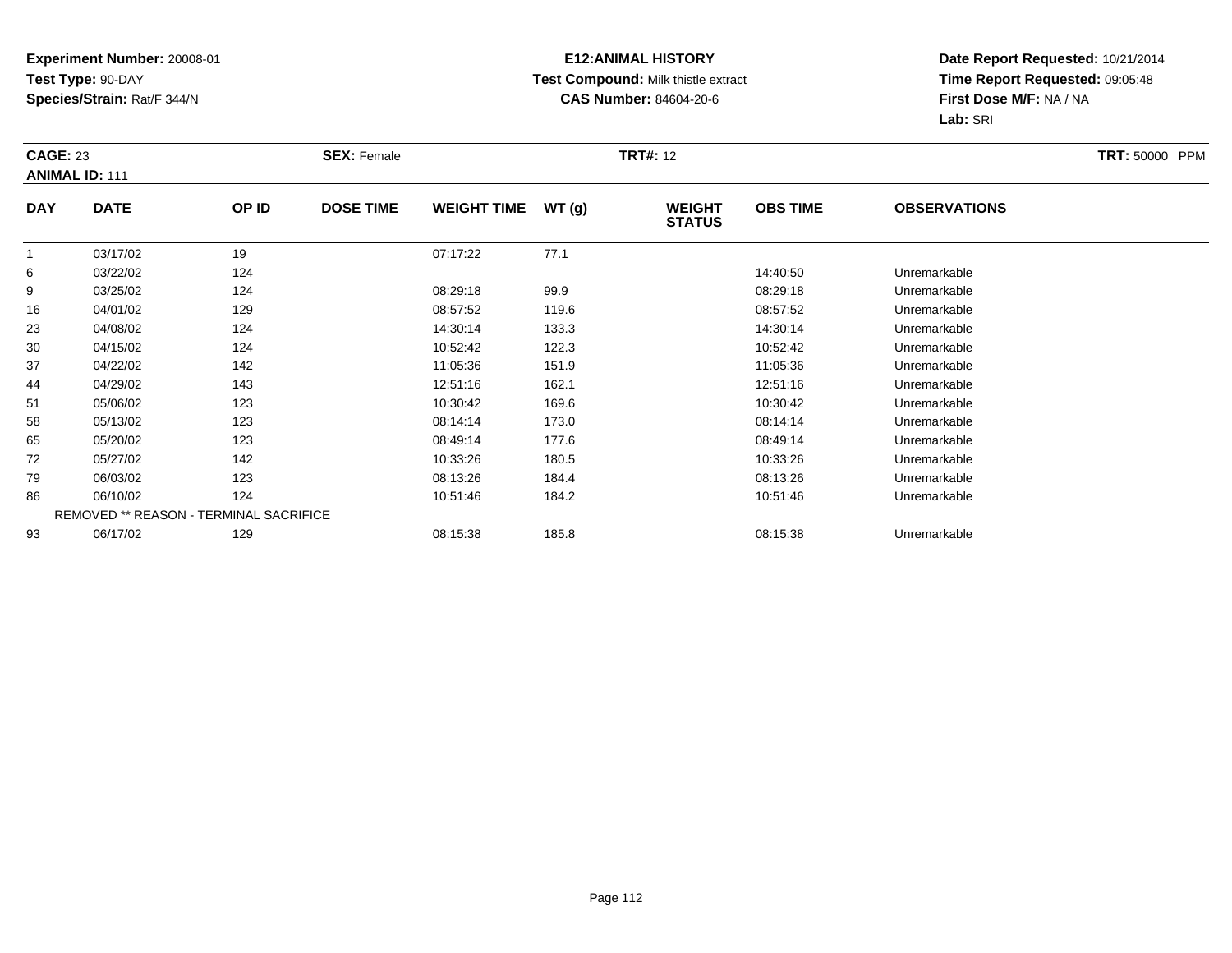### **E12:ANIMAL HISTORY Test Compound:** Milk thistle extract**CAS Number:** 84604-20-6

|                | <b>CAGE: 23</b><br><b>ANIMAL ID: 112</b> |                                        | <b>SEX: Female</b> |                    |       |                                | <b>TRT#: 12</b> |                     |  |
|----------------|------------------------------------------|----------------------------------------|--------------------|--------------------|-------|--------------------------------|-----------------|---------------------|--|
| <b>DAY</b>     | <b>DATE</b>                              | OP ID                                  | <b>DOSE TIME</b>   | <b>WEIGHT TIME</b> | WT(g) | <b>WEIGHT</b><br><b>STATUS</b> | <b>OBS TIME</b> | <b>OBSERVATIONS</b> |  |
| $\overline{1}$ | 03/17/02                                 | 19                                     |                    | 07:17:22           | 90.5  |                                |                 |                     |  |
| 6              | 03/22/02                                 | 124                                    |                    |                    |       |                                | 14:40:50        | Unremarkable        |  |
| 9              | 03/25/02                                 | 124                                    |                    | 08:29:18           | 110.9 |                                | 08:29:18        | Unremarkable        |  |
| 16             | 04/01/02                                 | 129                                    |                    | 08:57:52           | 127.8 |                                | 08:57:52        | Unremarkable        |  |
| 23             | 04/08/02                                 | 124                                    |                    | 14:30:14           | 139.2 |                                | 14:30:14        | Unremarkable        |  |
| 30             | 04/15/02                                 | 124                                    |                    | 10:52:42           | 125.4 |                                | 10:52:42        | Unremarkable        |  |
| 37             | 04/22/02                                 | 142                                    |                    | 11:05:36           | 156.6 |                                | 11:05:36        | Unremarkable        |  |
| 44             | 04/29/02                                 | 143                                    |                    | 12:51:16           | 164.9 |                                | 12:51:16        | Unremarkable        |  |
| 51             | 05/06/02                                 | 123                                    |                    | 10:30:42           | 170.9 |                                | 10:30:42        | Unremarkable        |  |
| 58             | 05/13/02                                 | 123                                    |                    | 08:14:14           | 177.5 |                                | 08:14:14        | Unremarkable        |  |
| 65             | 05/20/02                                 | 123                                    |                    | 08:49:14           | 181.5 |                                | 08:49:14        | Unremarkable        |  |
| 72             | 05/27/02                                 | 142                                    |                    | 10:33:26           | 183.3 |                                | 10:33:26        | Unremarkable        |  |
| 79             | 06/03/02                                 | 123                                    |                    | 08:13:26           | 186.5 |                                | 08:13:26        | Unremarkable        |  |
| 86             | 06/10/02                                 | 124                                    |                    | 10:51:46           | 188.4 |                                | 10:51:46        | Unremarkable        |  |
|                |                                          | REMOVED ** REASON - TERMINAL SACRIFICE |                    |                    |       |                                |                 |                     |  |
| 93             | 06/17/02                                 | 129                                    |                    | 08:15:38           | 194.7 |                                | 08:15:38        | Unremarkable        |  |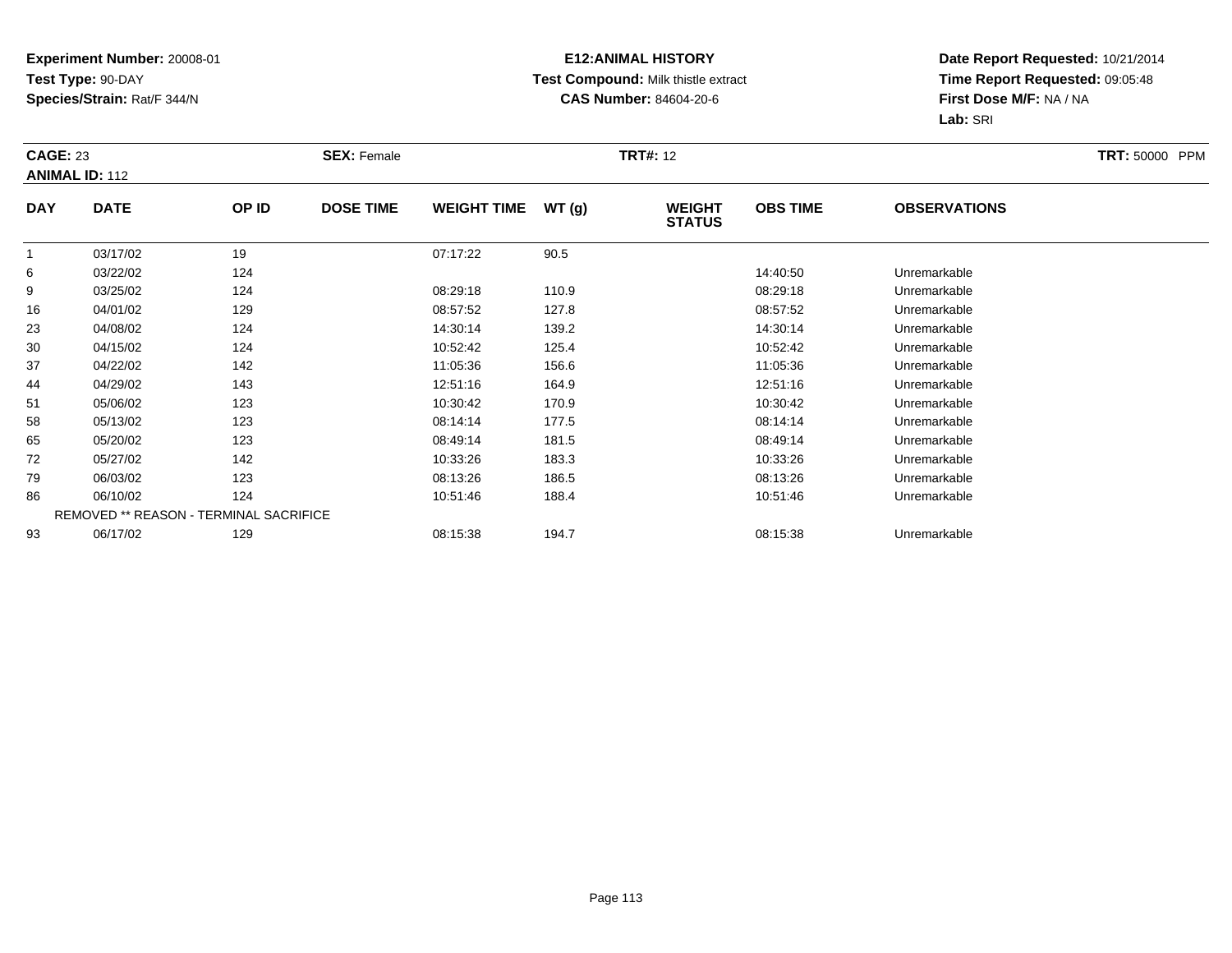### **E12:ANIMAL HISTORY Test Compound:** Milk thistle extract**CAS Number:** 84604-20-6

| <b>CAGE: 23</b> | <b>ANIMAL ID: 113</b> |                                        | <b>SEX: Female</b> |                    |       | <b>TRT#: 12</b>                |                 |                     | <b>TRT: 50000 PPM</b> |
|-----------------|-----------------------|----------------------------------------|--------------------|--------------------|-------|--------------------------------|-----------------|---------------------|-----------------------|
| <b>DAY</b>      | <b>DATE</b>           | OP ID                                  | <b>DOSE TIME</b>   | <b>WEIGHT TIME</b> | WT(g) | <b>WEIGHT</b><br><b>STATUS</b> | <b>OBS TIME</b> | <b>OBSERVATIONS</b> |                       |
|                 | 03/17/02              | 19                                     |                    | 07:17:22           | 89.5  |                                |                 |                     |                       |
| 6               | 03/22/02              | 124                                    |                    |                    |       |                                | 14:40:50        | Unremarkable        |                       |
| 9               | 03/25/02              | 124                                    |                    | 08:29:18           | 111.3 |                                | 08:29:18        | Unremarkable        |                       |
| 16              | 04/01/02              | 129                                    |                    | 08:57:52           | 125.2 |                                | 08:57:52        | Unremarkable        |                       |
| 23              | 04/08/02              | 124                                    |                    | 14:30:14           | 136.2 |                                | 14:30:14        | Unremarkable        |                       |
| 30              | 04/15/02              | 124                                    |                    | 10:52:42           | 119.5 |                                | 10:52:42        | Unremarkable        |                       |
| 37              | 04/22/02              | 142                                    |                    | 11:05:36           | 153.2 |                                | 11:05:36        | Unremarkable        |                       |
| 44              | 04/29/02              | 143                                    |                    | 12:51:16           | 160.9 |                                | 12:51:16        | Unremarkable        |                       |
| 51              | 05/06/02              | 123                                    |                    | 10:30:42           | 171.4 |                                | 10:30:42        | Unremarkable        |                       |
| 58              | 05/13/02              | 123                                    |                    | 08:14:14           | 176.6 |                                | 08:14:14        | Unremarkable        |                       |
| 65              | 05/20/02              | 123                                    |                    | 08:49:14           | 177.3 |                                | 08:49:14        | Unremarkable        |                       |
| 72              | 05/27/02              | 142                                    |                    | 10:33:26           | 180.4 |                                | 10:33:26        | Unremarkable        |                       |
| 79              | 06/03/02              | 123                                    |                    | 08:13:26           | 186.4 |                                | 08:13:26        | Unremarkable        |                       |
| 86              | 06/10/02              | 124                                    |                    | 10:51:46           | 186.9 |                                | 10:51:46        | Unremarkable        |                       |
|                 |                       | REMOVED ** REASON - TERMINAL SACRIFICE |                    |                    |       |                                |                 |                     |                       |
| 93              | 06/17/02              | 129                                    |                    | 08:15:38           | 192.0 |                                | 08:15:38        | Unremarkable        |                       |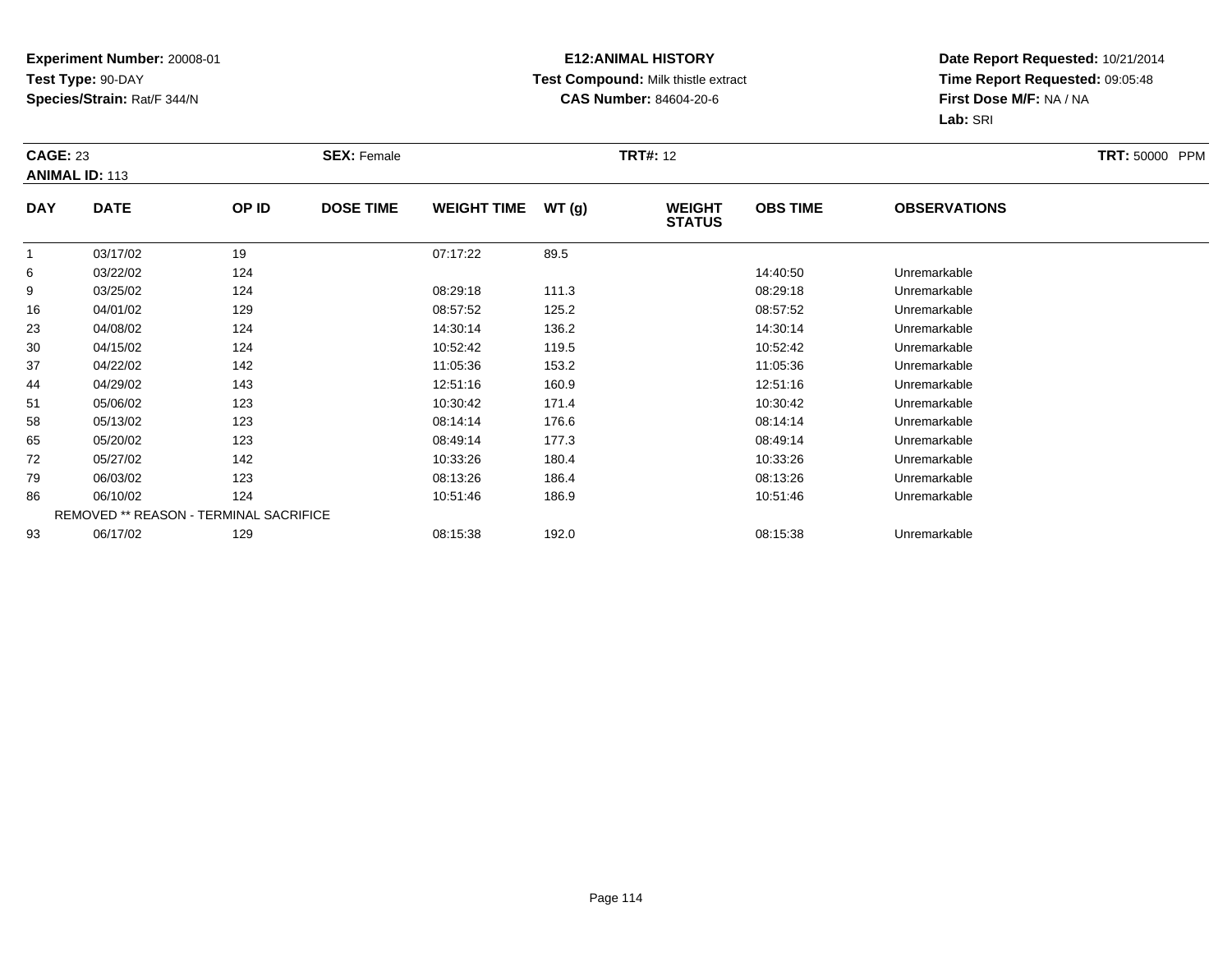### **E12:ANIMAL HISTORY Test Compound:** Milk thistle extract**CAS Number:** 84604-20-6

| <b>CAGE: 23</b> | <b>ANIMAL ID: 114</b> |                                        | <b>SEX: Female</b> |                    |       | <b>TRT#: 12</b>                |                 |                     | <b>TRT: 50000 PPM</b> |
|-----------------|-----------------------|----------------------------------------|--------------------|--------------------|-------|--------------------------------|-----------------|---------------------|-----------------------|
| <b>DAY</b>      | <b>DATE</b>           | OP ID                                  | <b>DOSE TIME</b>   | <b>WEIGHT TIME</b> | WT(g) | <b>WEIGHT</b><br><b>STATUS</b> | <b>OBS TIME</b> | <b>OBSERVATIONS</b> |                       |
|                 | 03/17/02              | 19                                     |                    | 07:17:22           | 81.1  |                                |                 |                     |                       |
| 6               | 03/22/02              | 124                                    |                    |                    |       |                                | 14:40:50        | Unremarkable        |                       |
| 9               | 03/25/02              | 124                                    |                    | 08:29:18           | 106.6 |                                | 08:29:18        | Unremarkable        |                       |
| 16              | 04/01/02              | 129                                    |                    | 08:57:52           | 122.3 |                                | 08:57:52        | Unremarkable        |                       |
| 23              | 04/08/02              | 124                                    |                    | 14:30:14           | 136.2 |                                | 14:30:14        | Unremarkable        |                       |
| 30              | 04/15/02              | 124                                    |                    | 10:52:42           | 125.3 |                                | 10:52:42        | Unremarkable        |                       |
| 37              | 04/22/02              | 142                                    |                    | 11:05:36           | 156.3 |                                | 11:05:36        | Unremarkable        |                       |
| 44              | 04/29/02              | 143                                    |                    | 12:51:16           | 160.3 |                                | 12:51:16        | Unremarkable        |                       |
| 51              | 05/06/02              | 123                                    |                    | 10:30:42           | 168.8 |                                | 10:30:42        | Unremarkable        |                       |
| 58              | 05/13/02              | 123                                    |                    | 08:14:14           | 170.2 |                                | 08:14:14        | Unremarkable        |                       |
| 65              | 05/20/02              | 123                                    |                    | 08:49:14           | 179.6 |                                | 08:49:14        | Unremarkable        |                       |
| 72              | 05/27/02              | 142                                    |                    | 10:33:26           | 179.2 |                                | 10:33:26        | Unremarkable        |                       |
| 79              | 06/03/02              | 123                                    |                    | 08:13:26           | 183.7 |                                | 08:13:26        | Unremarkable        |                       |
| 86              | 06/10/02              | 124                                    |                    | 10:51:46           | 182.9 |                                | 10:51:46        | Unremarkable        |                       |
|                 |                       | REMOVED ** REASON - TERMINAL SACRIFICE |                    |                    |       |                                |                 |                     |                       |
| 93              | 06/17/02              | 129                                    |                    | 08:15:38           | 182.2 |                                | 08:15:38        | Unremarkable        |                       |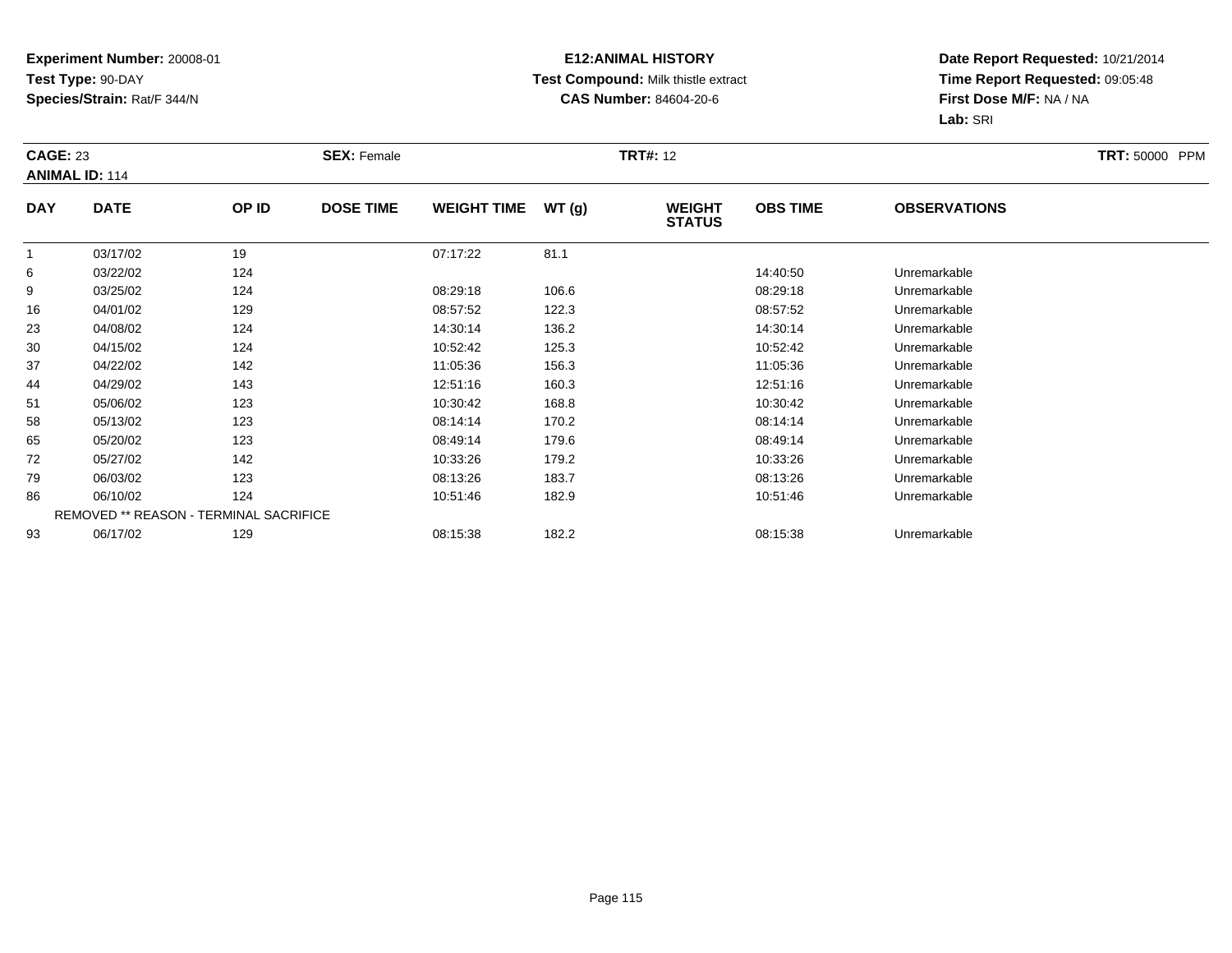### **E12:ANIMAL HISTORY Test Compound:** Milk thistle extract**CAS Number:** 84604-20-6

|            | <b>CAGE: 23</b><br><b>ANIMAL ID: 115</b> |                                        | <b>SEX: Female</b> |                    |       |                                | <b>TRT#: 12</b> |                     |  |  |
|------------|------------------------------------------|----------------------------------------|--------------------|--------------------|-------|--------------------------------|-----------------|---------------------|--|--|
| <b>DAY</b> | <b>DATE</b>                              | OP ID                                  | <b>DOSE TIME</b>   | <b>WEIGHT TIME</b> | WT(g) | <b>WEIGHT</b><br><b>STATUS</b> | <b>OBS TIME</b> | <b>OBSERVATIONS</b> |  |  |
|            | 03/17/02                                 | 19                                     |                    | 07:17:22           | 73.7  |                                |                 |                     |  |  |
| 6          | 03/22/02                                 | 124                                    |                    |                    |       |                                | 14:40:50        | Unremarkable        |  |  |
| 9          | 03/25/02                                 | 124                                    |                    | 08:29:18           | 90.8  |                                | 08:29:18        | Unremarkable        |  |  |
| 16         | 04/01/02                                 | 129                                    |                    | 08:57:52           | 105.2 |                                | 08:57:52        | Unremarkable        |  |  |
| 23         | 04/08/02                                 | 124                                    |                    | 14:30:14           | 114.6 |                                | 14:30:14        | Unremarkable        |  |  |
| 30         | 04/15/02                                 | 124                                    |                    | 10:52:42           | 113.3 |                                | 10:52:42        | Unremarkable        |  |  |
| 37         | 04/22/02                                 | 142                                    |                    | 11:05:36           | 129.0 |                                | 11:05:36        | Unremarkable        |  |  |
| 44         | 04/29/02                                 | 143                                    |                    | 12:51:16           | 132.5 |                                | 12:51:16        | Unremarkable        |  |  |
| 51         | 05/06/02                                 | 123                                    |                    | 10:30:42           | 136.8 |                                | 10:30:42        | Unremarkable        |  |  |
| 58         | 05/13/02                                 | 123                                    |                    | 08:14:14           | 139.9 |                                | 08:14:14        | Unremarkable        |  |  |
| 65         | 05/20/02                                 | 123                                    |                    | 08:49:14           | 140.7 |                                | 08:49:14        | Unremarkable        |  |  |
| 72         | 05/27/02                                 | 142                                    |                    | 10:33:26           | 144.3 |                                | 10:33:26        | Unremarkable        |  |  |
| 79         | 06/03/02                                 | 123                                    |                    | 08:13:26           | 147.4 |                                | 08:13:26        | Unremarkable        |  |  |
| 86         | 06/10/02                                 | 124                                    |                    | 10:51:46           | 150.0 |                                | 10:51:46        | Unremarkable        |  |  |
|            |                                          | REMOVED ** REASON - TERMINAL SACRIFICE |                    |                    |       |                                |                 |                     |  |  |
| 93         | 06/17/02                                 | 129                                    |                    | 08:15:38           | 153.3 |                                | 08:15:38        | Unremarkable        |  |  |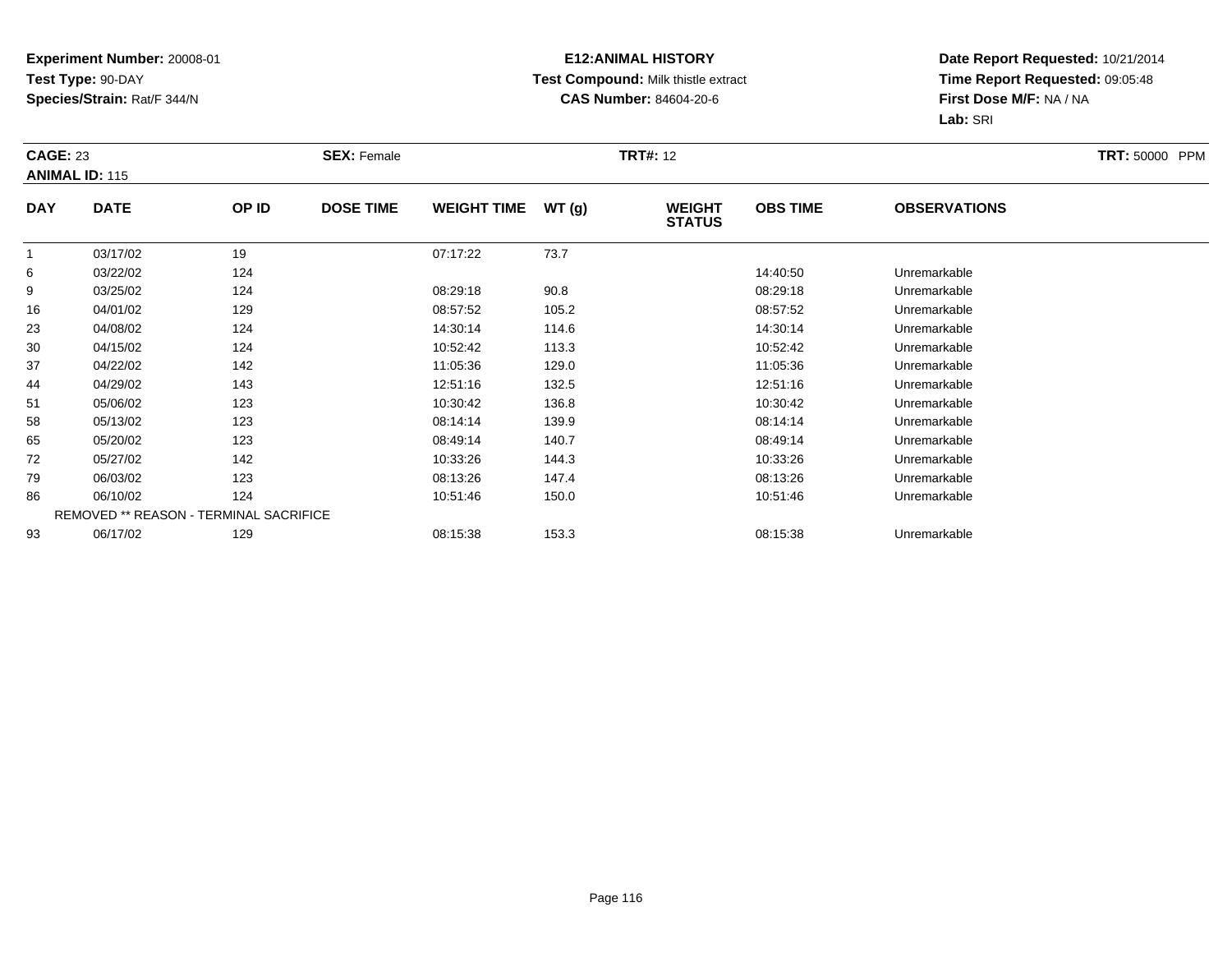### **E12:ANIMAL HISTORY Test Compound:** Milk thistle extract**CAS Number:** 84604-20-6

|            | <b>CAGE: 24</b><br><b>ANIMAL ID: 116</b> |       | <b>SEX: Female</b> |                    |       | <b>TRT#: 12</b>                | <b>TRT: 50000 PPM</b> |                     |  |
|------------|------------------------------------------|-------|--------------------|--------------------|-------|--------------------------------|-----------------------|---------------------|--|
| <b>DAY</b> | <b>DATE</b>                              | OP ID | <b>DOSE TIME</b>   | <b>WEIGHT TIME</b> | WT(g) | <b>WEIGHT</b><br><b>STATUS</b> | <b>OBS TIME</b>       | <b>OBSERVATIONS</b> |  |
|            | 03/17/02                                 | 19    |                    | 07:17:24           | 89.0  |                                |                       |                     |  |
| 6          | 03/22/02                                 | 124   |                    |                    |       |                                | 14:41:20              | Unremarkable        |  |
| 9          | 03/25/02                                 | 124   |                    | 08:30:46           | 109.3 |                                | 08:30:46              | Unremarkable        |  |
| 16         | 04/01/02                                 | 129   |                    | 08:59:06           | 124.6 |                                | 08:59:06              | Unremarkable        |  |
| 23         | 04/08/02                                 | 124   |                    | 14:32:00           | 135.1 |                                | 14:32:00              | Unremarkable        |  |
| 30         | 04/15/02                                 | 124   |                    | 10:54:42           | 143.3 |                                | 10:54:42              | Unremarkable        |  |
| 37         | 04/22/02                                 | 142   |                    | 11:07:26           | 151.0 |                                | 11:07:26              | Unremarkable        |  |
| 44         | 04/29/02                                 | 143   |                    | 12:52:24           | 153.1 |                                | 12:52:24              | Unremarkable        |  |
| 51         | 05/06/02                                 | 123   |                    | 10:31:52           | 162.8 |                                | 10:31:52              | Unremarkable        |  |
| 58         | 05/13/02                                 | 123   |                    | 08:15:26           | 171.3 |                                | 08:15:26              | Unremarkable        |  |
| 65         | 05/20/02                                 | 123   |                    | 08:51:18           | 172.3 |                                | 08:51:18              | Unremarkable        |  |
| 72         | 05/27/02                                 | 142   |                    | 10:34:52           | 180.8 |                                | 10:34:52              | Unremarkable        |  |
| 79         | 06/03/02                                 | 123   |                    | 08:15:08           | 183.6 |                                | 08:15:08              | Unremarkable        |  |
| 86         | 06/10/02                                 | 124   |                    | 10:53:00           | 187.1 |                                | 10:53:00              | Unremarkable        |  |
|            | REMOVED ** REASON - TERMINAL SACRIFICE   |       |                    |                    |       |                                |                       |                     |  |
| 93         | 06/17/02                                 | 129   |                    | 08:20:36           | 194.6 |                                | 08:20:36              | Unremarkable        |  |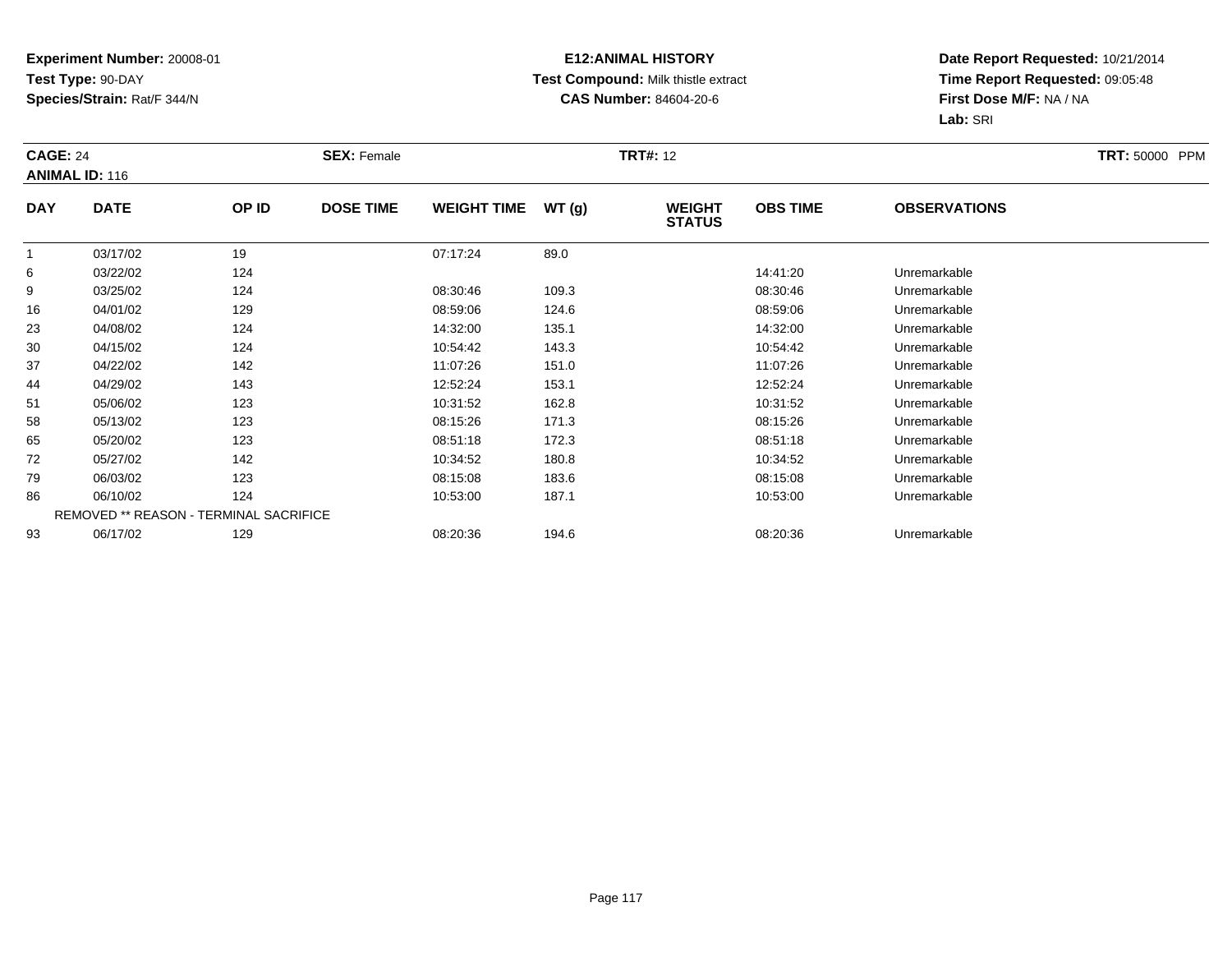### **E12:ANIMAL HISTORY Test Compound:** Milk thistle extract**CAS Number:** 84604-20-6

|            | <b>CAGE: 24</b><br><b>ANIMAL ID: 117</b> |                                        | <b>SEX: Female</b> |                    |       | <b>TRT#: 12</b>                | <b>TRT: 50000 PPM</b> |                     |  |
|------------|------------------------------------------|----------------------------------------|--------------------|--------------------|-------|--------------------------------|-----------------------|---------------------|--|
| <b>DAY</b> | <b>DATE</b>                              | OP ID                                  | <b>DOSE TIME</b>   | <b>WEIGHT TIME</b> | WT(g) | <b>WEIGHT</b><br><b>STATUS</b> | <b>OBS TIME</b>       | <b>OBSERVATIONS</b> |  |
|            | 03/17/02                                 | 19                                     |                    | 07:17:24           | 76.1  |                                |                       |                     |  |
| 6          | 03/22/02                                 | 124                                    |                    |                    |       |                                | 14:41:20              | Unremarkable        |  |
| 9          | 03/25/02                                 | 124                                    |                    | 08:30:46           | 100.8 |                                | 08:30:46              | Unremarkable        |  |
| 16         | 04/01/02                                 | 129                                    |                    | 08:59:06           | 119.2 |                                | 08:59:06              | Unremarkable        |  |
| 23         | 04/08/02                                 | 124                                    |                    | 14:32:00           | 132.0 |                                | 14:32:00              | Unremarkable        |  |
| 30         | 04/15/02                                 | 124                                    |                    | 10:54:42           | 129.4 |                                | 10:54:42              | Unremarkable        |  |
| 37         | 04/22/02                                 | 142                                    |                    | 11:07:26           | 146.8 |                                | 11:07:26              | Unremarkable        |  |
| 44         | 04/29/02                                 | 143                                    |                    | 12:52:24           | 155.8 |                                | 12:52:24              | Unremarkable        |  |
| 51         | 05/06/02                                 | 123                                    |                    | 10:31:52           | 161.7 |                                | 10:31:52              | Unremarkable        |  |
| 58         | 05/13/02                                 | 123                                    |                    | 08:15:26           | 166.8 |                                | 08:15:26              | Unremarkable        |  |
| 65         | 05/20/02                                 | 123                                    |                    | 08:51:18           | 168.6 |                                | 08:51:18              | Unremarkable        |  |
| 72         | 05/27/02                                 | 142                                    |                    | 10:34:52           | 168.3 |                                | 10:34:52              | Unremarkable        |  |
| 79         | 06/03/02                                 | 123                                    |                    | 08:15:08           | 178.8 |                                | 08:15:08              | Unremarkable        |  |
| 86         | 06/10/02                                 | 124                                    |                    | 10:53:00           | 181.9 |                                | 10:53:00              | Unremarkable        |  |
|            |                                          | REMOVED ** REASON - TERMINAL SACRIFICE |                    |                    |       |                                |                       |                     |  |
| 93         | 06/17/02                                 | 129                                    |                    | 08:20:36           | 184.1 |                                | 08:20:36              | Unremarkable        |  |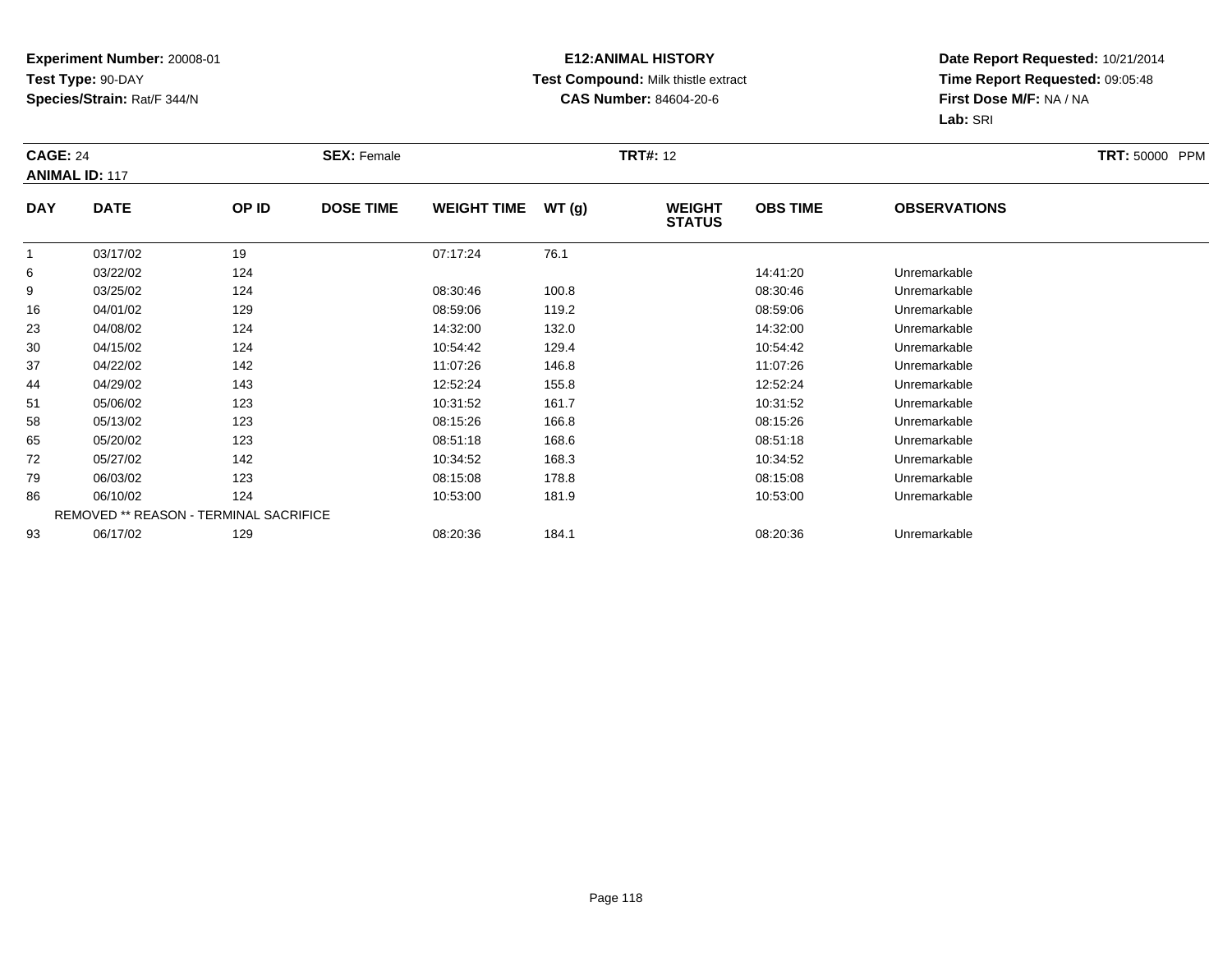### **E12:ANIMAL HISTORY Test Compound:** Milk thistle extract**CAS Number:** 84604-20-6

|            | <b>CAGE: 24</b><br><b>ANIMAL ID: 118</b> |       | <b>SEX: Female</b> |                    | <b>TRT: 50000 PPM</b> |                                |                 |                     |  |
|------------|------------------------------------------|-------|--------------------|--------------------|-----------------------|--------------------------------|-----------------|---------------------|--|
| <b>DAY</b> | <b>DATE</b>                              | OP ID | <b>DOSE TIME</b>   | <b>WEIGHT TIME</b> | WT(g)                 | <b>WEIGHT</b><br><b>STATUS</b> | <b>OBS TIME</b> | <b>OBSERVATIONS</b> |  |
|            | 03/17/02                                 | 19    |                    | 07:17:24           | 88.5                  |                                |                 |                     |  |
| 6          | 03/22/02                                 | 124   |                    |                    |                       |                                | 14:41:20        | Unremarkable        |  |
| 9          | 03/25/02                                 | 124   |                    | 08:30:46           | 113.4                 |                                | 08:30:46        | Unremarkable        |  |
| 16         | 04/01/02                                 | 129   |                    | 08:59:06           | 127.2                 |                                | 08:59:06        | Unremarkable        |  |
| 23         | 04/08/02                                 | 124   |                    | 14:32:00           | 139.0                 |                                | 14:32:00        | Unremarkable        |  |
| 30         | 04/15/02                                 | 124   |                    | 10:54:42           | 139.4                 |                                | 10:54:42        | Unremarkable        |  |
| 37         | 04/22/02                                 | 142   |                    | 11:07:26           | 154.6                 |                                | 11:07:26        | Unremarkable        |  |
| 44         | 04/29/02                                 | 143   |                    | 12:52:24           | 160.9                 |                                | 12:52:24        | Unremarkable        |  |
| 51         | 05/06/02                                 | 123   |                    | 10:31:52           | 169.2                 |                                | 10:31:52        | Unremarkable        |  |
| 58         | 05/13/02                                 | 123   |                    | 08:15:26           | 176.0                 |                                | 08:15:26        | Unremarkable        |  |
| 65         | 05/20/02                                 | 123   |                    | 08:51:18           | 177.5                 |                                | 08:51:18        | Unremarkable        |  |
| 72         | 05/27/02                                 | 142   |                    | 10:34:52           | 185.2                 |                                | 10:34:52        | Unremarkable        |  |
| 79         | 06/03/02                                 | 123   |                    | 08:15:08           | 192.2                 |                                | 08:15:08        | Unremarkable        |  |
| 86         | 06/10/02                                 | 124   |                    | 10:53:00           | 193.0                 |                                | 10:53:00        | Unremarkable        |  |
|            | REMOVED ** REASON - TERMINAL SACRIFICE   |       |                    |                    |                       |                                |                 |                     |  |
| 93         | 06/17/02                                 | 129   |                    | 08:20:36           | 199.2                 |                                | 08:20:36        | Unremarkable        |  |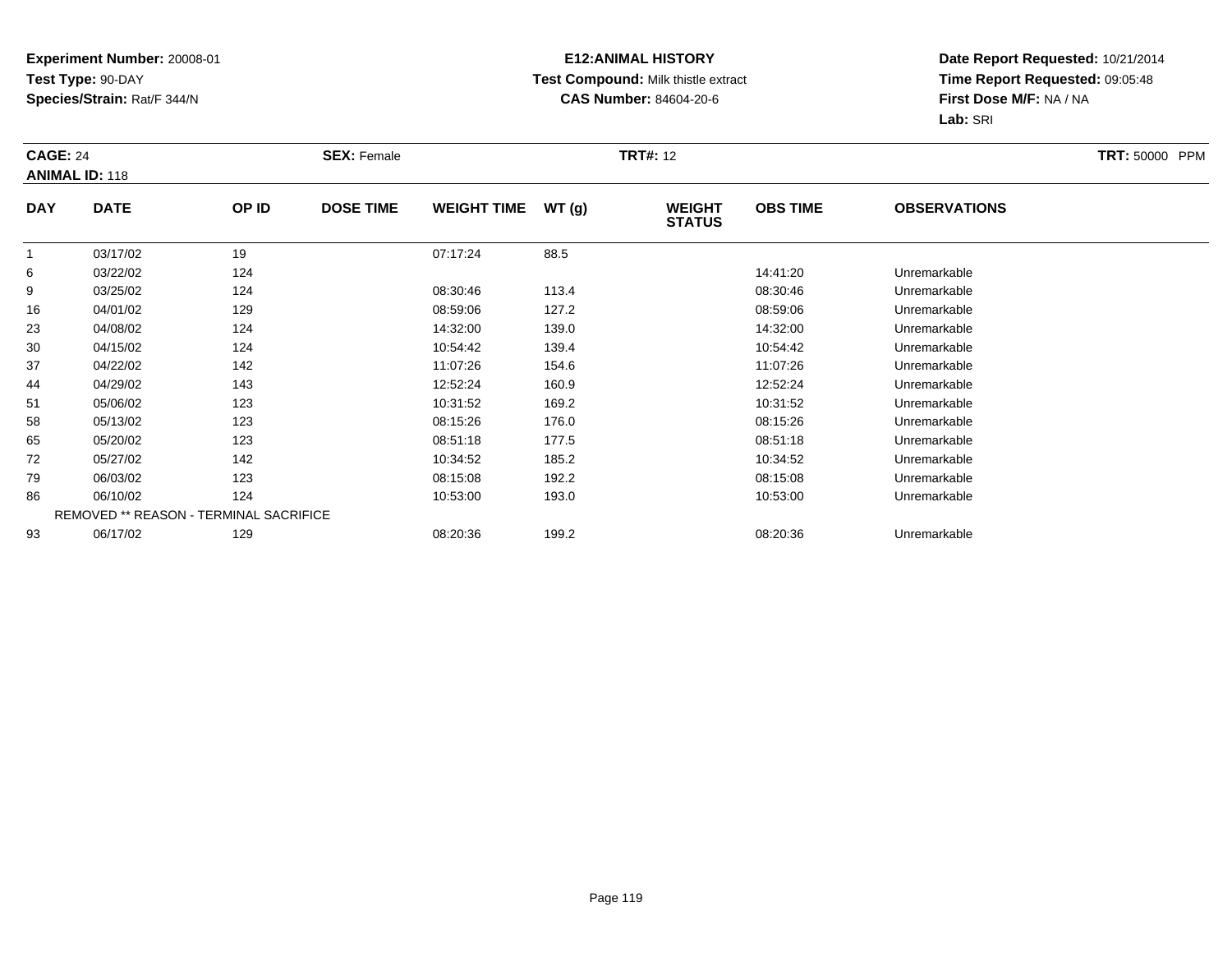### **E12:ANIMAL HISTORY Test Compound:** Milk thistle extract**CAS Number:** 84604-20-6

| <b>CAGE: 24</b> | <b>ANIMAL ID: 119</b>                  |       | <b>SEX: Female</b> |                    |       | <b>TRT#: 12</b>                |                 |                     | <b>TRT: 50000 PPM</b> |
|-----------------|----------------------------------------|-------|--------------------|--------------------|-------|--------------------------------|-----------------|---------------------|-----------------------|
| <b>DAY</b>      | <b>DATE</b>                            | OP ID | <b>DOSE TIME</b>   | <b>WEIGHT TIME</b> | WT(g) | <b>WEIGHT</b><br><b>STATUS</b> | <b>OBS TIME</b> | <b>OBSERVATIONS</b> |                       |
|                 | 03/17/02                               | 19    |                    | 07:17:24           | 73.6  |                                |                 |                     |                       |
| 6               | 03/22/02                               | 124   |                    |                    |       |                                | 14:41:20        | Unremarkable        |                       |
| 9               | 03/25/02                               | 124   |                    | 08:30:46           | 100.4 |                                | 08:30:46        | Unremarkable        |                       |
| 16              | 04/01/02                               | 129   |                    | 08:59:06           | 118.4 |                                | 08:59:06        | Unremarkable        |                       |
| 23              | 04/08/02                               | 124   |                    | 14:32:00           | 133.0 |                                | 14:32:00        | Unremarkable        |                       |
| 30              | 04/15/02                               | 124   |                    | 10:54:42           | 145.6 |                                | 10:54:42        | Unremarkable        |                       |
| 37              | 04/22/02                               | 142   |                    | 11:07:26           | 150.9 |                                | 11:07:26        | Unremarkable        |                       |
| 44              | 04/29/02                               | 143   |                    | 12:52:24           | 160.9 |                                | 12:52:24        | Unremarkable        |                       |
| 51              | 05/06/02                               | 123   |                    | 10:31:52           | 166.6 |                                | 10:31:52        | Unremarkable        |                       |
| 58              | 05/13/02                               | 123   |                    | 08:15:26           | 173.3 |                                | 08:15:26        | Unremarkable        |                       |
| 65              | 05/20/02                               | 123   |                    | 08:51:18           | 178.8 |                                | 08:51:18        | Unremarkable        |                       |
| 72              | 05/27/02                               | 142   |                    | 10:34:52           | 179.9 |                                | 10:34:52        | Unremarkable        |                       |
| 79              | 06/03/02                               | 123   |                    | 08:15:08           | 188.1 |                                | 08:15:08        | Unremarkable        |                       |
| 86              | 06/10/02                               | 124   |                    | 10:53:00           | 185.1 |                                | 10:53:00        | Unremarkable        |                       |
|                 | REMOVED ** REASON - TERMINAL SACRIFICE |       |                    |                    |       |                                |                 |                     |                       |
| 93              | 06/17/02                               | 129   |                    | 08:20:36           | 189.4 |                                | 08:20:36        | Unremarkable        |                       |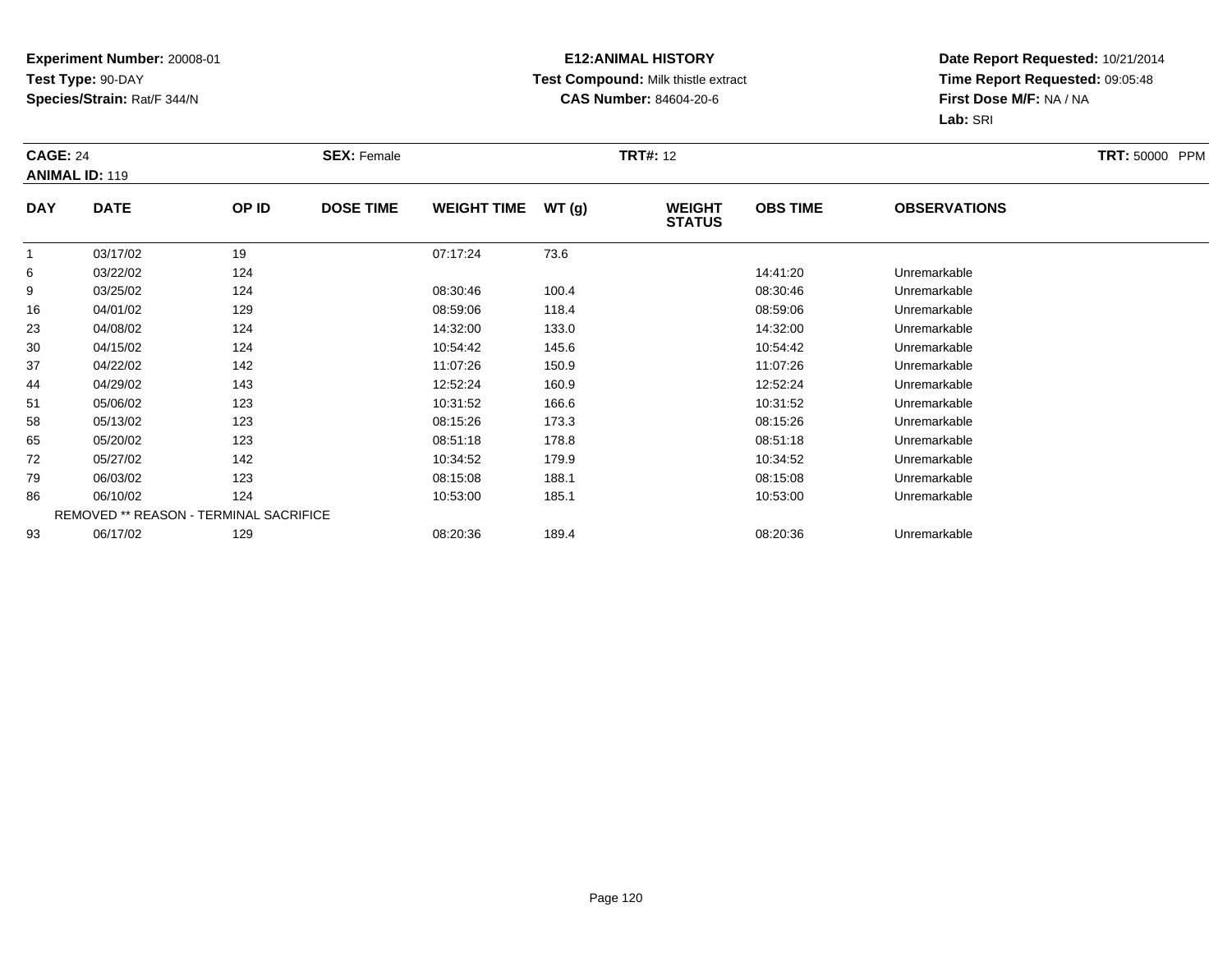### **E12:ANIMAL HISTORY Test Compound:** Milk thistle extract**CAS Number:** 84604-20-6

| <b>CAGE: 24</b><br><b>ANIMAL ID: 120</b> |             |                                        | <b>SEX: Female</b> |                    |       | <b>TRT#: 12</b>                |                 |                     | <b>TRT: 50000 PPM</b> |
|------------------------------------------|-------------|----------------------------------------|--------------------|--------------------|-------|--------------------------------|-----------------|---------------------|-----------------------|
| <b>DAY</b>                               | <b>DATE</b> | OP ID                                  | <b>DOSE TIME</b>   | <b>WEIGHT TIME</b> | WT(g) | <b>WEIGHT</b><br><b>STATUS</b> | <b>OBS TIME</b> | <b>OBSERVATIONS</b> |                       |
|                                          | 03/17/02    | 19                                     |                    | 07:17:24           | 79.9  |                                |                 |                     |                       |
| 6                                        | 03/22/02    | 124                                    |                    |                    |       |                                | 14:41:20        | Unremarkable        |                       |
| 9                                        | 03/25/02    | 124                                    |                    | 08:30:46           | 99.2  |                                | 08:30:46        | Unremarkable        |                       |
| 16                                       | 04/01/02    | 129                                    |                    | 08:59:06           | 114.8 |                                | 08:59:06        | Unremarkable        |                       |
| 23                                       | 04/08/02    | 124                                    |                    | 14:32:00           | 122.7 |                                | 14:32:00        | Unremarkable        |                       |
| 30                                       | 04/15/02    | 124                                    |                    | 10:54:42           | 123.9 |                                | 10:54:42        | Unremarkable        |                       |
| 37                                       | 04/22/02    | 142                                    |                    | 11:07:26           | 138.3 |                                | 11:07:26        | Unremarkable        |                       |
| 44                                       | 04/29/02    | 143                                    |                    | 12:52:24           | 143.5 |                                | 12:52:24        | Unremarkable        |                       |
| 51                                       | 05/06/02    | 123                                    |                    | 10:31:52           | 150.4 |                                | 10:31:52        | Unremarkable        |                       |
| 58                                       | 05/13/02    | 123                                    |                    | 08:15:26           | 153.1 |                                | 08:15:26        | Unremarkable        |                       |
| 65                                       | 05/20/02    | 123                                    |                    | 08:51:18           | 158.3 |                                | 08:51:18        | Unremarkable        |                       |
| 72                                       | 05/27/02    | 142                                    |                    | 10:34:52           | 163.2 |                                | 10:34:52        | Unremarkable        |                       |
| 79                                       | 06/03/02    | 123                                    |                    | 08:15:08           | 166.3 |                                | 08:15:08        | Unremarkable        |                       |
| 86                                       | 06/10/02    | 124                                    |                    | 10:53:00           | 168.9 |                                | 10:53:00        | Unremarkable        |                       |
|                                          |             | REMOVED ** REASON - TERMINAL SACRIFICE |                    |                    |       |                                |                 |                     |                       |
| 93                                       | 06/17/02    | 129                                    |                    | 08:20:36           | 166.8 |                                | 08:20:36        | Unremarkable        |                       |